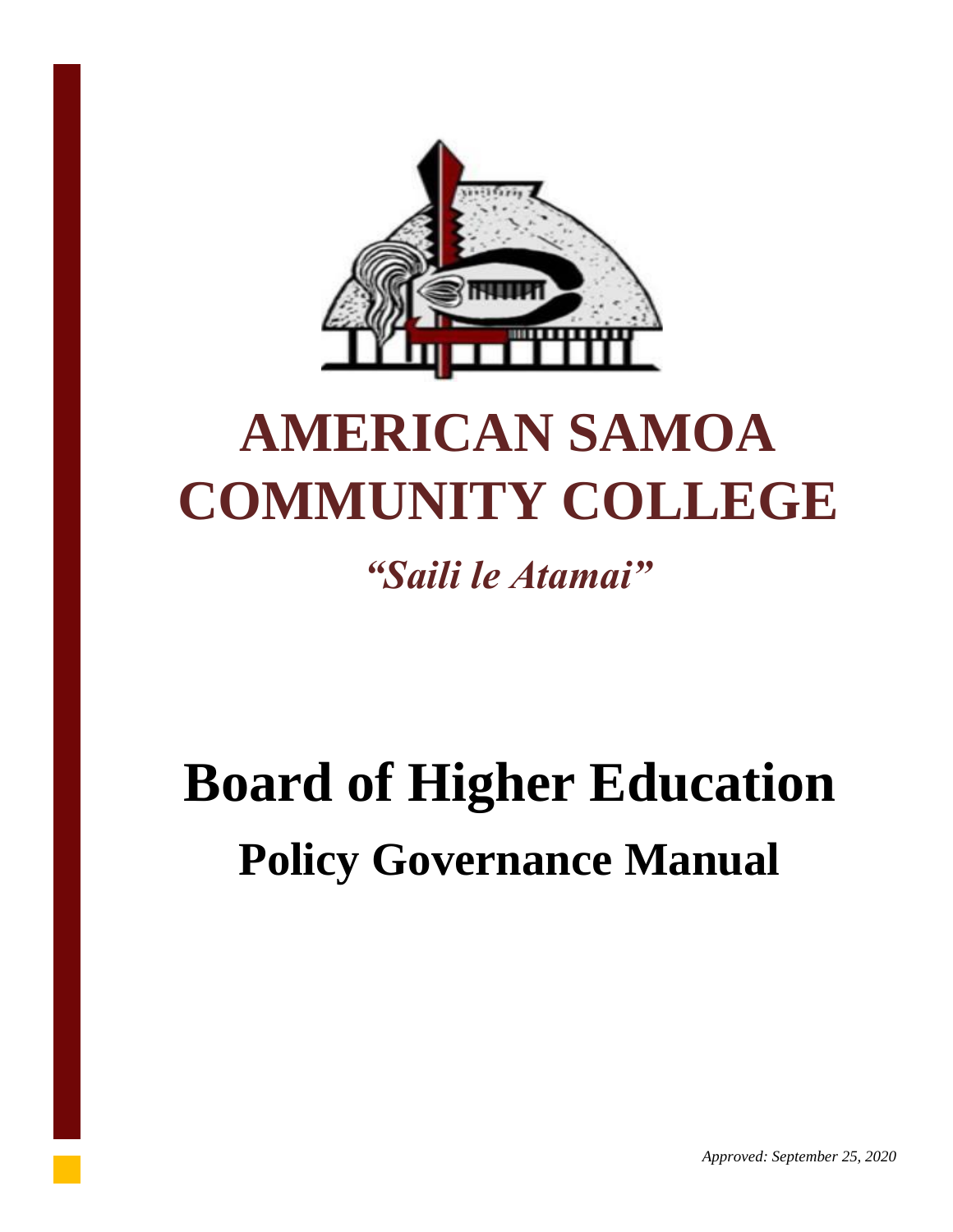#### **American Samoa Community College Policy Governance Manual**

#### **INTRODUCTION**

This manual serves as a quick reference to all ASCC Policy Governance Statements.

The American Samoa Community College (ASCC), Policy Governance Manual provides authoritative guidance statements on how we make various kinds of decisions, and on how members of the community can find significant and appropriate ways to participate in governance.

Copies of the ASCC Policy Statement Governance Manual can be obtained from the Office of the President, or the Human Resources Division.

The Board of Higher Education bears final and ultimate responsibility for the operations, activities and property of the American Samoa Community College. The Policy Governance Manual thus includes the following policy governance statements:

- 1) Mission & Vision Statements, Organization Charts
- 2) The ASCC Board Governance
- 3) The Administrative Governance
- 4) The Personnel Governance
- 5) The Instructional and Student Governance
- 6) The Site Facilities Governance
- 7) Financial and Procurement Governance
- 8) Government Workforce and Community Development Governance
- 9) The Management Information Systems Governance

The purpose, applicability, definitions, guidelines, procedures and references to the policy statements are incorporated within the ASCC Rules and Regulations Manual.

Approved by: (

*<u>Served to Contract Contract of Higher Education</u>* 

Scptember 25, 2020

All revisions, changes, and additions were passed by the Board of Higher Education during their annual retreats beginning in 2015 and completed chapters in 2020.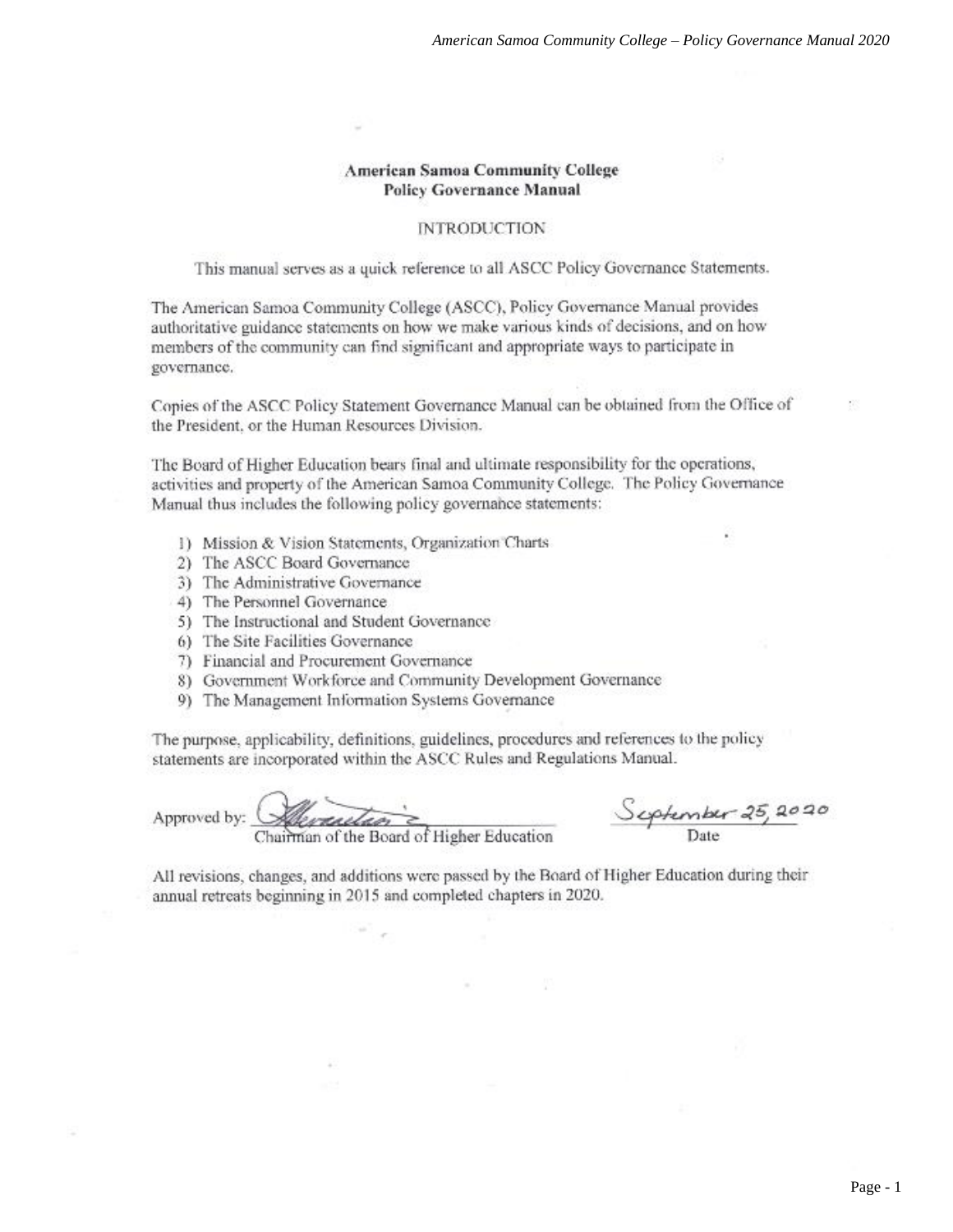## **Table of Contents**

| 15 |
|----|
| 15 |
| 15 |
| 15 |
| 15 |
| 16 |
| 16 |
| 16 |
| 16 |
| 17 |
| 18 |
| 18 |
| 18 |
| 18 |
| 18 |
| 19 |
| 19 |
| 19 |
| 19 |
| 20 |
| 20 |
| 20 |
| 20 |
| 21 |
| 21 |
| 21 |
| 21 |
| 21 |
|    |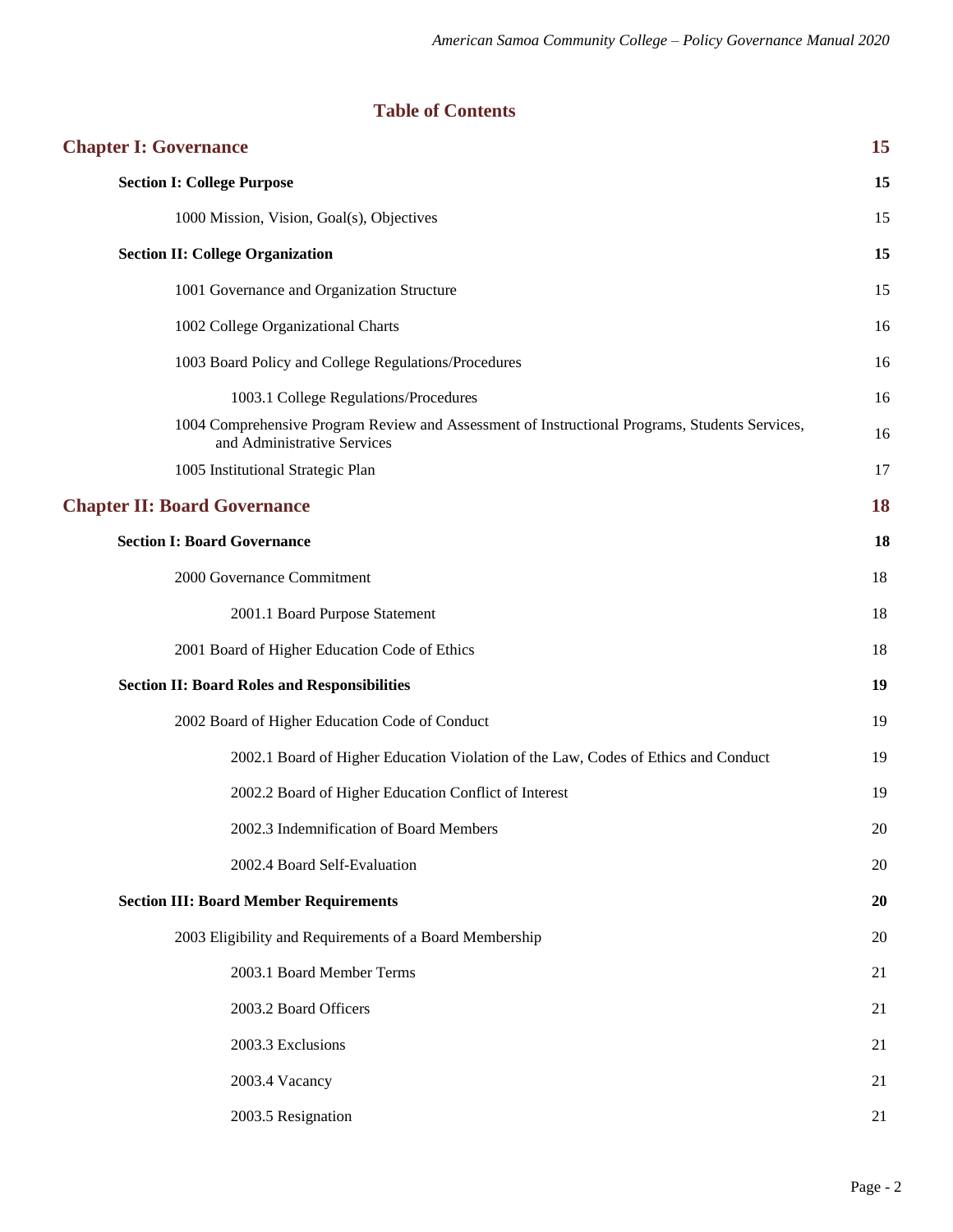| 2003.6 Removal                                   | 21 |
|--------------------------------------------------|----|
| <b>Section IV: Board Authority</b>               | 21 |
| 2004 Board Title, Authority, and Duties          | 21 |
| 2004.1 Authority of Board Committees             | 22 |
| 2004.2 Authority of Board Members                | 22 |
| 2004.3 Chairperson's Role and Authority          | 22 |
| <b>Section V: College Policies</b>               | 23 |
| 2005 Establishment of Board and College Policies | 23 |
| <b>Section VI: Board Business</b>                | 23 |
| 2006 Board Business                              | 23 |
| 2006.1 Contracts                                 | 23 |
| 2006.2 Loans                                     | 24 |
| 2006.3 Checks, Drafts, Petty Cash, etc.          | 24 |
| 2006.4 Deposits                                  | 24 |
| 2006.5 Gifts                                     | 24 |
| 2006.6 Federal Grants                            | 24 |
| 2006.7 Records                                   | 24 |
| 2006.8 Fiscal Year                               | 24 |
| 2006.9 Academic Year                             | 24 |
| <b>Section VII: Board Agenda</b>                 | 24 |
| 2007 Board Planning and Agenda                   | 24 |
| 2007.1 Board of Higher Education Self Evaluation | 25 |
| <b>Section VIII: Board Meetings</b>              | 25 |
| 2008 Meetings                                    | 25 |
| 2008.1 Types of Board Meetings                   | 25 |
| 2009 Order of Meetings                           | 26 |
| 2009.1 Passing Resolutions or Orders             | 26 |
| 2009.2 Method of Voting                          | 26 |
| 2009.3 Adequate Information to Precede Action    | 26 |
| 2009.4 Public Participation                      | 27 |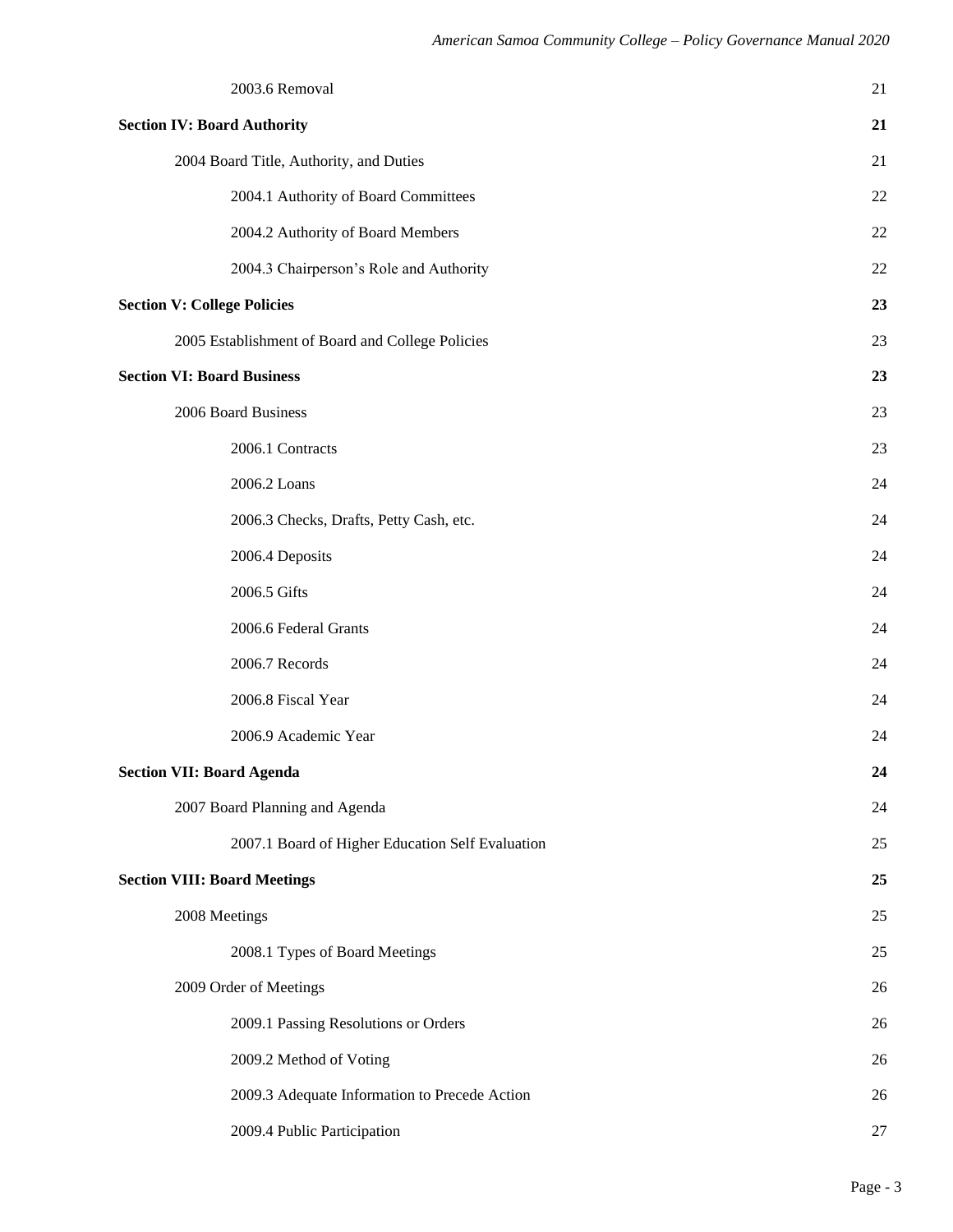| 2009.5 Public Comments                                              | 27 |
|---------------------------------------------------------------------|----|
| 2009.6 Board's Response to Public Comment                           | 27 |
| 2009.7 Recording                                                    | 27 |
| 2009.8 Meetings by Video or Telephone Conference Call               | 27 |
| <b>Section IX: Orientation</b>                                      | 28 |
| 2010 Board Orientation and Training                                 | 28 |
| 2010.1 Orientation for New Members                                  | 28 |
| <b>Section X: Government and Counsel</b>                            | 28 |
| 2011 Position on Legislative Matters                                | 28 |
| 2012 Legal Counsel                                                  | 28 |
| <b>Section XI: Relationships</b>                                    | 28 |
| 2013 Relationship Between Board and the President of the College    | 28 |
| 2014 Relationship Between the Board and the Community or Government | 29 |
| <b>Section XII: Appeals</b>                                         | 29 |
| 2015 Personnel Appeal to the Board                                  | 29 |
|                                                                     |    |
| <b>Chapter III: Administrative Governance</b>                       | 30 |
| <b>Section I: President of the College</b>                          | 30 |
| 3000 Delegation to the President                                    | 30 |
| 3001 President's Role                                               | 30 |
| 3001.1 Qualifications of the President                              | 30 |
| 3001.2 College Goals                                                | 31 |
| 3001.3 Contract for the President                                   | 31 |
| 3001.4 Evaluation of the President                                  | 31 |
| 3001.5 Salary                                                       | 31 |
| 3001.6 Retirement/Resignation of the President                      | 31 |
| 3001.7 Non-Renewal of Contract                                      | 31 |
| 3001.8 Dismissal                                                    | 31 |
| 3001.9 Suspension of the President                                  | 32 |
| <b>Section II: President's Performance</b>                          | 32 |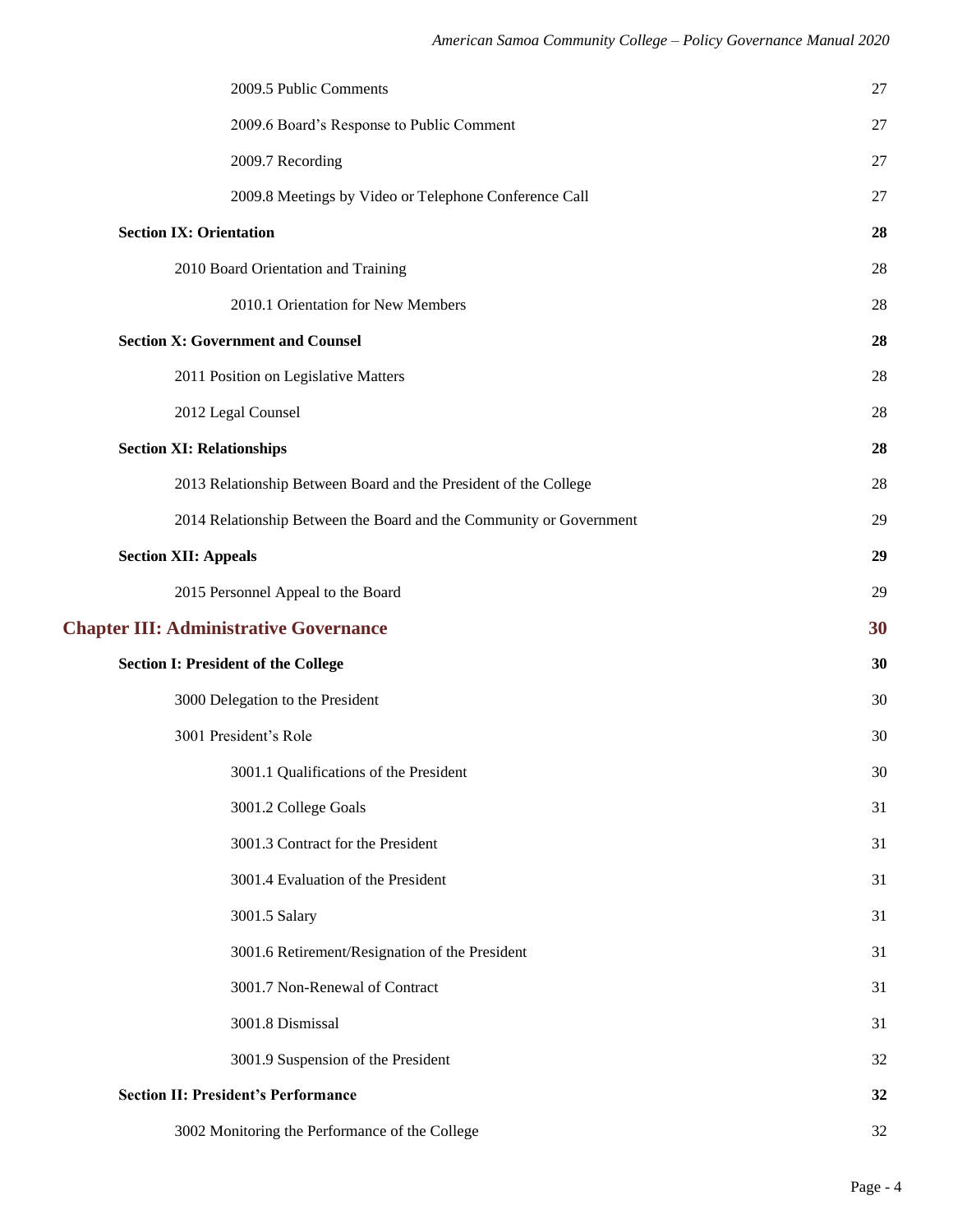| 3002.1 Internal and External Monitoring Reports                         | 32 |
|-------------------------------------------------------------------------|----|
| 3002.2 Direct Board Inspection                                          | 32 |
| <b>Section III: College Policies</b>                                    | 33 |
| 3003 Developing, Recommending, and Implementing approved College Policy | 33 |
| <b>Section IV: President's Responsibilities</b>                         | 33 |
| 3004 General Executive Constraints                                      | 33 |
| 3005 People Treatment                                                   | 33 |
| 3006 Compensation and Benefits                                          | 34 |
| 3007 Budgeting and Forecasting                                          | 34 |
| 3008 Financial Condition                                                | 34 |
| 3009 College Assets                                                     | 34 |
| 3010 Communication and Counsel to the Board                             | 35 |
| 3010.1 College Accreditation                                            | 35 |
| 3010.2 College Accreditation Administration                             | 35 |
| <b>Section V: College Reports</b>                                       | 36 |
| 3011 Reports Management                                                 | 36 |
| <b>Section VI: Records Management</b>                                   | 36 |
| 3012 Records Management                                                 | 36 |
| 3012.1 Archives                                                         | 36 |
| <b>Section VII: Forms Program</b>                                       | 37 |
| 3013 Forms Management                                                   | 37 |
| <b>Section VIII: College Grants</b>                                     | 37 |
| 3014 Grants Management                                                  | 38 |
| <b>Section IX: College Travel Program</b>                               | 38 |
| 3015 Official Travel                                                    | 38 |
| 3015.1 Exceptions to Travel                                             | 38 |
| <b>Section X: College Health and Safety Programs</b>                    | 38 |
| 3016 Responsibility to College                                          | 38 |
| 3016.1 Emergency Situations                                             | 38 |
| <b>Section XI: Awards</b>                                               | 38 |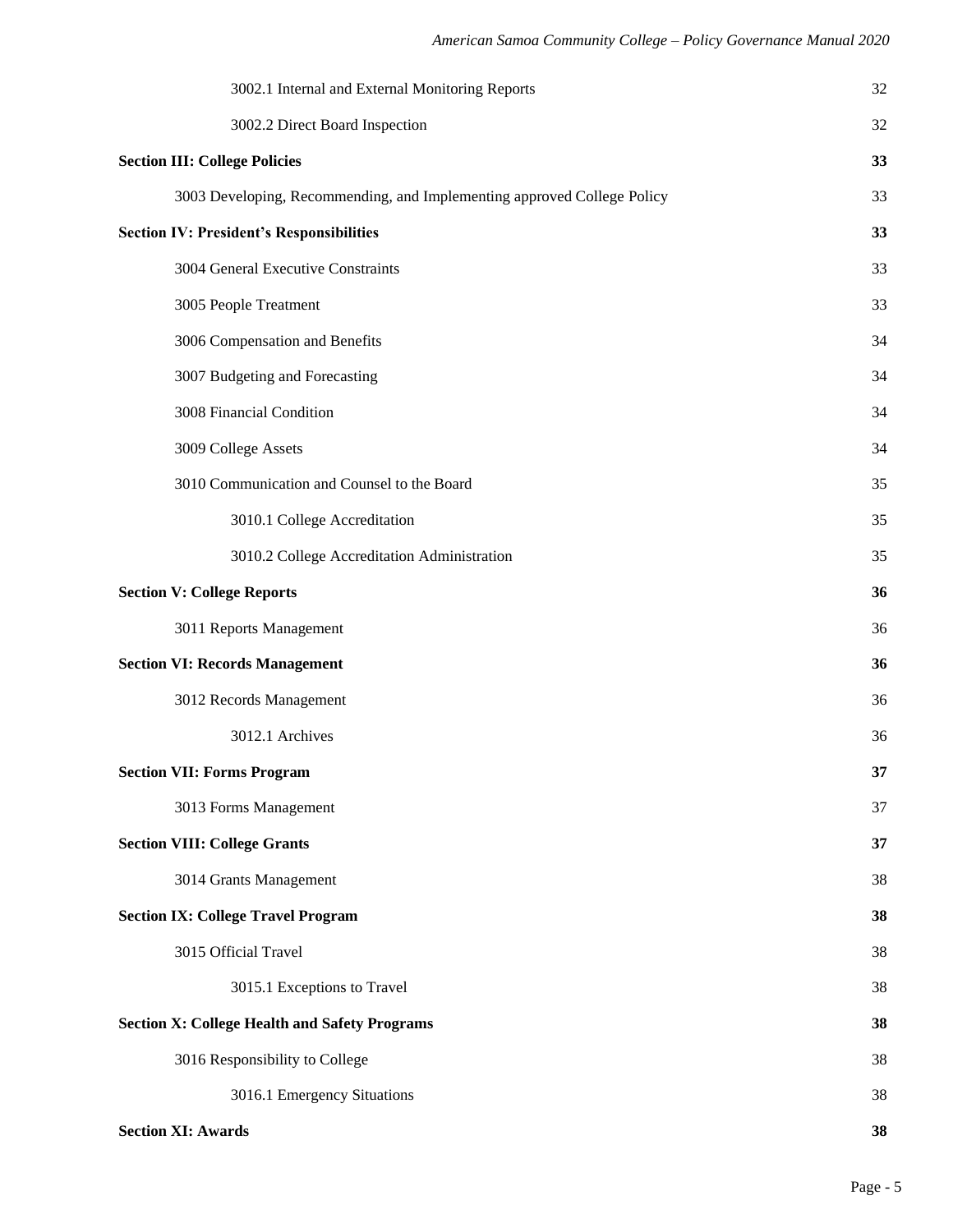| 3017 Incentive Awards Program                               | 38 |
|-------------------------------------------------------------|----|
| <b>Section XII: College Services</b>                        | 39 |
| 3018 Support Services                                       | 39 |
| 3019 Administrative Responsibilities                        | 39 |
| 3019.1 Delegation of Authority to "Act"                     | 39 |
| <b>Section XIII: Protocol</b>                               | 40 |
| 3020 Administrative Protocols                               | 40 |
| 3021 Communication Protocols                                | 40 |
| 3021.1 Communication with the Media                         | 40 |
| 3021.2 Freedom of Expression                                | 40 |
| Section XIV: Information, Correspondences, and Filing       | 41 |
| 3022 Official Correspondence                                | 41 |
| 3022.1 Correspondence Details                               | 41 |
| 3023 Standard Filing System                                 | 41 |
| <b>Section XV: Building and Office Keys</b>                 | 41 |
| 3024 Distribution of Keys                                   | 41 |
| <b>Section XVI: College Property</b>                        | 42 |
| 3025 Intellectual Property                                  | 42 |
| 3026 Unauthorized Use of College Name                       | 42 |
| <b>Chapter IV: Personnel Governance</b>                     | 43 |
| <b>Section I: Administration</b>                            | 43 |
| 4000 General Administration                                 | 43 |
| 4001 Personnel Administration                               | 43 |
| 4002 Changes and Revisions to Personnel Governance Policies | 43 |
| <b>Section II. Employment</b>                               | 44 |
| 4003 Employment Standard                                    | 44 |
| 4003.1 General Requirement and Placement                    | 44 |
| 4003.2 Merit System                                         | 45 |
| 4003.3 Administrative Responsibility of Employment          | 45 |
| 4004 Competitive or Noncompetitive Hiring                   | 45 |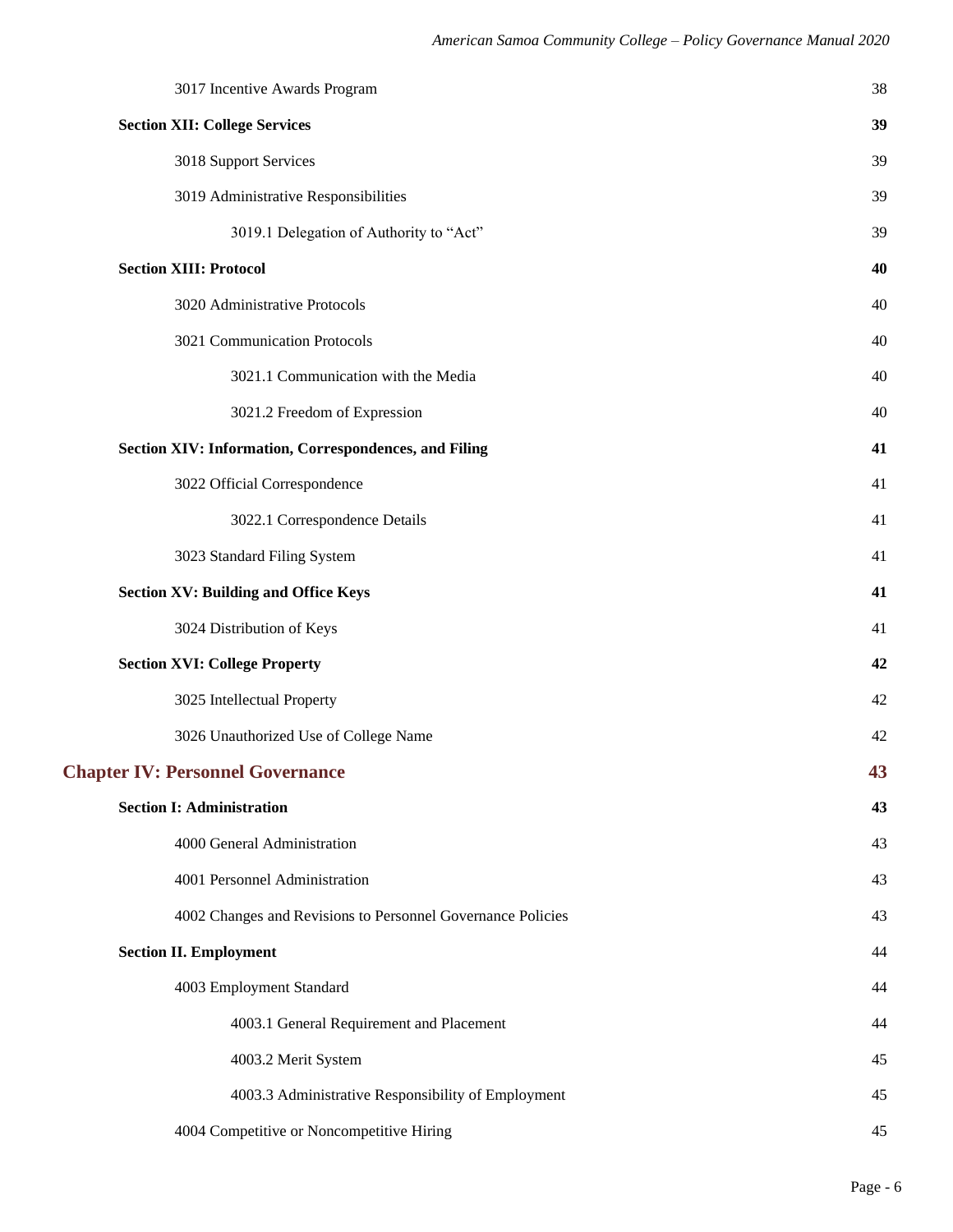| 4005 Job Posting                                         | 45 |
|----------------------------------------------------------|----|
| 4005.1 Employee Recruitment and Hiring                   | 46 |
| 4005.2 Preference Candidate                              | 47 |
| 4005.3 Employment Applications                           | 47 |
| 4005.4 Disqualification, Refusal to Examine Application  | 47 |
| 4005.5 Examination - Final Rating                        | 47 |
| 4006 Academic and Professional Credentials for Faculty   | 48 |
| 4007 New Employee Orientation                            | 48 |
| 4007.1 New Employee Orientation Period                   | 48 |
| 4008 Faculty Appointments                                | 49 |
| 4008.1 Staff Appointment Types                           | 49 |
| 4008.2 Service Placement                                 | 49 |
| 4008.3 Reinstatement and Reemployment                    | 50 |
| 4010 Veterans Preference                                 | 51 |
| <b>Section III. Employment Contracts</b>                 | 51 |
| 4120 Contract Specialist - General                       | 51 |
| 4120.1 Employment Contract Agreement                     | 51 |
| <b>Section IV. Employment Conditions</b>                 | 51 |
| 4200 Employment of Non Residents                         | 51 |
| 4201 Employment Terms                                    | 51 |
| 4202 Conflict of Interest                                | 52 |
| 4203 Employee Code of Conduct                            | 52 |
| 4205 Employee Privacy Rules                              | 53 |
| 4205.1 Collecting and Retaining Personal Information     | 53 |
| 4205.2 Personnel File                                    | 53 |
| 4205.3 Disclosure of Employee Information                | 54 |
| 4205.4 File Retention                                    | 54 |
| 4206 Outside Employment                                  | 54 |
| 4207 Violence in the Workplace                           | 55 |
| 4208 Equal Employment Opportunity and Affirmative Action | 55 |
|                                                          |    |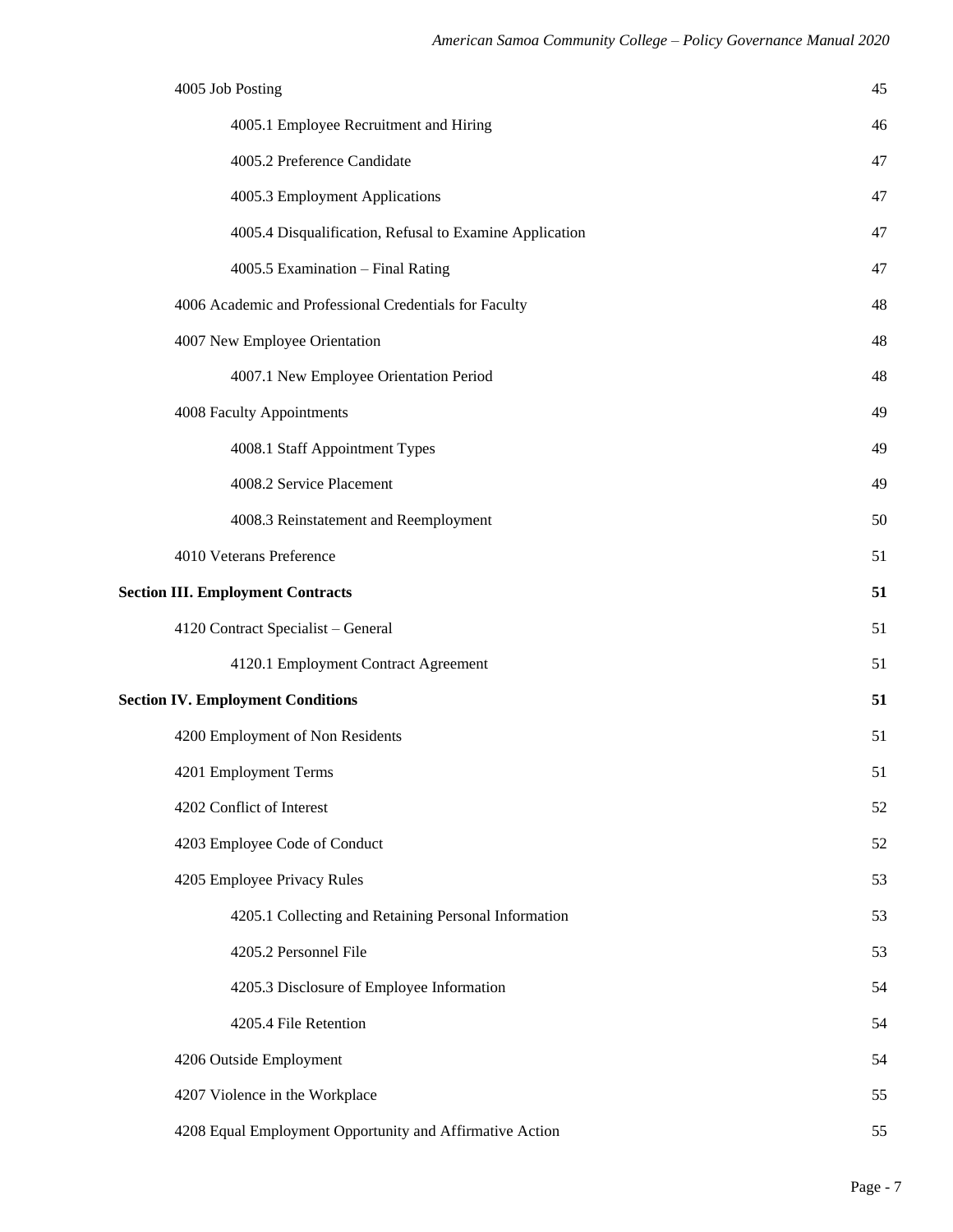| 4208.1 Employment Preference                                                                             | 56 |
|----------------------------------------------------------------------------------------------------------|----|
| 4208.2 Conformance to Federal Provisions                                                                 | 56 |
| 4208.3 Enforcement Responsibility for Equal Employment Opportunity and Affirmative<br><b>Action Plan</b> | 56 |
| 4209 American with Disabilities Act (ADA) Compliance                                                     | 57 |
| 4209.1 Reasonable Accommodation                                                                          | 57 |
| 4210 Non-Discrimination                                                                                  | 57 |
| 4211 Harassment or Sexual Harassment                                                                     | 58 |
| 4212 Appeal and Grievance                                                                                | 58 |
| 4215 Drug and Alcohol                                                                                    | 59 |
| 4215.1 Employee Substance Screening                                                                      | 59 |
| 4216 Smoking Prohibition                                                                                 | 59 |
| <b>Section V: Employment Development</b>                                                                 | 59 |
| 4300 Employee Performance Evaluation                                                                     | 59 |
| 4301 Disciplinary Actions                                                                                | 60 |
| 4303 Standard Schedule of Disciplinary Offenses and Penalties                                            | 61 |
| 4303.1 Disciplinary Action, Suspension and Dismissal                                                     | 61 |
| 4304 Employee Separation                                                                                 | 62 |
| <b>Section VI: Training and Development</b>                                                              | 62 |
| 4306 Training Programs                                                                                   | 62 |
| <b>Section VII: Employee Conduct</b>                                                                     | 63 |
| 4400 Attendance and Time Reporting                                                                       | 63 |
| 4408 Political Activity                                                                                  | 63 |
| 4411 Acceptable and Safe Use of College Equipment, Property and Services                                 | 63 |
| <b>Section VIII: Employee Leave</b>                                                                      | 64 |
| 4500 Employee Leave                                                                                      | 64 |
| 4501 Advanced Annual and Sick Leave                                                                      | 64 |
| 4501.1 Creditable Service Years                                                                          | 65 |
| 4502 Leave Entitlement                                                                                   | 65 |
| 4503 Leave of Absences                                                                                   | 65 |
| 4505 Workers Compensation                                                                                | 66 |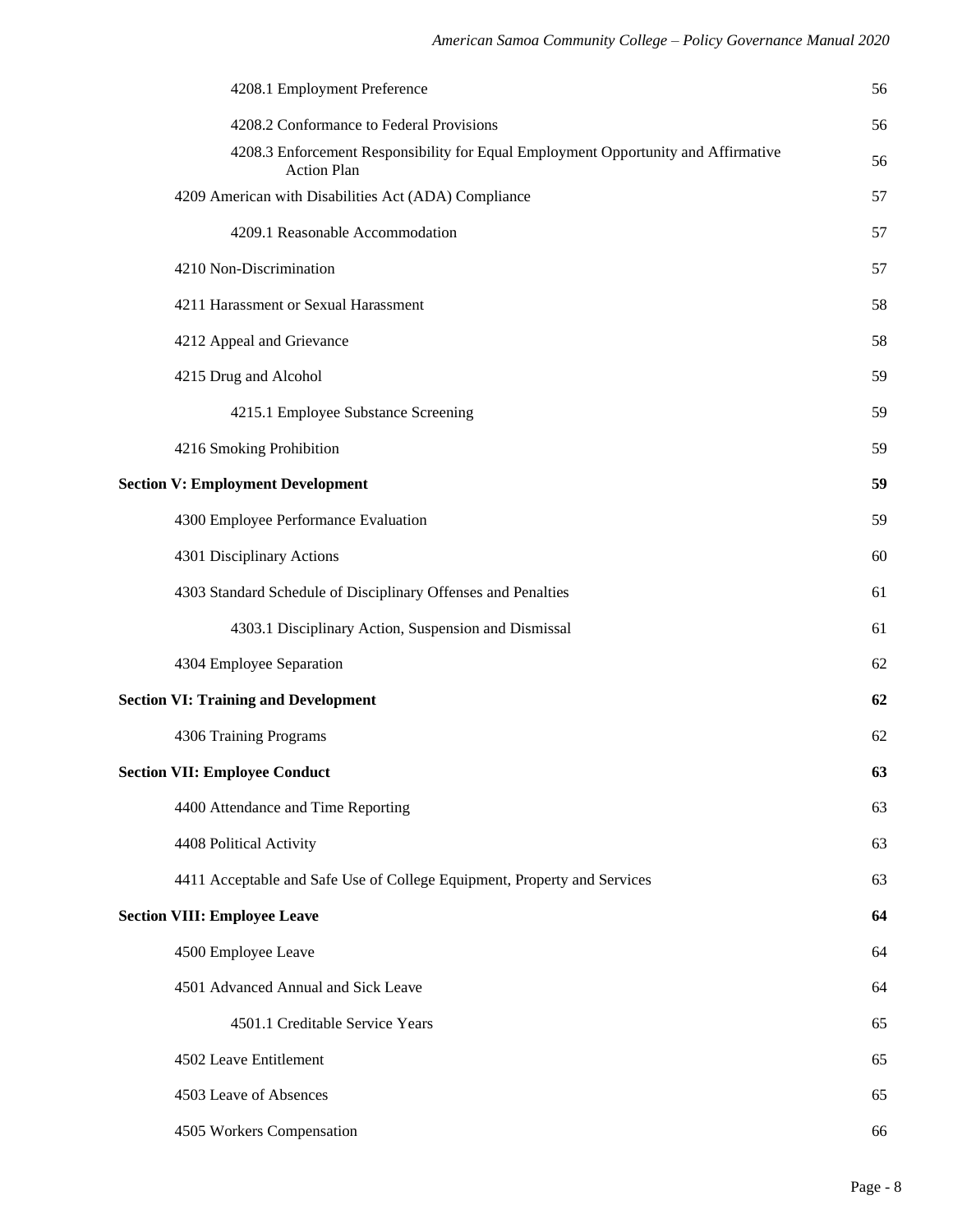| 4505.1 Mishap or Injury Reporting                               | 66 |
|-----------------------------------------------------------------|----|
| 4506 Holidays                                                   | 66 |
| 4508 Retirement Benefits                                        | 67 |
| <b>Section IX: Classification and Pay Administration</b>        | 67 |
| 4600 Establishment of Classification and Pay System Policy      | 67 |
| 4601 Exempt or Non-Exempt Status                                | 67 |
| 4602 Position Classification System                             | 67 |
| 4602.1 Classifications                                          | 67 |
| 4602.2 Job Descriptions                                         | 68 |
| <b>Section X: Salary Administration</b>                         | 68 |
| 4603 Salary Administration                                      | 68 |
| 4603.1 ASCC General Pay Schedules                               | 68 |
| 4603.2 Pay Schedule Placement                                   | 68 |
| 4604 Career Progression                                         | 68 |
| 4604.1 Step Increment Increases for Length of Service           | 69 |
| 4605 Overtime                                                   | 69 |
| 4605.1 Compensatory Time Off                                    | 69 |
| 4608 Timesheet                                                  | 69 |
| <b>Chapter V: Instructional and Student Services Governance</b> | 70 |
| <b>Section I: Instructional</b>                                 | 70 |
| 5000 Statement of Instructional Philosophy                      | 70 |
| 5001 Academic Integrity                                         | 70 |
| 5002 Academic Freedom                                           | 70 |
| 5003 Family Educational Rights Privacy Act (FERPA)              | 71 |
| 5004 Access to Instructional Services                           | 71 |
| 5102 Faculty Orientation Mentor and Professional Development    | 71 |
| 5103 Faculty competencies for Instructional Effectiveness       | 71 |
| 5104 Syllabus                                                   | 72 |
| 5105 Faculty Use of Copyrighted Materials                       | 72 |
| 5108 Faculty Teaching Load                                      | 72 |
|                                                                 |    |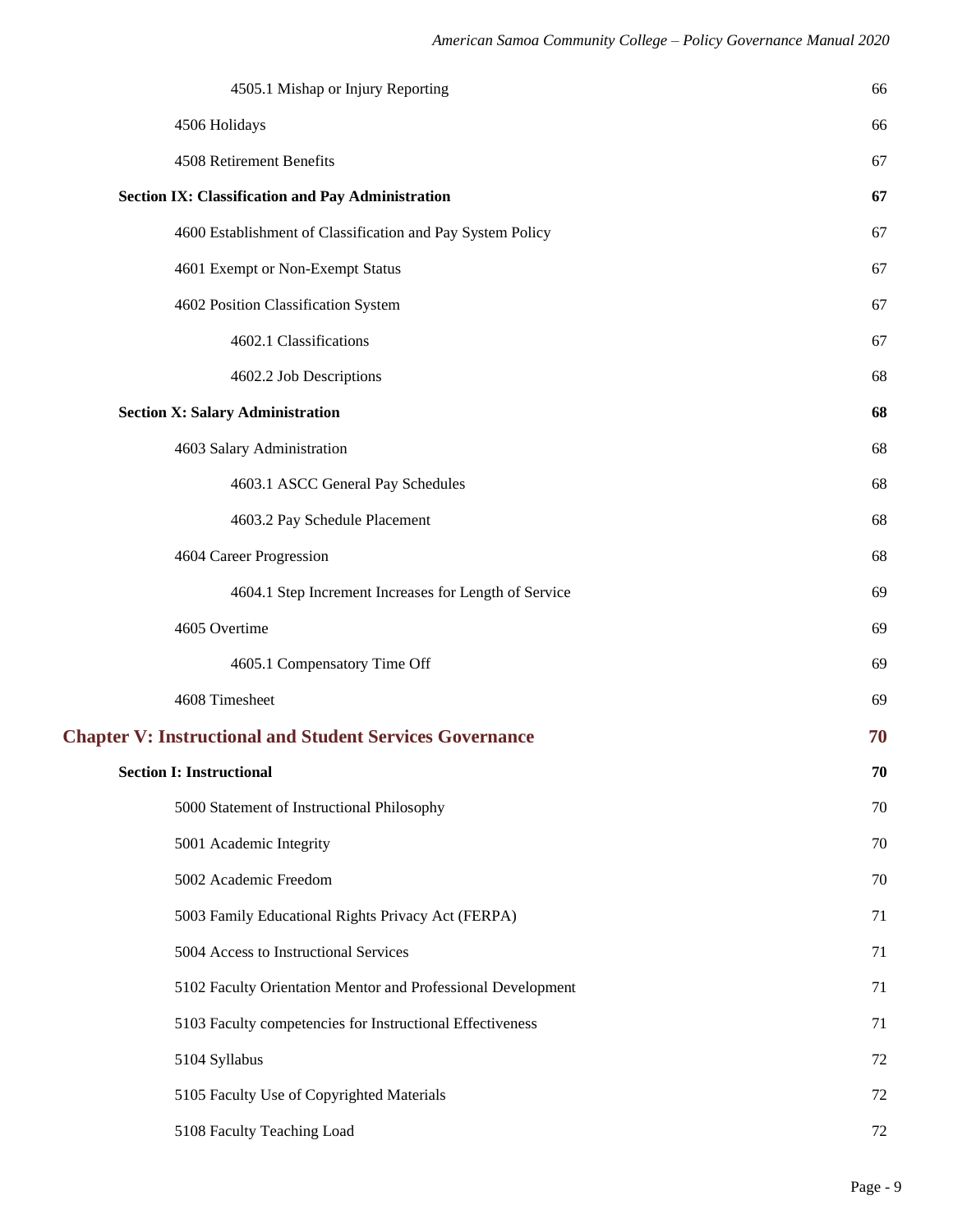| 5109 Enrollment/Class Size                               | 72 |
|----------------------------------------------------------|----|
| 5110 Grading of Students                                 | 72 |
| 5111 Library Services                                    | 72 |
| 5112 Articulation                                        | 72 |
| 5113 Grading Policy                                      | 72 |
| 5114 Grading and Academic Record Symbols: Credit Courses | 73 |
| 5115 Academic Honors                                     | 73 |
| 5116 Graduation Requirement                              | 73 |
| 5117 Degrees and Awards                                  | 74 |
| 5118 Faculty Committees                                  | 74 |
| <b>Section II: Student Services</b>                      | 74 |
| 5200 Sexual Harassment (Students)                        | 74 |
| 5200.1 Student Consensual Relations                      | 74 |
| 5201 Student right to Know Disclosures                   | 74 |
| 5202 Drug and Alcohol Awareness                          | 74 |
| 5210 Student Open Admissions                             | 75 |
| 5210.1 Placement Tests                                   | 75 |
| 5211 Early Admission                                     | 75 |
| 5212 Student Development Course Work                     | 76 |
| 5215 Admissions Residency Requirements                   | 76 |
| 5216 Textbook                                            | 76 |
| 5217 Tuition and Fees                                    | 76 |
| 5300 Student Academic Conduct and Governance             | 76 |
| 5301 Academic Standards                                  | 76 |
| 5302 Student Attendance                                  | 77 |
| 5304 Dean's List                                         | 77 |
| 5305 Grade Reports                                       | 77 |
| 5306 Programs, Policy, and Fee Changes                   | 77 |
| 5307 Academic Renewal                                    | 77 |
| 5308 Administrative Drop                                 | 77 |
|                                                          |    |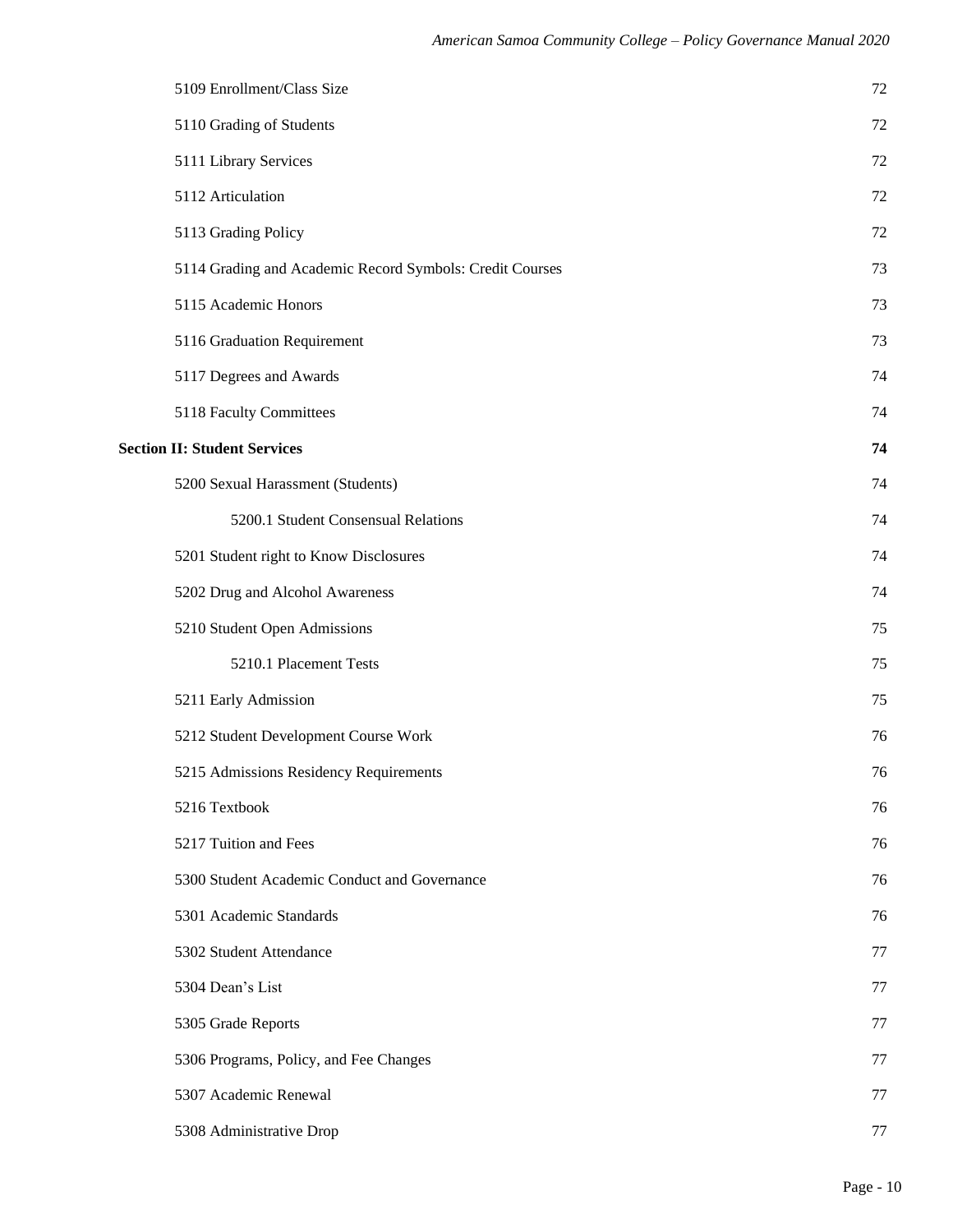| 5309 Withdrawal from the College/Course                                                                 | 77 |
|---------------------------------------------------------------------------------------------------------|----|
| 5311 Course Standard Requisites, Credit, Grading, and Independent Study                                 | 78 |
| 5320 Academic Student Complaint/Grievance                                                               | 78 |
| 5321 Students Appeals                                                                                   | 78 |
| 5322 Health Services for Students                                                                       | 78 |
| 5325 Student Government Association (SGA)                                                               | 78 |
| 5327 Institutional Financial Aid                                                                        | 78 |
| 5330 Withholding of Student Records/Grades, Transcripts, Degrees, Certificates, Registration Privileges | 78 |
| 5332 Non-Discrimination Declaration                                                                     | 79 |
| 5400 Clearance to Graduate                                                                              | 79 |
| 5401 Graduate with Honors                                                                               | 79 |
| 5402 American Samoa Community College Commencement                                                      | 79 |
| 5403 Campus Security                                                                                    | 79 |
| 5404 Reasonable Accommodation - Student(s) with Disabilities                                            | 79 |
| 5405 General Student Complaint/Grievance                                                                | 79 |
| <b>Chapter VI: Site Facilities Governance</b>                                                           | 81 |
| <b>Section I: College Facilities and Property</b>                                                       | 81 |
| 6000 Display of Flags                                                                                   | 81 |
| 6001 Naming of College Facilities and Grounds                                                           | 81 |
| 6100 Use of College Facilities                                                                          | 81 |
| 6101 Use of College Property / Removal of College Property from College Premises                        | 81 |
| 6102 Use of College-Owned Vehicles                                                                      | 82 |
| 6110 Physical Facilities Planning and Educational Specifications                                        | 82 |
| 6111 Arrangements for Providing Education Services and Facilities                                       | 82 |
| 6112 Physical Plan Services                                                                             | 82 |
| 6130 Campus Utilities                                                                                   | 82 |
| 6140 Custodial and Maintenance Program                                                                  | 82 |
| 6150 Emergency Closing of the College Campus                                                            | 82 |
| <b>Section II: College Campus Safety and Security</b>                                                   | 83 |
| 6200 Campus Safety                                                                                      | 83 |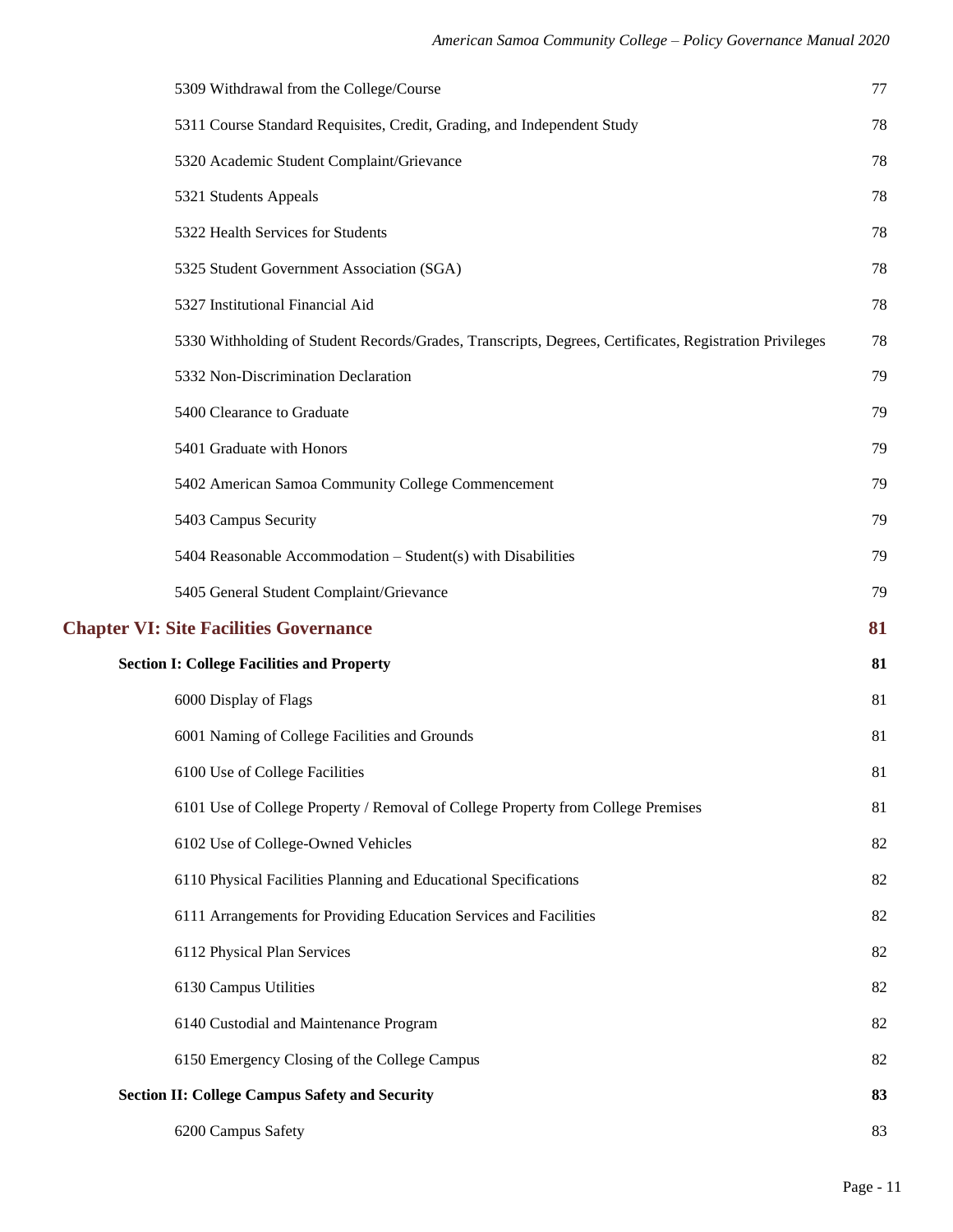| 6201 Food Service                                                          | 83 |
|----------------------------------------------------------------------------|----|
| 6210 Campus Security                                                       | 83 |
| 6211 Prohibition                                                           | 83 |
| <b>Chapter VII: Financial and Procurement Governance Policy Statements</b> | 85 |
| <b>Section I: Accounting</b>                                               | 85 |
| 7000 General Accounting                                                    | 85 |
| 7000.1 Accounting System                                                   | 85 |
| 7000.2 Financial Statements                                                | 85 |
| 7000.3 Facsimile Signatures                                                | 85 |
| 7000.4 Check Cashing                                                       | 85 |
| 7000.5 Financial Emergency Plan                                            | 85 |
| <b>Section II: Audit</b>                                                   | 86 |
| 7001 Audit Authorizations                                                  | 86 |
| 7001.1 Annual Audit                                                        | 86 |
| 7001.2 Audit Reports                                                       | 86 |
| <b>Section III: Fiscal Performance</b>                                     | 86 |
| 7002 Fiscal Year                                                           | 86 |
| <b>Section IV: Investments</b>                                             | 86 |
| 7004 Investments                                                           | 86 |
| <b>Section V: Internal Controls</b>                                        | 87 |
| 7005 Financial Internal Controls                                           | 87 |
| 7005.1 Internal Control Systems                                            | 87 |
| 7005.3 Reserve Funds                                                       | 87 |
| <b>Section VI: College Assets</b>                                          | 88 |
| 7006 Inventories of Materials and Equipment                                | 88 |
| 7006.1 Sale or Disposal of Property or Equipment                           | 88 |
| <b>Section VII: Budget</b>                                                 | 89 |
| 7007 Budget                                                                | 89 |
| <b>Section VIII: Payroll</b>                                               | 89 |
| 7008 General Payroll                                                       | 89 |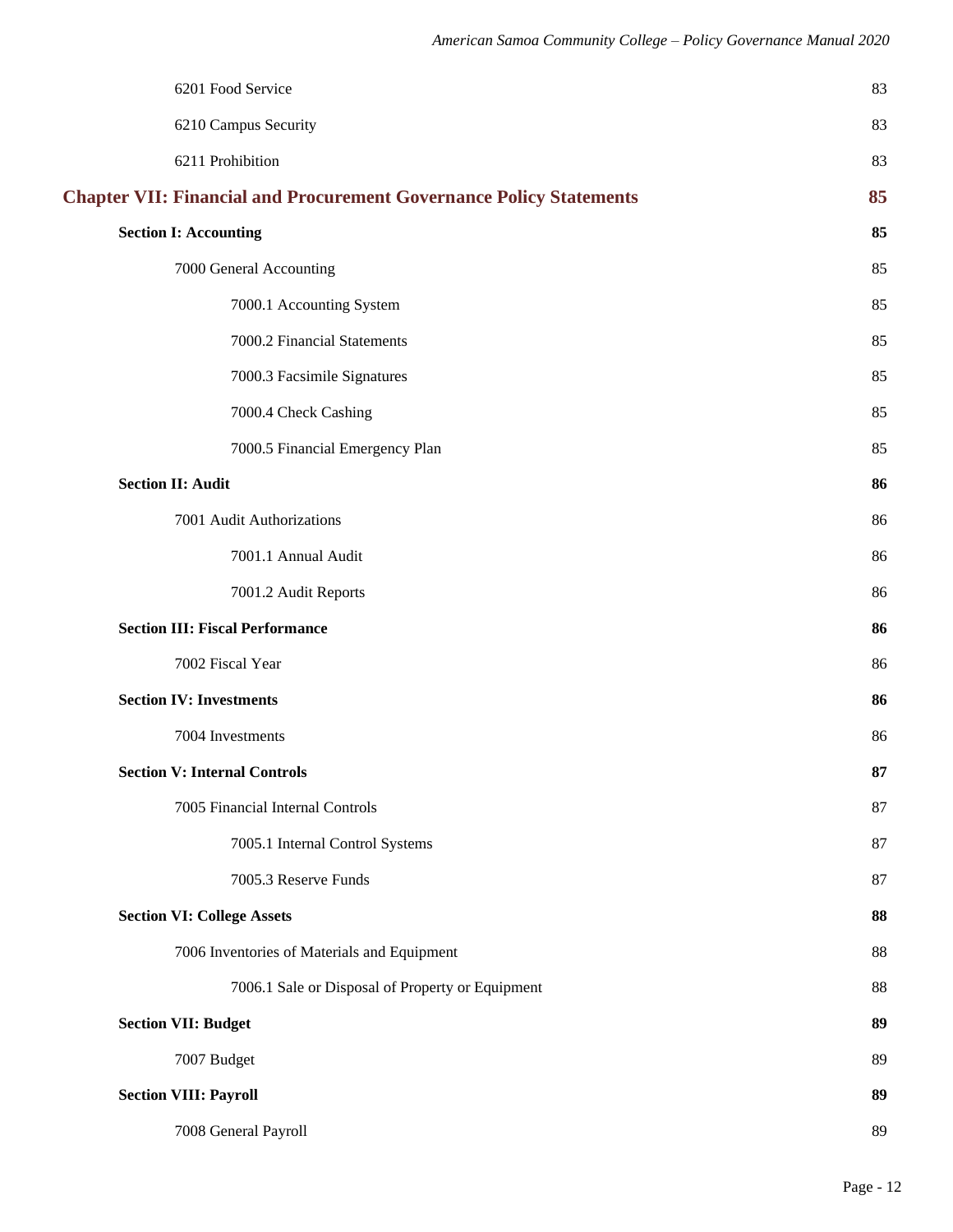| 89<br>89 |
|----------|
|          |
|          |
| 89       |
| 89       |
| 90       |
| 90       |
| 91       |
| 91       |
| 91       |
| 91       |
| 91       |
| 91       |
| 91       |
| 91       |
| 92       |
| 92       |
|          |
| 92       |
| 92       |
| 92       |
| 92       |
| 92       |
| 93       |
| 93       |
| 93       |
| 93       |
| 93       |
| 93       |
| 94       |
|          |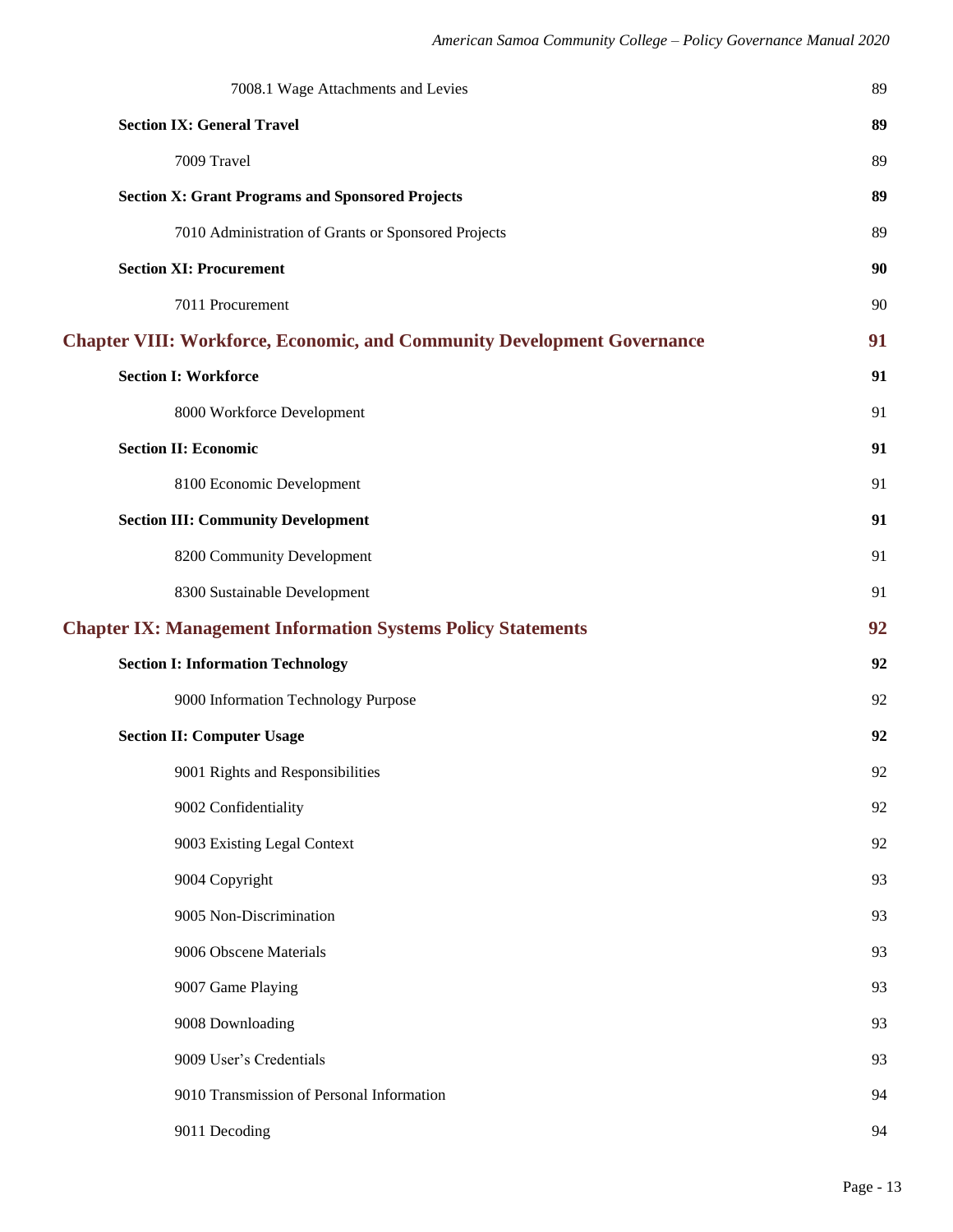|                                                          | 9012 Disruptive Use        | 94 |
|----------------------------------------------------------|----------------------------|----|
|                                                          | 9013 Copyrighted Software  | 94 |
|                                                          | 9014 System Misuse         | 94 |
|                                                          | 9015 General Prohibition   | 94 |
|                                                          | 9016 Commercial Use        | 95 |
| <b>Section III: Information Technology Communication</b> |                            | 95 |
|                                                          | 9017 Privacy               | 95 |
|                                                          | 9018 Electronic Mail       | 95 |
|                                                          | 9019 Internet Access       | 95 |
|                                                          | 9020 Social Networking     | 96 |
|                                                          | 9021 Harassment            | 96 |
|                                                          | 9022 Intellectual Property | 96 |
|                                                          | 9023 Academic Dishonesty   | 96 |
|                                                          | 9024 Security              | 96 |
|                                                          | 9025 Violations            | 96 |
|                                                          | 9026 Enforcement           | 97 |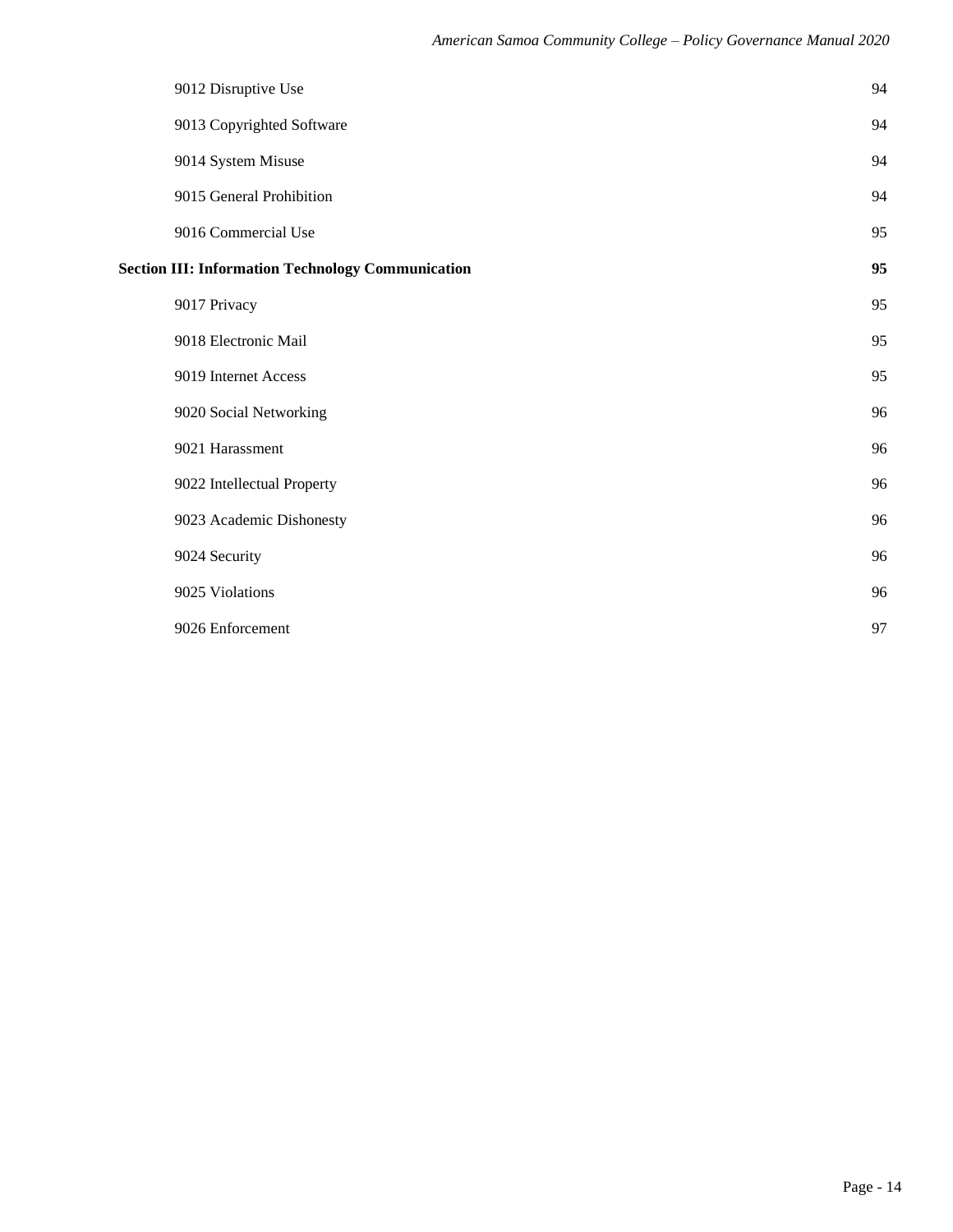## **Chapter I GOVERNANCE** *MISSION & VISION STATEMENTS, ORGANIZATION CHARTS*

## **I. College Purpose**

## **1000 Mission, Vision, Goal(s), Objectives**

Board of Higher Education as it pertains to the College services, impacts, benefits, outcomes, recipients, and their relative worth (what goods, for which needs, at what cost).

The College mission and vision statements are reviewed during the Board's annual planning meeting, may be amended or set aside; and new mission and vision statements may be introduced, included are new or amended policies that will take effect immediately upon passage or at such date as may be designated by the Board.

The Board assesses the potential benefits of each end statement, identifies the intended recipients, and considers the cost of fulfilling the statement. Once the Board has reached its decision, staff and faculty members' responsibility is to adopt the most efficient and appropriate means for achieving the end statements. Board members regularly monitor and measure progresses with regard to achievement of the following vision and mission statements:

Vision - The American Samoa Community College holds as its central theme *Saili le Atamai* or to *Seek Knowledge*. Our journey pushes us forward to achieve our Mission to provide high quality educational programs and services. We remain grounded in the core values of student centeredness, respect for diversity, collaboration and teamwork, respect for tradition and culture, and lifelong learning while meeting the challenges of the  $21<sup>st</sup>$ Century. We envision an active impact in the development of the educational, social, cultural, political, economic, technological, and environmental well-being of American Samoa and the Pacific.

Mission - The mission of the American Samoa Community College is to foster successful student learning by providing high quality educational programs and services that will enable students to achieve their educational goals and to contribute to the social, cultural, political, economic, technological, and environmental well-being of American Samoa.

To fulfill this mission, the College, as an open admissions, United States accredited, Land Grant institution, provides access to bachelor and associate degrees and certificate programs of study. These programs prepare all students including those who are educationally underserved, challenged, or non-traditional for:

- **S**uccessful entry into the workforce
- **T**ransfer to institutions of higher learning
- **A**wareness of the Samoan culture and the Pacific
- **R**esearch and extension in human and natural resources

# **II. College Organization**

## **1001 Governance and Organization Structure**

- A. American Samoa Community College shall prepare and publish major organization, department and division charts for the purpose of communicating reporting relationships and functional responsibilities of its employees and more specifically of its management structure. The President shall establish organizational charts that delineate lines of responsibilities, and general duties of employees within the College.
- B. The Board and President shall have exclusive authority to approve and authorize the major and associated organization charts of the College.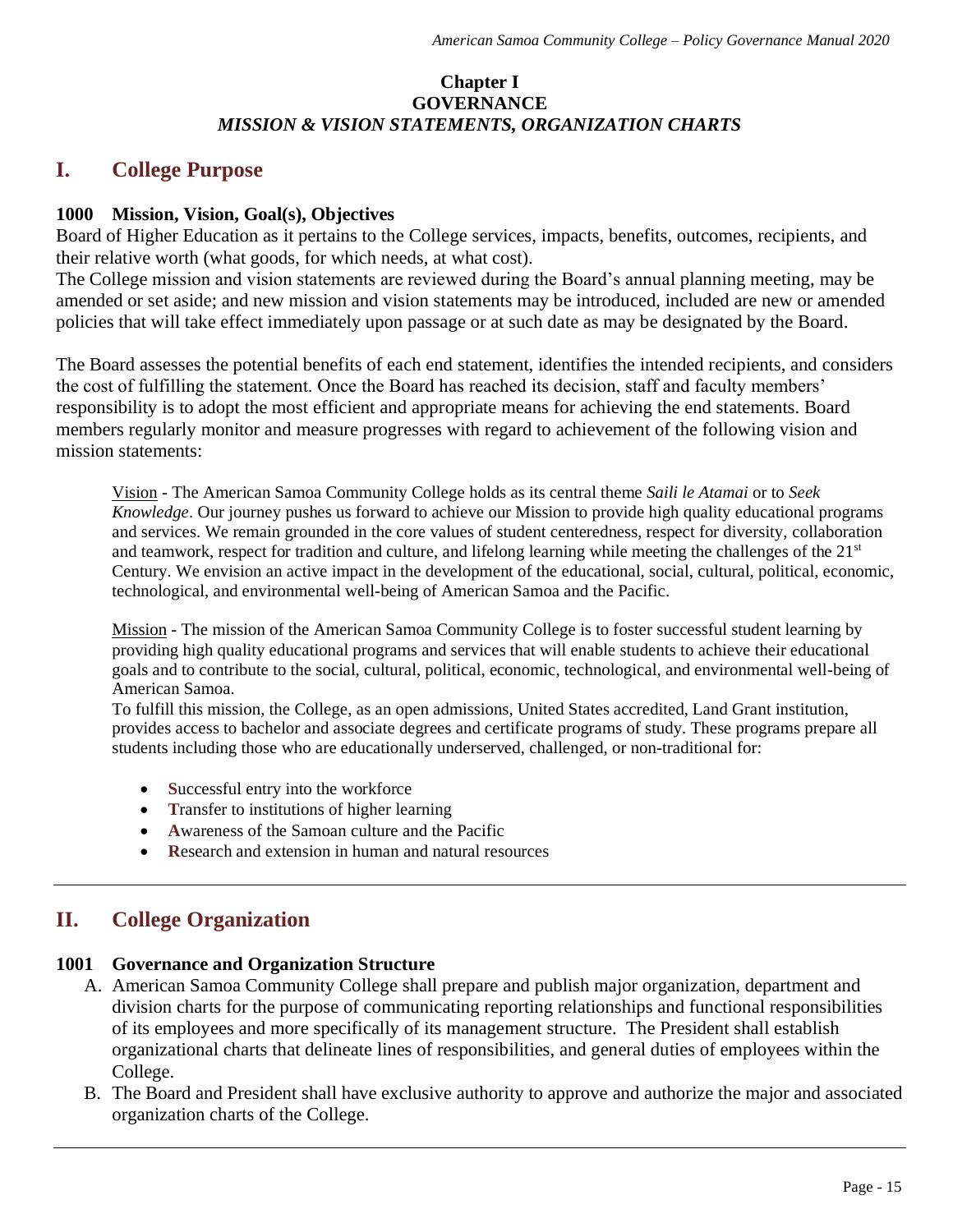## **1002 College Organizational Charts**

A. The College's organizational charts shall be made available to all division supervisors and the College website. The major organizational chart shall be updated as assessed. Divisional organization charts shall be approved to include changes by President and appropriate Vice President and copy filed with the President's Office.

## **1003 Board Policy and College Regulations/Procedures**

- A. The Board of Higher Education may adopt such policies as are authorized by law or determined by the Board to be necessary for the efficient operations of the College. Board policies are intended to be statements of intent by the Board on specific issues within its subject matter jurisdiction. The policies have been written to be consistent with provisions of law, but do not encompass all laws relating to the American Samoa Government and Federal activities. All College employees are expected to know or and observe all provisions of law, policies and regulations pertinent to their job responsibilities.
- B. College Regulations and procedures shall be approved by the President in accordance with Board policy statements and apply to all students and personnel employed by the College, including the President and College administrators, and, where applicable, to agents and consultants of the College and the Board. College Regulations or procedures are to be issued by the President as statements of method to be used in implementing Board Policy statements. College Regulations or procedures may be revised as deemed necessary by the President.
- C. The President shall provide the Board with copies of the College regulations. The Board reserves the right to direct revisions of the regulations or procedures should they, in the Board's judgment, be inconsistent with the Board's own policies.

## **1003.1 College Regulations/Procedures**

- A. College regulations shall be proposed by any employee of the American Samoa Community College and submitted to their supervisor to be reviewed. A standard form shall be used in the submission and forwarded to the appropriate lines of authority as delineated in the organizational/divisional charts. Any policy that evolves from Federal regulations, local laws, and other documents in which compliance is required, shall be reviewed by the College designated legal counsel.
- B. Divisions shall develop internal rules specific to the operations of the division which shall be approved by the Division supervisor and endorsed by President or the appropriate Vice President. A copy shall be forwarded to the President's Office for the record. Internal rules shall be posted in an area that is visible to the employee.

## **1004 Comprehensive Program Review and Assessment of Instructional Programs, Student Services and Administrative Services**

## *Purpose:*

This policy establishes that the American Samoa Community College shall implement assessment and review processes that authentically measure the work of the institution toward achieving its mission.

The American Samoa Community College is committed to planning, assessment, and continuous improvement by implementing a cyclical and participative process that meets the institutional effectiveness and achievement standards required by the Accrediting Commission for Community and Junior Colleges (ACCJC).

## *Definitions:*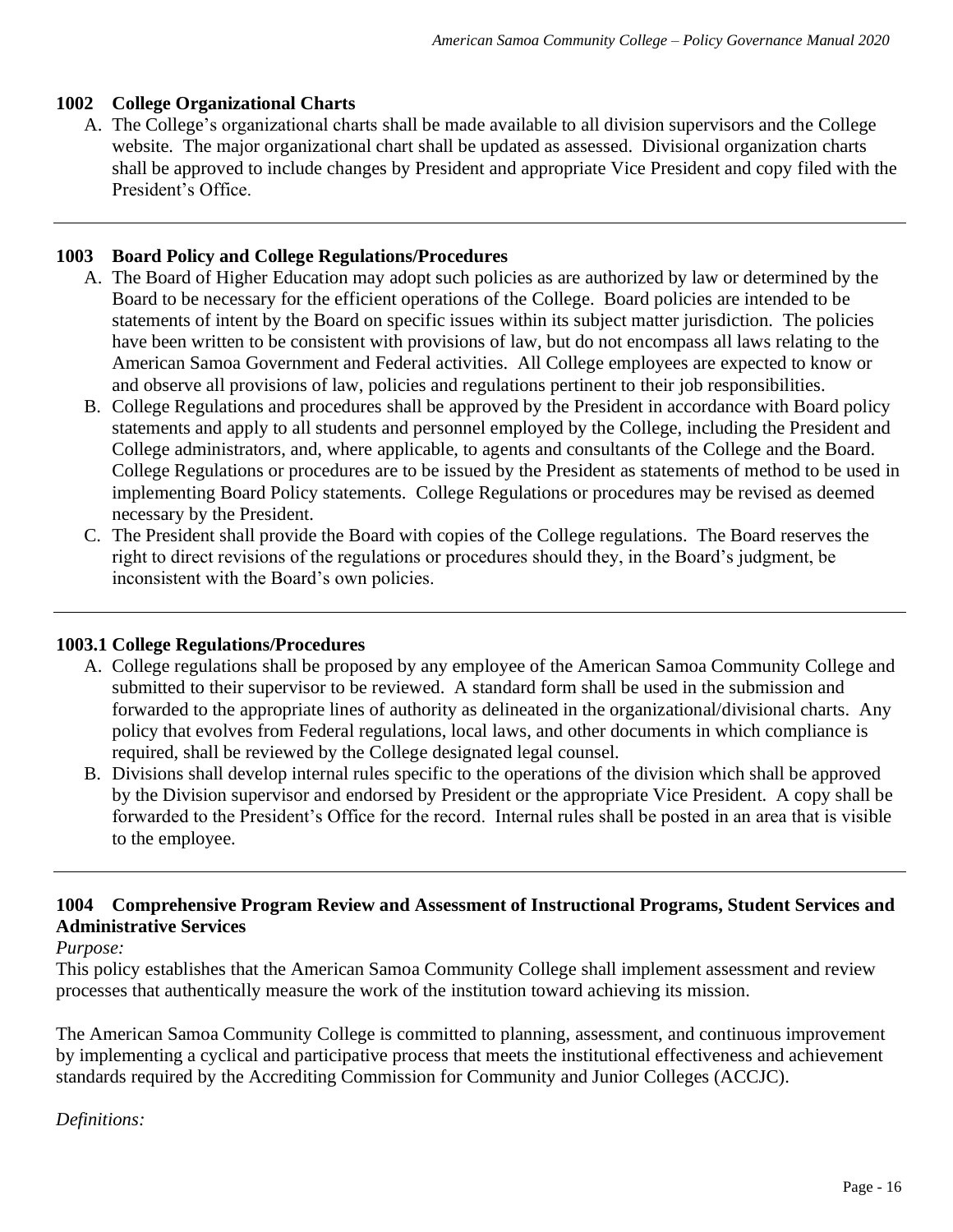Institutional Effectiveness: The measurement of the American Samoa Community College's performance against established mission, goals, and outcomes.

#### *Institutional Assessment and Program review:*

A collaborative, ongoing effort by administration, faculty and staff to assess the overall effectiveness of the American Samoa Community College's programs as well as administrative, academic, and student support service areas toward the achievement of its mission, vision, and goals.

#### *Assessment Process:*

Involves collecting and analyzing relevant data to learning and performance outcomes. The analysis of the data will provide a measure of the learning and achievements so that modifications can be made in the delivery of instruction or services that will move the institution forward to meet the overall goal of continuous improvement.

## **1005 Institutional Strategic Plan**

The American Samoa Community College shall develop an Institutional Strategic Plan under the leadership of the American Samoa Community College President. The Institutional Strategic Plan shall be submitted to the Board of Higher Education for review and approval. The Institutional Strategic five (5) year plan shall encompass the needs of the entire institution to include:

- Fiscal
- **Physical**
- Technological
- Human resources
- Community input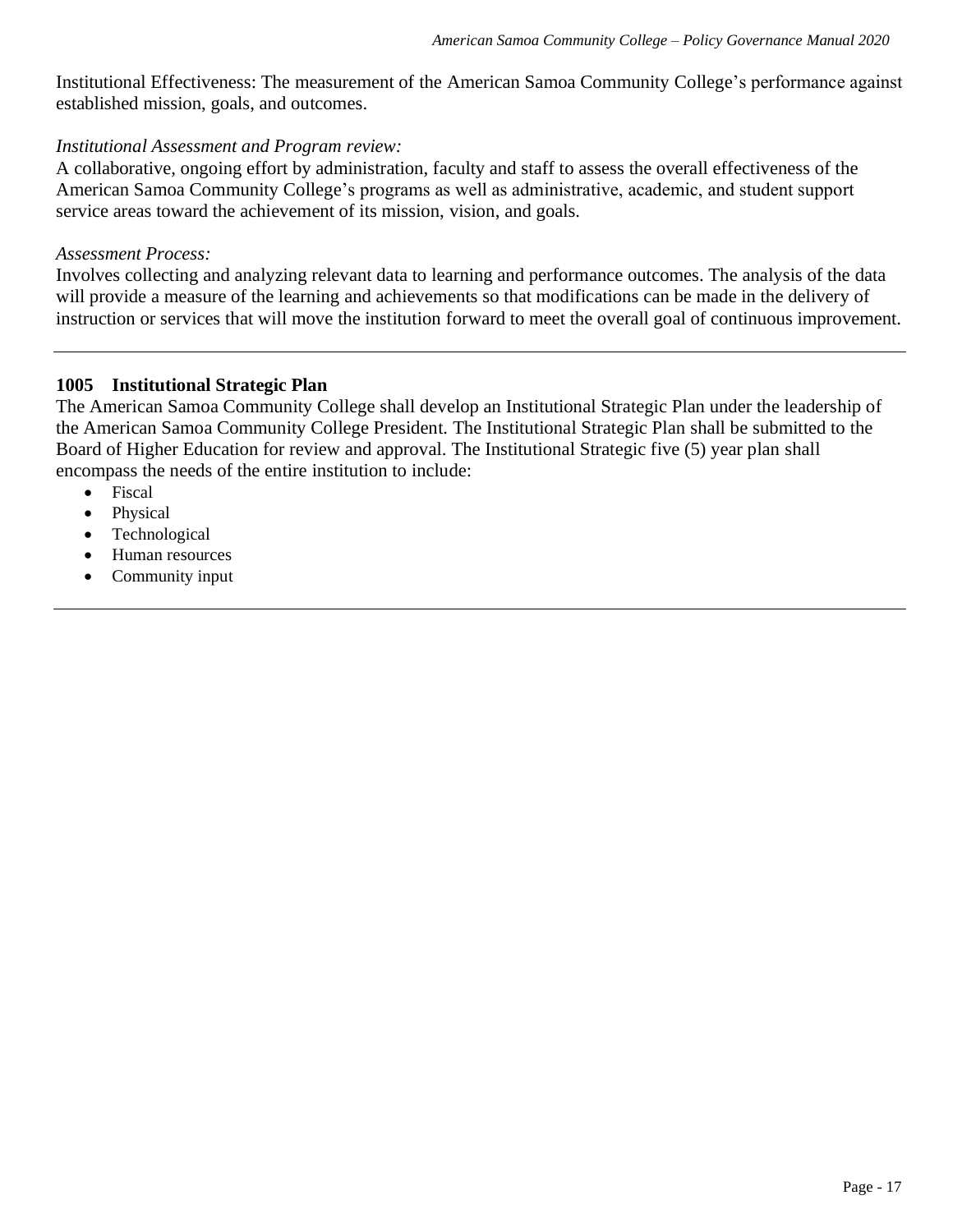## **Chapter II BOARD GOVERNANCE**

## **I. Board Governance**

## **2000 Governance Commitment**

- A. The Board of Higher Education shall govern the American Samoa Community College according to the Constitution and under Public Law (PL) 22-30 of the Territory of American Samoa. The Board shall always act in the best interest of the College and the Community as a whole.
- B. The Board is committed to excellence and to the following values that will enhance the operational atmosphere of the College:
	- Teamwork
	- Open Communication
	- Recognition
	- Recognizing past for its influence of the present and the future
	- Focus on the future

## **2000.1 Board Purpose Statement**

The American Samoa Community College, Board of Higher Education establishes a vision, a set of goals; define outcomes, and liaison with the American Samoa Community College's employees, students, and the community. The Board shall ensure that the College is effectively managed and supports an environment whereby the College shall achieve its mission.

## **2001 Board of Higher Education Code of Ethics**

*Purpose:*

The American Samoa Community College Board of Higher Education Trustees shall perform their duties in accordance with their appointment and shall be committed to serving the needs of the College while striving to be responsive to the immediate and long-term needs of the community, regardless of race, color, religion, sex, marital status, national origin, age or disability.

Trustees shall adhere to the following principles. It is the Trustees' responsibility to:

- Devote time and effort to their duties as Board members so that they may render effective and creditable services.
- Work well with fellow trustees in a spirit of cooperation so that all issues, especially those which are controversial, are debated openly and fairly.
- Base personal decisions upon all available facts vote their honest convictions without bias, abide by and uphold the final majority decision of the Board.
- Recognize that the primary duty of the Board is to represent the entire College while maintaining independence from special interests or other politically-active, narrowly focused groups.
- Conduct business, taking official actions in public sessions, yet maintaining the confidentiality of closed session deliberations by not releasing or discussing confidential matters or information.
- Recognize that, absent a financial conflict of interest, every Board member has a legal duty to vote affirmatively or negatively on all action items that as a member of a legal entity, the Board member can neither relinquish nor delegate this responsibility to any other individual or group.
- Remember that as an individual, a trustee has no legal authority outside the meetings of the Board.
- Confine Board action to policy determination, planning, and evaluation. Delegate to and support the authority of the Chief Executive Officer (CEO)/President for the execution of these items on the day-to-day basis.
- Use the powers of the office honestly and constructively, communicating and promoting the needs of the community to the College, and the needs of the College to the community.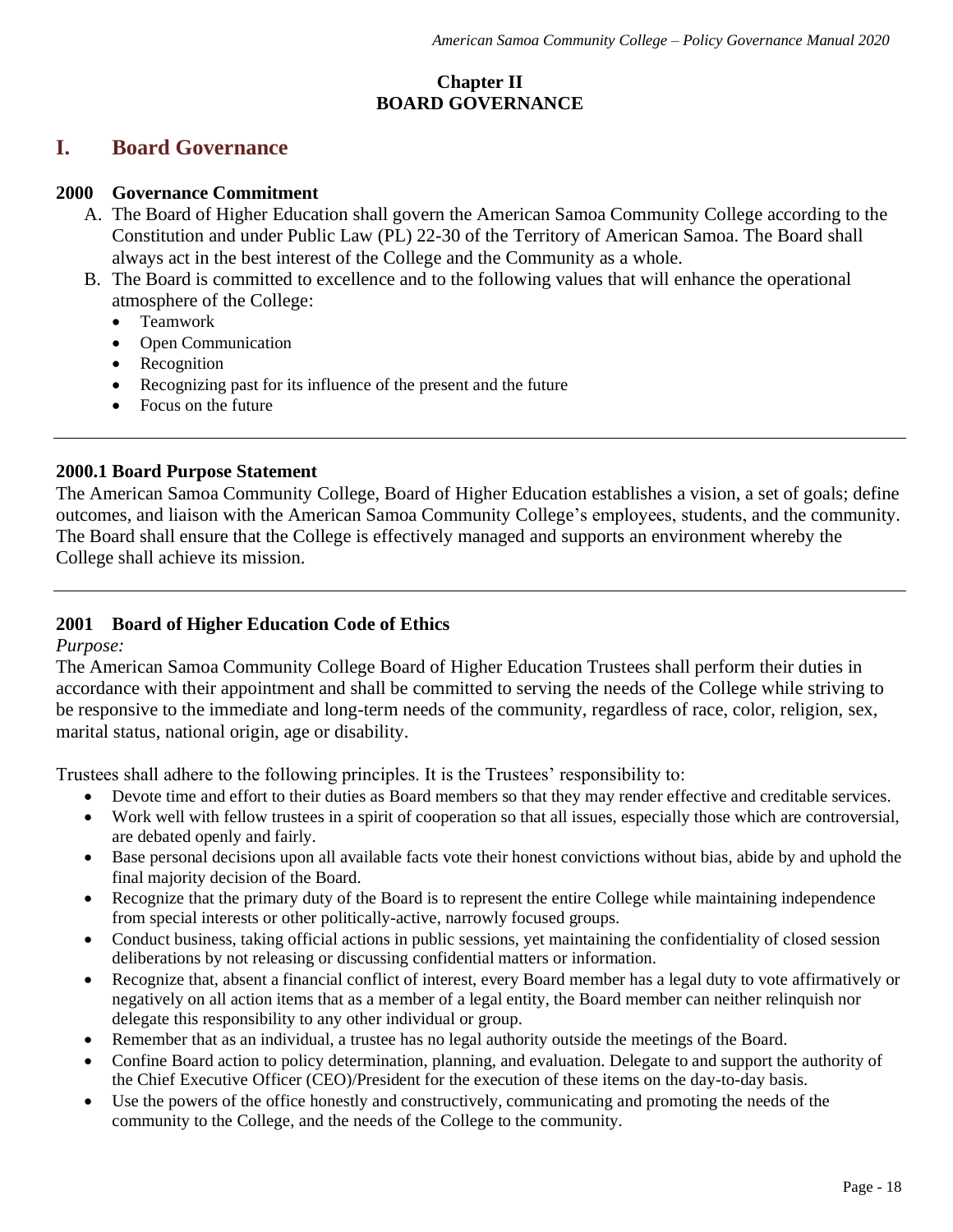- Encourage the active involvement, within the shared governance process, of students, employees, and College Community with respect to their recommendations on policy development and regulations and consider other's perspectives as issues are discussed.
- Enhance potential as Board members by participating in educational conferences, workshops and training sessions offered by local and regional organizations and are informed about the actions of the Federal Government and the positions taken by the Association of Community College Trustees (ACCT), on those actions.
- Support the College's Mission and Vision statements by working in harmony as a Board, bearing in mind public education is most effective means by which our representative democracy is preserved and perpetuated.

# **II. Board Roles and Responsibilities**

## **2002 Board of Higher Education Code of Conduct**

## *Purpose:*

Board Trustees shall conduct themselves with proper authority and appropriate decorum as individuals or as a group when serving in the capacity of a Board member.

Trustees shall conduct themselves with:

- Board members will participate in education activities, including territorial, state, regional and national meetings to enhance their ability to serve effectively as members of the College's governing Board.
- Board members will not permit themselves to be used to circumvent established lines of authority or interfere in the normal procedures for the processing of complaints or grievances.
- Board members will not violate confidentiality including discussions, which occur at closed meetings of the Board.
- Board members will not present an item for action or discussions at the Board meeting, which is not on the agenda unless agreed to by a vote of the majority present.

## **2002.1 Board of Higher Education Violation of the Law, Codes of Ethics and Conduct**

*Violation of Law:*

• In the event that the CEO/President and Chair/Chairperson of the Board becomes aware of or is informed of an actual or perceived violation of pertinent laws and or regulations, including but not limited to conflict of interest, open and public meetings, confidentiality of closed session information, and use of public resources, this information shall be consulted with legal counsel and appropriate action taken according to the laws of the state and or territory.

## *Violations of Codes of Ethics and Conduct:*

- Any violation or perceived violation of the Board's Code of Ethics and or Code of Conduct policy shall be addressed to the Board's Chair/Chairperson.
- An opportunity shall be given to the trustee perceived to be in violation of the Board's Code of Ethics and or Code of Conduct to explain his or her perspective and motives, and to set the record straight or come to an agreed resolution.
- If a resolution is not achieved and further action is deemed necessary, the Board's Chair/Chairperson may appoint an ad hoc committee to examine the matter and recommend further courses of action to the Board.
- Sanctions shall be determined by the Chair/Chairperson (or committee) and may include a recommendation to the Board to censure the Trustees. If the Chair/Chairperson of the Board is perceived to have violated the Board's Code of Ethics and or Code of Conduct, the Vice Chair/Chairperson is authorized to pursue resolution. (Censure shall be expressed by reprimand, suspension, or termination.)

## **2002.2 Board of Higher Education Conflict of Interest**

The Board expects ethical conduct by itself and its members. This includes proper use of authority and appropriate decorum in-group and individual behavior when acting as Board members.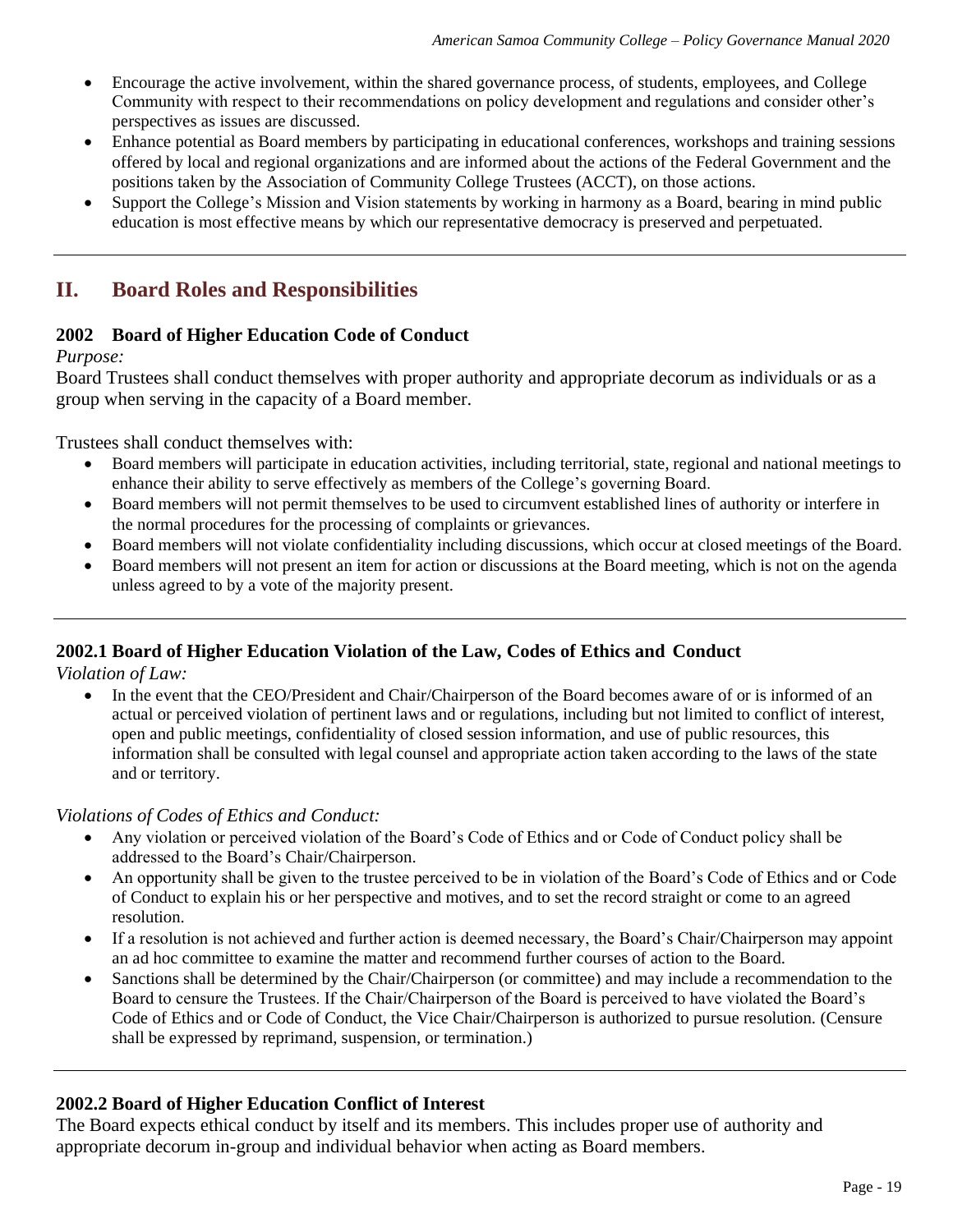- A. Board members must maintain an un-conflicted loyalty to the interests of the ownership. This account supersedes any conflicting loyalty such as that to advocacy or interest groups and membership on other boards or staffs. This accountability supersedes the personal interest of any Board member acting as an individual consumer of College services.
- B. Board members must avoid any conflict of interest with respect to their Board responsibility:
	- 1. There must be no self-dealing or any conduct of private business or personal services between any Board member and the College except as procedurally controlled to assure transparency, competitive opportunity and equal access to "inside information."
	- 2. Board members must not use their positions to obtain employment by the College or the furnishing or services or goods to the College for or by themselves, family members, friends or associates.
- C. Board members shall not attempt to exercise individual authority over the organization except as explicitly set forth in Board policies.
	- 1. Board members interaction with the President or staff must recognize the lack of authority in any individual Board member or group of Board members except as noted in Board policies.
	- 2. Board members' interaction with the public, press or other entities must recognize the same limitation and the similar inability of any Board member or Board members to speak for the Board.
	- 3. Procedure and action in Section 2002.1 (Violation of Law, Board Code of Ethics and/or Board Code of Conduct) will be used to address Board Conflict of Interest.

## **2002.3 Indemnification of Board Members**

The College shall indemnify and protect Board members against death, bodily injury, property damage claims, suits, including defense thereof, when damages are sought for alleged negligent or wrongful acts while such Board member is acting under the direction of the Board of Higher Education.

## **2002.4 Board Self-Evaluation**

- A. In order to evaluate progress towards its stated goals, the Board shall annually schedule a time and place at which all its members will participate in a formal self-evaluation.
- B. The Board shall be evaluated as a whole and not as individuals. The evaluation will focus on the internal Board operations and performance. The Board members shall develop goals against which the Board will be evaluated.
- C. The evaluation process shall include the establishment of strategies for improving Board performance. Revised priorities and new goals will be set for the following year's evaluation.

# **III. Board Member Requirements**

## **2003 Eligibility and Requirements of a Board Membership**

In accordance with American Samoa Government (ASG) Public Law 22-30, individuals selected to be members of the Board of Higher Education for the American Samoa Community College shall consist of the Director of Education and seven (7) members, six (6) of whom are appointed by the Governor with the advice and consent of the legislature and a student representative selected by the American Samoa Community College students. The Director of the Department of the Education shall be an ex-officio member with voting rights. A student selected as Board member is a 2<sup>nd</sup> year. This member shall serve a one-year term and may be reelected. Vacancies are filled by an election held within 1 week of the knowledge of a vacancy.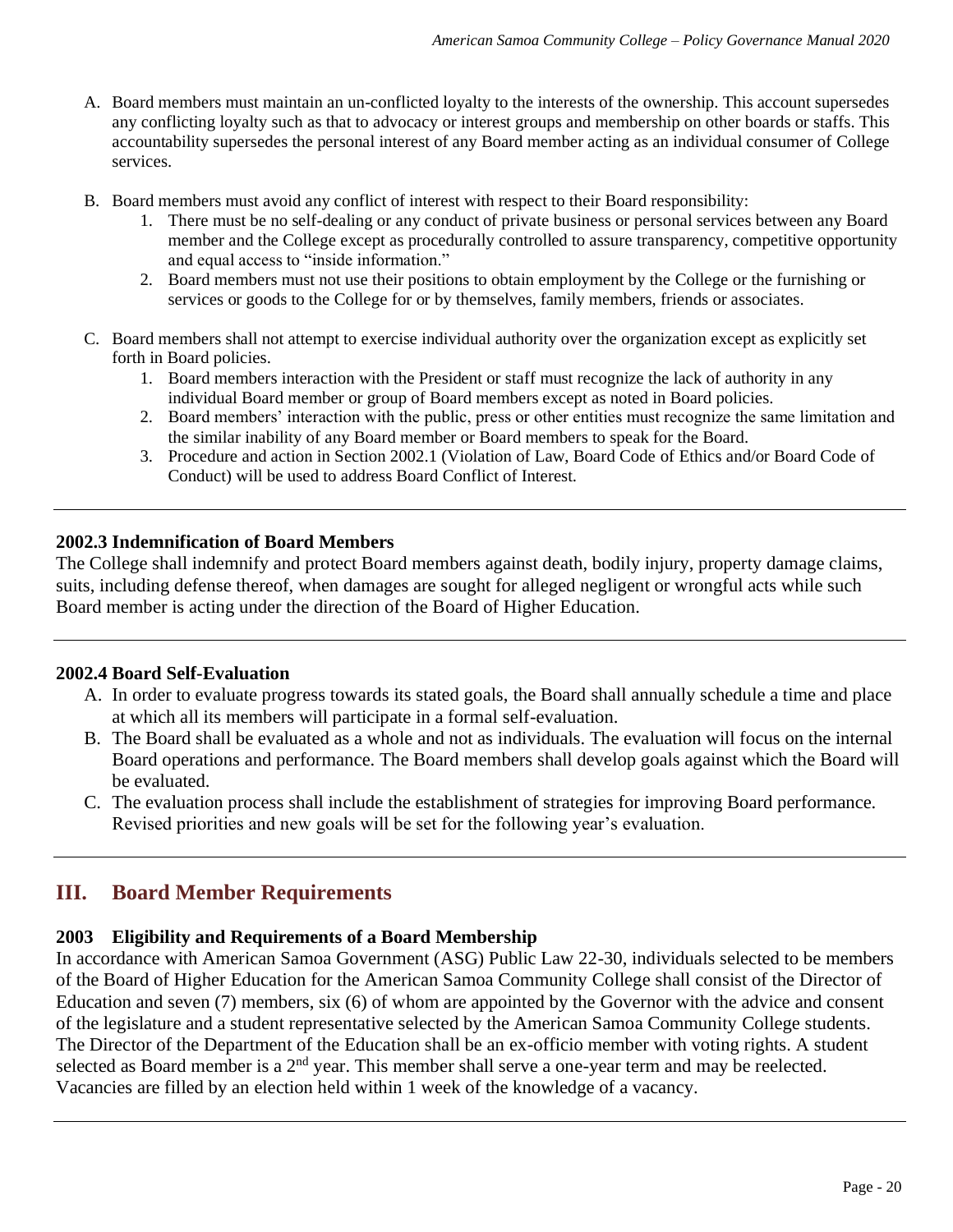## **2003.1 Board Member Terms**

To provide continuity in the work of the Board, the term of office of six members of the Board shall be for four (4) years and shall be so arranged as not to expire at the same time. Members shall serve until their successors have been qualified. The student representative shall serve one year, and the Director of Education shall remain until term is over as directed by the Governor of American Samoa. Vacancies shall be filled in the same manner as original appointments as referenced in American Samoa Government Public Law 22-30.

## **2003.2 Board Officers**

A Board member must be in good standing with the Board to hold a Board Officer position. All Board members shall cast a vote to select the Board officers at the meeting of the Board, or when a situation that creates a vacancy to the following positions:

- A. Chairperson of the Board
- B. Vice Chairperson

All Board officers shall serve a term of two years.

## **2003.3 Exclusions**

Per the new eligibility requirements adopted by Western Association of Schools and Colleges (WASC), as of June 1995, the following exclusions are mandatory:

- A. A member of the Board shall not be an instructor, or current employee of the College.
- B. A member of the Board shall not have family or personal financial interest in the institution.
- C. A member of the Board shall not be convicted of a felony.

## **2003.4 Vacancy**

Any vacancy caused by resignation, death or otherwise shall be filled for the period of the unexpired term in the same manner as that followed in the original appointment. The successor must meet the same qualification requirements as the prior incumbent.

## **2003.5 Resignation**

A Board member may resign at any time by providing a formal letter of resignation to the Chairperson of the Board and a copy to the Governor. After a gubernatorial election no "courtesy resignations" shall be submitted by any Board member.

## **2003.6 Removal**

- A. A member of the Board shall be censored if he or she has three consecutive unexcused absences.
- B. A member of the Board may be censored before expiration of his or her term for incompetence, neglect of duty, or malfeasance only by a vote of three fourths of the Board members serving.

# **IV. Board Authority**

## **2004 Board Title, Authority, and Duties**

A. The governing board of the College shall be known officially as the Board of Higher Education of the American Samoa Community College. It derives its authority from the American Samoa Code annotated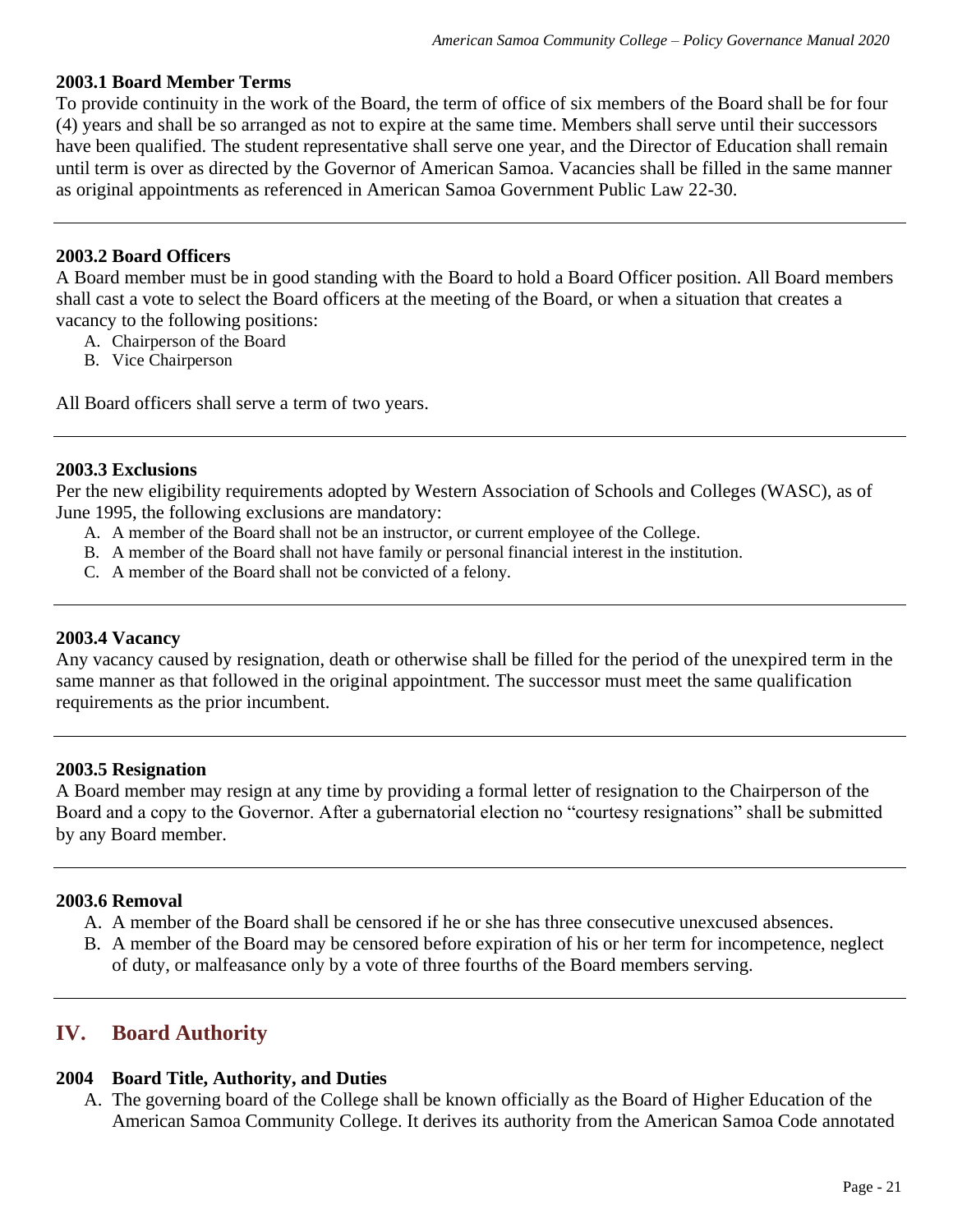Chapter 20, PL-2230. "A Board member has no authority except when in an official meeting or except when acting with official authorization of the Board."

- B. The Board shall serve in a supervisory capacity and function to supervise the implementation of the powers and duties of the College, in addition to the provisions of PL 22-30:
	- 1. Elect its chairperson and other officers.
	- 2. May change the name of the College, with approval of the Legislature.
	- 3. Shall review and approve the education program of the College.
	- 4. Shall grant diplomas, certificates, degrees or other honors.
	- 5. Shall adopt a Seal of the College.
	- 6. Formulate policies for the operation of the College.
	- 7. Service as the link between the College and the community.
	- 8. Enact written policies at the broadest level to address the Mission, Executive Limitations, Governance Process and Board Staff Relationship.
	- 9. Monitor the College and President's performances against Board policies on College mission, vision, goals and Executive Limitations.
- C. Each Board member must provide a copy of their biography as required by the accreditation commission.

## **2004.1 Authority of Board Committees**

Committees may be created by the Board or appointed by the Chairperson to advise the Board and to facilitate the efficient operation of the Board. The Board is not bound by the action of a Board Committee or any of its individual members. It will operate with minimal interference to the Board as a whole, and will not interfere with the delegation of authority from the Board to the President. The Board Committees may conduct business based on the principles established by Board actions whether or not committees include non-board members, and not under committees formed by American Samoa Community College President. Committees shall make recommendations to the Board for appropriate action and shall be dissolved when its report is received by the Board. Board committees shall:

- A. Assist the Board to perform its job through preparation of policy alternatives and implications for Board deliberation
- B. Not act or speak for the Board except when formally given such authority for specific and time-limited purposes. Expectations and authority will be carefully stated in order not to conflict with authority delegated to the President
- C. Not provide the President with approval, unless it is through the Board as a whole
- D. Avoid representation of the College in part rather than with the whole (e.g. Board committee selected by the Board to create a policy, will not monitor the performance of the College and the President on the same policy
- E. Not have standing committees
- F. Act as a committee of the whole and establish ad-hoc committees when appropriate.

## **2004.2 Authority of Board Members**

A member of the Board has no authority except when in an official meeting or except when acting with official authorization of the Board.

## **2004.3 Chairperson's Role and Authority**

The Chairperson is responsible for the integrity of the Board's process and occasional representation of the Board to the community. The chairperson is the only authorized spokesperson for the Board (beyond simply reporting Board decisions) other than in rare and specifically authorized instances. The Chairperson shall:

A. Ensure the Board and its members act consistently within the Board rules and policies and those legitimately imposed upon the Board from the community.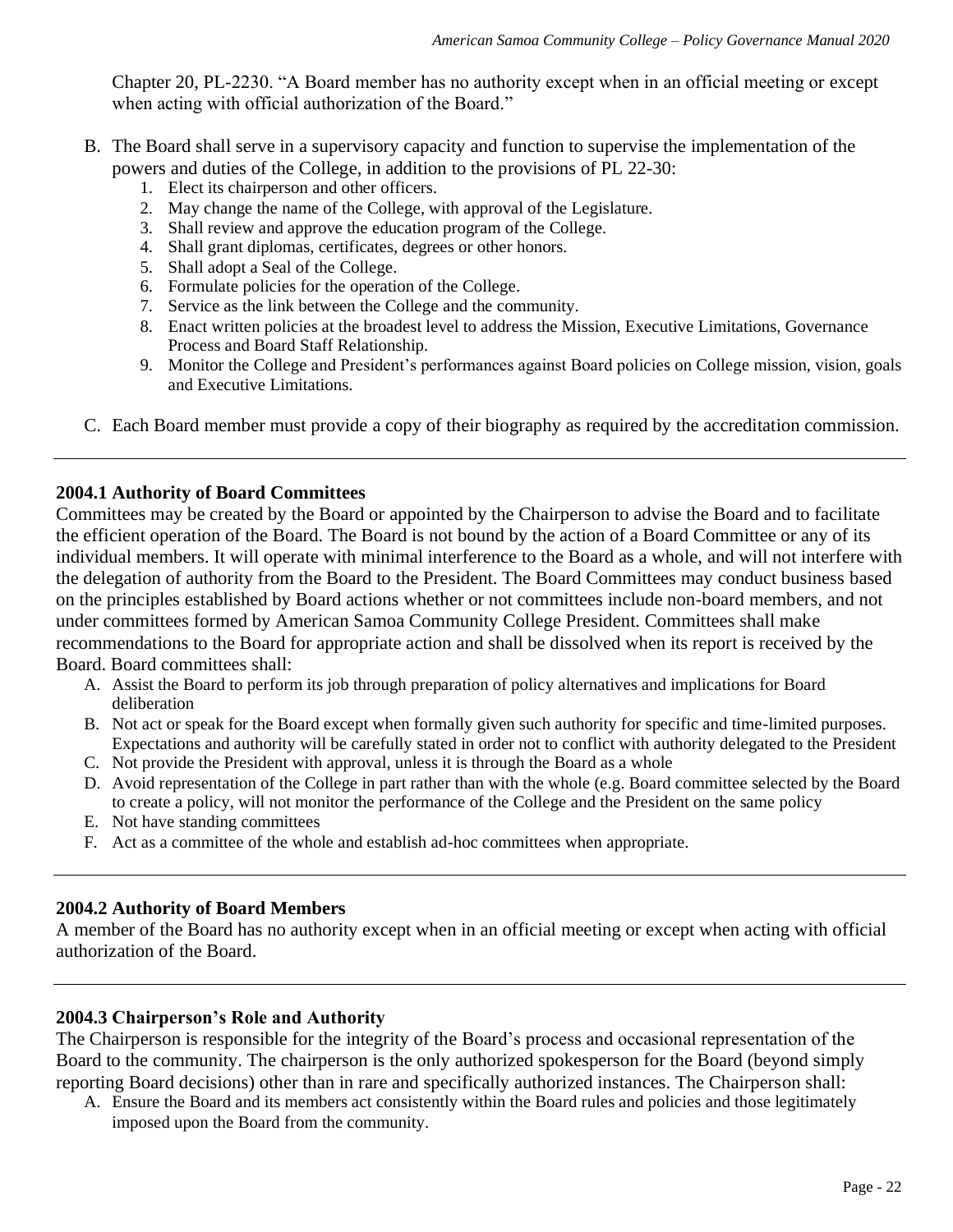- B. Preside at the Board meetings in an efficient and effective manner and shall set the general tone for each meeting through positive leadership.
- C. Discuss at the Board meetings those issues, per the Board policy, belongs to the Board to decide, not the President.
- D. Stimulate Board discussions with the attempt to arrive at a consensus by all Board members on issues presented.
- E. Shall consist of making decisions that are in the purview or topics covered by Board policies on governance, process and board or staff relationship, except where the Board specifically delegates portion of this authority to others.
- F. The Chairperson shall have no authority on his or her own to make decisions about policies created by the Board within the Mission and Executive Limitations policy areas, and on his or her own, supervise or direct the duties of the President.
- G. In the absences of the Chairperson, duties and responsibilities will be transferred to the Vice Chairperson as acting.
- H. In the absence of both the Chairperson and Vice Chairperson, other members of the Board shall elect a chairperson pro tempore from within the Board membership to service in this capacity until the return of either the Chair/Vice Chairperson.
- I. If the office of the Chairperson becomes vacant due to death, disability, resignation, recall or removal by due process, the Vice Chairperson shall assume the office for its unexpired term. The Board shall elect the Chairperson and Vice Chairperson in the next annual meeting.

# **V. College Policies**

## **2005 Establishment of Board and College Policies**

Written policies shall constitute the basic method by which the Board effectively discharges its responsibilities with regard to policies, rules and regulations as defined by law or which are required in its judgment for the effective operation of the College. The Board adopts policies; the College President guides the development and implementation of administrative procedures, which do not require Board approval.

- A. Policy initiation, Development and Review: Policies shall be reviewed by the Board as necessary for the operation of the College. Policies and policy changes may be suggested by Board members, the president, faculty, staff and citizens within the community.
- B. Repeal and Amendment: Through the adoption of these policies, all previously adopted policies may be repealed or amended and be of no force or effect if in conflict with other adopted policies. Any amendment of or addition to these policies shall supersede any previous policies.
- C. Official Policy Manual: The Board shall designate responsibility to the President the official policy manual for the College. The official copy shall be kept in the President's office and the President or designee shall be responsible for its accuracy and currency as approved by the Board.
- D. Harmony with Law: No policy or regulations, nor any portion thereof, shall be operative if it is found to be in conflict with applicable law.

# **VI. Board Business**

## **2006 Board Business**

The Board shall delegate in writing "by direction" full authority to the President to conduct the businesses of the College.

## **2006.1 Contracts**

The Board may authorize the President to enter into any contract(s) on behalf of the Board in writing unless otherwise designated. These contracts at a minimum include personnel renewal contract and contracts to be funded at \$25,000 and more.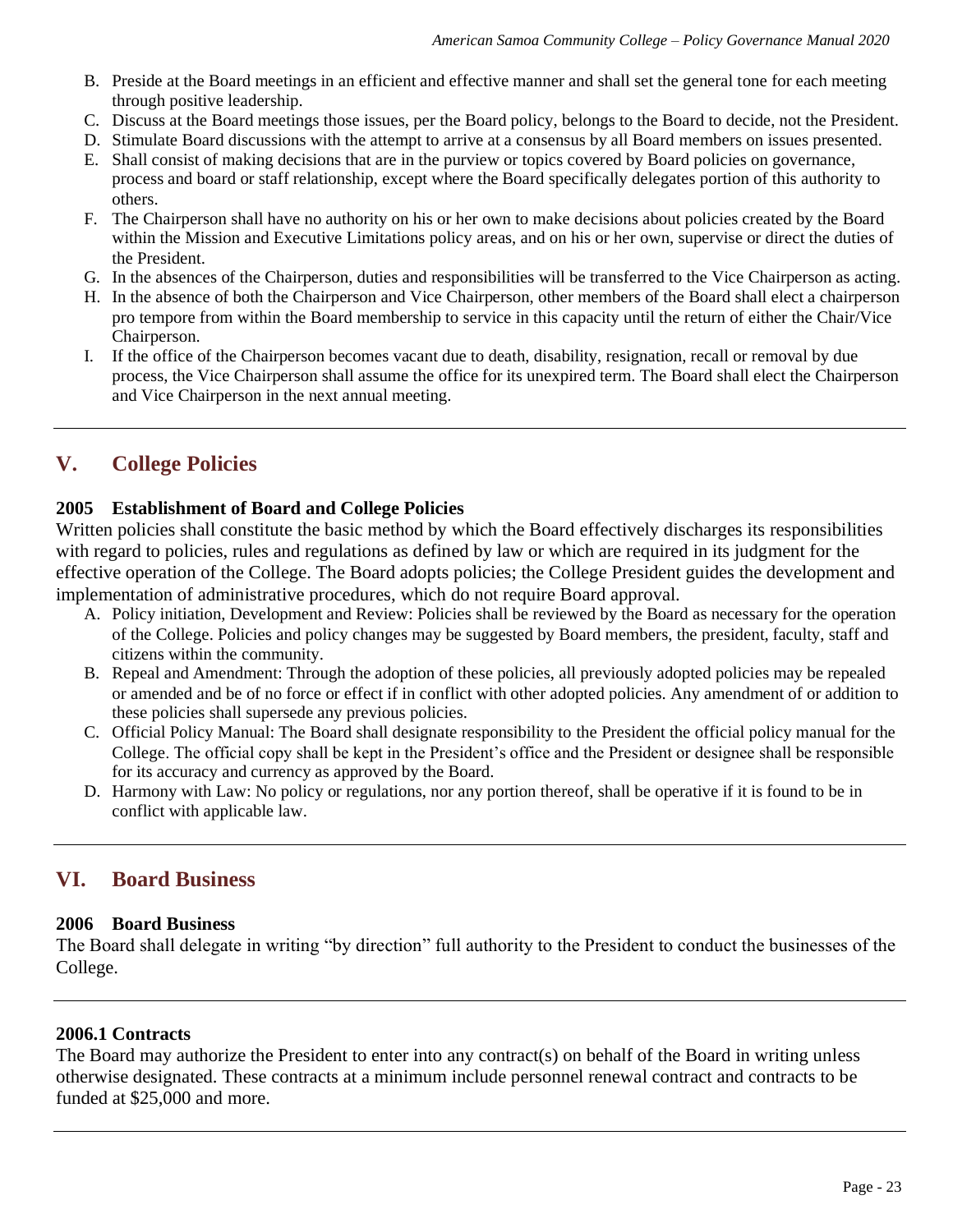## **2006.2 Loans**

No loans shall be contracted on behalf of the American Samoa Community College and no evidence of indebtedness shall be issued in its name unless authorized by a resolution of the Board. Such authority may be general or confined to specific instances.

## **2006.3 Checks, Drafts, Petty Cash, etc.**

All checks, drafts or other orders for the payment of money, notes or other evidence of indebtedness issued in the name of the American Samoa Community College, shall be signed by personnel authorized by the American Samoa Community College and from time to time be determined by resolution of the Board.

## **2006.4 Deposits**

All funds of the American Samoa Community College not otherwise employed shall be deposited daily (Monday to Friday unless situation does not permit) to credit of the American Samoa Community College in such banks, savings and loan, or other depositories as the Board may select.

## **2006.5 Gifts**

The Board may accept on behalf of the College any contribution, gift, donation, bequest, device or grant for any purpose of the College.

#### **2006.6 Federal Grants**

- A. All funds which are received from Federal grants shall be approved by the President and controlled per the procedures established by the grantor agency.
- B. The President of the College shall report to the Board grant status, which shall consist of documents including supporting documents to the same from time to time as required by the Board of Higher Education.

## **2006.7 Records**

The College shall keep correct and complete books and records of accounts and shall also keep minutes of the proceedings of the Board.

## **2006.8 Fiscal Year**

The fiscal year of the institution shall begin on the first day of October of each year and end September 30<sup>th</sup>.

#### **2006.9 Academic Year**

The academic year is defined as two consecutive sixteen (16) week semesters (Fall and Spring).

## **VII. Board Agenda**

#### **2007 Board Planning and Agenda**

The Board will carry out its responsibilities using Board Policy 2001 Code of Ethics.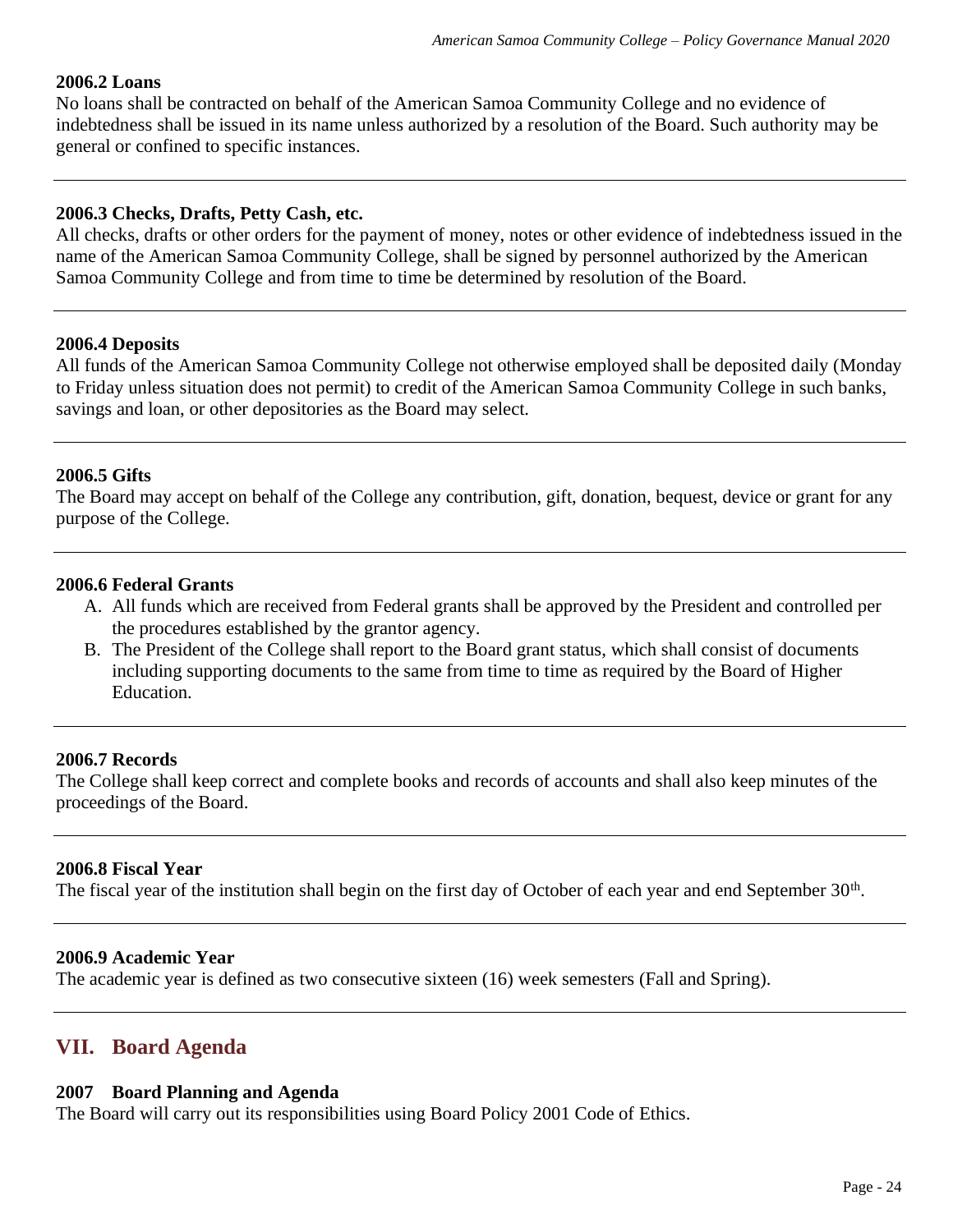The Board will carry out its responsibilities in planning and setting its agenda that include:

- A. The annual planning session will be held in June.
	- 1. The College mission and strategic plan will be reviewed at the annual planning session.
	- 2. Financial planning, including the establishment of budget, parameters and priorities, will be conducted at the annual planning session.
	- 3. Subjects for Board discussion and action during the following years will be developed at the annual planning session.
- B. The agenda for all Board meetings will be prepared by the Chairperson after consultation with the President and based on input from other Board members. The agenda will be delivered to the Board at least three (3) days before the meeting.
- C. Education, input and deliberation will be paramount in structuring meetings and other Board activities.
- D. Board policies and policy revisions will not be adopted until they have been considered at a minimum of two meetings, unless Board action waives this requirement and immediate effect authorized.
- E. The Board shall hold an annual retreat to conduct a self-evaluation and other important Board business.

## **2007.1 Board of Higher Education Self Evaluation**

In an effort to assure Board effectiveness, an effective governing Board is committed to assessing how well they perform their governance responsibilities and to using the results of the assessment to enhance Board effectiveness. The evaluation process focuses on Board policies and practices and the role of the Board in representing the community, setting policy direction, working with the President and monitoring institutional effectiveness.

To that end, the Board will conduct an annual self-assessment to include the following processes:

- A. In order to evaluate progress toward its stated goals, the Board will annually schedule a time and place at which all its members will participate in a formal self-evaluation.
- B. The Board shall be evaluated as a whole and not as individuals. The evaluation will focus on the internal Board operations and performance. The Board members will develop goals against which the Board will be evaluated.
- C. The evaluation process shall include the establishment of strategies for improving Board performance. Revised priorities and new goals will be set for the following year's evaluation.
- D. Before the Board orientation and retreat (policy 2010, Board Retreat), the Board will conduct its annual selfevaluation.
- E. The evaluation instrument will incorporate criteria regarding policy review and updates, Governance responsibilities, as well as criteria defining Board effectiveness established by recognized practitioners in the field.
- F. Completed surveys will be collected by the Board secretary and forwarded to the American Samoa Community College Executive Director of Institutional Effectiveness for calculated analysis and ratings.
- G. A summary of the calculated analysis and ratings will be presented to the Board at the Board orientation and training retreat for review and discussion.
- H. Survey results will be used to identify accomplishments made in the past year and set goals for the upcoming year.
- I. Publish results for public review.

# **VIII. Board Meetings**

## **2008 Meetings**

Board meetings constitute any deliberation between a two-thirds quorum of Board members, or between a quorum of Board members and any other person, during which public business or public policy over which the Board has supervision or control is discussed or considered, or during which the Board takes any formal action.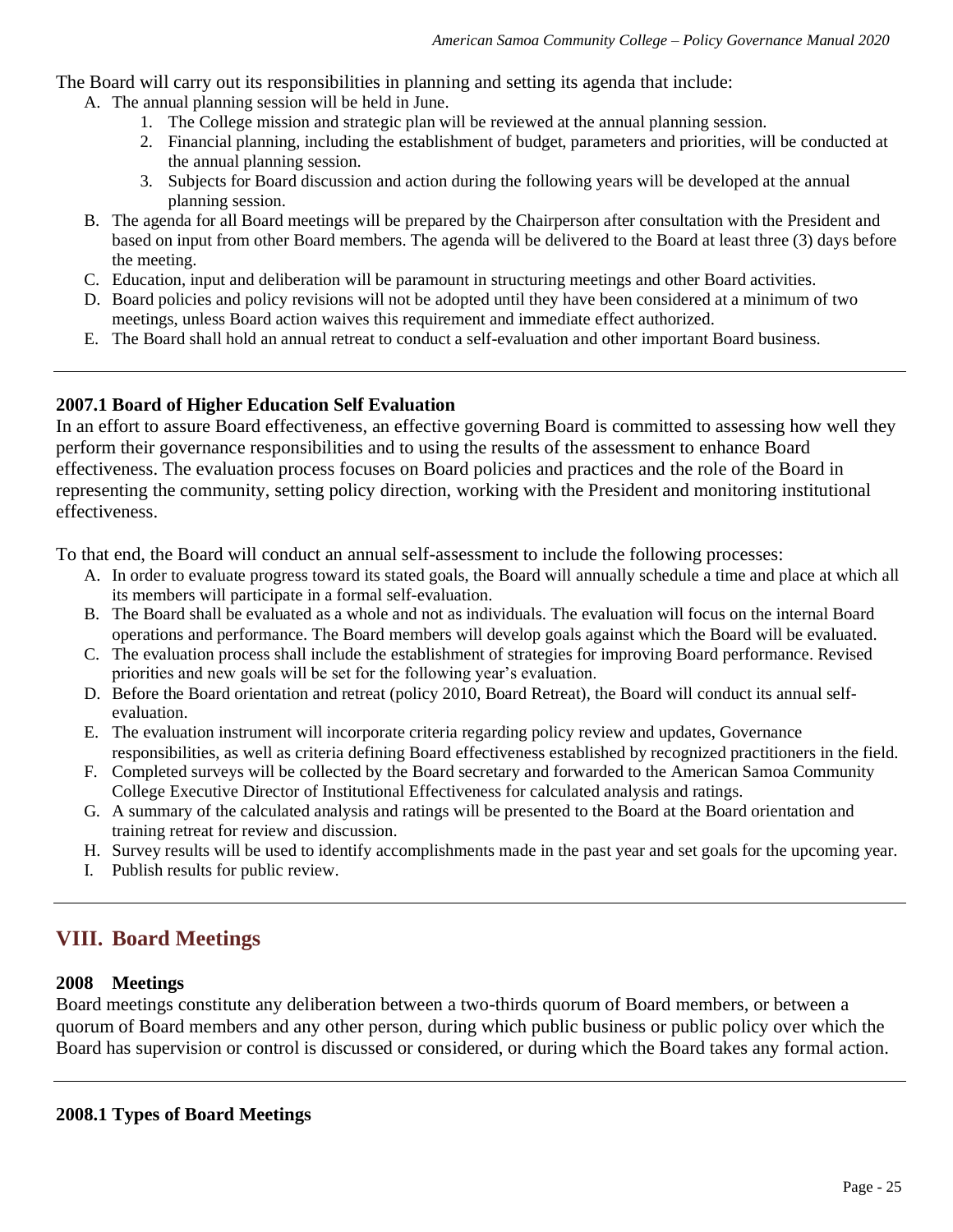Meetings of the Board is open to the public, except when personnel matters affecting the privacy of an individual or other confidential matter are being considered during an executive session. Public refers to any College personnel with a need to know in reference to this policy.

- A. Meetings Open to the Public:
	- 1. *Regular:* Regular meetings of the Board will be held on the third Friday of every March, June, September, and December at a time and place to be designated by the Chairperson of the Board or upon motion duly approved by the Board.
	- 2. *Special:* Special meetings may be held upon call by the Chairperson of the Board or when requested by four (4) members of the Board. The request for a special meeting will set out the subject or subjects to be considered at the special meeting. The request will be made to either the Chairperson of the Board or the President of the College. A notice will be mailed out 48 hours before the meeting or personally delivered 24 hours prior thereto. The notice will state the time, place, and purpose.
	- 3. *Emergency:* Emergency meeting, upon 2 hours' notice, may be called in the same manner as a special meeting. Any request for an emergency meeting shall clearly identify the emergency or urgent public necessity. Cases of emergency and urgent public necessity are limited to imminent threats to public health and safety or reasonably unforeseeable situation requiring immediate action by the Board.
	- 4. *Study Sessions:* The Board may schedule study sessions to review matters that cannot be handled in the time allocated to regular Board meetings. No action will be taken at a meeting that is designated a study session.
- B. Executive Session Executive sessions of the Board, closed to all persons other than those specifically permitted by the Board, may be held in connection with any meeting. Only those subjects permitted will be considered in closed meetings shall be considered in executive sessions.
- C. The holdings of any meeting may be waived or its date or time may be changed by a motion duly approved by Board members.

## **2009 Order of Meetings**

- A. The Board and the College as a whole shall conduct their meetings per the parliamentary procedures. Unless otherwise provided by law or bylaws or policies of the Board, the Board shall conduct its meeting to the extent practical in accordance with *Robert Rules of Order.* The failure to strictly follow Robert's Rules of Order will not act to invalidate any action of the Board for which a quorum was present otherwise held per the law.
- B. At all regular meetings of the Board, the order business shall be as follows:
	- 1. Call to Order and Roll Call
	- 2. Communications

## **2009.1 Passing Resolutions or Orders**

No action shall be taken by the Board without a motion. No action shall be taken by the Board except by affirmative vote of a majority of a quorum. Each Board member exercises one vote.

## **2009.2 Method of Voting**

Votes by all members of the Board may be made orally or by show of hands. Members of the Board shall cast their votes by a roll call on any issue involving the expending of funds, and on the hiring of the President. All other issues may be voted upon by voice vote. Upon request of a member, the vote is by show of hands or otherwise agreed upon by the board as a whole.

## **2009.3 Adequate Information to Precede Action**

The Board shall take every precaution to assure itself of full and adequate information prior to action. The President shall be given an opportunity to examine and evaluate all information received by the Board from any source and to recommend action before the Board makes any decision.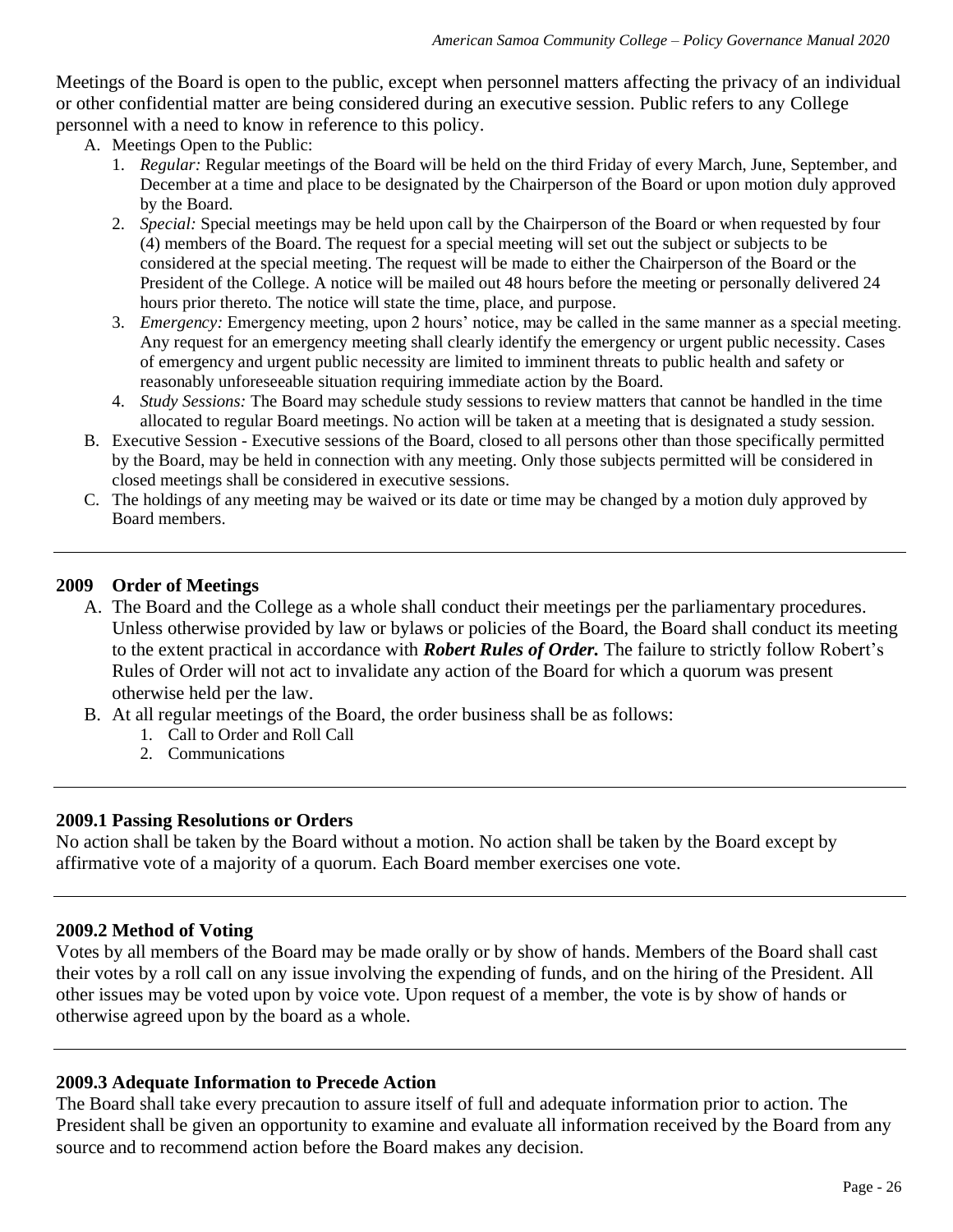#### **2009.4 Public Participation**

- A. Board meetings are held to transact the business of the College and are open to the public during regular meetings except when executive sessions are permitted by law. Members of the public (including employees and students) having concerns relating to the College may request that their concerns may be added to the agenda. To be placed on the agenda, the applicant may be made in writing through the President's Office at a minimum of seven (7) days prior to the scheduled meeting. In addition, the Board will designate a portion of its regular monthly meeting to hear comments from individuals who have not requested a place on the agenda. Persons who wish to participate in this portion of the meeting will sign up prior to the start of the meeting, and indicate the topic about which they wish to speak.
- B. Public participation is limited to those persons who have requested and have been placed on the agenda to those persons who have otherwise been specifically invited by the Board to make comments concerning items on the agenda, and to that portion of the meeting designated for public comments. At all other times during board meetings, the audience shall not enter into discussions or debate on matters being considered by the Board.
- C. No public participation shall exceed five (5) minutes. Delegations of more than five (5) persons shall appoint one person to present their views to the Board.

#### **2009.5 Public Comments**

The following provisions shall apply in the preparation of Board Agendas and the transaction of official business at Board meetings:

- A. Regular meetings of the Board shall be held in public for the conduct of the public business. It is not a public hearing unless so designated by the Board.
- B. Groups and Individuals may appear before the Board to present their views or to make proposals for consideration by the Board. To be placed on the agenda, application must be made in writing through the President's Office at least seven (7) days prior to the scheduled meeting.
- C. Discussion before the Board shall be limited to five (5) minutes per individual and fifteen (15) minutes per delegation unless waived by a majority of the Board.
- D. Time limitations shall not preclude the Board from requesting specific reports from anyone attending the Board meeting and having information desired by the Board pertaining to a specific topic under discussion.

#### **2009.6 Board's Response to Public Comment**

Specific factual information or recitation of existing policy may be furnished in response to public inquiries, but the Board may not deliberate, discuss, or make any decision on any subject not on the agenda.

#### **2009.7 Recording**

All or any part of the proceedings in any open meeting may be recorded by any person in attendance by means of a tape recorder, video camera, or any other means of visual reproduction. The disclosure of information regarding executive sessions is limited by policy #2008.1B herein. The Board may impose reasonable rules to maintain order at the meeting, including rules relating to the location of any recording equipment and the manner in which the recording is conducted. Such rules will not have the effect of preventing or unreasonably impairing camera coverage or tape recording.

## **2009.8 Meetings by Video or Telephone Conference Call**

The Board may hold a meeting by telephone conference call: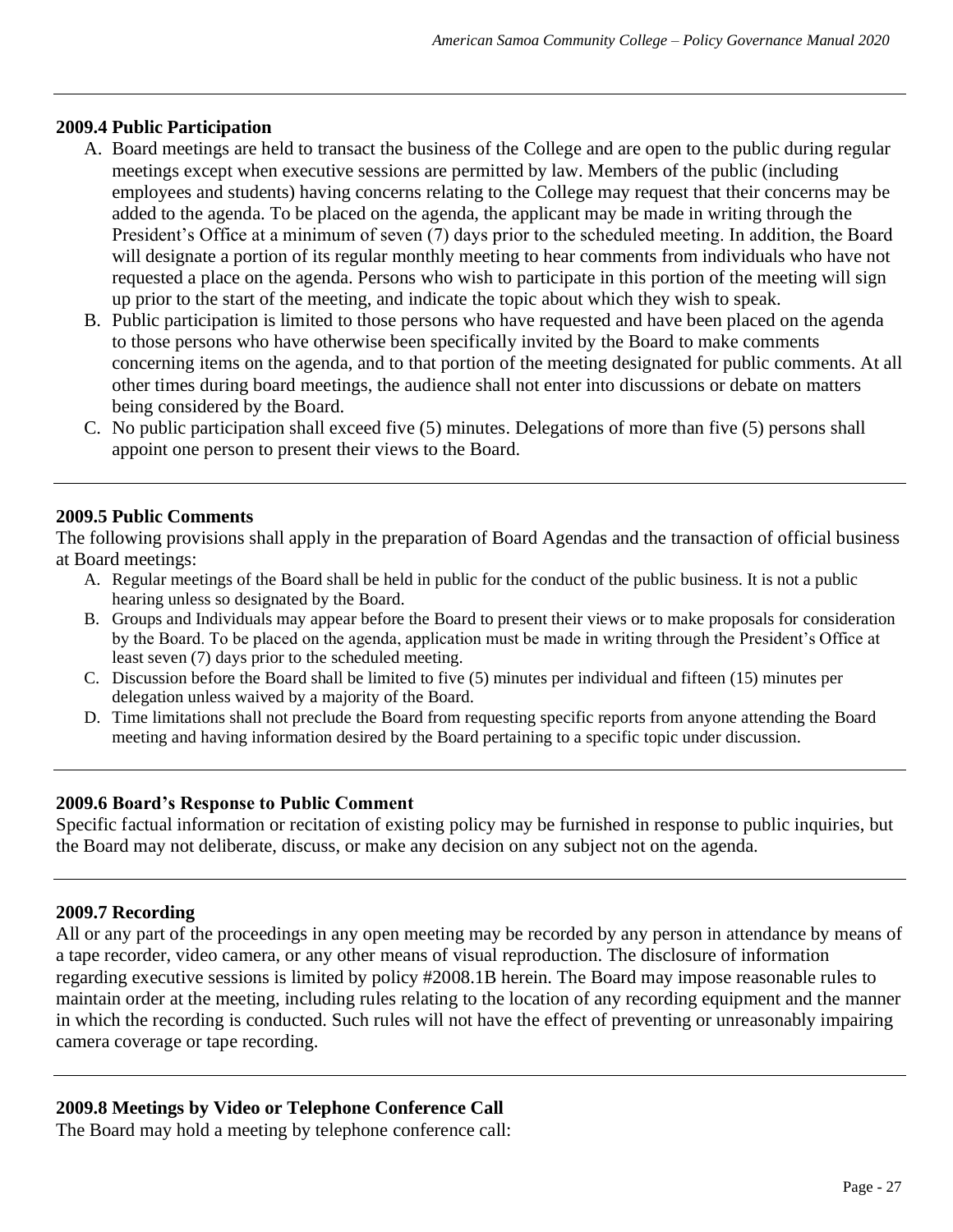- A. If the meeting is a special called meeting and immediate action is required; and
- B. The convening at one location of a quorum of the governing board is difficult or impossible. A meeting by telephone conference call is subject to the notice requirements applicable to other motions.

## **IX. Orientation**

## **2010 Board Orientation and Training**

An annual workshop shall be conducted to address the training needs of the Board members. Topics include, but are not limited to : community College history and philosophy; governance, ethics, legal issues, accreditation, finance, audits, legislative relations; planning (strategic, short-term, and long-range); evaluations (Board, President, institution and educational programs); Board policies and bylaws; Boardsmanship; state and national trends on education, social, and technological issues; and American Samoa Government operations (executive and legislative branches).

## **2010.1 Orientation for New Members**

The Board and the President shall provide an orientation for new Board members within the calendar year of their initial election to assist them in understanding the Board's function, policies, and procedures. Assistance is given in the orientation of new members may include the following, as appropriate or available:

- A. Selected materials on the responsibilities of being a contributing member of the Board. Provide the members with a "How to Be an Effective Board Member".
- B. Material pertinent to meetings and explanation of its use.
- C. Invitations to meet with the President and other administrative personnel designated by the President to discuss services the administration performs for the Board.
- D. A review of Board's policies and administrative regulations and other documents and information currently in use by other members.
- E. Information regarding appropriate meetings and workshops.
- F. A formal orientation on legal and budgetary oversight responsibilities of the Board.
- G. Other information and activities as the Board or the President deem useful in fulfilling the role of Board members.

# **X. Government and Counsel**

## **2011 Position on Legislative Matters**

The Board shall refrain from taking any position either for or against any local or federal legislative concern unless that concern is of special interest to the welfare of the College. Any such position is taken only by official vote of the Board in a regular or special meeting.

## **2012 Legal Counsel**

The Board shall designate an attorney(s) to serve in the capacity of legal counsel for the College and represent and advise the Board in all legal matters affecting or potentially affecting the Board or the American Samoa Community College (ASCC).

# **XI. Relationships**

## **2013 Relationship Between Board and the President of the College**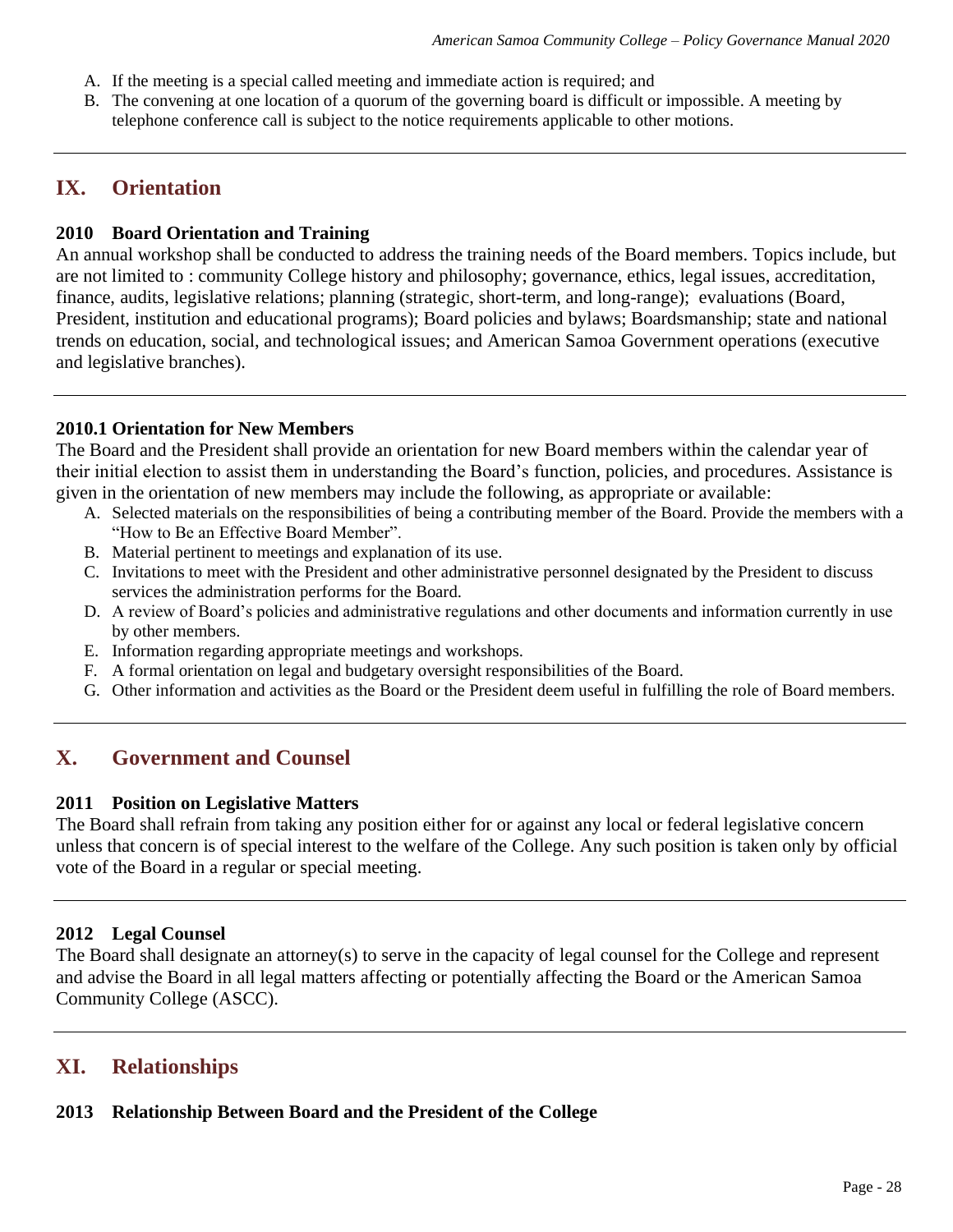It is important that the Board maintain a harmonious and respectful relationship with the College President and staff or faculty members. In view of the vital nature of this relationship, the following guidelines are adopted for the Board and President. *(Refer to policy #2002.1 and #2002.2)* The Board and President recognize:

- A. Teamwork is a necessity. Individual prestige and possible gain must be subordinate to the general welfare of the College and its students. A clear delineation of function between the Board and the President to uphold.
- B. Tolerance for differences of opinion among Board members and between the President, and willingness to resolve such differences objectively, must be clearly and continuously displayed.
- C. The President shall keep the Board well-informed on programs, plans and progress through staff/faculty member's reports and other means of choice.

## **2014 Relationship Between the Board and the Community or Government**

The Board shall delegate to the President to develop a plan focused in establishing relationships or partnership with the community and the government through programs in the following areas:

- A. Training of both the government workforce.
- B. Development of Community Resources.

# **XII. Appeals**

## **2015 Personnel Appeal to the Board**

The Board and its employees have the same ultimate aim of providing the best possible postsecondary educational opportunity for the students of American Samoa Community College. To that end, relationships should be maintained between the College and its employees, which are based on common interest and mutual trust. In the event a disagreement occurs between an employee and his or her supervisor or among employees, the Board authorizes the President to implement procedures necessary to resolve such disputes and disagreements.

In addition, the Board authorizes the President to implement procedures for the appeal of suspension, dismissals and such other decisions of the President which the Board, at its discretion, may wish to review.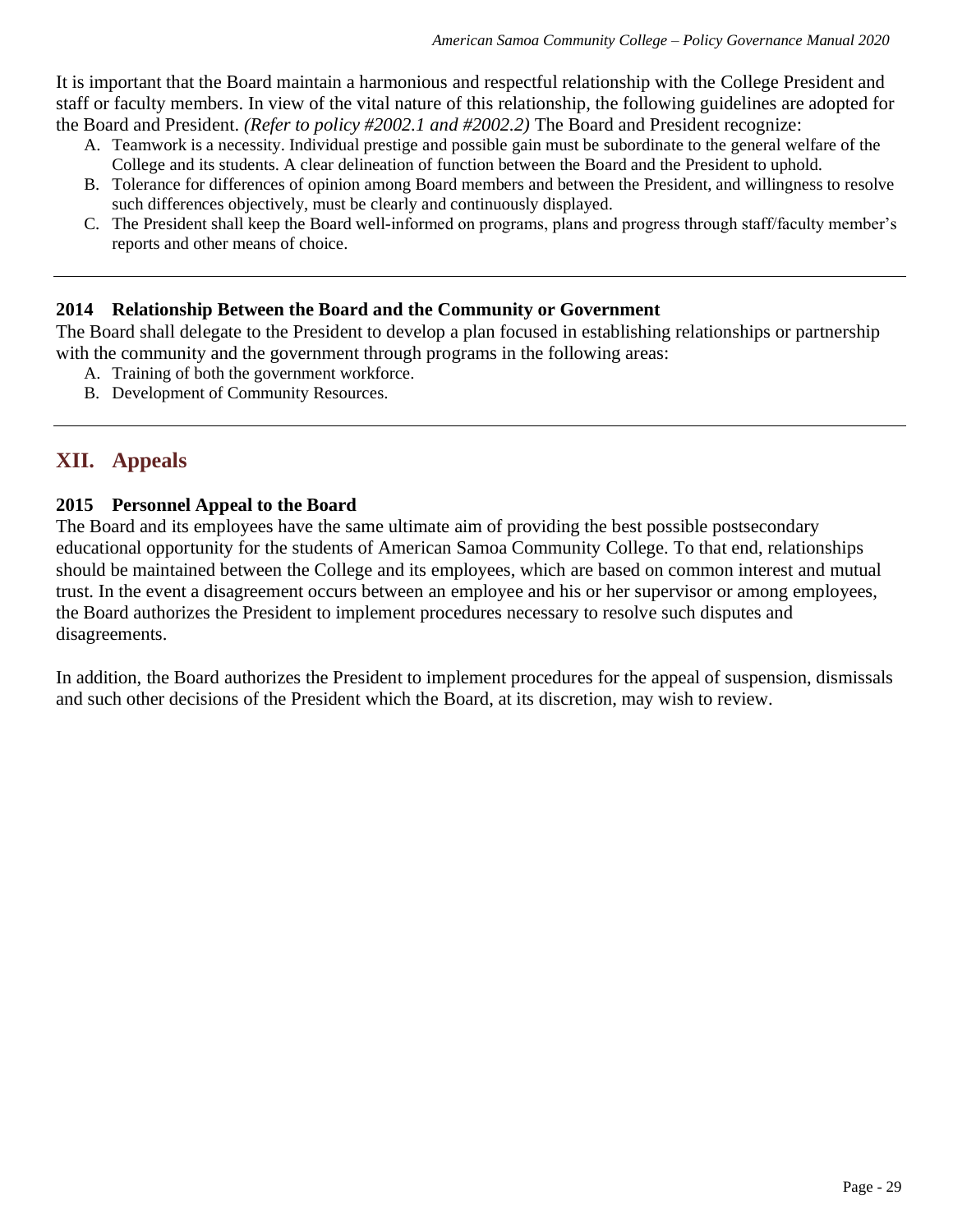## **Chapter III ADMINISTRATIVE GOVERNANCE**

# **I. President of the College**

## **3000 Delegation to the President**

The Board of Higher Education's authority to the overall operations of the College is delegated through the President. All authority and accountability of the staff and or faculty members as defined by the Board is considered to be the authority and accountability of the President. The Board delegates to the President of the College the function to implement policy decisions and to designate the detailed arrangements under which the College will be operated.

- A. The Board will direct the President to achieve certain results through the establishment of Ends policies. The Board will limit the latitude the President may exercise in practices, methods, conduct and other "means" through establishment of Executive Limitations policies.
- B. As long as the President uses any reasonable interpretation of the Board's Ends and Executive Limitations policies, the President is authorized to establish administrative policies, make decisions, take actions, establish practices and develop activities in consultation with the Board.
- C. The Board may change it ends and Executive Limitations policies. However, as long as a policy is in effect, the Board will respect and support the President's decisions that confirm to that policy.
- D. All decisions of the Board acting as a body are binding upon the President.
- E. Decisions or instructions of individual Board members, officers, or committees are not binding on the President except in rare instances when the Board has specifically authorized such exercise of authority.
- F. If Board members or committees request information or assistance without Board authorization, the President can refuse such requests which require, in the President's judgment, a material amount of staff time or funds or is disruptive.
- G. The President shall apply to the Board for a waiver of a Board policy if the President deems a waiver is in the best interest of the College.

## **3001 President's Role**

The President is the chief executive officer of the College and serves as the ex-officio member to the Board. The President is the Board's single official link to the operations of the College. The Board hires the President to administer the College and to issue rules, procedures, and guidelines necessary to implement the Board's policies for governance of the College, consistent with all applicable laws. The Board will instruct and delegate to the President through written and verbal the implementation of its policies. The President may recommend policies or changes in policies to the Board. The President's performance will be considered synonymous with the College's performance as a whole. The President shall uphold moral standard befitting a person of this position.

## **3001.1 Qualifications of the President**

- A. The minimum qualifications to be considered the President shall have a Master's in Education, or related field from a United States (U.S.) accredited institution, with a minimum of 10 years executive level administrative experience and management in higher education or within an organization/corporation. Must have demonstrated strong quality of interpersonal and leadership skills, and the ability to work effectively with all aspects of the College internal and external community.
- B. Preferred qualifications, the candidate must have earned a Doctoral degree from a regionally accredited university with a minimum of 5 years executive level administrative and management experience in higher education, preferably at a community College, as well as demonstrated quality of interpersonal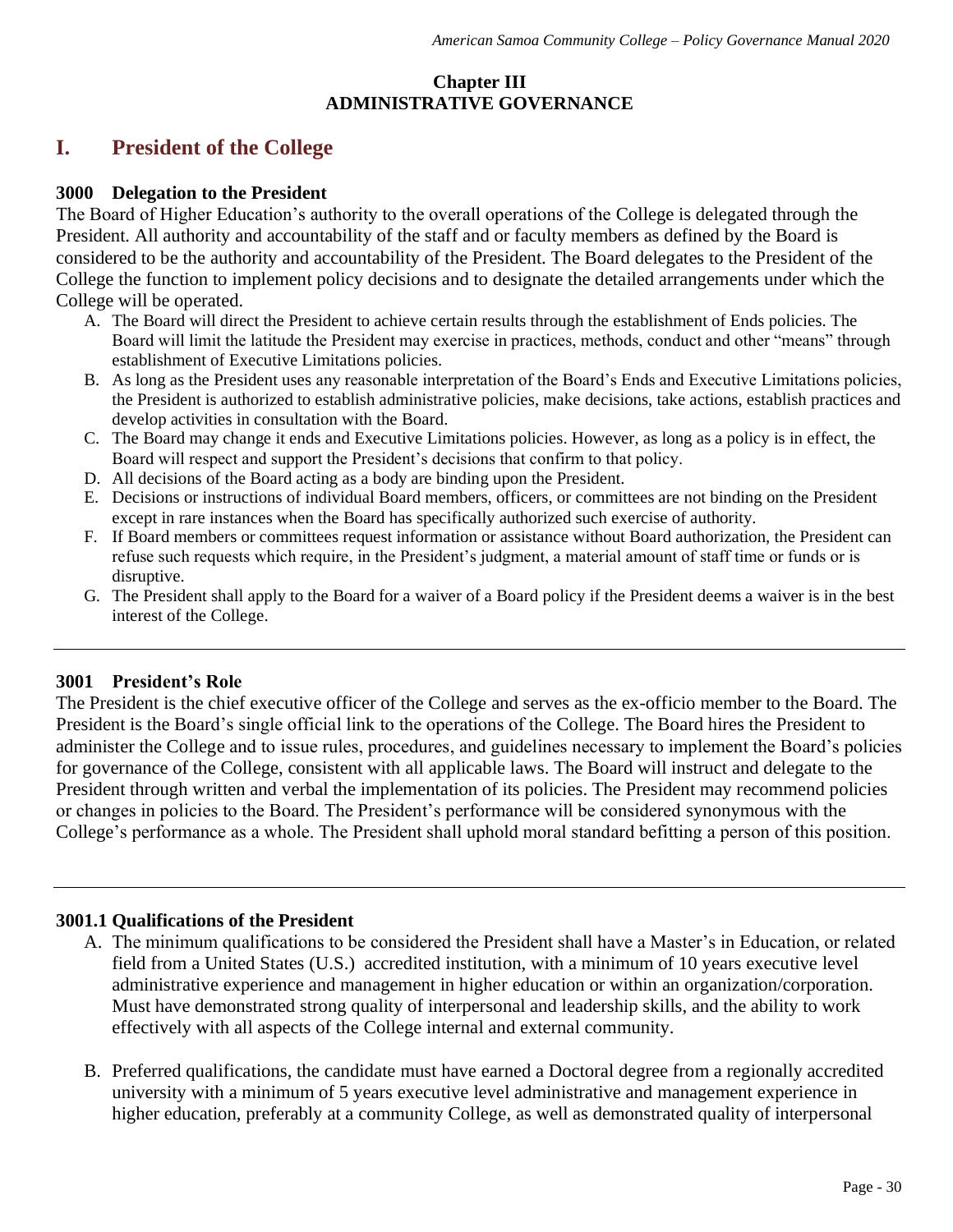and leadership skills, and the ability to work effectively with all aspects of the College internal and external community.

#### **3001.2 College Goals**

College goals are mutually agreed upon between the Board and the President. The President is charged with developing an action plan for implementation of goals. The goals will be reviewed quarterly by the Board to ensure status and level of accomplishment.

#### **3001.3 Contract for the President**

A contract of employment with the College creates a property interest in employment only for the period of time stated in the contract. Currently, the President's contract term is 2 years; such a contract creates no property interest of any kind beyond the period of time stated in the contract.

## **3001.4 Evaluation of the President**

The Board shall evaluate the performance of the President annually during an executive session. However, a formative evaluation may be conducted as the Board desires within 6 months into the contract. In reviewing the accomplishments, the Board provides feedback to the President on observed strengths and any areas needing improvement for the upcoming academic year. (*see policy #2004 Board Title, Authority and Duties, and 3002 Monitoring the President's Performance*).

## **3001.5 Salary**

The Board approves the President's annual salary and benefits program, which are forwarded to the Human Resources Division for payroll processing.

## **3001.6 Retirement/Resignation of the President**

The President may resign or retire at any time mutually agreeable with the Board. The President must provide the Board with a letter of resignation or retirement within 30 days before the effective date of resignation or retirement.

## **3001.7 Non-Renewal of Contract**

The Board may decide by vote or inaction not to offer the President further employment with the College beyond the term of the contract for any reason or no reason.

#### **3001.8 Dismissal**

The President may be dismissed for good cause before the completion of term fixed in the contract.

- A. Notice. Before the president is dismissed, the President shall be given reasonable notice in writing of the proposed action and the grounds, set out in sufficient detail to fairly enable the President to show any error that may exist.
- B. Hearing. If upon written notification, the President desires to be heard and contest the proposed action of the Board, the President shall give the Board written notice. The hearing shall be set on a date that affords the President reasonable time to prepare an adequate defense.
	- 1. The Board may conduct the hearing in open session or in closed session unless the President requests a public hearing, in which case the hearing shall be open to the public.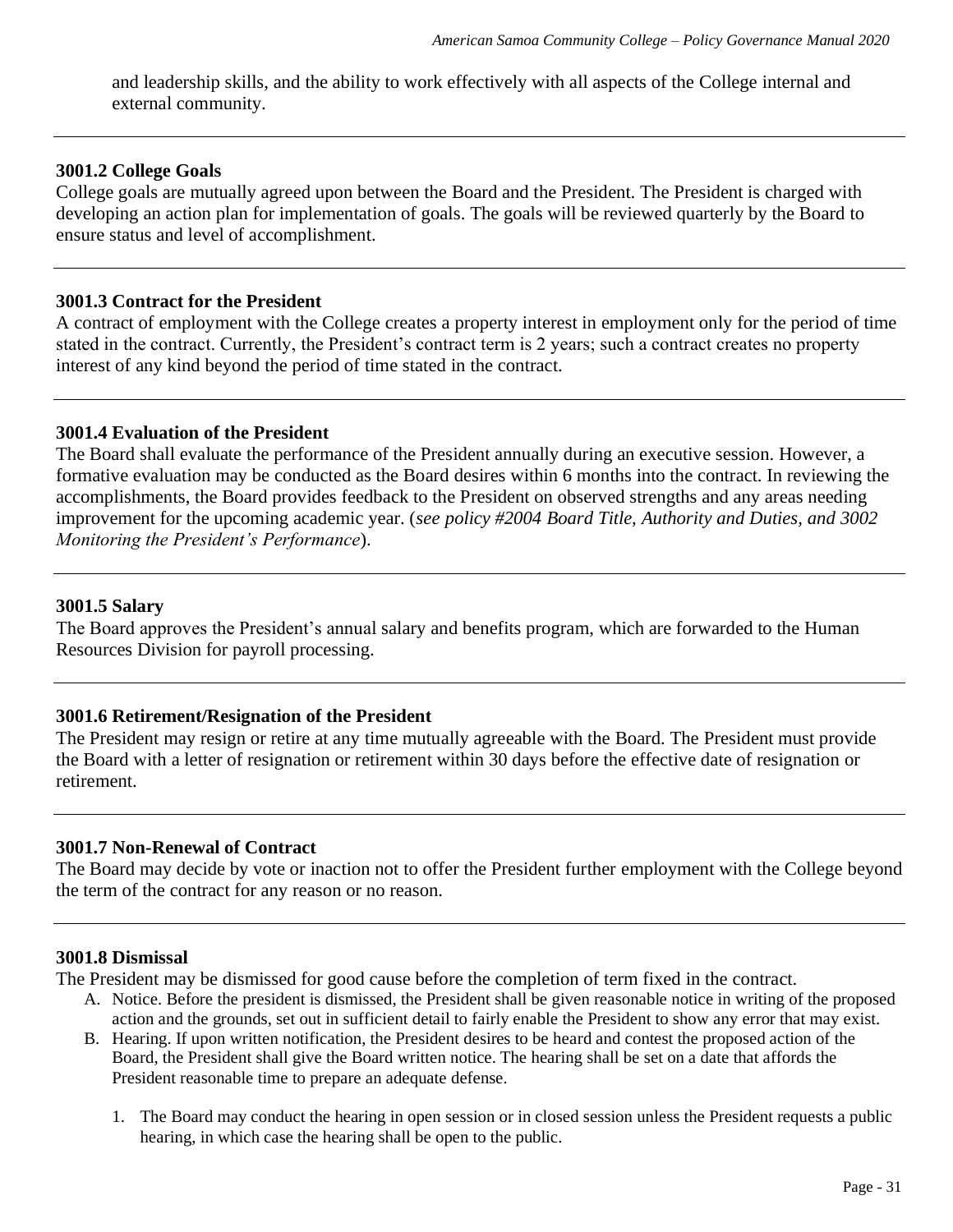2. At the hearing before the Board, the President may employ counsel. The President also has the right to hear the evidence upon which the charges are based, to cross-examine all adverse witnesses, and to present evidence of innocence or extenuating circumstances. Prior to dismissal, the Board shall determine the existence of good cause for termination. Such determination shall be based solely on the evidence presented in the hearing. If the hearing resulted in a violation or criminal act by the President, American Samoa Community College will not be obligated to pay the fee of the legal counsel.

#### **3001.9 Suspension of the President**

The President may be suspended with pay pending the outcome of the dismissal hearing.

## **II. President's Performance**

#### **3002 Monitoring the Performance of the College**

Monitoring the Performance of the College

- A. Monitoring executive performance is synonymous with monitoring the College's performance against Board policies and College regulations, Mission, Vision, and Executive Limitations. College policies shall be monitored in one or more of three ways:
	- 1. Internal Reports-May includes but not limited to: Institutional Strategic Plan, College and Objectives in Quarterly Reports, Bi-weekly Reports, and Annual Reports.
	- 2. External Reports- and not limited to: Audit Reports, American Samoa Government Performance Quarterly, Accreditation Report.
	- 3. Direct Board Inspection-The Board shall direct the President to conduct an inspection of documents, activities, or circumstances which allow a test of policy compliance.

## **3002.1 Internal and External Monitoring Reports**

College policies may be monitored through College Internal and External Reports.

- A. Internal Reports May include but not limited to: Disclosure of compliance information to the Board
	- from the President. Internal reports include:
		- 1. Institutional Data Collection
		- 2. Community Surveys
		- 3. Placement Data
		- 4. Assessment of Student Learning Outcomes
		- 5. Financial/Grant Reports
	- B. External Reports Disclosure of compliance information by an External auditor or other persons or entities external to the institution. External reports may include but not limited to:
		- 1. Audit Reports
		- 2. Licensing Examination Results
		- 3. Accreditation Reports
		- 4. Accountability Data

#### **3002.2 Direct Board Inspection**

A. The President shall conduct an inspection of documents, activities or circumstances directed by the Board which allows a test of policy compliance and the discovery of compliance information by a Board member, a committee or the Board as a whole.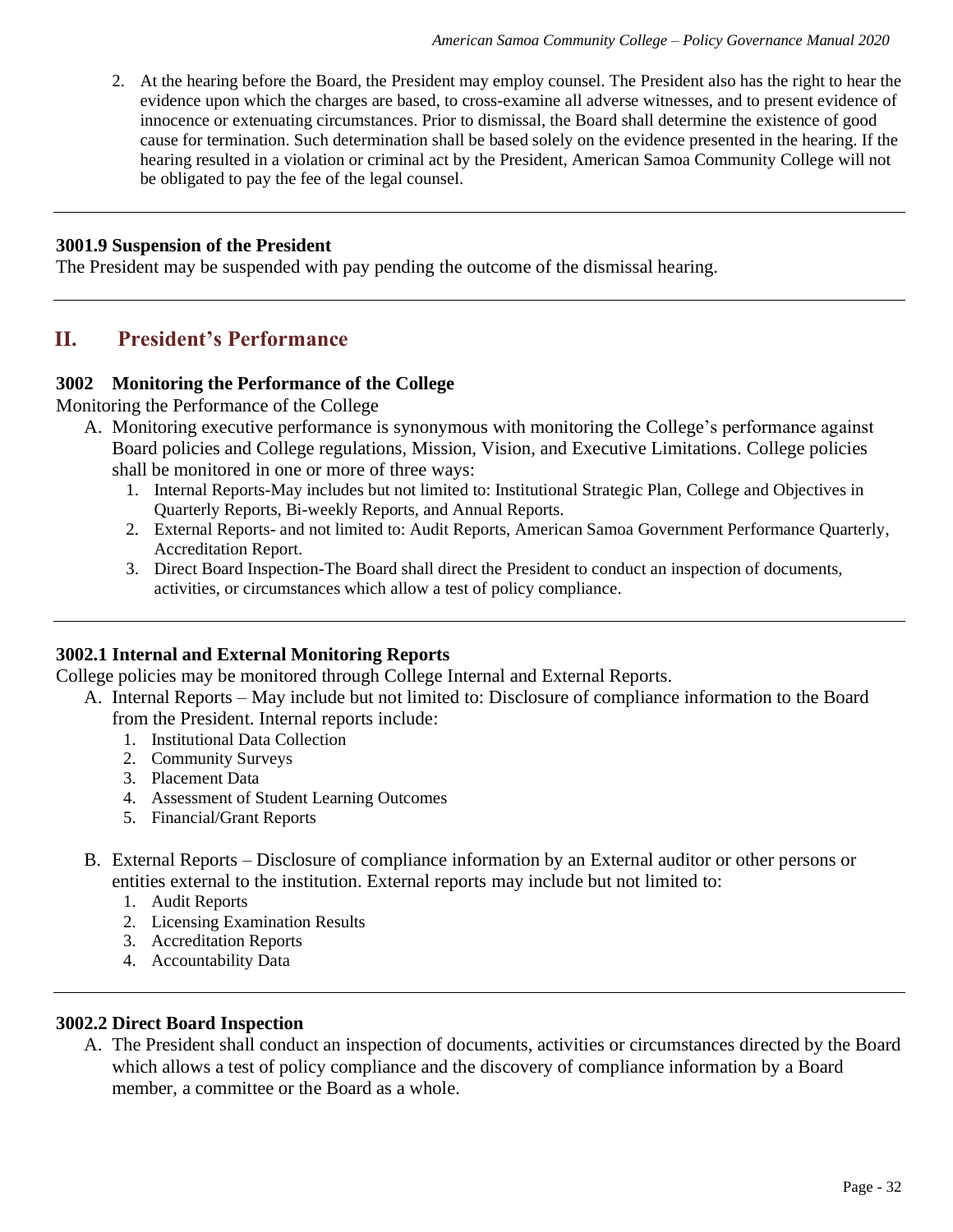B. Policies may be monitored by any method at any time, except each American Samoa Community College Mission, Vision, and Executive Limitations policy shall be monitored by the Board at regularly scheduled time pursuant to and agreed method.

# **III. College Policies**

## **3003 Developing, Recommending, and Implementing approved College Policy**

The Board has the responsibility of formulating policy for the operation of the College *(see Policy #2005, Board Policies)*.

- A. As the Chief Executive Officer of the College, the President is charged with the duties and responsibilities of developing, revising, recommending to the Board, and implementing College policy.
- B. Before developing and implementing policy, the President will seek advice and recommendations through the administrative structure where such policies have an impact.
- C. When a policy evolves from federal law, American Samoa Government laws, or agency regulations, the policy must also be reviewed by the College designated legal counsel.
- D. The President may develop and approve department rules and regulations that align with College policies to ensure effectiveness of College preparations.

# **IV. President's Responsibilities**

## **3004 General Executive Constraints**

The President shall not cause or allow any practice, activity, decisions or organizational circumstances that be construed as illegal, imprudent, or violating local and federal statuses and commonly accepted business and professional ethics. In addition, the President may include but not limited to:

- A. Deal with students, staff, or persons from the community in an inhuman, unfair or undignified manner;
- B. Permit financial conditions, which create financial risk and jeopardize or comprise Board priorities.
- C. Provide information and advice to the Board which is untimely, incomplete, or inaccurate.
- D. Permit conflict of interest in awarding purchases or other contracts or hiring of employees.
- E. Allow the day-to-day operations to impede the vision or prevent the achievement of the Ends of the institution.
- F. Manage the College without adequate administrative policies for matters involving finances, staff, students, facilities, and College services.
- G. Engage in conduct that may embarrass the College or adversely affect his or her performance.

## **3005 People Treatment**

With respect to treatment of all students, staff, volunteers, vendors, and citizens, the President may not cause or allow any practice that is inhumane, unfair, undignified, illegal, unsafe, disrespectful or unnecessarily intrusive. In addition, the President may include but not limited to:

- A. Operate without policies And or procedures which set forth employee and student rules, provide for effective handling of grievances, ensure due process, and protect against wrongful actions against or by employees or students.
- B. Fail to comply with all local and applicable Federal laws pertaining to employees and students including those pertaining to discrimination and equal employment opportunity.
- C. Prevent students and staff from using established grievance procedures.
- D. Fail to acquaint students and staff with their rights and responsibilities.
- E. Fail to take prompt and appropriate action when the President becomes aware of any violation of local laws or applicable Federal laws, or Board policies.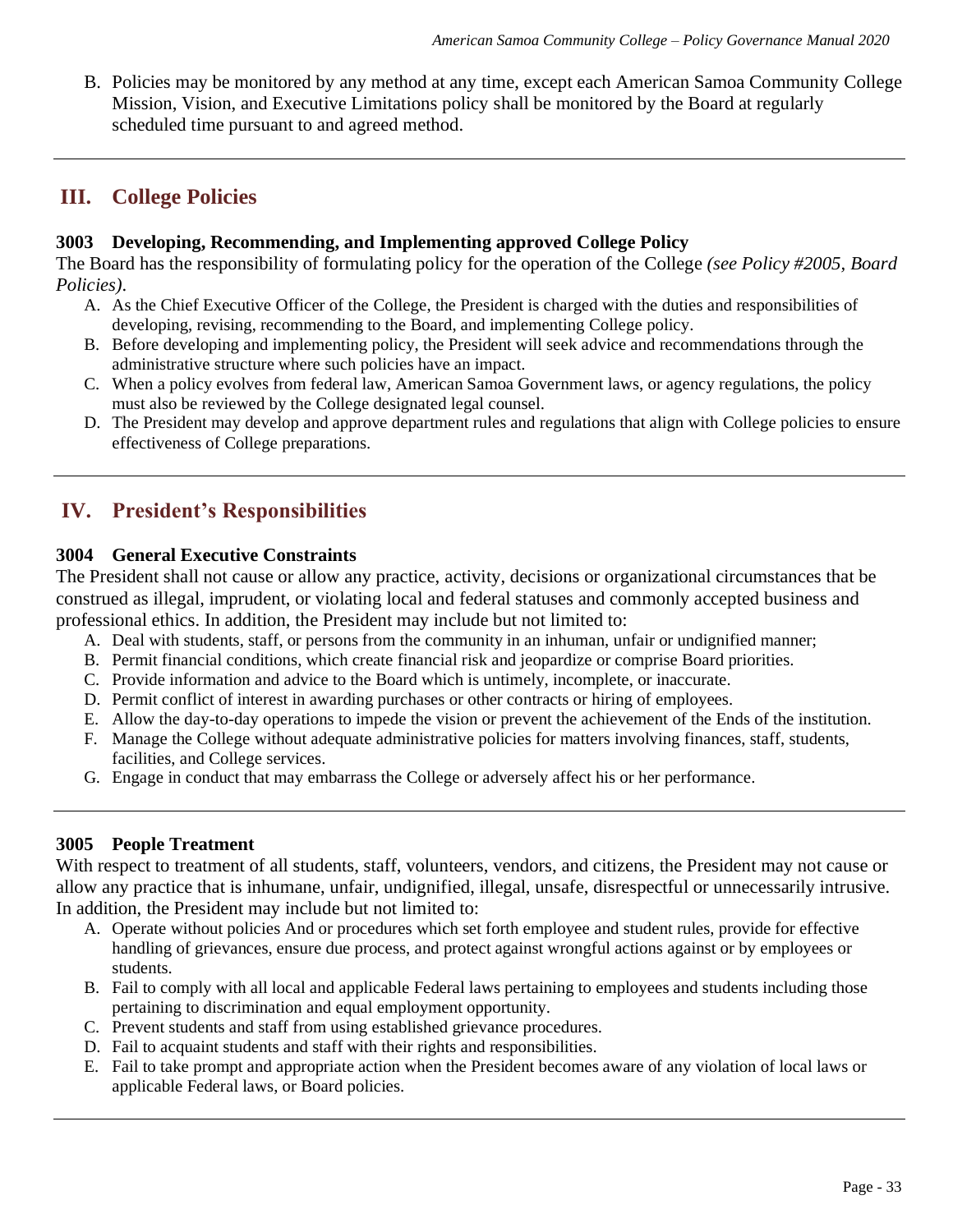## **3006 Compensation and Benefits**

- A. The President must comply with local laws and rules governing employee ethics and conduct adopted by the American Samoa Community College. The President shall develop College regulations to ensure controls are in place and procedures provided to American Samoa Community College staff in enforcement of compensations and benefit requirements.
- B. The President may not jeopardize the College's fiscal integrity or public image with respect to employment to include but not limited to:
	- 1. Change of her or his compensation and benefits.
	- 2. Provide for or change in compensation and benefits of other employees except per the salary schedules and plans adopted by the Board.
	- 3. Promise or imply permanent or guaranteed employment.
	- 4. Grant fringe benefits not approved by the Board.

## **3007 Budgeting and Forecasting**

Budgeting for any fiscal year or the remaining part of any fiscal year shall not deviate from institutional priorities, risk fiscal jeopardy or be unrealistic in projections of income and expenses. No budget shall become effective until approved by the Board. The President may not:

- A. Propose a budget without information to enable accurate projection of revenues and expenses, separation of capital and operation items, cash flow, and disclosure of planning assumptions.
- B. Plan the expenditure in any fiscal year of more funds than are conservatively projected to be received during that year.
- C. Propose a budget, which does not provide the annual operating funds for Board prerogatives, such as costs of fiscal audit, Board development and training and Board professional fees.
- D. Propose a budget, which does not have a broad base input.
- E. Propose a budget, which fails to take into account Board priorities.
- F. Propose a budget, which fails to include adequate amounts of plants and facilities maintenance, instructional equipment, new program and course development, staff development, and institutional research.

## **3008 Financial Condition**

The President may not cause or allow the development of fiscal jeopardy or a material deviation from the Board approved Budget. In addition, the President may but not limited to:

- A. Expend more funds than appropriated by the Legislature.
- B. Commit the College in an amount greater than can be repaid by otherwise unencumbered revenues within the current fiscal year.
- C. Expend funds from restricted or designated accounts except for the purposes for which the account was established.
- D. Fail to provide a monthly report of the College's current financial condition.
- E. Many any purchase:
	- 1. Without prudent protection against conflict of interest.
	- 2. Not according to the American Samoa Government Procurement Rules.
	- 3. Not made except on the basis of cost and quality.
- F. Accept gifts or grants without Board approval which obligates the College to make future expenditures with funds other than those created by the gift or grant or which are not in the best interest of the College.

## **3009 College Assets**

The President shall assure that assets are protected, adequately maintained and not unnecessarily risked. In addition, the President may include but not limited to: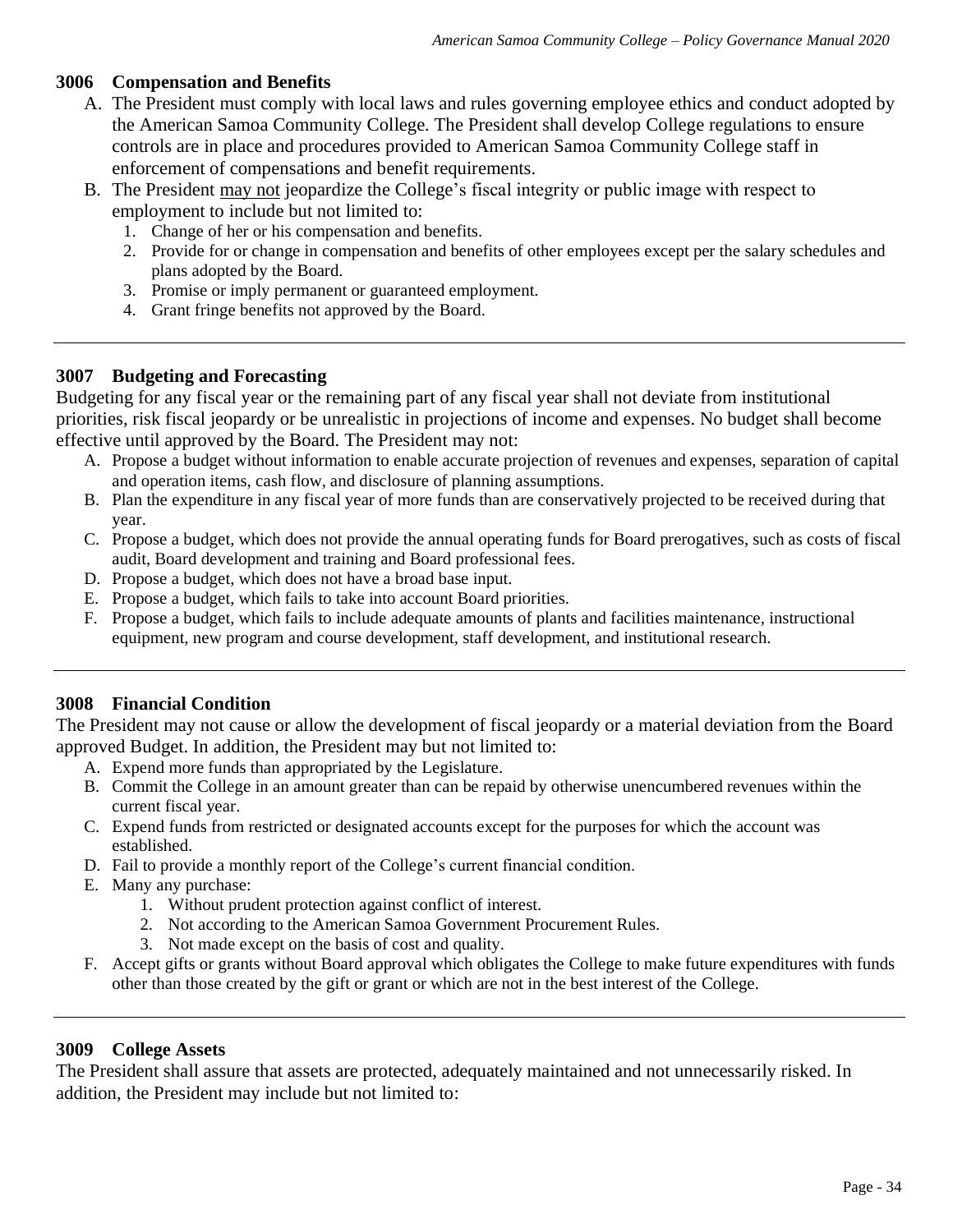- A. Insure against theft and casualty losses in amounts consistent with replacement values or against liability losses to Board members, staff or the College in amounts consistent with limits of coverage obtained by comparable 2- year College.
- B. Allow only bonded personnel access to more than \$1000.00 in funds.
- C. Not permit plant and equipment to be subjected to improper wear and tear or inadequate maintenance.
- D. Not expose the College, the board and staff to claims or liability.
- E. Receive, process or disburse funds under controls which are sufficient to meet the auditor's standards.
- F. Invest funds in non-interest bearing accounts or in investment as permitted by American Samoa statuses. Furthermore, no investment shall be made without compliance with, in order of priority, and the following objectives:
	- 1. Safety of the principal.
	- 2. Maintenance of sufficient liquidity to meet immediate payment requirements.
	- 3. Obtain the highest possible rate of return consistent with safety of principal and liquidity.
	- 4. Local financial institutions should receive favorable consideration where (1) safety of the principle and (2) obtain the highest possible rate of return consistent with safety of principle in liquidity are equal.
- G. Acquire, encumber or dispose of real property valued at \$5,000 and amount that exceeds requires prior Board approval.
- H. Protect property, information and files from improper use, loss or damage.

## **3010 Communication and Counsel to the Board**

The President shall inform the Board regarding relevant trends, media coverage or political consequences to the College of its interest. Accordingly, the President may include but not limited to:

- A. Submit monitoring data required by the Board (Board-Staff Relationship, under Monitoring President's Performance) in a timely, accurate and understandable fashion, directly addressing provisions of the Board policies being monitored.
- B. Make the Board aware of relevant trends, anticipated adverse media coverage, actual or anticipated legal actions, or material external and internal changes, particularly changes in the assumptions upon which any Board policy has previously been established.
- C. Advise the Board if, in the President's opinion, the Board is not in compliance with its own policies on Governance Process and Board Staff Relationship, particularly in the case of Board behavior which is detrimental to the working relationship between the Board and the President.
- D. Present information in simple, concise, accurate, and complete form.
- E. Provide a mechanism for official board, officer or committee communications.
- F. Interact with the Board as a whole on matters within the area of Board responsibility except when fulfilling or making individual requests for information or responding to officers or committees duly charged by the Board.
- G. Report in a timely manner an actual or anticipated non-compliance with any policy of the Board.

## **3010.1 College Accreditation**

- A. The American Samoa Community College is accredited by the Accrediting Commission for Community and Junior Colleges of Western Association of Schools and Colleges.
- B. The President shall ensure the College complies with the accreditation process and Standards of the Accrediting Commission of Community and Junior Colleges, and of other College programs that seek special accreditation.

## **3010.2 College Accreditation Administration**

A. In accordance with the standards of the Accrediting Commission for Community and Junior and Senior Colleges, the College shall conduct a comprehensive Institutional Self Evaluation Report as scheduled and host a visit by an accreditation team. Mandatory reports are prepared and submitted to the Accrediting Commission when due.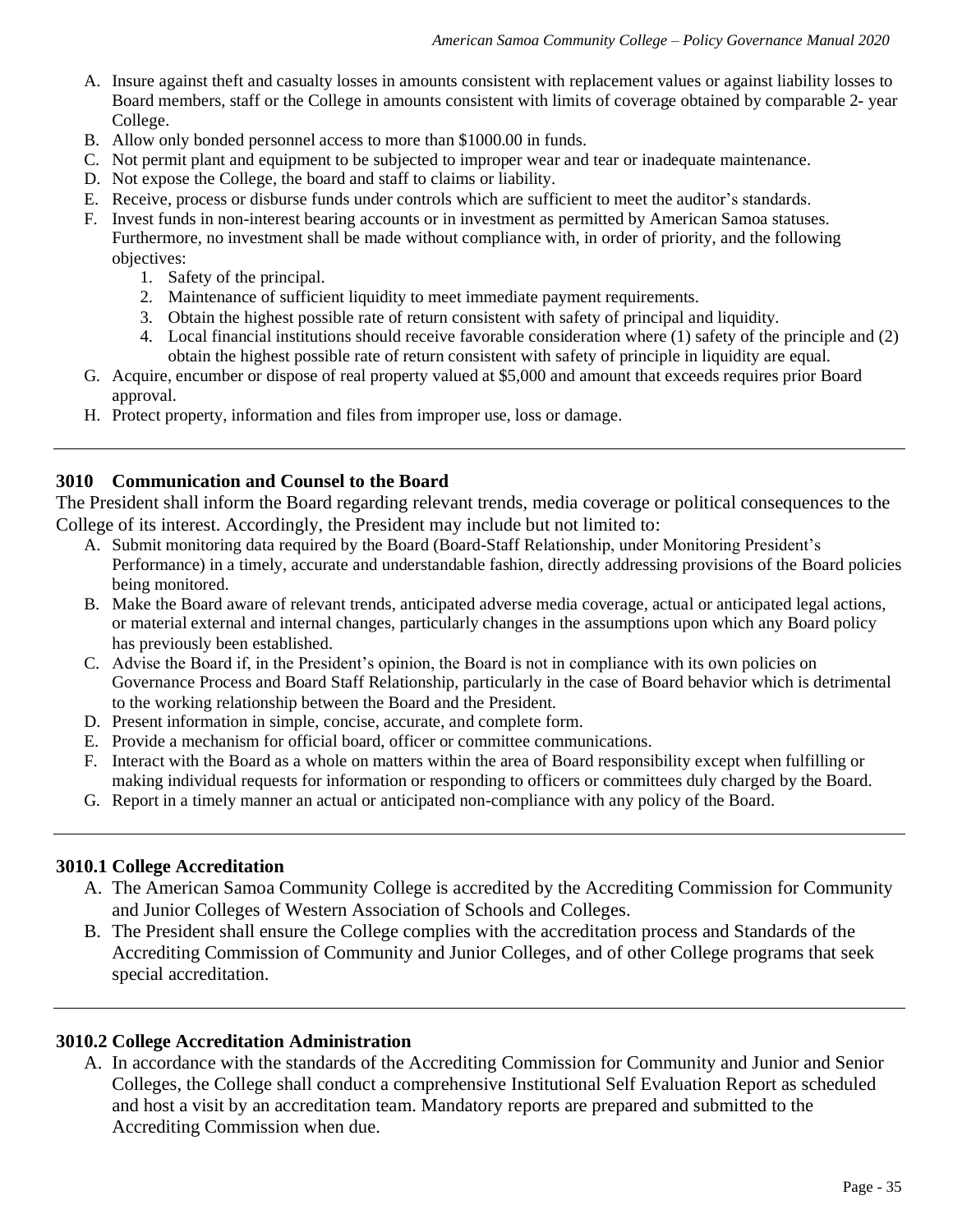- B. These employees are responsible for the functions related to accreditation standards must be involved in the Institutional Self Evaluation Report and team visit. There will be active, campus-wide involvement of administrators, faculty, staff, and students in the development of the Accreditation Self-Study
- C. The process for producing the Institutional Self Evaluation Report shall include appointments by the President for:
	- Accreditation Liaison Officer (ALO) Chair or co-Chairs for Accreditation Standards, and
	- Committees to represent the Institutional Strategic Plan: Institutional Planning Executive Core Committee (IPECC) and committees for priorities identified through Institutional Program Review/Assessment/Planning.

When the Institutional Self Evaluation Report is completed, it shall be reviewed and approved by the Board of Higher Education prior to submission the Accrediting Commission prior to the team visit.

# **V. College Reports**

#### **3011 Reports Management**

All reports generated by the American Samoa Community College shall be assigned a report control number that will assist in tracking the report, and the due date to ensure efficient response to the requestor (American Samoa Government, Board and agencies external of the College) on a one-time, recurring, or specific situation reporting of information. Each department responsible for a report shall conduct a report analysis to develop a reporting format that standardizes the data, and effectively captures the required information.

The President shall develop a Reports Management Program, and designate the Executive Director of Institutional Effectiveness to review and process existing and proposed reports, reporting systems, and related directive to complete the report.

- A. It shall be the responsibility of the President to designate in writing the Executive Director of Institutional Effectiveness, who is responsible for implementing the Reports Management Program.
- B. It shall be the responsibility of the Reports Control Officer to:
	- 1. Review reports for conformance with reporting standards.
	- 2. Approve reports by assigning a report control symbol or citing exemption authority.
	- 3. Conduct periodic review of individual reports.
	- 4. Maintain reports and prepare follow-up procedures.

# **VI. College Records**

#### **3012 Records Management**

The American Samoa Community College is committed to meeting its administrative, fiscal, legal, and historical obligations by systematically managing the records created in the course of the College's academic and administrative operations. The management of records includes appropriate practices for organizing those records, effective archiving of those records determines to have permanent or enduring value, and proper destruction of those records deemed to have no permanent or enduring value once operational needs have been met and no legal considerations require retention.

#### **3012.1 Archives**

A. For the purposes of this policy, records are defined as documents, regardless of format, produced or received by any department, officer or employee of the College in the conduct of its business. Documents include all forms of recorded information, such as: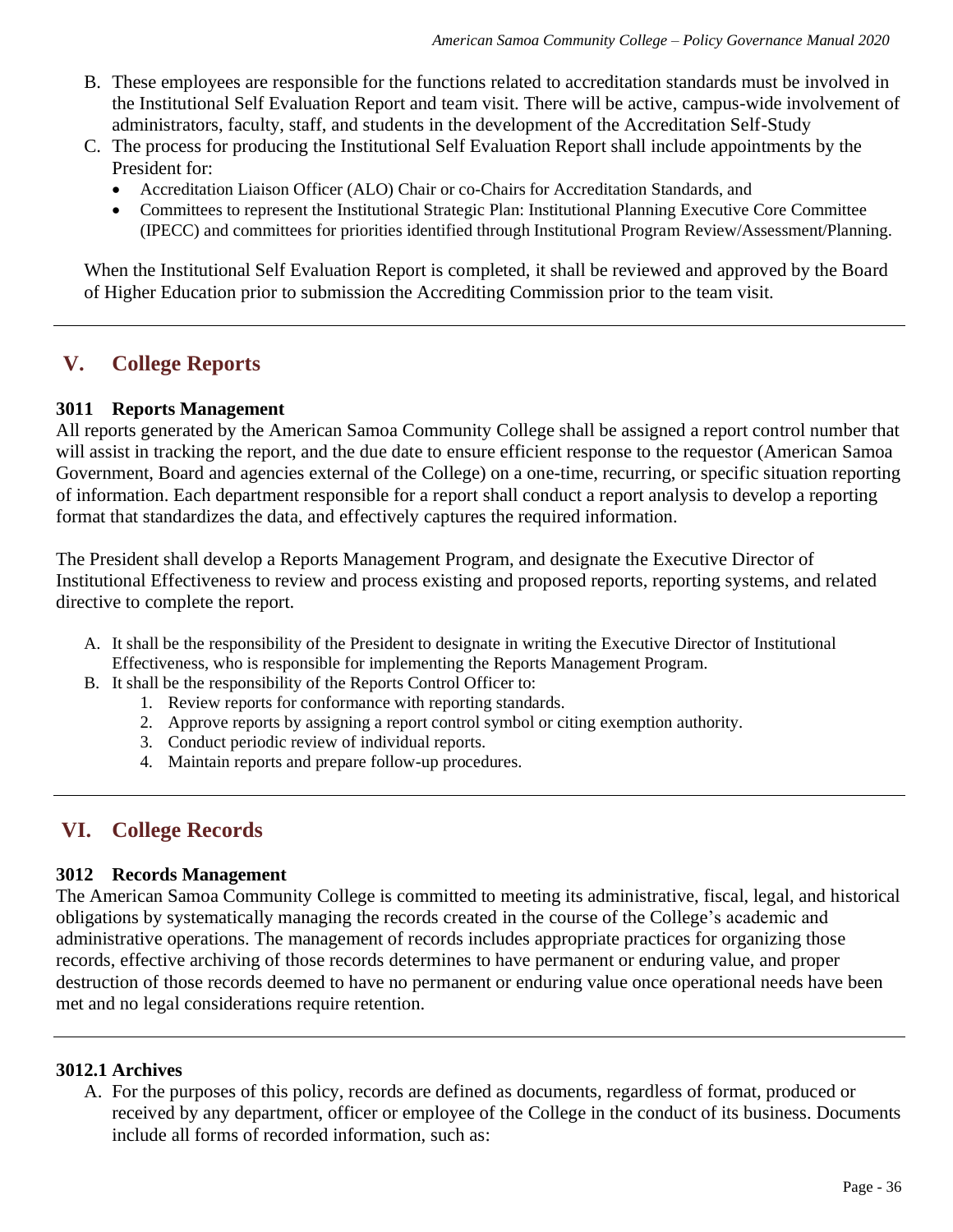- **Correspondence**
- Files
- Financial statements
- Manuscripts
- Publications
- Electronic data and files
- All and any other material bearing upon the activities and functions of the College, its officers and employees

*Not included* in the definition of records as used in this policy are:

- Faculty research notes
- Library material made or acquired for reference
- Duplicate copies of publications
- Duplicate copies of documents
- B. Records produced or received by any department or employee of the College in the transaction of the American Samoa Community College business becomes College property and subject to College policy for retention or disposal, access, and publication. Records produced or received by faculty in administrative and the American Samoa Community College committee service capacities are College records and subject to this policy.
- C. No College records shall be discarded, destroyed or transferred from the custody of American Samoa Community College except upon this finding and recommendation of the administrative unit involved that such records have no further administrative, legal or accounting value.
- D. The American Samoa Community College Archives is the depository for records having research or historical value. The American Samoa Community College Archives also includes professional and personal manuscripts of members of the academic and administrative staffs and records of faculty and student organizations that may be given to the College for preservation and use.
- E. The Vice President of Administrative Services/Finances or designee is responsible for collecting, preserving and providing access to historical materials that include, but are not limited to the following formats: artifacts; art; prints; scrapbooks; audiovisual materials documenting the development of ASCC such as still photographs and negatives, motion picture films, oral history interviews and video or audio tapes; maps; and architectural prints and plans documenting ASCC's growth and development.

# **VII. Forms Program**

# **3013 Forms Management**

Information is vital to the success of the American Samoa Community College and provides the basis for management decisions. The President of the College has overall responsibility for the management of forms used in the College. The American Samoa Community College's forms management program shall be established by the President to ensure that each form provides the needed information effectively, efficiently and economically. Each form developed by any department or person must satisfy current needs or known future requirements of the College. Any form generated within the American Samoa Community College must have a form number assigned. Any form created without an assigned form number or registered is prohibited.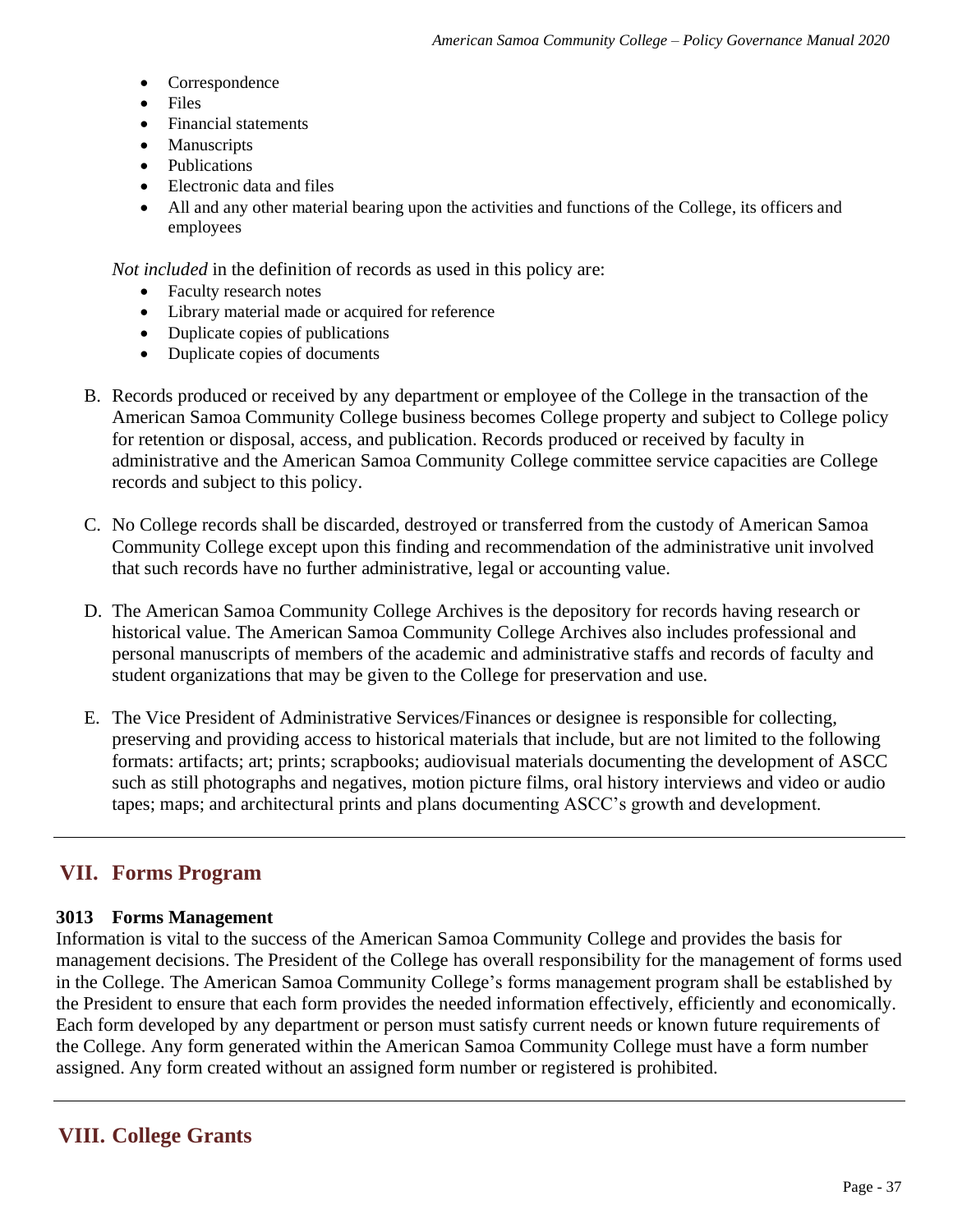#### **3014 Grants Management**

It shall be the President's overall responsibility to ensure the grants received by the American Samoa Community College are managed appropriately per the terms and conditions of the grant in each program area.

# **IX. College Travel Program**

## **3015 Official Travel**

All College official travel shall be properly authorized based on the availability of funds by the President. If approval is not obtained before departure, travelers shall be liable for the expenses incurred. Travel shall be reported in writing after every official trip, and reimbursed in accordance with the procedures of this policy. Personal travel is not to be charged to, or temporarily funded by the College. When an employee travels under the sponsorship of another organization, travel expenses shall not be charged to the American Samoa Community College account.

## **3015.1 Exceptions to Travel**

Under extenuating circumstances, the President of the College or designated authority may approve exceptions to travel policy. The exception must specify the circumstances or need, dates of travel, and the name of the individual to whom the exception is granted. When approved, the reimbursement is limited to the actual costs incurred and must be supported by receipts.

# **X. College Health and Safety Program**

#### **3016 Responsibility to College**

The American Samoa Community College shall endeavor to provide and maintain safe and healthful working conditions, and to follow operating practices and procedures which provide safe working conditions and efficient operation. Accident prevention and efficient production go hand in hand. It shall be the primary responsibility of all levels of the American Samoa Community College management to enforce safety procedures to safeguard its employees and clients. Safe practices on the part of all employees must be part of all operations.

#### **3016.1 Emergency Situations**

In the event of an emergency on the campus of the American Samoa Community College, the execution of predetermined plans and procedures for orderly and expeditious campus evacuation and rapid communications can materially assist in the protection of property and most importantly, the saving of lives.

The President shall establish administrative procedures and plans of action to enable the faculty, staff, and students to respond appropriately during emergency situations. These procedures shall then become a component of the Disaster Emergency Plan.

# **XI. Awards**

# **3017 Incentive Awards Program**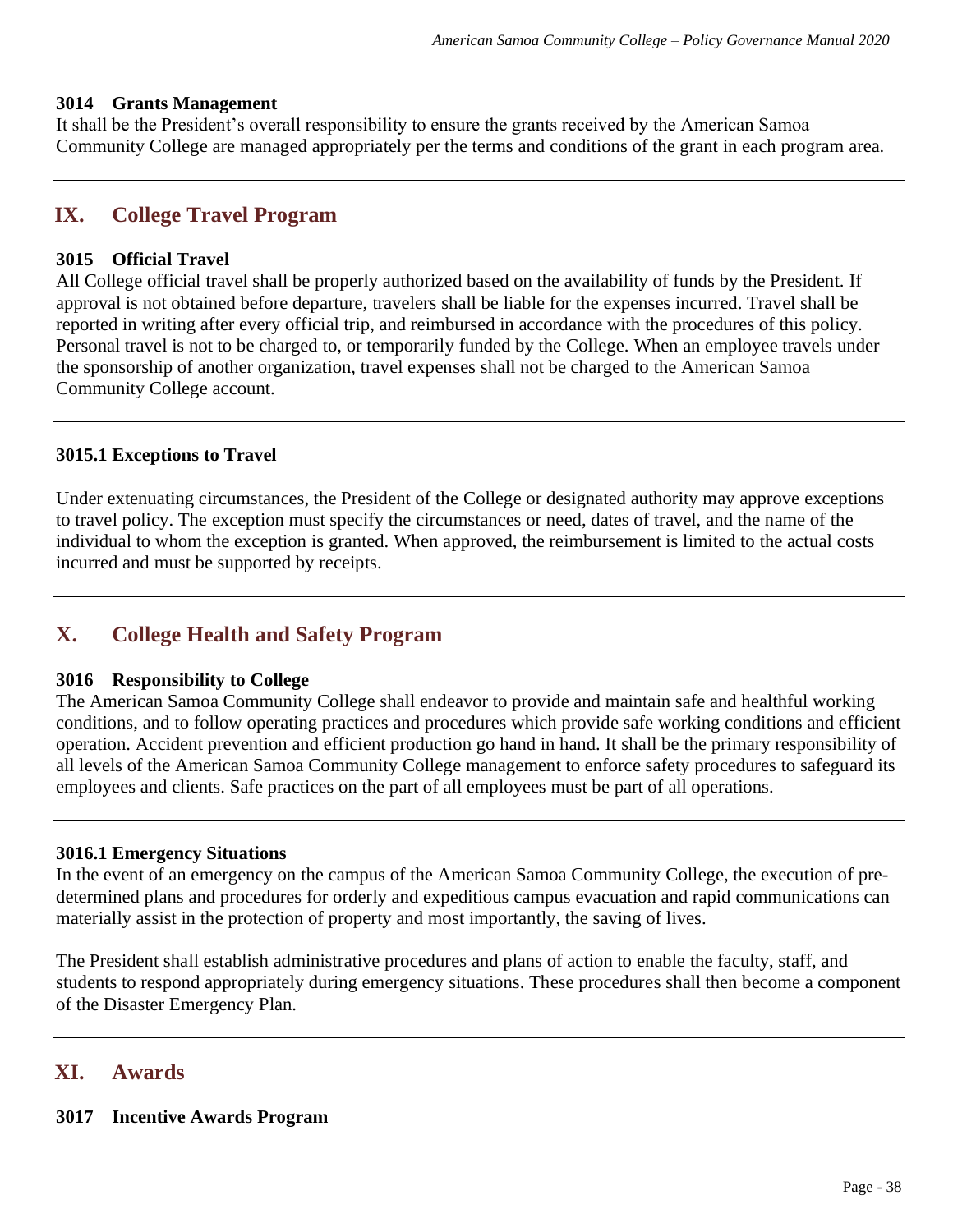The Incentive Awards Program is designed to motivate employees of the College to increase productivity by recognizing creativity in the workplace and by rewarding employees as soon as possible after contributions is mad. Department leadership and management, and reviewing officials are encouraged to use incentive awards as a key instrument in employee motivation and to ensure that awards are deserved and appropriate to the accomplishments of College mission.

# **XII. College Services**

## **3018 Support Services**

In support of the overall mission of the College, the President and its staff shall establish services that will effectively provide for a successful operation in all aspects of its organization. These services must be readily available to service the students, staff and faculty members as required.

The College offers but not limited to the following services:

| <b>Services</b>                                      | <b>Department</b>                                  |
|------------------------------------------------------|----------------------------------------------------|
| Curriculum and Instructional Services<br>$\bullet$   | Academic Affairs                                   |
| Library<br>٠                                         | Academic Affairs                                   |
| Arts, Music, and Theatrical Performances             | Academic Affairs/Fine Arts                         |
| Research in Land, Agriculture, Forestry<br>$\bullet$ | Agricultural Community of Natural Resources (ACNR) |
| <b>Finances and Grants Management</b>                | Finance                                            |
| <b>Bookstore</b>                                     | <b>Bookstore</b>                                   |
| Cafeteria                                            | <b>Administrative Services</b>                     |
| Personnel Employment, Records Management             | <b>Human Resources</b>                             |
| <b>Central Office Personnel Registers</b>            | <b>Human Resources</b>                             |
| Planning and Research<br>٠                           | Academic Affairs                                   |
| Workforce Development (Trades and Technology)<br>٠   | Trades and Technology (TTD)                        |
| <b>Apprenticeship Training</b><br>٠                  | Trades and Technology (TTD)                        |
| Printing, Copying, and Duplicating<br>$\bullet$      | <b>Institutional Effectiveness</b>                 |
| Purchasing and Property Management<br>$\bullet$      | Procurement                                        |
| Facilities Maintenance, Operation, and Construction  | <b>Site Facilities</b>                             |
| Financial Aid                                        | <b>Student Services</b>                            |
| <b>Student Records</b>                               | <b>Student Services</b>                            |
| <b>Student Orientation, Registration, Counseling</b> | <b>Student Services</b>                            |

# **3019 Administrative Responsibilities**

The American Samoa Community College personnel designated by the President as administrators of a division or program are assigned administrative responsibilities that are considered the standard in the performance of their daily duties. The administrator is also required to inform his or her staff of the administrative organizational structure and the proper lines of communications within their divisions and per the American Samoa Community College organizational structure.

# **3019.1 Delegation of Authority to "Act"**

Delegation of authority of "Acting" by a Division Dean, Director, Program Director to another official or a member of their staff must be consistent with the following principles:

- A. The incumbent of the position has the knowledge and ability to accurately and judiciously exercise the authority.
- B. The use of formal authority is necessary to meet the daily requirements of the job.
- C. The delegation is consistent with the American Samoa Community College policies and regulations.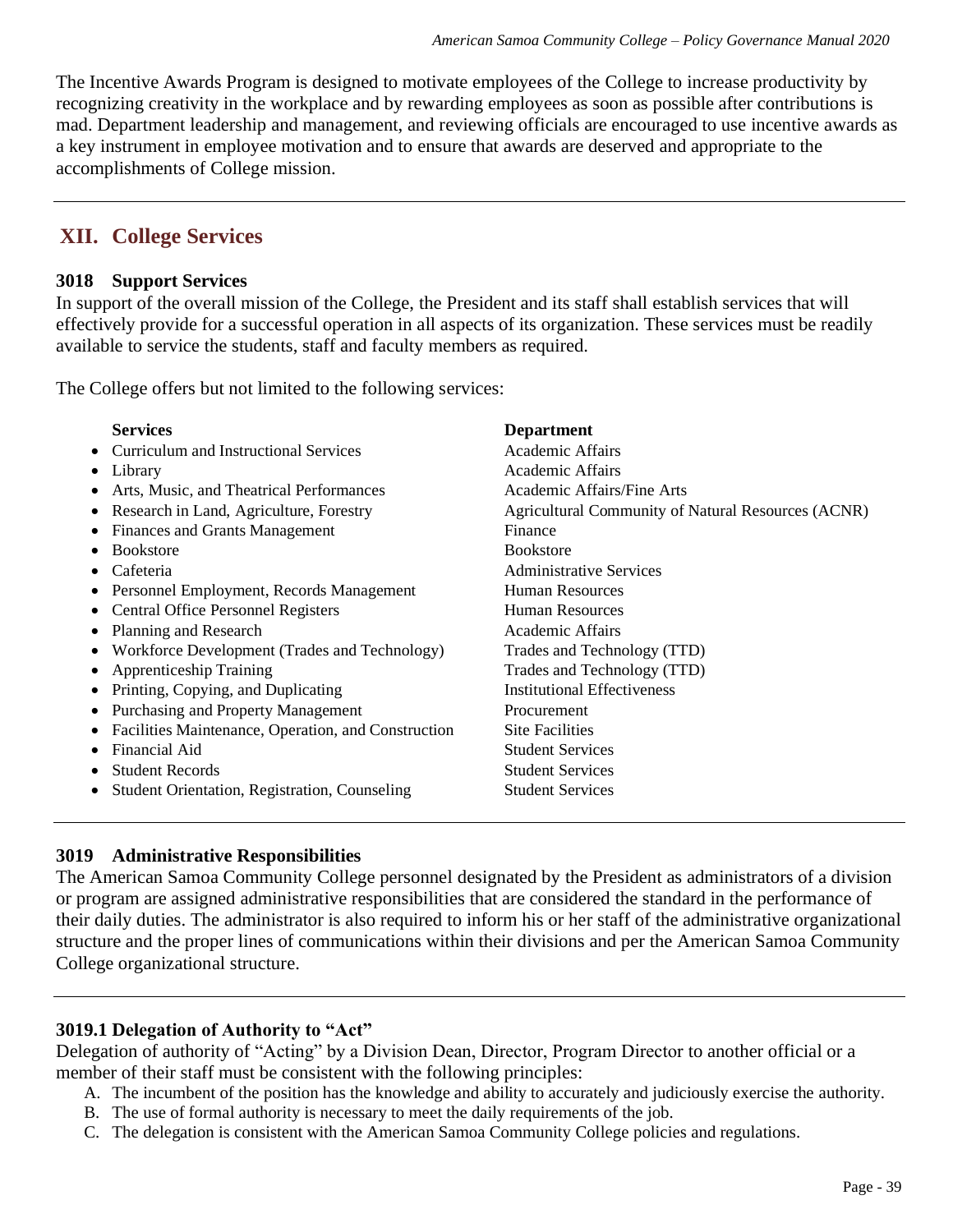- D. The delegation can be clearly defined in writing and is not likely to raise jurisdictional questions.
- E. The delegation will promote better balance in workload among positions.

All delegation of authority to "Acting" will be in writing for approval by the President and publicized Collegewide.

# **XIII. Protocol**

#### **3020 Administrative Protocols**

The President shall develop formal procedures applicable to ensure that special events and visits of high profile guests to the American Samoa Community College are properly arranged. These procedures shall ensure the application of consistent standards for college events and will address appropriate protocol and operational considerations, including, but not limited to, co-ordination for scheduling within the college calendar, evaluating the adequacy of the budget to the project requirements, space, risk assessment, security arrangements, invitations, publicity and media relations, hosting and transportation.

#### **3021 Communication Protocols**

The College's approved organizational and department charts will be used and implemented as the guide for communication protocols. This will ensure proper chain of command, respectful communications and effective management of the College's administration. Communication protocols will abide the major organizational chart as a fundamental rule for College-wide matters, or a departmental organizational chart when an issue requires the attention of a department only.

#### **3021.1 Communication with the Media**

The President of the College or an authorized designee is responsible for all media relations for American Samoa Community College. This includes disseminating all press releases and handling all press inquiries. He or she is the official College spokesperson during a crisis situation and in all matters concerning College policy, procedures, students, and employees. Employees contacted by any media representation should direct these calls and inquiries in a timely fashion to the President or designee. Individuals contacted for comments, opinions, or as experts in their fields of study are encouraged to respond, at their own discretion, to questions relating to their areas of expertise, but shall not represent his or her views as that of the College. As a courtesy, the person contacted should notify the President's Office that a media representative has contacted him or her.

#### **3021.2 Freedom of Expression**

This policy is intended to inform employees of their rights and obligations prior to engaging in speech that is or may be perceived as related to the duties, responsibilities, or administration of the American Samoa Community College. Employees enjoy rights protected by the First Amendment the right to freedom of expression. However, the American Samoa Community College has interests as an employer and a public agency in regulating the speech of its employees that may result in the unlawful release of confidential information or otherwise affect its Mission. This policy seeks to balance the interests of employees, the College and the public in accordance with cases decided in the local and federal courts under the First Amendment.

Employees must remain mindful that certain matters of significant public concern may be so closely related to the responsibilities and Mission of the College as to create a substantial likelihood that personal comments on such matters by employees would be perceived as reflecting the official views of the American Samoa Community College rather than the individual views of employees. In such situations, it is imperative for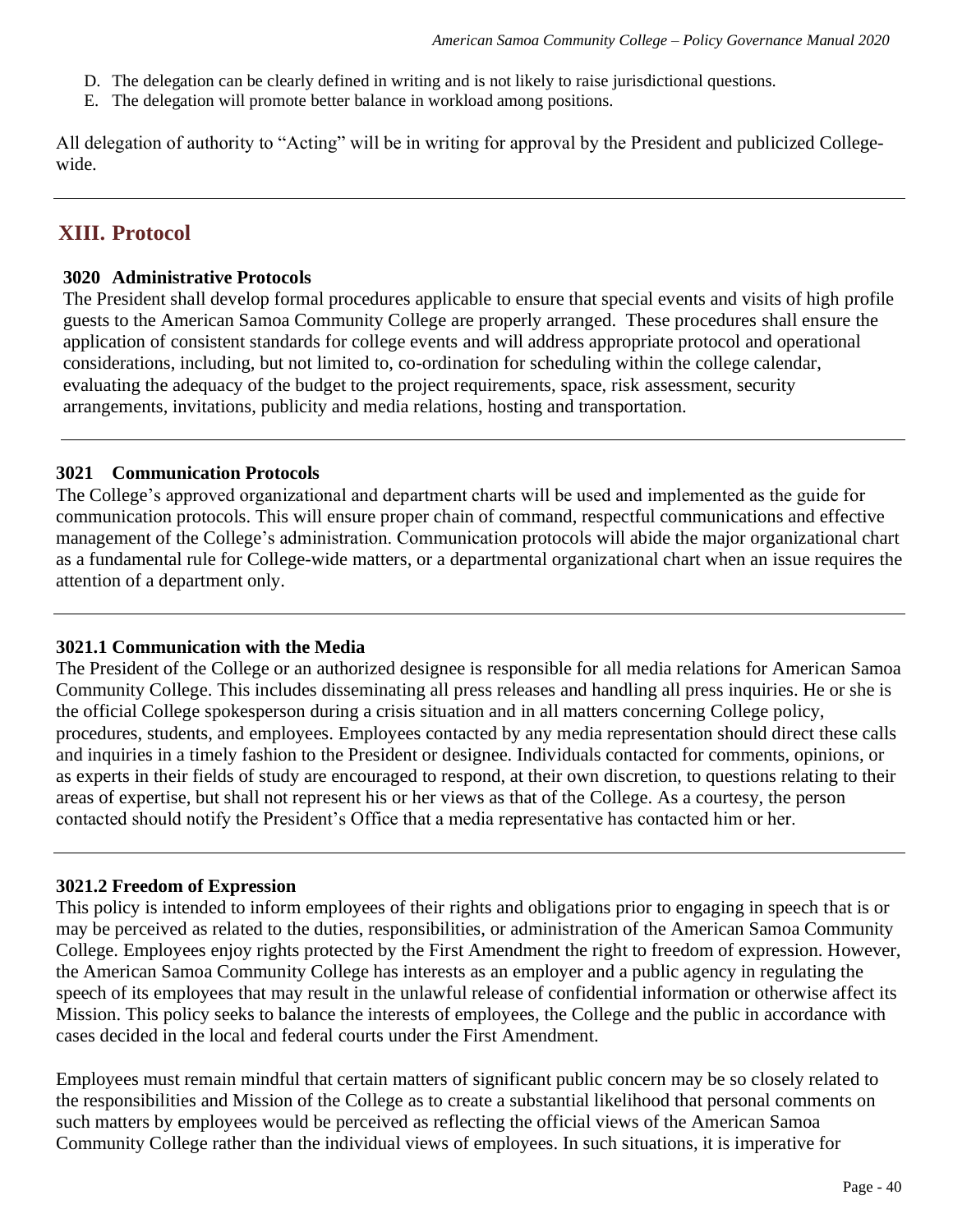employees to make clear that they are expressing their own personal views rather than speaking on behalf of the College.

For the purposes of this policy, "Confidential Information" means records or other information protected from public disclosure pursuant to federal or local law, or by court order or deemed by this agency to be exempt from disclosure pursuant to the Freedom of Information Act.

# **XIV. Information, Correspondences, and Filing**

## **3022 Official Correspondence**

This policy provides details about the preparing and processing of internal and external official correspondence. It aims to provide a formal system to assist in the management of the College correspondences, including items marked personal, private and or confidential. In addition, to provide a structure that allows administrative staff to handle official correspondence, and those which, may be of a private and confidential nature, in a professional manner. The American Samoa Community College will ensure all action items responded by letter shall follow the basic format within this policy

# **3022.1 Correspondence Details**

- A. Types of Correspondence This applies to typed or written correspondence. That is any item (other than in electronic form) that is exchanged through either the internal or external mail system.
- B. Letterhead All College letters shall be prepared on a pre-printed letterhead sheet containing the College logo, and official address. The letterhead shall only be used for official outgoing correspondence, signed by the President or designated staff or faculty authorized by the President to sign the correspondence "by direction" pertaining to matters under their cognizance.
- C. Letter Formats There are two types of formats the College will use in preparation of official letters:
	- 1. Standard Business Letter The standard business letter format shall be used in preparing outgoing official correspondence of the College.
	- 2. Business Memorandum is an "internal" business letter usually called "memorandum", and shall be the key internal communication for the College.

# **3023 Standard Filing System**

The American Samoa Community College shall standardize its filing system in all departments by assigning Subject Identification Codes (SICs). The Subject Identification

Codes also provide a standard system for setting up files. These code numbers cover most subjects found in the American Samoa Community College Policy and Procedural

Governance Manual, and should be noted on every correspondence (letters, messages, forms, and reports). The uses of the Subject Identification Codes provide a way for filing letters and other documents consistently and retrieving them quickly.

# **XV. Building and Office Keys**

# **3024 Distribution of Keys**

Keys shall be distributed only by the Vice President of Administration and Finance. All keys are to be deemed controlled items and will not be duplicated. Keys will be distributed as follows: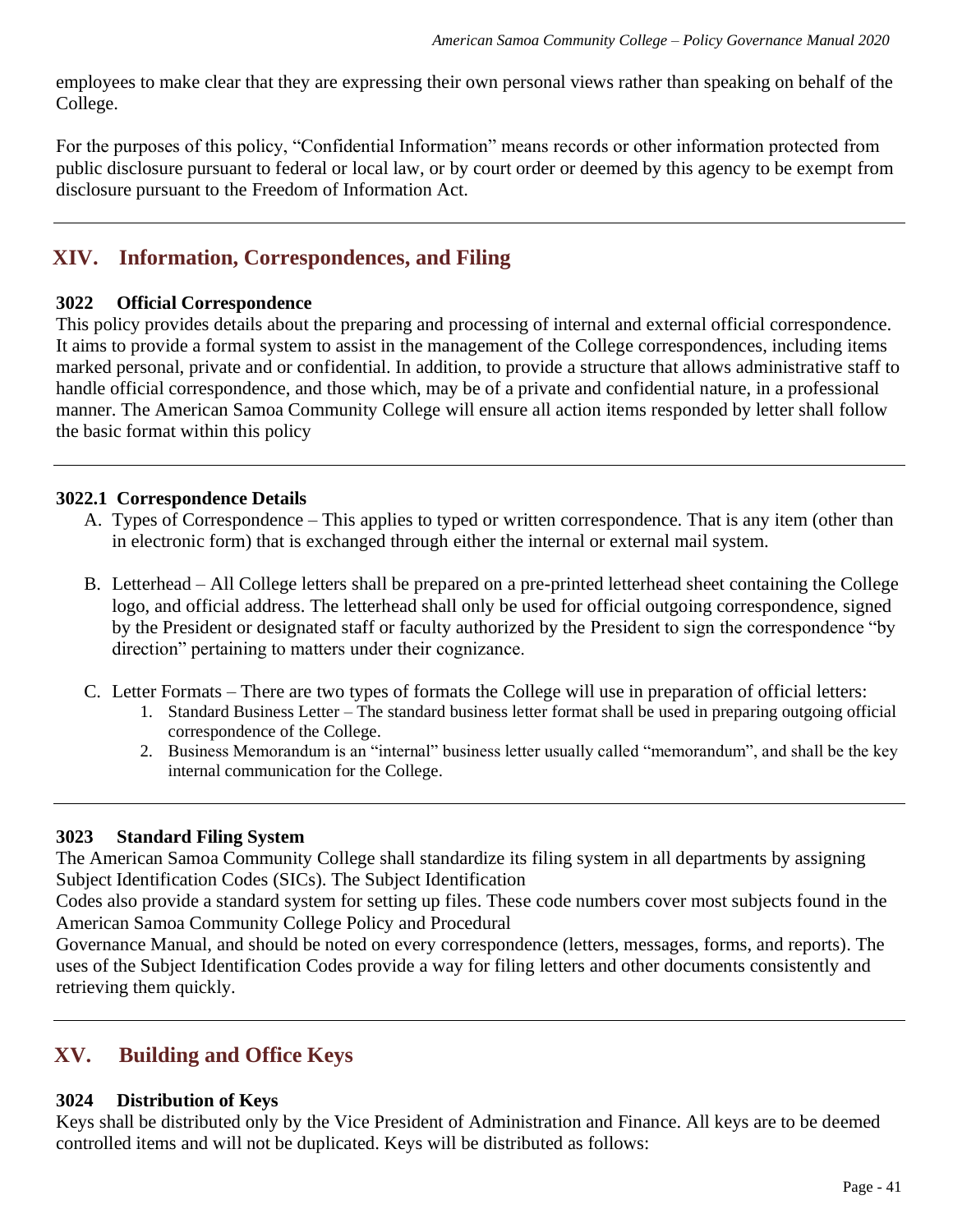- A. Grand Master Keys
- B. President, Vice Presidents, Security, and others approved in writing by the President.
- C. Building Master Keys
- D. Vice Presidents and designated custodians, Deans or Directors and other supervisory personnel may be issued a key when authorized in writing by the Vice President of Administration and Finance.
- E. Sub-Master Key
- F. Department Chair; Other supervisory personnel and technicians may be issued sub-master keys when authorized in writing by a Vice President.
- G. Change Key
- H. For individual offices, shops, and laboratories, instructors, staff, and administrative assistants may be issued these keys.

# **XVI. College Property**

## **3025 Intellectual Property**

- A. Intellectual property created in whole or in part with College resources is subject to ownership by the College and the College retains the right to financial reward and claim for distribution governed by terms and conditions of an Ownership Agreement between the creator (s) and the College.
- B. Intellectual property created with no College resources is the exclusive property of the creator(s) and the College has no interest in any such property and no claim to any financial reward or claim for distribution.
- C. Intellectual property created without the use of College resources but for the purpose of fulfilling College function or its Mission is subject to joint ownership by the College and the creator. The creator(s) retains the rights to use the intellectual property, to financial reward and claim for distribution in accord with an Ownership Agreement between the creator(s) and the College.
- D. The use of College resources for personal gain or political promotion is inappropriate use of College resources and subject to reprimand.

# **3026 Unauthorized Use of College Name**

No employee or student of the College shall intentionally use the College name without written consent from the President or designee:

- 1. Use the name of the College to endorse a product or service offered by any person or organization other than the College.
- 2. Use the name of the College to endorse or sponsor any occasion or event.
- 3. Use the name of the College to endorse a political ideology, party or candidate.
- 4. Attribute to the College any editorial opinion, political ideology or philosophical position or idea.
- 5. Seek or obtain any organizational membership in the name of the College.
- 6. Contribute any funds in the name of the College to any person or organization.

This policy shall not be construed to prohibit any person from identifying himself or herself as a student, employee, or faculty member of the College as long as such person does not attribute to the College any statements or actions in violation of the foregoing prohibitions.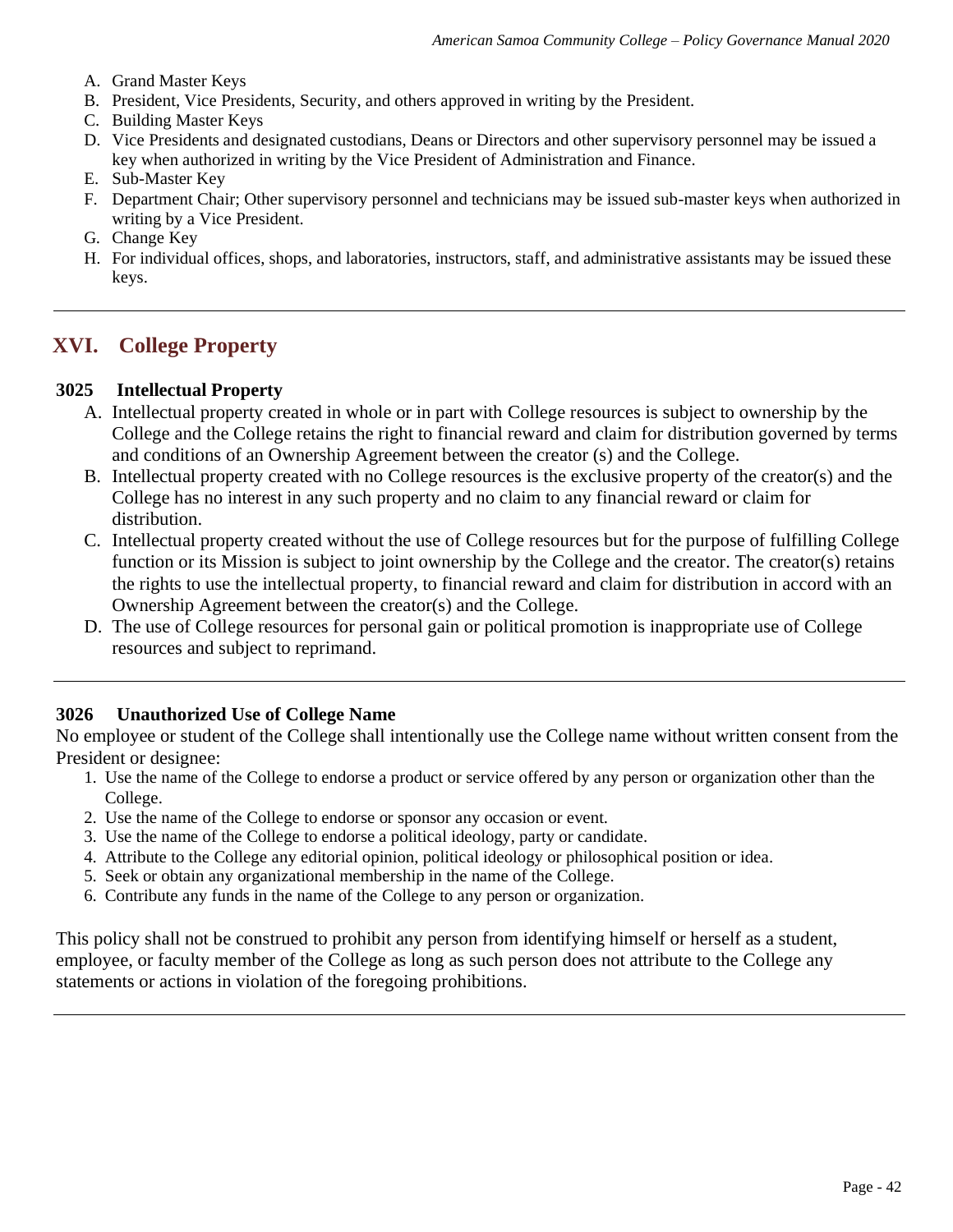# **Chapter IV PERSONNEL GOVERNANCE**

# **I. Administration**

#### **4000 General Administration**

The President will assure equitable treatment of employees of the College and a merit system based on recognized principles of appointment, promotion, termination and other aspects of government and contractual employment.

The President is responsible to the Board of Higher Education for exercising leadership in and for the administration of all aspects of the American Samoa Community College personnel.

The President will maintain and establish a system of periodic evaluation of the American Samoa Community College employees to review and determine that quality leadership and best work practices of the American Samoa Community College personnel are being carried out.

The President is responsible to comply with established personnel policies and or procedures to ensure that proper personnel action is used when an employee's review indicates poor performance and or leadership.

The President is responsible to carry out the professional personnel development and management requirements for the American Samoa Community College employees.

Included in these responsibilities are:

- 1. Cooperation with the ASG Office of Human Resources as necessary and appropriate.
- 2. Active, concerned leadership in assisting employees to carry out individual development plans.
- 3. Prompt and accurate action in all hiring of employees, promotions, transfers and disciplinary actions that conforms to these regulations.
- 4. Ensure that the American Samoa Community College personnel practices comply with regulations as well territorial statutes governing public personnel administration.
- 5. Ensure that suitable and qualified applicants are recruited and placed within the American Samoa Community College positions.

#### **4001 Personnel Administration**

The President must develop and establish a system that ensures that all personnel policies and procedures are:

- Compliant with applicable, federal, state and local laws and regulation.
- Administered in a consistent and impartial manner.
- Designed to enhance the relationship between the College and its employees.
- Consistent with the College Mission.

The President has the authority to:

- Delegate personnel administration: Training, orientation, and technical aspects in the implementation of all personnel responsibilities.
- Investigate and enforce: The President may issue an investigation to enforce American Samoa Code Annotated, Title 7 and other pertinent statutes and rules governing employment. This may include investigations in qualifications and suitability of applicants for positions.

#### **4002 Changes and Revisions to Personnel Governance Policies**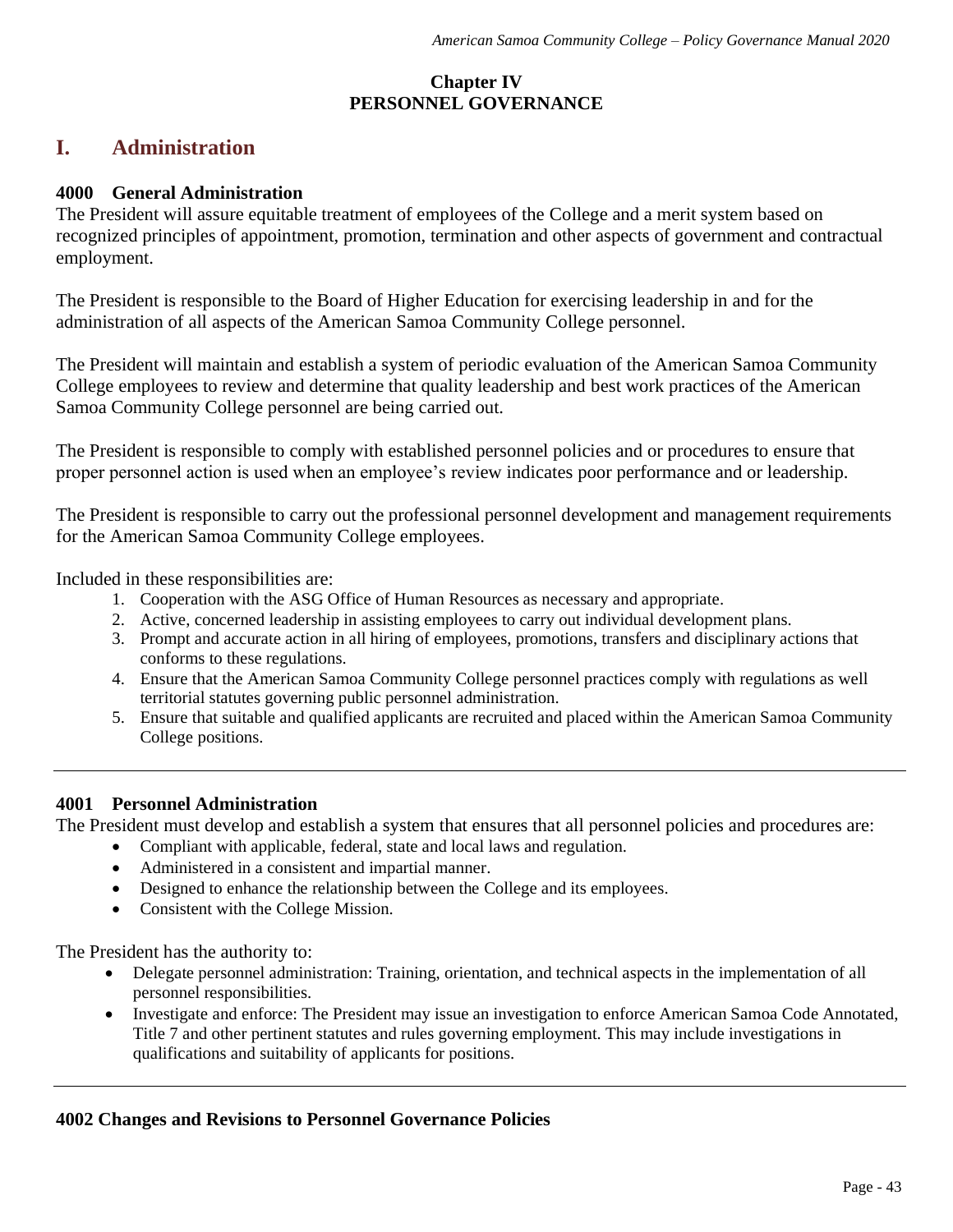Authority to establish and change personnel policies rests solely with the Board of Higher Education. Policies may be changed at any time, with or without notice, and then only in writing by the American Samoa Community College Board of Higher Education. The President must ensure that the rules, regulations and guidelines or procedures developed to enforce a policy must be in accordance with the policy changes initiated and approved by the Board of Higher Education.

# **II. Employment**

## **4003 Employment Standard**

The American Samoa Community College has adopted the American Samoa Code Annotated, Title 7, Section 7.0204 guidelines as their policy for employment of career service personnel. In summary the guidelines refer particularly to the American Samoa Community College Merit System, that all appointments and promotions to employment in the American Samoa Community College must be made solely on the basic of merit and fitness, when practical, be ascertained by competitive examinations. In the absence of examinations, the standards of employment shall give all due recognition to practical experience in the function of learning on the job, rather than relying on formal education and training.

The President has primary responsibility for establishing and administering procedures for filling vacancies in compliance with federal regulations, local laws, and the American Samoa Community College policies.

#### **4003.1 General Requirements of Recruitment and Placement**

The American Samoa Community College statement will follow the guidelines listed for employment, recruitment and placement:

- A. *Merit, Fitness, Skills, Knowledge, and Examinations* **–** Recruitments, hiring, appointments and promotions to all positions must be made solely on the basis of merit, fitness, length and quality of previous service, and relative skills, knowledge, and ability as shown by examinations under the Merit System.
- B. *Standards of Evaluations* **–** Appointments and promotions to all career service positions must be made solely on the merit system. The same standards and methods must be used in evaluating all candidates who are in competition for the same class.
- C. *Residents and Non-residents* **–** Permanent residents of American Samoa, or persons entitled to permanent residence as determined by the immigration law of American Samoa, shall be given initial consideration for employment.
- D. *Employment Clearances* **–** Applicant selected for a position in the career service and two or one-year contract, is required to successfully pass the pre-employment Medical Examination, conducted by Public Health Division of American Samoa. A signed and completed form letter, Security Background Investigation must be completed by the Commissioner of Public Safety and Homeland Security. In addition, non-resident must also complete a form letter, Non-Resident Employee from the Immigration Office before they can officially be appointed to the position.
- E. *Nepotism* **–** In all recruitment and placement activities, it is the policy of the American Samoa Community College that two or more members of a family may be employed within the same office as long as one member does not officially and immediately supervise the other. This requirement not only is applied based on facts, as they exist as of the time of appointment but at any time while serving as an employee of the American Samoa Community College.
- F. *Effective Dates of Employment* The official effective date for all recruitment and placement actions, as well as other personnel actions, must be established by the President.

Exceptions are:

- In the case of resignation, the date is established by the employee resigning.
- Effective dates for appointments can only be established after the prerequisite Medical, Public Safety, Immigration and Homeland Security clearances have been obtained by the American Samoa Community College.
- Effective date for pay grade step increment is determined under the classification and pay regulations.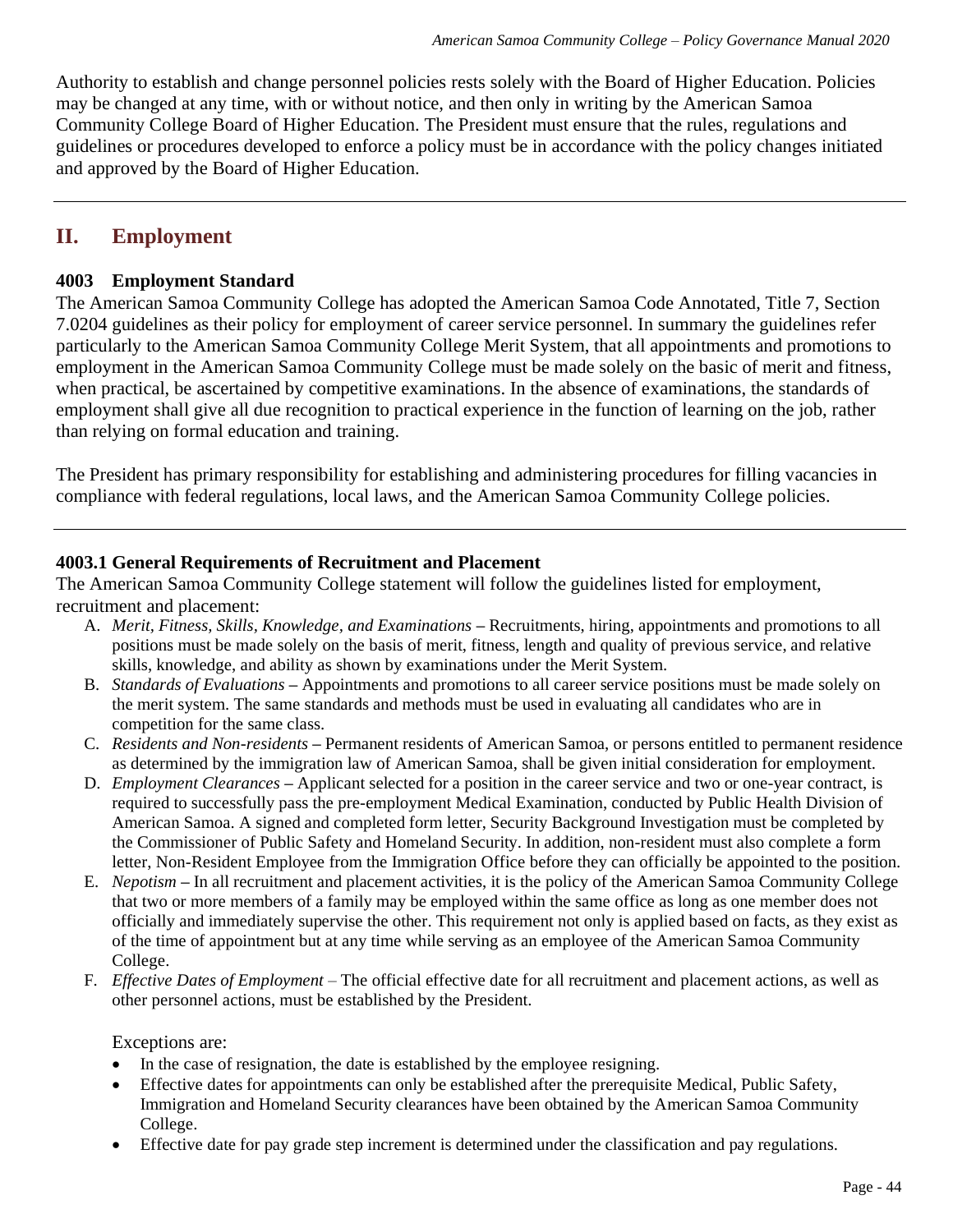• Retroactive effective dates are only set when an administrative error has occurred on an appeals action resulting in corrective action.

#### **4003.2 Merit System**

The President of the College must develop a Merit System program that is based on the principles of merit and fitness derived from competitive examinations for employment and promotion. Its objectives are to be consistent with personnel governance policies and procedures and the ability of employees to appeal disciplinary actions. This program must be designed to provide for recruitment and retention of a qualified work force in order for the American Samoa Community College to achieve and provide services that are more efficient.

#### **4003.3 Administrative Responsibility of Employment**

The President is responsible to establish and administer procedures for filling vacancies in compliance with appropriate federal, local and American Samoa Community College Regulations.

## **4004 Competitive or Noncompetitive Hiring**

The American Samoa Community College shall hire and fill vacancies either by competitive or noncompetitive measures. The determination shall be made depending on the following types of actions:

- A. *Competitive*
	- 1. Selection of an applicant not employed by the American Samoa Community College for permanent or temporary appointment.
	- 2. Promotion of an employee in the career service, except under circumstances specified under "noncompetitive".
	- 3. Reinstatement of a former American Samoa Community College employee who has completed the probationary period to a higher grade position.
	- 4. Selection of an American Samoa Community College employee who is currently on an emergency appointment for a temporary or permanent position.
	- 5. Selection of an employee who is in a non-supervisory position to fill a supervisory position.

#### B. *Noncompetitive*

- 1. Career promotion, reassignment made under training agreements.
- 2. Career promotion(s) of employees up to the full performance level position in the career ladder.
- 3. Career promotion(s) of employees in an understudy position to the target position.
- 4. Change in classification standards.
- 5. Error in the allocation of the original position.
- 6. Promotion of demoted personnel without cause or to intermediate grades below the grades from which demoted.
- 7. Conversions to a different pay system without change to duties and responsibilities.
- 8. Reinstatement of a former American Samoa Community College employee who has completed the probationary period in the career service to the same or similar class held previously at the American Samoa Community College.
- 9. Transfer of employment from one department to another, if such transfer involves a promotion.

#### **4005 Job Posting**

Any vacancy posted as a career service or contract shall be hired based on the employment status. The employment status shall not change unless justification is provided and approved by the President. The American Samoa Community College requires that all employee position vacancies be posted as per the following guidelines:

A. *Internal Posting* – supports the professional development of current employees (two- year contract and career service). Successful candidates must meet the position's minimum qualifications and are typically moving within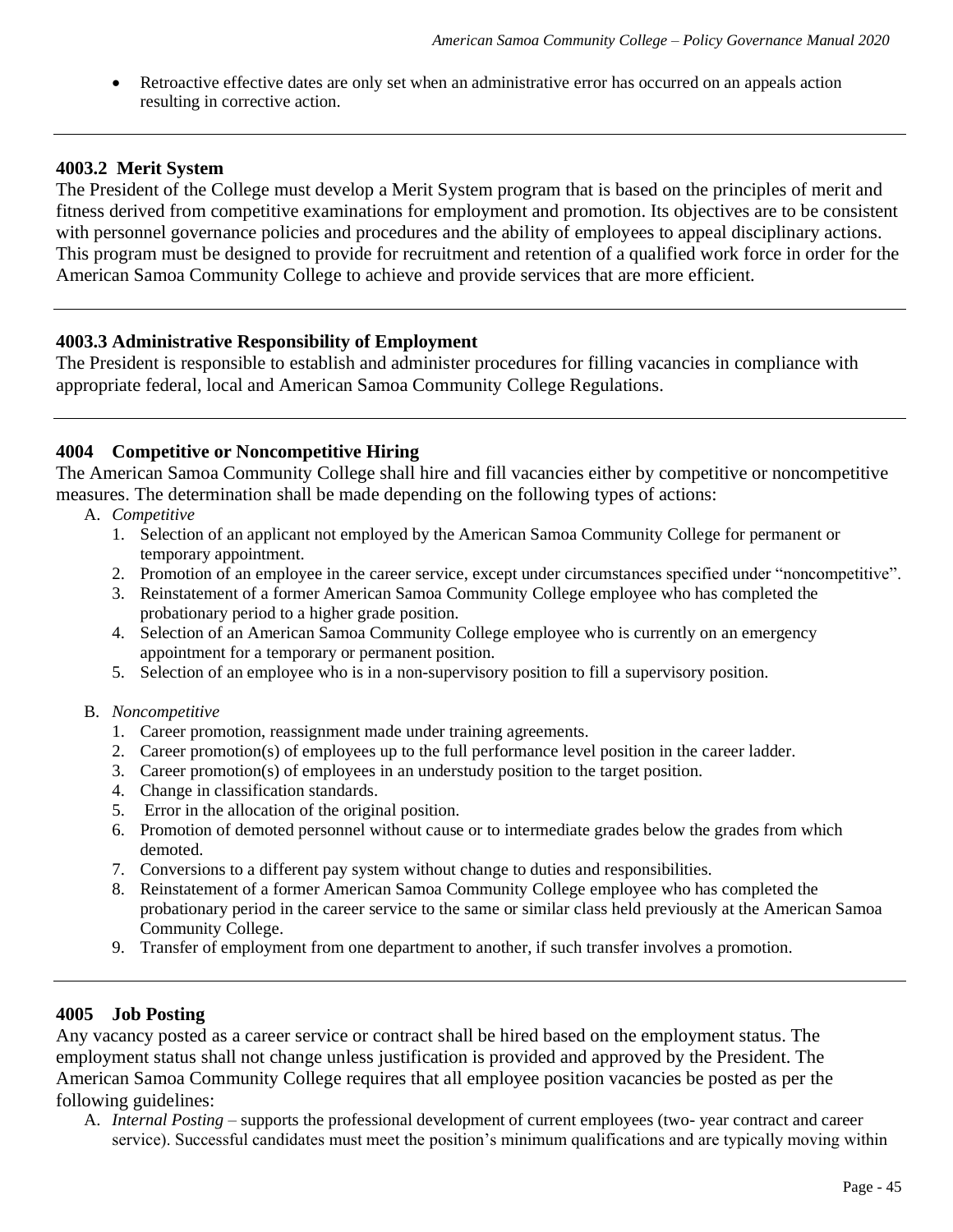the same department into positions that are a higher grade, although in rare instances lateral moves within departments can be approved if the transfer provides a career service development opportunity with an eye toward promotion by enhancing skills and learning about other functions of the College.

The subsequent vacancy, which occurs as a result of an internal promotion, must be posted internally or externally as determined by the President, a full search conducted and a good faith effort must be made to generate a diverse applicant pool.

- B. *External Posting* Staff and faculty vacancies must be posted publicly for at least 15 days before the process of selecting a candidate. The President must approve external posting of less than the standard 15 days.
- C. *Exemption from Posting* In rare instances, the posting policy does not apply. The reason these positions are exempt from the posting policy is that there is no vacant position that results from the personnel activity. Generally:
	- An individual's source of pay changes due to budgetary considerations with no change in responsibilities or rate of pay.
	- The hours of a regular full-time or regular part-time employee are changed with no change in responsibilities.
	- Department reorganization occurred and no additional staff is hired. The reorganization must be reviewed by the Human Resources Officer and approved by the President.
	- An incumbent staff member's position is reclassified by Human Resources to reflect a change in that individual's duties and responsibilities. Promotions or a transfer into a position that has been vacated by another employee or which has been newly created is subject to either the internal or the external posting policy.

# **4005.1 Employee Recruitment and Hiring**

The American Samoa Community College shall recruit and hire excellent faculty and staff based on job-related selection criteria, demonstrated ability, experience, and training. Equal employment opportunity laws, guidelines, and maintaining a diverse workforce will guide all searches. Every effort shall be made to ensure that recruitment and selection is conducted from diverse pools of qualified internal and external candidates consistent with College policy concerning non-discrimination, equal employment opportunity and affirmative action. To ensure uniformity in personnel practices and compliance with local and federal laws concerned with employment practices, hiring supervisors shall adhere to specific institutional recruitment and selection procedures and guidelines. Refer to "Ethics and Conduct" which require avoidance of conflict of interest, "non-participation" in decisions affecting relatives, and avoidance of inappropriate influence in situations such as hiring. General provision in hiring is as follows:

- A. Vacancies can be filled either competitive or non-competitive per established procedures. The American Samoa Community College shall fill job openings with qualified applicants as per the merit system. The following paragraphs summarize the major elements of this policy.
	- 1. *Preference Employment Candidates*: Job openings are filled by qualified persons who are residents of American Samoa and from within the College when possible. Preference is given to internal candidates over external candidates when both are equally qualified. Internal candidates are not guaranteed the position for which they apply.
	- 2. *Testing or screening*: Applicants for certain positions may be required to fill out a standard screening instrument and take a test as a condition of being considered for employment. The testing or screening can be achieved through competitive or noncompetitive recruitment.
	- 3. *Interviewing:* Applicants shall be screened to determine who should become candidates for a job. Job candidates may be interviewed by a minimum of (3) member panel that will include the position supervisor.
	- 4. *References*: References will be checked on all candidates to whom job offers may be made, before the offers are made.
	- 5. *Applicants in Security Sensitive Positions*: A criminal history record check is required on all applicants or employees being considered for employment or transfer to a "Security Sensitive" position. These positions will be restricted to employees who handle currency, have access to financial information on a computer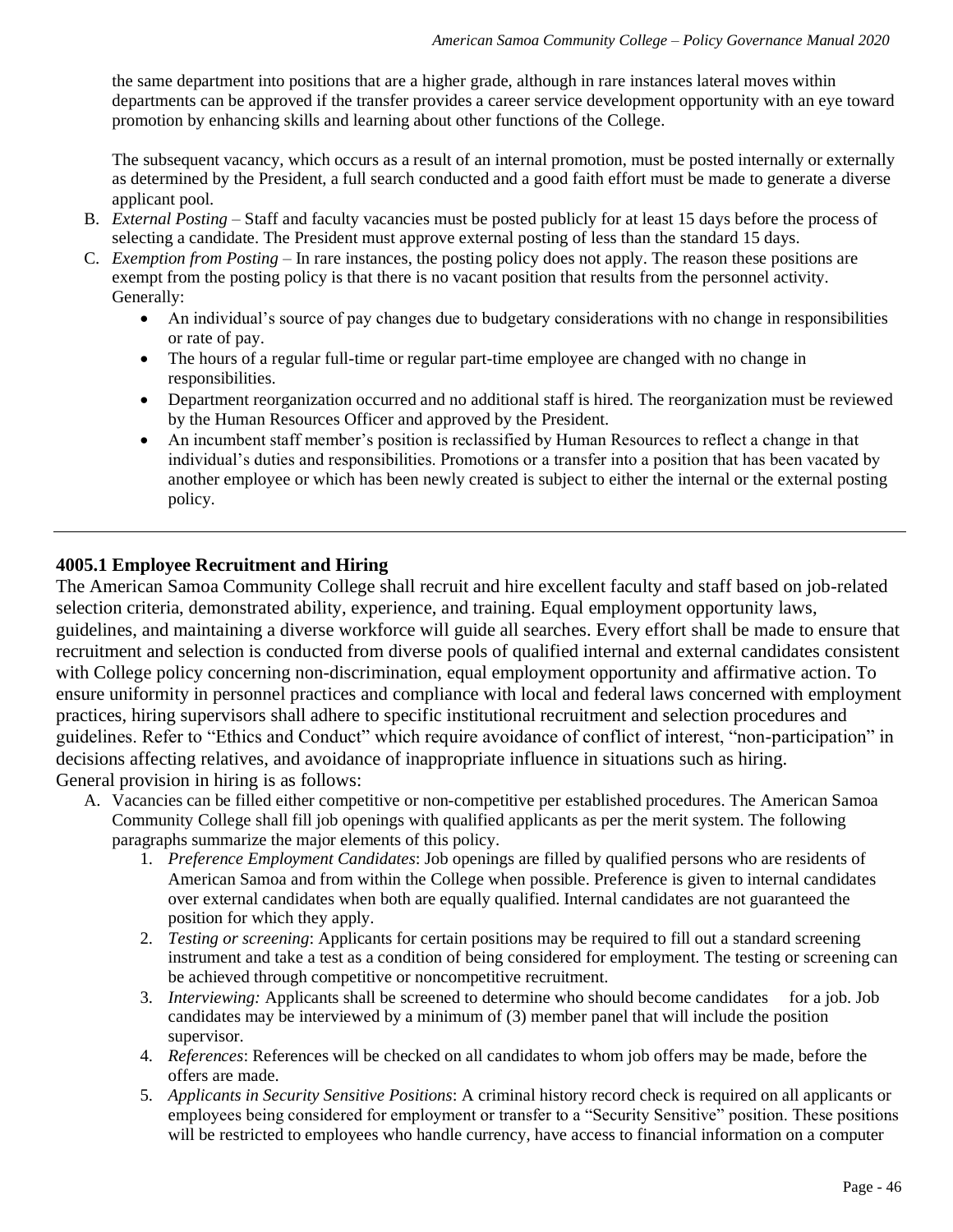terminal, have access to master keys and College system network, or who work in an area of the College which has been designated as a Security Sensitive area. A security sensitive position must be identified as such in the Job Description and Announcement.

#### **4005.2 Preference Candidate**

The American Samoa Community College has adopted the American Samoa Code Annotated 7.0205 preference candidates in determining career service hire. A candidate must meet the definition of preference eligibility to be qualified:

- Born in American Samoa.
- One parent of the applicant was born in American Samoa.
- Married to a citizen of American Samoa.
- Legally adopted by an American Samoan.
- Resided continuously in American Samoa for a minimum of 20 years with approval by the immigration board.
- A non-resident shall be highly considered for employment, if a permanent resident does not meet the above criteria for employment.

#### **4005.3 Employment Applications**

All applications shall be on a format prescribed by the President. The applicant's signature shall certify the truth of the stated information. Applications shall remain under active consideration by the American Samoa Community College Human Resources for one year from the date received. After a year, an applicant may contact the Human Resources Division to reactivate file for a position advertised.

#### **4005.4 Disqualification, Refusal to Examine Application**

The American Samoa Community College may refuse to examine an application, or after examination, may disqualify such applicant or remove his or her name from a register or refuse to certify any person otherwise eligible on a register if the application is found to:

- Lack any of the requirements established for the class.
- Disabled as to be rendered unfit to perform the duties of the class.
- Convicted of any offense that would adversely affect the American Samoa Community College.
- Made false statement of material fact in his or her application.
- Been dismissed from private or public service for delinquency, misconduct, inability to similar job, or any other lack of fitness as an employee.
- Found to be in violation by using bribery to secure an advantage in the examination of appointment.
- Or has taken part in the compilation, administration or correction of the examination in which he or she has participated.

#### **4005.5 Examination – Final Rating**

The President shall delegate to the Human Resources Officer the appropriate examination for a register for a class to be assigned, ensuring all times that examinations are job-related. Examination shall consist of one or a combination of the following:

- A. A written test.
- B. A performance test.
- C. An oral test.
- D. An evaluation of experience and training.

Examination will be held at times and places necessary to meet the requirements of the career service, provide economical administration, and generally convenient to the applicant. Examination announcements will specify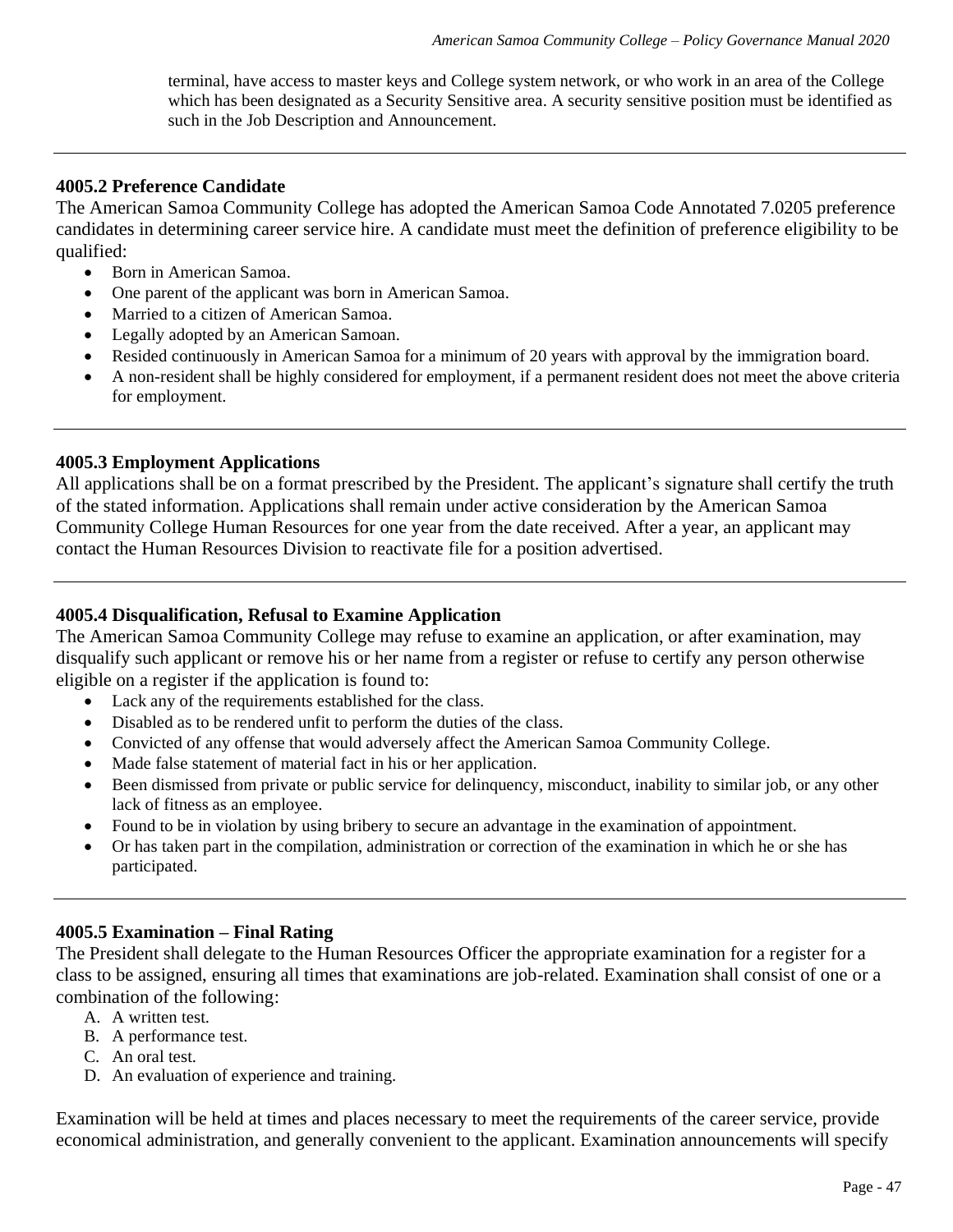the desirable minimum requirements, the parts of the examinations, and the method of rating. Announcements will be prominently posted to ensure that the information is reasonably available to all.

## **4006 Academic and Professional Credentials for Faculty**

The American Samoa Community College recruits and employs the most competent faculty member qualified to accomplish the mission and the goals of the College. When determining acceptable qualifications of a faculty member, the College shall give primary consideration to the highest earned degree in the discipline as per the written guidelines. The American Samoa Community College shall also consider competence, effectiveness, and capacity, including, as appropriate, undergraduate and graduate degrees, related work experiences in the field, professional licensure and certification, honors and awards, continuous documented excellence in teaching, or other demonstrated competencies and achievements that contribute to effective teaching and student learning outcomes.

The College shall hire full-time and adjunct faculty members that meet or exceed minimum standards:

- A. Degree Requirements
- B. Documentation of Education for Placement
- C. Professional Licensure and Certification
- D. Verification of Academic Credentials
- E. Falsification and Omission of Information

## **4007 New Employee Orientation**

New employees shall undergo an orientation to acquaint them with the American Samoa Community College's policies and procedures, their job, and their internal and external working relationships.

The orientation will consist of two parts:

- A. Orientation to the Organization
- B. Orientation to the job

Employees includes administrators, faculty and staff in career and contract positions.

# **4007.1 New Employee Orientation Period**

New employees shall serve an orientation period of up to 90 days from date of hire. This period is used to determine whether the employment relationship should continue. During orientation period, frequent informal and formal employee performance evaluations will be held. If the American Samoa Community College determines in its sole discretion that a satisfactory performance level cannot be achieved through reasonable amount of training and coaching, orientation period, the employee will be released immediately. If the problem can be resolved beyond the orientation period, the employee will continue through the probationary period of up to one year. If, within the 90 days the employee has acclimated well, his or her probationary period continues with the remaining nine (9) months, and to complete the necessary verification documents for file.

# *Probationary Period*

Any employee serving a probationary period will be given a full and fair trial in the performance of the duties of the position selected. Employees serving their original probationary period may be separated at any time during such period upon proper recommendation and with a five (5) working days prior notice without right of appeal.

#### *Probation period consists of the following:*

- A. Probationary Period Review
- B. Notification of Successful Completion of Probationary Period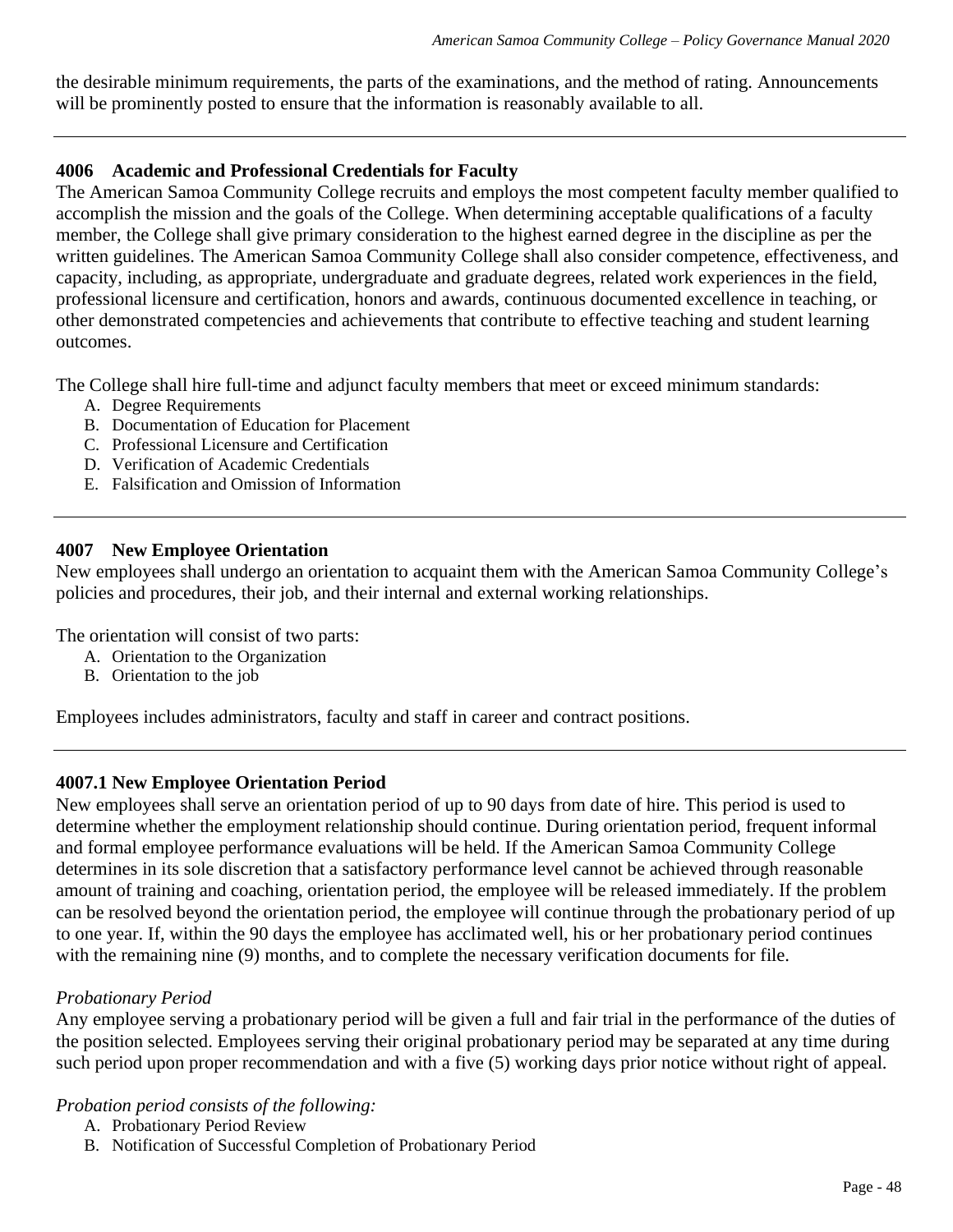Extension of Probationary Period may be considered under certain performance substandard.

#### **4008 Faculty Appointments**

For the purposes of this policy "faculty" will mean any persons appointed to faculty positions whether full-time or part-time in any academic department. In addition, the "faculty" will include:

"Professional Librarians" appointed to full-time reference positions in the College library, which require a Master of Library Science, or other terminal degree in the library sciences.

Full-time faculty shall mean any person appointed to a probationary term for one year with a Full Time Employment (FTE) designation.

- A. *Part-time Faculty includes the following:*
	- 1. Regular part-time appointments- Faculty working at least half time but less than full- time for the full year. These faculty members will not have specific courses assigned to them in their appointment contract.
	- 2. Course-specified appointments- Faculty appointed to teach courses specified in their contract of appointment. While they may teach two courses a semester, they have been employed for their expertise in specified courses that the College needs to offer in a particular term.
	- 3. Special Appointment Faculty (Adjunct, Retired, guest Artists, and Others) Persons appointed to these special positions will be employed on term contracts. They will not be eligible for career service or sabbatical leave. Since these are exceptional appointments, conditions of employment, including the length of the employment period, will be explicit and agreed to in writing by the College and the faculty member involved. A copy of the letter of agreement in the personnel file and will give a copy to the faculty member. The same high standards in personnel matters as are characteristic of all professional relationships at the College will be applied.
	- 4. Adjunct Faculty Qualified individuals may become adjunct faculty through application to the relevant department.
	- 5. Retired Faculty A retired faculty member may be invited or may apply to teach a course as a temporary faculty member, guest artist or fellow.
	- 6. Visiting Faculty, Guest Artists The College may employ visiting faculty members and guest artists, on a fulltime or a part-time basis as needed for periods of up to one year.

#### **4008.1 Staff Appointment Types**

The President of the College or designee(s) is (are) authorized to employ, set the terms of employment, terminate, suspend, and otherwise make personnel decision concerning personnel for Board approved Staffing Plan and temporary positions. No employee of the College other than the President has any authority to make oral or written representations or agreements with an employee for employment for any specified length of time or for employee benefits. The American Samoa Community College shall make appointments of eligible applicants based on the requirements of the appointment. Appointments types shall be made as per the following:

- A. Career service or permanent appointments are made through open competitive examination from a regularly budgeted position. It requires a probationary period of one year, with a satisfactory performance evaluation as a requirement for permanent status in the position during this period.
- B. Temporary appointment when work of a temporary nature, at the completion of which the services of an additional employee will not be required. The President may authorize a temporary appointment for a period not exceeding one year.
- C. Emergency appointment when an emergency occurs requiring the immediate service of a person or persons, the President may approve such appointment not to exceed 60 days, based on the agency justification of the continuing state of emergency. If a person other than a United States citizen, United States national or permanent resident of American Samoa is to be appointed, immigration clearance must be secured prior to entrance on duty, but police and medical clearances may be furnished during the 30-day emergency period.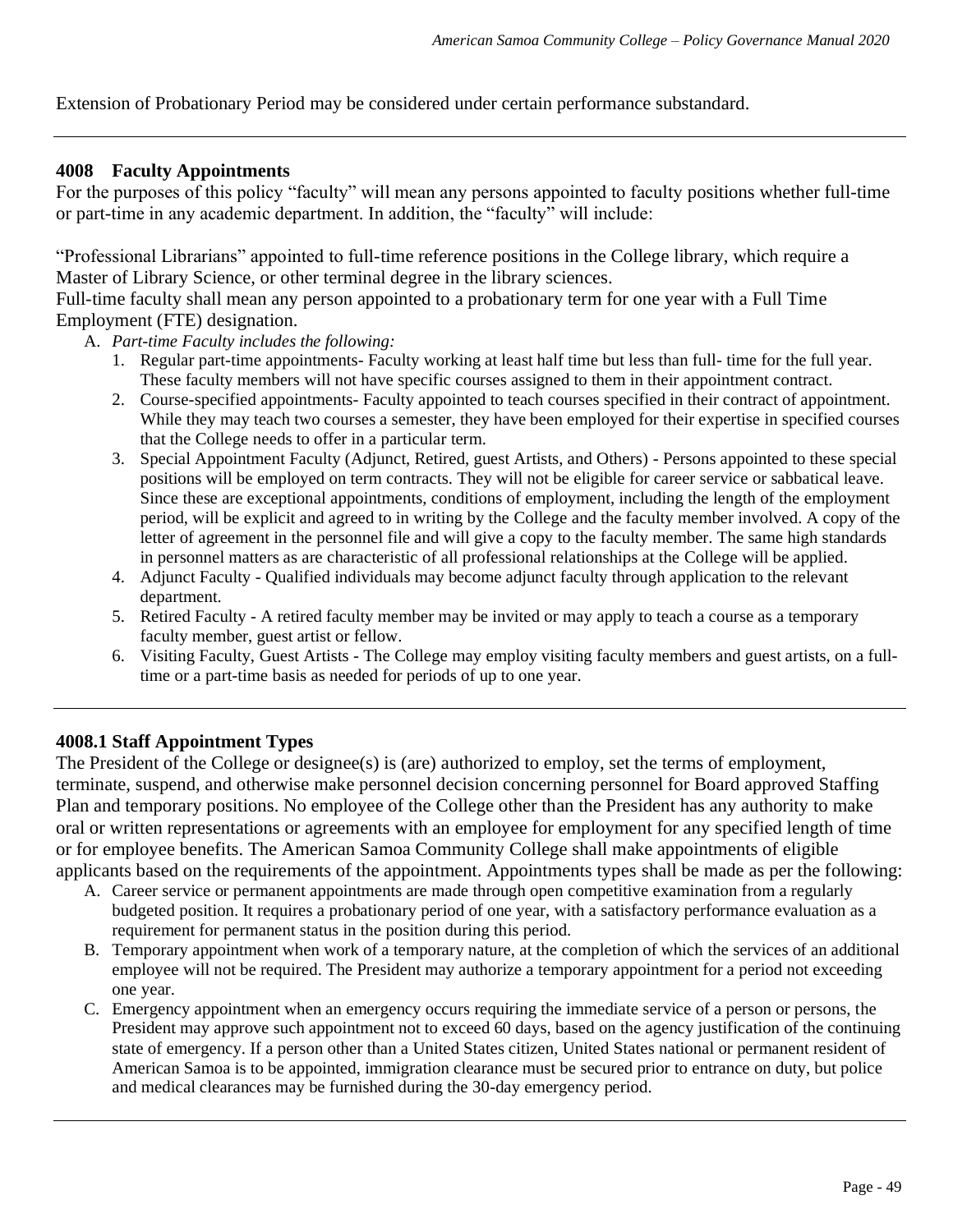## **4008.2 Service Placement**

The American Samoa Community College provides opportunities for career service employees, and these opportunities are promotions, voluntary transfer, and lateral assignment change within the American Samoa Community College to meet College interest or to fulfill the employee needs for professional and personal growth.

#### A. *Promotion*

- 1. Eligibility No employee will be eligible to be selected until he or she gains permanent status; however, a probationary employee may be admitted to a promotional examination if the announcement for the position has an established closing date and if the employee has served three months of their probationary period. An employee selected who has not completed their probationary period must serve a new probationary period. Employees who are otherwise qualified will be admitted to promotional examination if they are within two months of the experience required by the minimum qualifications and are assigned to a position, which provides qualifying experience.
- 2. Unsatisfactory Performance A permanent employee who is promoted and fails to satisfactorily complete the probationary period will be given 15 days written notice no earlier than 90 days after assuming the position. The President shall notify the employee of the date he or she will revert to his or her former classification.
- 3. Rules of Promotion This rule applies in determining grade level and salary for promotion.
- 4. Lateral Movement (Reassignment)
- 5. The President shall approve all lateral movement of the American Samoa Community College employee by reassignment of a permanent or contract employee from one position to another class within the American Samoa Community College. If reassignment includes a promotion, the rules governing promotion apply.

#### B. *Detail*

Detail is intended only for meeting temporary needs of the College when services cannot be obtained by other practical means. Details for 30 calendar days or more will be recorded on the prescribed form and maintained as a permanent record in official personnel folders. Details of less than 30 calendar days need not be officially documented, but should be recorded in department records. All details to higher grade shall be confined to a maximum period of 120 days unless approved by the President or in the case of acting President by the Board of Higher Education. An employee who accepts a detail to a higher graded position shall be paid per the rules of promotion if it is anticipated that the position is expected to be vacant or is currently vacant after 30 days. An employee accepting a detail for less than 30 calendar days shall retain his or her current salary. An employee shall not achieve permanent status in the position detail.

C. *Demotion*

An employee who is demoted as a result of disciplinary or non-disciplinary, voluntary or no voluntary may not receive pay at a higher rate than he or she received before demotion.

#### **4008.3 Reinstatement and Reemployment**

Career employees may be separated from the American Samoa Community College involuntarily due to military duties, approved personal reason, subject to layoff orders due to the lack of work or funds, and retirement. When these circumstances occur, the American Samoa Community College shall ensure that former employees are reinstated and reemployed accordingly.

- A. *Reinstatement after Separation* 
	- 1. Any person who satisfies the probationary period in the career service and was separated for approved reasons (military duties, illness, family caregiver, etc.,), may be reinstated to a position with the same or similar duties as previously performed, provided reemployment is not prohibited by rules or laws relating to the reemployment of employees separated for cause or who have abandoned their positions.
	- 2. Reinstatement to the same class of work or grade previously held is noncompetitive.

#### B. *Reemployment After Layoff*

The name of permanent or probationary career service employee will be placed on a reemployment list by class and in order of seniority.

1. Reemployment will be in order of seniority, with the most senior reemployed first as noted on the list.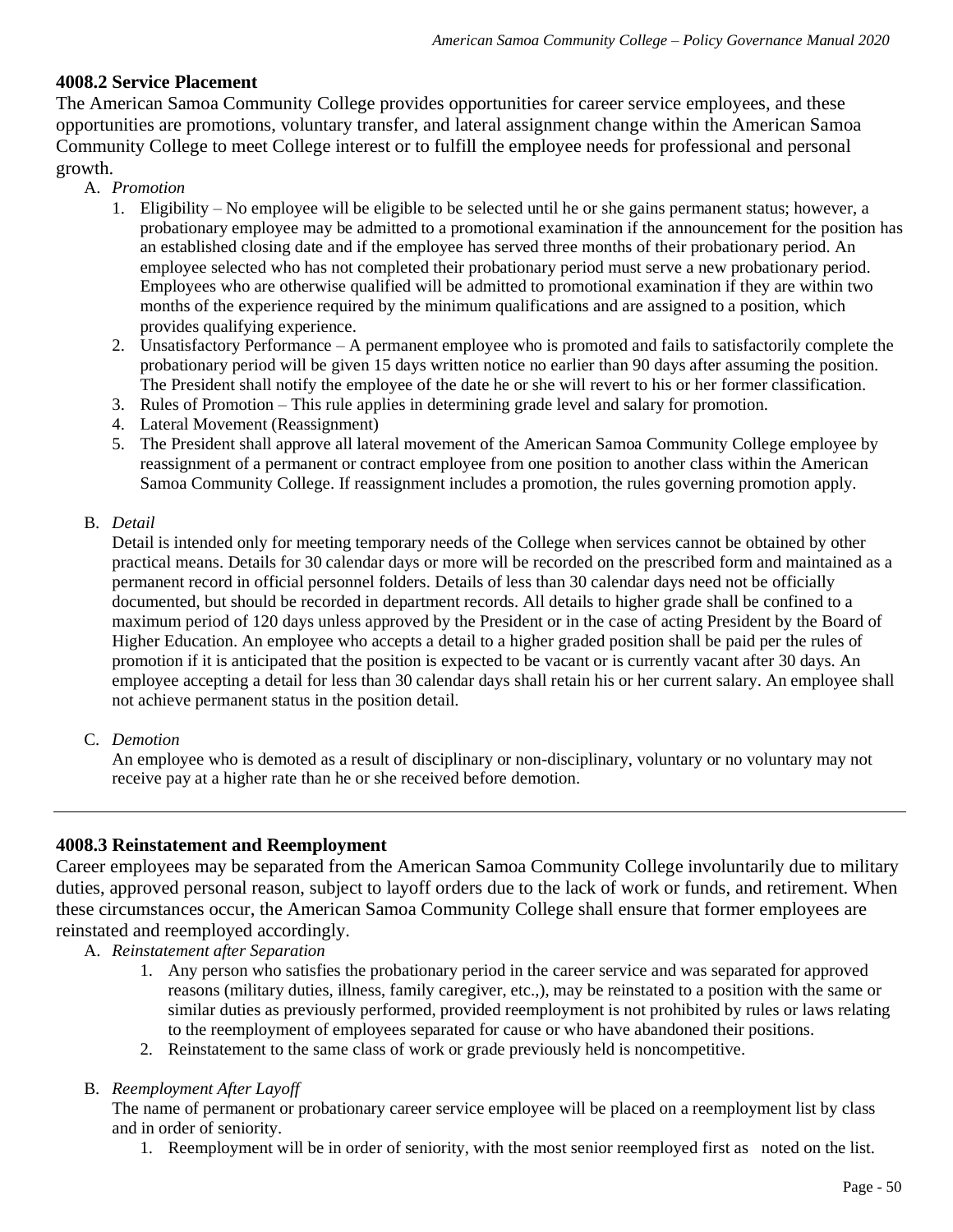- 2. No new employees will be hired in a class if eligible class members remain on the reemployment lists.
- 3. An employee reemployed from a layoff list will be fully restored to his/her position with all rights to permanent status. No seniority will be earned during the period of layoff.
- C. *Reemployment of a Retired Employee*

An employee who is retired and receiving a pension from ASG may be reemployed under conditions by which no other can fulfill the job requirement offered. The rehire will be in compliance with the American Samoa Code Annotated Chapter 3, Section 4.0308. Human Resources Division will notify the American Samoa Government Retirement Office to cancel the annuity for the duration of employment.

#### **4010 Veterans Preference**

Veterans shall receive preferential consideration in open competitive examinations as follows:

- A. Ten additional points to a disabled veteran. The preference will be used in open competitive examinations only and not in promotional examination.
- B. Five additional points to a veteran or the unmarried widow (er) of a veteran. The preference will be used in open competitive examinations only and not in promotional examinations.

# **III. Employment Contracts**

## **4120 Contract Specialist – General**

It is the American Samoa Community College hiring and employment agreement, that when a position cannot be filled within the career service, it may be filled from outside of American Samoa. When the American Samoa Community College receives federal funds to start a new project and continuation of this project is unsure, a contract specialist is hired for the duration of the project, unless the position converts to a career service due to a permanent status of the project. In such case, the contract specialist can compete for the opening when it is advertised as a career service position, if he or she meets the residency requirements (immigration status). The following actions are used for hiring and determination of terms and conditions:

- A. *Contract Specialist Hiring Permitted* When there are no qualified local candidates for a given position after exhausting recruitment efforts, an exception to appointment or hiring of qualified candidate residing outside of American Samoa.
- B. *Contract Specialist Recruitment and Selection*

#### **4120.1 Employment Contract Agreement**

The standard "Employment Contract Agreement" shall be prepared by the American Samoa Community College Human Resources Office and approved by the President. The terms of this contract are specified in the agreement the employee signs. The standard Employment Contract Agreement may be revised to fit the needs of the job or the current statutes.

# **IV. Employment Conditions**

#### **4200 Employment of Non Residents**

The American Samoa Community College shall comply with the federal law and based on the Immigration Reform and Control Act (IRCA) of 1986, requires agencies funded by federal grants to ensure employees are authorized for employment in the United States (U.S) and American Samoa. Only individuals lawfully authorized for employment in American Samoa shall be employed.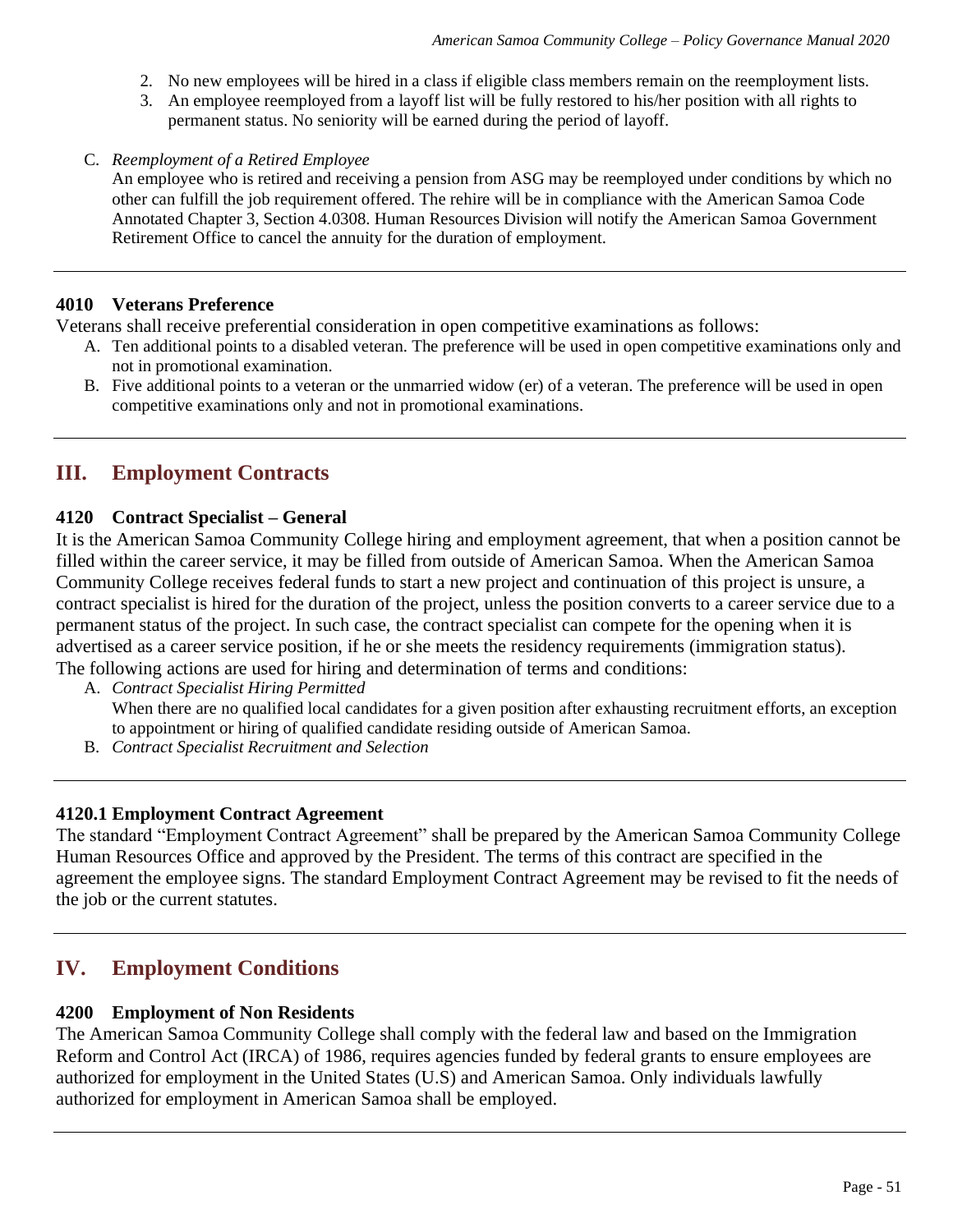# **4201 Employment Terms**

The American Samoa Community College has established two categories of employees with term of contract. A term of contract is defined as the expectation of employment to be continued for a specified period of time. Employees of the American Samoa Community College with term of contract have certain rights if dismissed during the period of contract as defined by law; they are given the right of notice and the right to be heard in the case of dismissal for cause. The two categories of employees with a term of contract are:

- A. Full-time faculty in position career service/budgeted positions who have completed the probationary period; the term of contract period for a full-time faculty is one year.
- B. Full-time administrative, professional/technical, and support group members in position control or budgeted positions that have completed the probationary period; the term of contract period for full-time administrative, professional or technical, and support group employees is one year.
- C. All other employees have no term of contract. These employees include:
	- 1. Career service/budgeted employees in probationary status
		- 2. Part-time position control/budgeted employees
		- 3. Temporary with benefits employees
		- 4. Adjunct faculty members (they do have short-term contracts)
		- 5. Temporary employees
- D. At-Will Employees under probationary period as career service and contract specialist on an extension of their contract are considered "at-will employees". This means:
	- 1. Employment relationship may be terminated at the will be either the employee or the American Samoa Community College without due process.
	- 2. Employment may be terminated for any reason.
	- 3. Employment may be terminated without prior notice or due process.

The American Samoa Community College in a written statement in an application, contracts, and job offers shall state the at-will status of the employment relationship and will be made known to the employee.

The "employment at will" relationship can only be changed by an agreement, in writing, specifically modifying the relationship and approved by the President.

# **4202 Conflict of Interest**

The American Samoa Community College expects all of its employees to serve the interest of the College first. A conflict of interest occurs when an employee's interest is placed before that of the College's, and that an employee's extra or outside activities beyond his or her required duties are in direct discord with the College's interest, which could potentially adversely affect the College's Mission.

For purposes of this policy, a conflict of interest relates to situations in which significant financial interest or other personal considerations may compromise, may involve the potential for compromising or may have the appearance of compromising an employee's objectivity in meeting his or her duties or responsibilities at the American Samoa Community College, including research and public service activities.

# **4203 Employee Code of Conduct**

The American Samoa Community College expects that its employees shall meet ethical and professional standards for personal conduct and work performance. All students and employees have the right to learn and work in a positive learning environment, which is free of harassment, threats, intimidation, violence or any other misconduct. Any violent, intimidating, threatening or harassing behavior, or other misconduct in any form, shall not be tolerated in the classroom, workplace, or in any College location.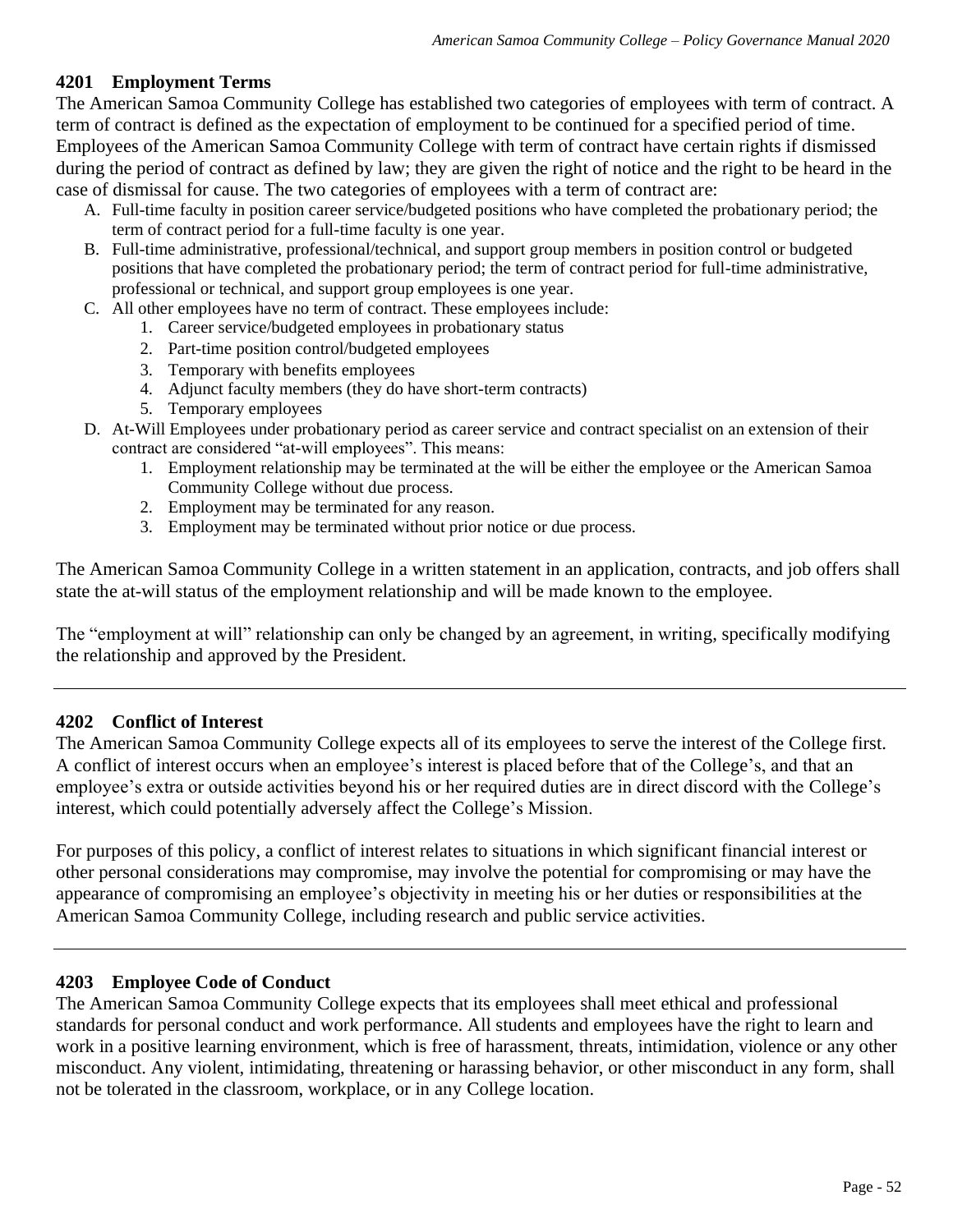The American Samoa Community College's judgment, and not that of any individual employee, is the benchmark for what is acceptable and what is not. An employee's conduct is not made acceptable solely because the employee believes it to be. The American Samoa Community College expects that its employees recognize that inappropriate conduct, from rudeness to theft, is unacceptable.

A. Prohibited Conduct – Infractions

Infractions including but not limited to, violations of College policies, procedures and practices; incompetent or inefficient service; insubordination; illegal acts; willful neglect of duty; or unprofessional or unethical conduct constitute misconduct on the part of the employee. Misconduct shall result in disciplinary action and may be a cause for progressive discipline or possible termination of employment

B. Commission of a Criminal Act

An employee admitting or found to have committed a crime during his or her tenure with the American Samoa Community College shall forfeit all due process rights, and be terminated immediately. An employee indicted of a crime pending a court case shall be removed from current job to a less critical position or suspended until the case is resolved as determined by the President. The American Samoa Community College shall not be obligated to pay any legal fees in the case of any employee alleged of a crime or found guilty of committing a crime while employed with the College.

C. Nepotism

Some restrictions in job placement will apply, to prevent problems of supervision, safety, security and morale.

## **4205 Employee Privacy Rule**

In recognition of the individual employee's right to privacy, the American Samoa Community College has adopted the following guidelines:

- A. The American Samoa Community College will request only that information required for business or legal purposes.
- B. The American Samoa Community College will protect the confidentiality of all personal information in its record.
- C. The American Samoa Community College will limit the availability of personal information to those agencies with a "need to know".
- D. The American Samoa Community College will refuse to release information to outside inquiries without the employee's written approval.
- E. Each employee has the right to be given immediate access to personal information regarding his or her official records, and to inquire about inaccurate information or express disagreement with material contained in personnel file.
- F. In addition, under the Health Insurance Portability and Accountability Act of 1996 (HIPAA), the major goal of the Privacy Rule is to ensure that an individual's health information is properly protected and strictly observed in a separate file under lock and key and in a room with a secured lock.
- G. In addition, under the Family Educational Rights and Privacy Act (FERPA) (20 U.S.C. §1232g; 34 CFR Part 99) the major goals of the privacy rule is to ensure that employees who handles student information safeguard and comply to FERPA provisions.
- H. The American Samoa Community College will maintain files and records on all its employees, including personnel, leave and attendance, payroll, medical and training records. Employee files will remain in confidential and information will only be released to individuals other the employee for duly authorized or College purposes or if a court or competent jurisdiction orders such disclosure.
- I. The American Samoa Community College will require each employee involved in recordkeeping to adhere to these policies and practices, and violations shall result in disciplinary action or possible termination.

#### **4205.1 Collecting and Retaining Personal Information**

The American Samoa Community College shall follow the requirements of equal opportunity, federal and local regulations regarding the collection of information from job applicants and employees.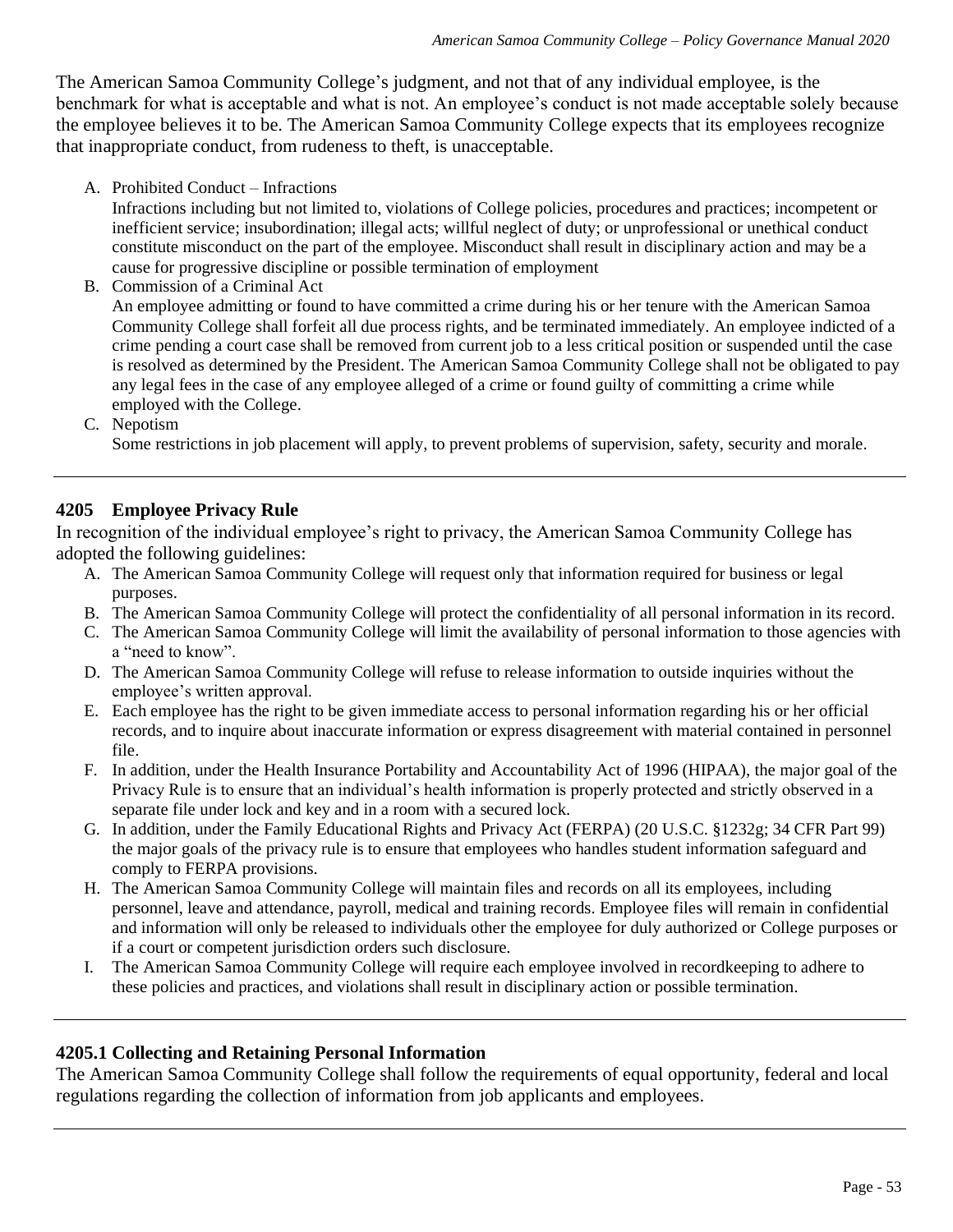## **4205.2 Personnel File**

An official employee file containing complete personnel data for each employee is maintained in the Human Resources Division. An employee at any time may schedule an appointment with a representative of the Human Resources Division to review his or her file. Each file shall contain, but not limited to the following documents:

- Employment Application or Vitae
- Employment Clearance Documents (Medical/Background Checks)
- Official Transcripts (Required for Faculty & Management)
- Pre-employment Investigation Reports
- Periodic Performance Appraisal Instruments
- Record of Sick and Annual Leave Usage
- Attendance Record
- Salary Increase History (303)
- Contracts & Class Contracts
- Job Description
- Job Classification
- Letters of Designations, Authorized Detail to a Higher Position as "Acting"
- Personnel History (Personnel Action Forms)

Under separate file are: Legal (Investigations, Police Records, and Medical Certifications)

- A. Information Not Retained in Employee Files
	- 1. List of hobbies and outside activities.
	- 2. Marriage certificates, birth certificates or other documents for which the American Samoa Community College has "no need to know".
	- 3. Information on an employee's credit worthiness and financial standing with the exception of employees in positions that directly deals with College funds.

#### **4205.3 Disclosure of Employee Information**

Requests for employment verification or job references received by divisions or departments should be sent to the Human Resources Office for handling. Except in unusual circumstances, the Human Resources Division and Finance Office should release only the information that has been authorized for release by the employee. Copies of requests for release of information from a personnel file shall be maintained in the individual personnel file.

All requests for information about a current, retired, or terminated employee must be referred to the Human Resources Division. The Human Resources division staff upon the consent of the employee may disclose to prospective employers dates of employment, final title or position, and job location up to five-years of employment and salary history while employed with the American Samoa Community College.

#### **4205.4 File Retention**

Original personnel records of current employees shall be file and secure at the American Samoa Community College Human Resources Division. The American Samoa Community College Archives shall retain personnel files for five years after an employee's separation date. Paper copies of personnel records shall be digitized on any acceptable database by the Human Resources Division as a backup copy of each personnel record.

#### **4206 Outside Employment**

The American Samoa Community College employees shall not engage in, accept outside employment, or render services with a person, firm, or corporation when such service or employment:

A. Is incompatible with the proper discharge of the duties and responsibilities of employment or would impair independence of judgment or actions in such employment.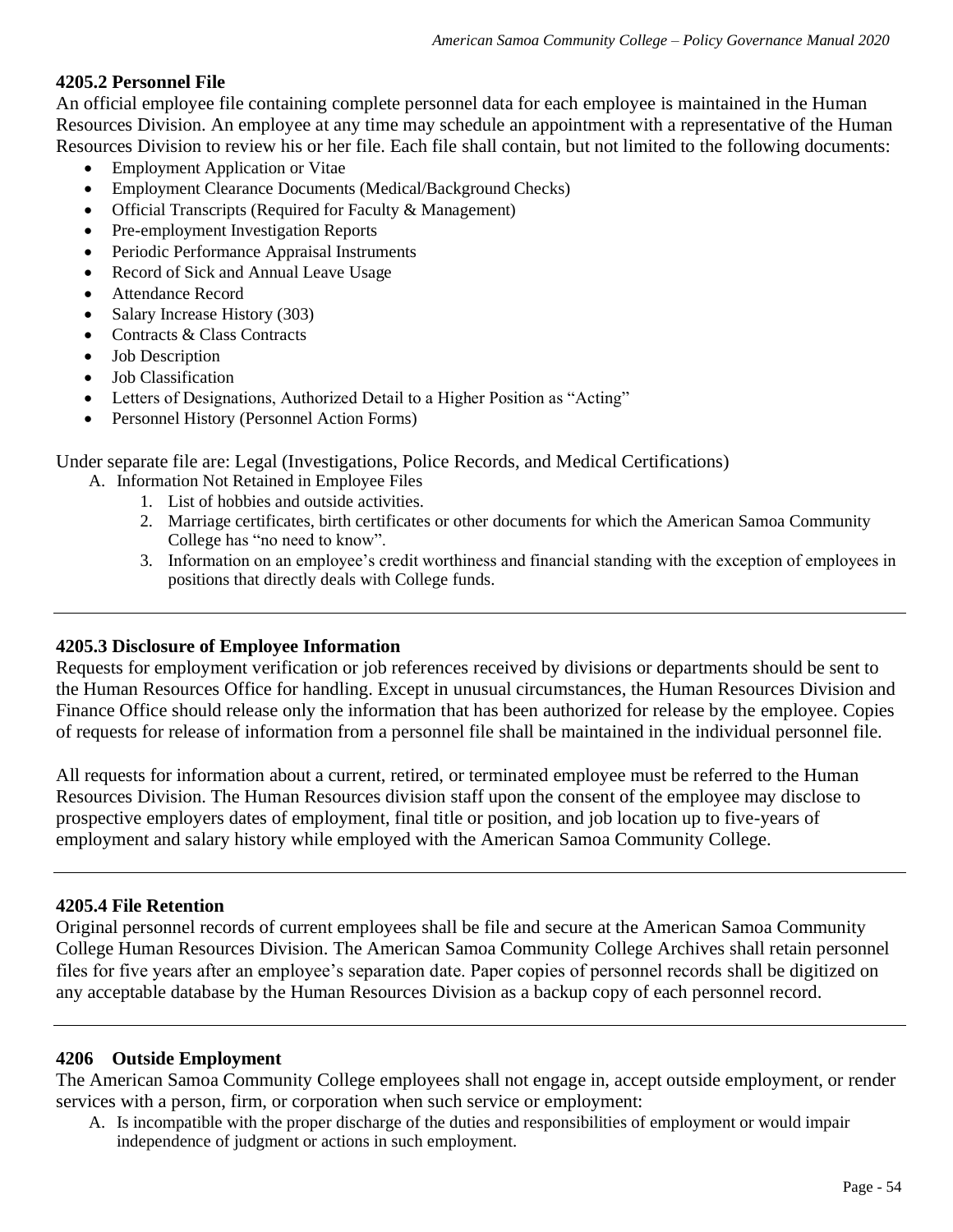B. Involves such hours or work or physical effort that it would or could be reasonably expected to reduce the employee's quality or quantity of service to the College.

#### **4207 Violence in the Workplace**

The American Samoa Community College encourages a safe campus environment for all employees and students. A safe environment free from acts of threats of physical violence, including harassment, intimidation and other disruptive behavior in the workplace shall not be condoned or tolerated. All reported incidents of workplace violence shall be taken seriously and shall be dealt with appropriately.

Violence – for this policy, it is defined as the deliberate and wrongful violation, damage, or abuse of persons or property and includes threats of violence.

"Acts of threats of violence" includes conduct against persons or property sufficiently severe, offensive, or intimidating to alter employment conditions or to create a hostile, abusive, or intimidating work environment for any College employee or student. Such behavior can include oral or written statements, gestures, or expressions that communicate a direct or indirect threat of both mental and physical harm.

Additional "Acts of Threats of Violence" include the:

Violence Against Women Act 1994 (VAWA)

- *Domestic Violence*
	- Domestic Violence is a felony or misdemeanor crime of violence committed by:
	- o A current or former spouse of intimate partner of the victim.
	- o A person with whom the victim shares a child in common,
	- o A person which is cohabitating with or has cohabitated with the victim as a spouse or intimate partner.
	- o A person similarly situated to a spouse of the victim under the domestic or family violence laws of the jurisdiction receiving grant monies (under VAWA)
	- o Any other person against an adult or youth victim who is protected from that person's acts under the domestic or family violence laws of the jurisdiction.
- *Dating Violence*

Dating violence is committed by a person:

- o Who is or has been in a social relationship of a romantic or intimate nature with the victim.
- o Where the existence of such a relationship will be determined based on a consideration of the following factors:
	- o The length of the relationship.
	- o The type of relationship
	- o The frequency of interactions between the persons involved in the relationship.
- *Stalking Violence*

Stalking violence means engaging in a course of conduct directed at a specific person that would cause a reasonable person to:

- o Fear for his or her safety or the safety of others.
- o Suffer substantial emotional distress.

#### **4208 Equal Employment Opportunity and Affirmative Action**

*Equal Employment Opportunity*

A. The American Samoa Community College through responsible administrators and supervisors, shall recruit, hire, train, and promote all job titles without regard to race, color, national origin, religion, sex,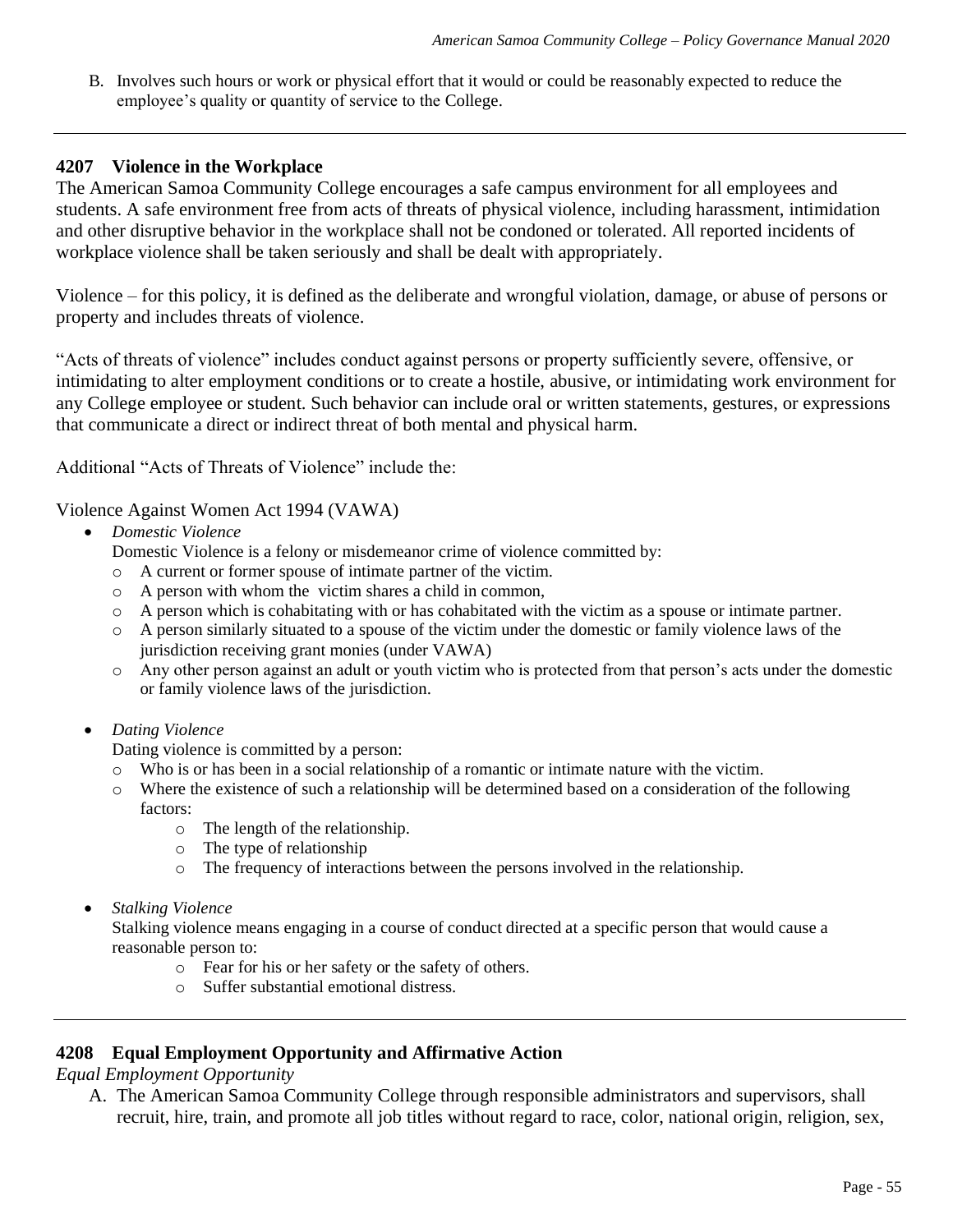physical disability, age, or status as a disabled veteran, except where sex or age is a bona fide occupational qualification.

- B. Management and supervisors shall ensure that all other personnel actions such as compensation, benefits, College sponsored training, transfer, demotion, termination, layoff, and social recreation programs shall be administered without regard to race, color, national origin, religion, sex, physical disability, age, or status as a disabled veteran, except where sex or age is a bona fide occupational qualification.
- C. Management and supervisors shall base employment decisions on the principles of equal employment opportunity and with the intent to further American Samoa Community College affirmative action program goals.
- D. Management and supervisors shall take affirmative action to ensure that minority groups, individuals, females, veterans, and qualified disabled persons and disabled veterans are hired and that these employees are encouraged to aspire for promotion and considered as promotional opportunities arise.

## *Affirmative Action Statement*

- A. The American Samoa Community College provides equal opportunity to all personal without regard to race, color, religion, disability, sex, age, or national origin, and promotes the full realization of this policy through a positive, continuing program of affirmative action. The American Samoa Community College is committed to equal opportunity for all applicants and staff in personnel matters including recruitment, hiring, benefits, training, promotion, compensation, transfer, and layoff or termination. We strive for a staff that reflects diversity, and shall attempt to achieve and maintain a diverse work force. These steps may include, but are not limited to, the following:
	- 1. To pursue our affirmative action program along with regular review by the Board of Higher Education.
	- 2. To ensure the American Samoa Community College policy regarding equal employment opportunity is communicated to all staff.
	- 3. To ensure that hiring, promotion, and salary administration practices are fair and consistent with the policy of the American Samoa Community College.
	- 4. To report to the Board on all activities and efforts to implement the American Samoa Community College policy of equal employment opportunities.
	- 5. To the extent that staff are not diverse, making special recruitment efforts as part of this plan.
- B. Each supervisor and member of the management staff must provide equal opportunity for all staff members with regard to work assignments, training, transfer, advancement, and other conditions and privileges of employment, and will work to ensure a continuation of this policy of equal opportunity.

#### **4208.1 Employment Preference**

- A. The American Samoa Community College shall adhere to all applicable local immigration qualifications laws pertaining to the employment of non-residents.
- B. If no resident can be found who meets the minimum qualifications for employment established for a particular Staff Appointment Type as defined in Policy 4005.2, the American Samoa Community College may employ nonresidents.

#### **4208.2 Conformance to Federal Provisions**

The President is responsible to enforce all rules and regulations under the Equal Employment Opportunity and Affirmative Action Plan for the College.

# **4208.3 Enforcement Responsibility for Equal Employment Opportunity and Affirmative Action Plan**

The responsibility and authority of enforcement of this policy is vested with the President, who shall delegate a designee to coordinate and monitor the enforcement of the Equal Employment Opportunity (EEO) and Affirmative Action Plan (AAP) for the College.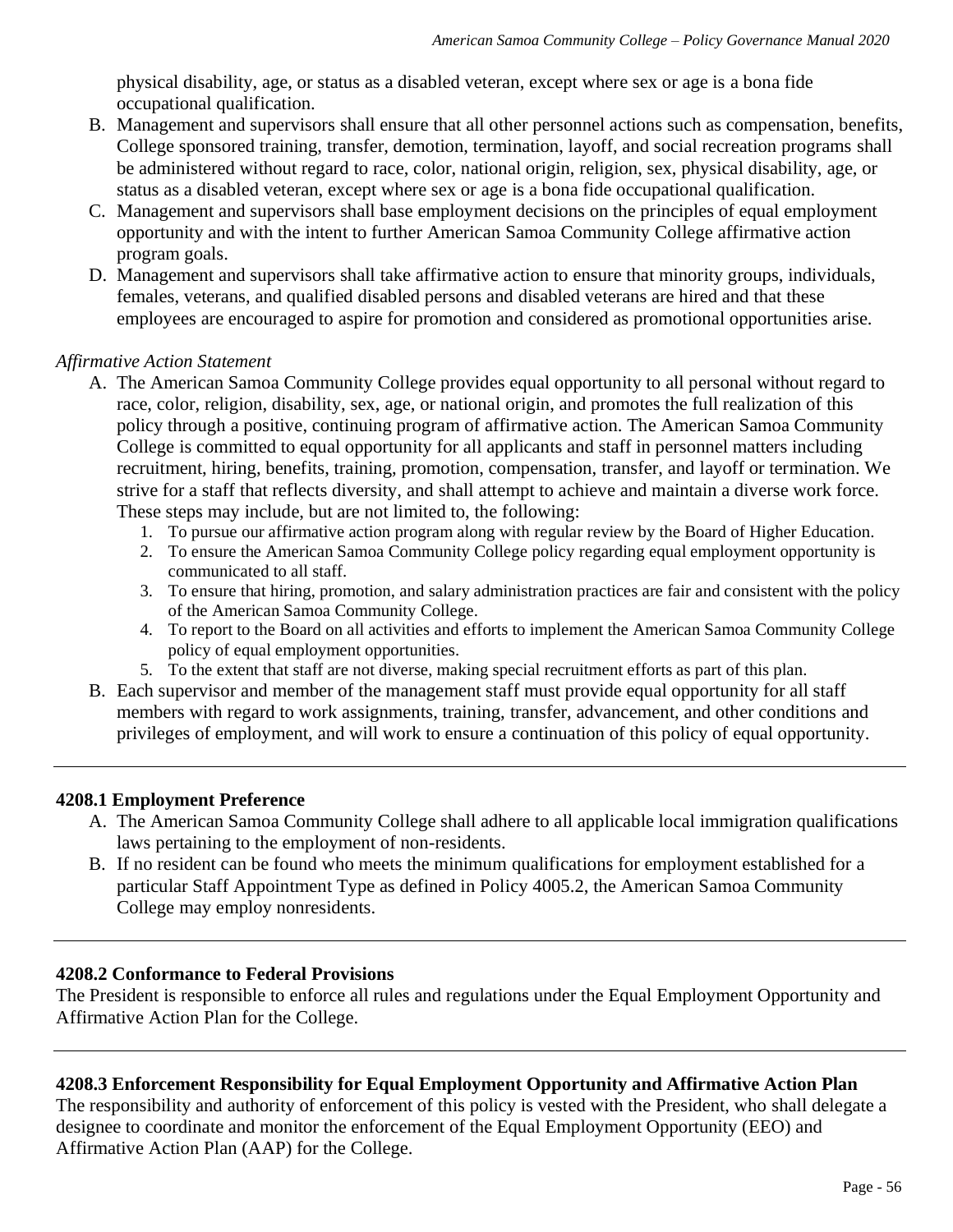### **4209 American with Disabilities Act (ADA) Compliance**

The American Samoa Community College welcomes applications from people with disabilities and does not discriminate against them in any way. The American Samoa Community College complies with the American with Disabilities Act (ADA) of 1990, Title I that deals with the hiring, treatment, and accommodation of applicants and employees with disabilities.

#### **4209.1 Reasonable Accommodation**

The American Samoa Community College shall strive to provide a safe and healthful workplace for all staff and faculty members, and to make reasonable accommodation to qualified applicants who have a known, protected physical or mental or disability per the American Disability Act (ADA). It is the right of the American Samoa Community College to have the final say on reasonable accommodations – as long as they meet the criterion of effectiveness.

## **4210 Non-Discrimination**

The American Samoa Community College prohibits discrimination against any person based on race, religion, gender, color, ancestry or national origin, age, political opinion, sexual orientation, marital status, veteran status, or physical or mental disability of otherwise qualified individuals. This non-discrimination policy applies to and includes, but is not necessarily limited to, employment practices, educational programs, student admissions, and access to services. The College shall abide by all applicable requirements of local and federal law prohibiting discrimination.

All members of the College community are expected to abide by this non-discrimination policy and to abide by local and federal requirements. Those persons charged with a violation of this policy, if substantiated, may be subject to disciplinary action, including discharge, in addition to the penalties imposed under local and federal law.

The President must implement this policy and notify administrators, professional staff and employees about the policy. The President must also establish procedures to investigate and to process complaints made under the policy.

The College shall go beyond avoiding overt discrimination and will, through its educational programs, help faculty and staff to become aware of and to recognize more covert and subtle forms of discrimination and to remove those institutional barriers to equality.

The American Samoa Community College must comply with the following discriminations under Title VII of the Civil Rights Act of 1964, Title IX, and the Violence Against Women Act (VAWA):

- A. Pregnancy Discrimination Act of 1978, which defines Pregnancy Discrimination as Unlawful Sex Discrimination. Pregnancy shall be treated as a temporary disability, and the physical requirements of the job description, the policies pertaining to Family and Medical Leave Act (FMLA) and reinstatement of their job after temporary disability must be explained and signed by the employee. B. Age Discrimination in Employment Act of
- B. Age Discrimination in Employment Act of 1967 (IDEA), as amended, protect individuals, whether employees or job applicants, who are 40 years of age or older, from employment discrimination based on age. Under Age Discrimination in Employment Act of 1967, it is unlawful to discriminate against any individual because of their age with regard to any term condition, or privilege of employment, including, but not limited to hiring, firing, promotion, layoff, compensation, benefits, job assignment, or training.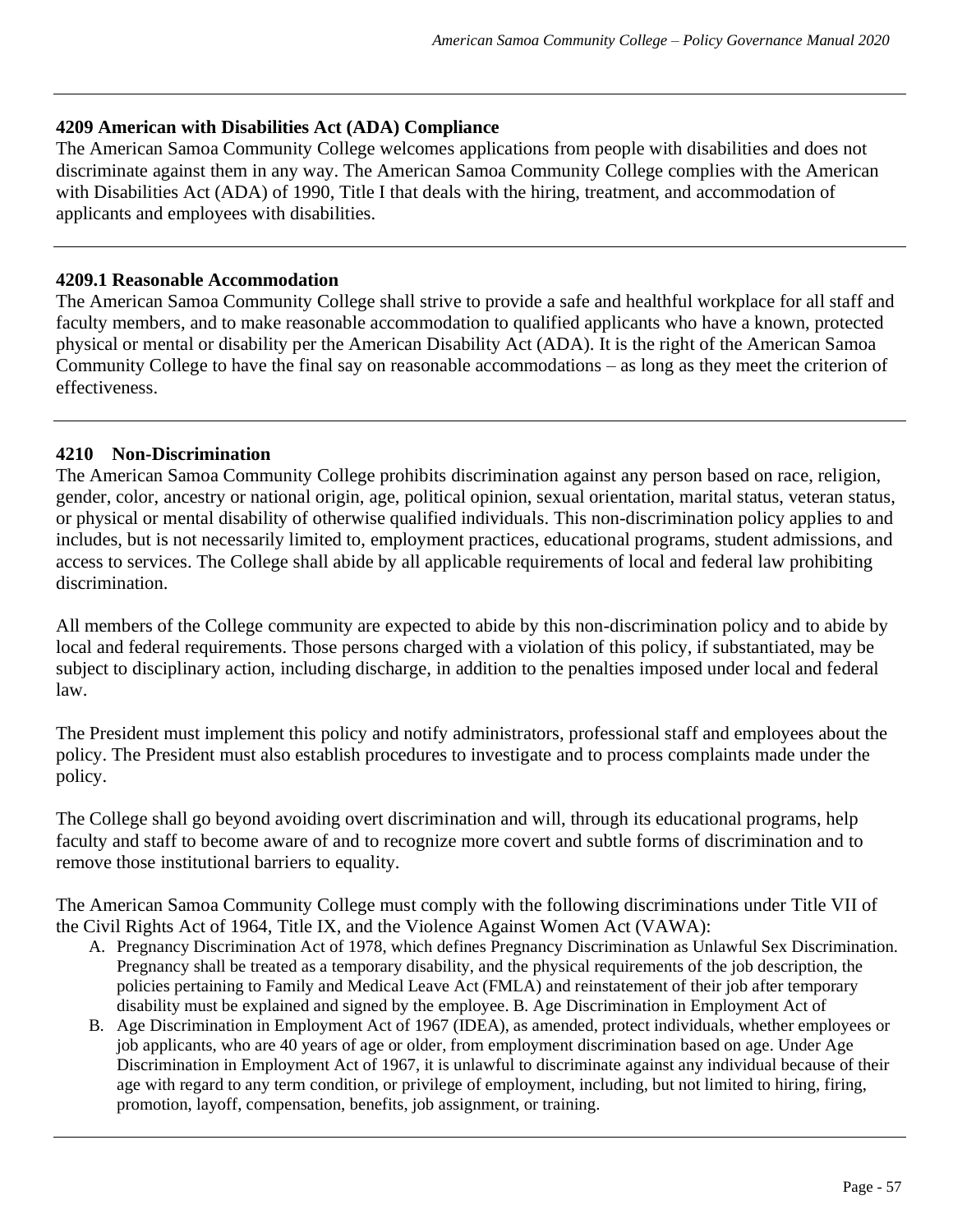# **4211 Harassment or Sexual Harassment**

The American Samoa Community College shall not tolerate harassment including sexual harassment, which is contrary to basic standards of conduct between individuals and is prohibited by Equal Employment Opportunity Commission (EEOC) and state regulations. All forms of harassment, which create an offensive working environment, are forbidden, including, but not limited to, insulting, intimidating or discourteous conduct, as well as derogatory jokes or comments relating to face, color, religion, sex, age, disability, national origin, sexual orientation, or other protected status under applicable employment laws.

With respect to sexual harassment, the Equal Employment Opportunity Commission has issued Guidelines with respect to Title IX of Civil Rights Act defining unlawful sexual harassment as "Unwelcome sexual advances, requests of sexual favors and other verbal or physical conduct of a sexual nature" constitute sexual harassment when:

- A. *Quid Pro Quo:*
	- 1. Submission to such conduct is made, either explicitly or implicitly, a term or condition of an individual's employment.
	- 2. Submission to or rejection of such conduct by an individual is used as the basis for employment decisions affecting such individual.
- B. *Hostile Environment:*

Such conduct has the purpose or effect of substantially interfering with an individual's work performance or creating an intimidating, hostile, or offensive working environment.

C. *Violence Against Women Act (VAWA)* 2000 and as amended to improve criminal Justice and community-based responses to domestic violence, dating violence, sexual assault and stalking in the nation. Domestic violence, dating violence, sexual assault and stalking are crimes that are not tolerated in any service, program or within the premises of the American Samoa Community College.

# **4212 Appeal and Grievance**

- A. Appeal The American Samoa Community College provides an opportunity for an employee to appeal decisions made about their performance resulting in suspension, involuntary demotion, or removal. It is the right of employee to file an appeal to the Board of Higher Education, if an employee believes that the President's decision was inappropriately executed.
- B. Grievance–Any employee who has a complaint concerning disciplinary action, denial of promotion, layoff, or discrimination based on a category (i.e., race, age, disability) recognized by local and federal civil rights laws has the right to file grievance per procedures outlined per this policy.
- C. No employee of the American Samoa Community College shall be discriminated against, harassed, intimidated, or suffer any reprisal as a result of filing an appeal or grievance or participating in the investigation. If an employee feels that he or she is being subjected to any of the above, that employee has the right to appeal directly to the Board of Higher Education in writing. The American Samoa Community College should attempt to resolve the problem informally with their supervisor as soon as possible (Refer to grievance regulations).
- D. All requirements of a grievance must be exhausted including a final decision by the President before an employee may appeal his or her case directly to the Board of Higher Education. In the event of an appeal, the employee must provide a copy of his or her appeal to the President and the Equal Opportunity Coordinator.
- E. No employee of the American Samoa Community College shall breach the grievance or appeal procedures as set forth in this policy, if an employee does not follow the grievance or appeal procedures, they may face disciplinary action up to and possible termination.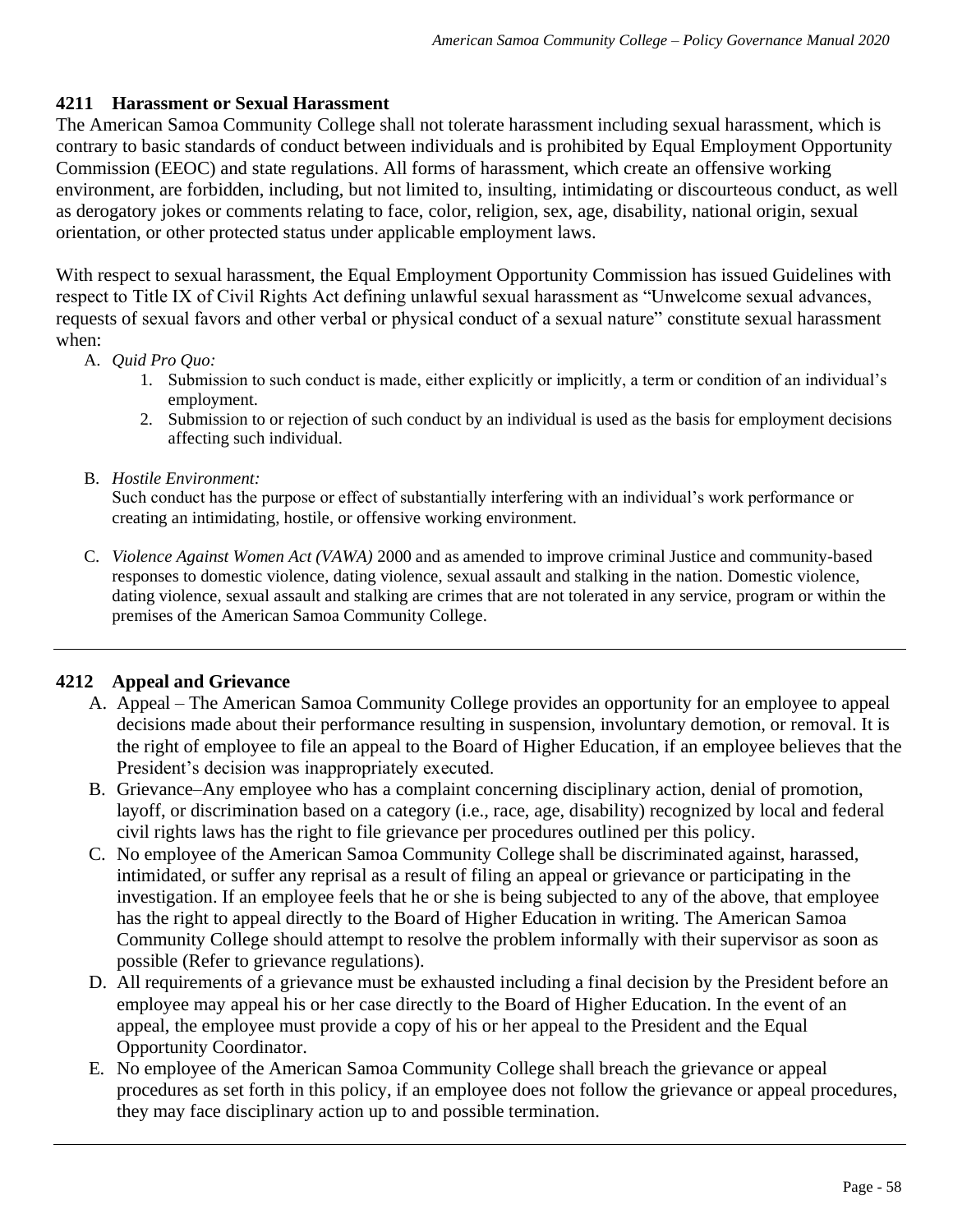## **4215 Drug and Alcohol**

The American Samoa Community College shall not tolerate the use or possession of drugs and alcohol in compliance with federal and local regulations. The following shall be observed by all employees and students.

A. *Use Prohibited:*

No employee or student of the American Samoa Community College will use a Schedule I drug of the Schedule of Controlled Substances of the Drug Enforcement Agency or an amphetamine, narcotic, or any other habit-forming drug except where permitted by the Federal Motor Carrier Safety Regulation.

The Schedule I drugs include opiates, opium derivatives, marijuana, hallucinogenic substances, depressants, and stimulants. The exception as indicated above, this means that the employee or student shall not consume or distribute any of these controlled substances while on or off campus during regular working hours. Any violation of this policy will result in termination and suspension.

B. *Impairment Prohibited:*

No employee or student of the American Samoa Community College will report for work or class impaired by any drug or controlled substance or alcohol. An employee or student may use a substance administered by or under the instruction of a physician who has advised the employee or student that the substance will not affect their ability to safely perform his or her duties. For any controlled substance that is lawfully prescribed, i.e., that is administered under the instruction of a medical physician; the employee or student shall notify his or her supervisor or instructor. Any violation of this policy shall result in possible termination and suspension.

C. *Possession Prohibited:*

No employee or student at any work or class site shall possess any quantity of any unlawful controlled substance or alcohol. For any controlled substance that is lawfully prescribed, i.e., that is administered under the instruction of a medical physician; the employee or student shall notify his/her supervisor or instructor prior to the start of the work shift or class. Any violation of this policy shall result in termination and suspension.

#### **4215.1 Employee Substance Screening**

- A. Reasonable Cause Test **–** When there is reasonable evidence to suspect an employee or student has reported to work or class while under the influence, the employee or student may be subject to substance screening. Refusals to submit to such screening will be considered insubordination, the employee will automatically be terminated, and the student suspended.
- B. Test Results **–** The test results will be reviewed to determine whether there is any indication of controlled substance abuse. The releasing of test results will be reviewed in accordance with local and federal law.
- C. Employee Assistance The American Samoa Community College encourages its employees with substance-abuse problems to seek treatment. An employee voluntarily seeking such treatment for dependency will not by virtue of seeking treatment, avoid disciplinary action.

#### **4216 Smoking Prohibition**

The Board of Higher Education intends to create a working and learning environment on campus that promotes the health and well-being of both College employees and students. Smoking and use of tobacco products will only be allowed in designated smoking areas. The President will designate smoking areas.

# **V. Employment Development**

#### **4300 Employee Performance Evaluation**

The American Samoa Community College strives to foster teaching and administrative excellence for the benefit of students and the public. To promote faculty and staff development and to ensure fair salary and personnel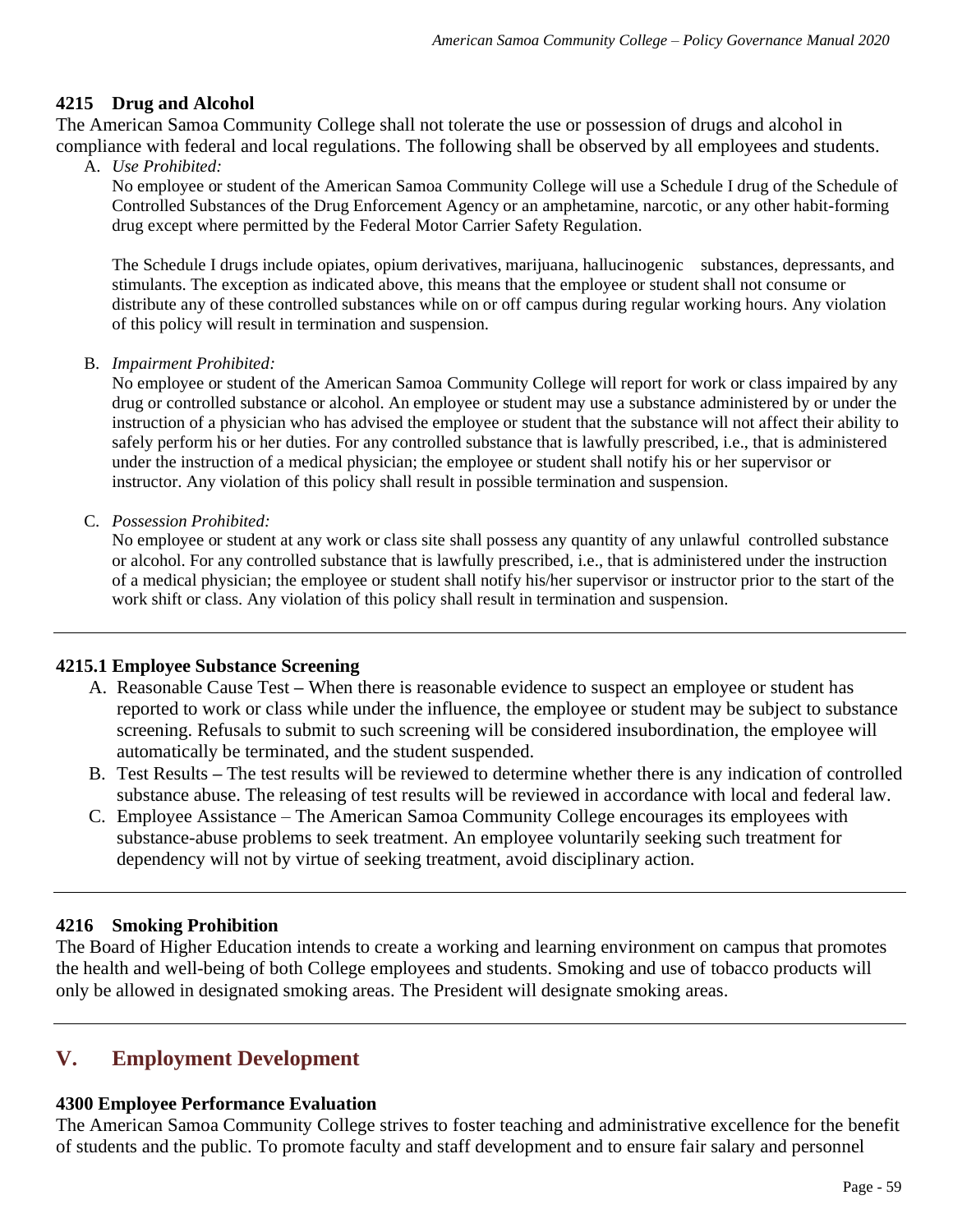administration, the Board of Higher Education authorizes the College administration to enact procedures to provide an equitable and valid performance review process. Employee evaluations related to performance elements based on unit core work, employee job descriptions, strategic initiatives, College service and professional development goals are administered at regular intervals for all faculty and staff in position control or budgeted positions.

- A. Evaluation Reporting Requirement The College requires supervisors to evaluate each of their staff and faculty members at least annually, using the prescribed performance evaluation methods and documents. Staff evaluations are based on the position description and work goals prevailing during the evaluation period. Faculty members are also evaluated on student learning outcomes. Performance evaluations may occur more often than annually under circumstances of unusually strong or weak job performance or completion of special duties or project work.
- B. Evaluation Counseling Improvement of Performance
	- 1. The College strives in every case to advice employees early and formally of work performance weaknesses and to work cooperatively with employees under these circumstances to improve work performance.
	- 2. While the College strives to avoid it, employment terminations are occasionally necessary. The College maintains proper decorum during the termination process, maintaining strict confidentiality and professional treatment of the employee(s) involved. Supervisors are required to attend training sessions conducted by Human Resources to assure their skills in evaluating work quality and conducting performance evaluations.
	- 3. When cooperative work performance improvement efforts have been unsuccessful and that employment termination is the only alternative, supervisors are required to first contact Human Resources to consult on the termination process. Contact is required prior to addressing the matter with the affected employee(s) or before taking any related action. Human Resources will advise supervisors and the President, if termination is necessary, lead the termination process in order to assure confidentiality, professionalism, and compliance with applicable policies and regulations.

#### **4301 Disciplinary Actions**

The American Samoa Community College uses progressive discipline to ensure employee compliance with performance standards, ethics, and conduct. Except in cases of repeated willful or flagrant violations of these standards, a supervisor will not resort to formal disciplinary measures until informal attempts to correct the problem have failed. If a supervisor finds it necessary to use formal disciplinary measures, it is intended that the discipline be administered fairly, without prejudice and only for cause.

The American Samoa Community College shall ensure that employees whose performance of their duties or conduct is not satisfactory, are removed from their position promptly, that those found guilty of misconduct not sufficiently serious to justify removal be properly disciplined, that voluntary and involuntary separations be handled in an expeditious and orderly manner, and that employees be protected against arbitrary or capricious action. Removal shall be effective for any of the reasons but not limited to those referred to in these regulations and in the American Samoa Code Annotated: 7.0801 through 7.0807.

A. *Disciplinary Actions*

Disciplinary actions are of several levels, including oral and written warnings, disciplinary probation, suspension, and termination. The frequency and or severity of misconduct determine which level of disciplinary action is required.

B. *Progressive Disciplinary* 

The American Samoa Community College shall conduct progressive discipline allowing the employee the opportunity to correct performance conduct or behavior before action is imposed for violation. Usually, but not always, less serious problems, such as chronic tardiness, are the types of situations progressive discipline is designed to address. This is in the standard schedule of disciplinary offense and penalties, in the Personnel Manual.

C. *Corrective Action* 

The American Samoa Community College shall establish and maintain standards of employee conduct and supervisory practices, which will, in the interest of the American Samoa Community College and its employees, support and promote effective business operations. Such supervisory practices include administering corrective action when employee conduct or performance problems arise.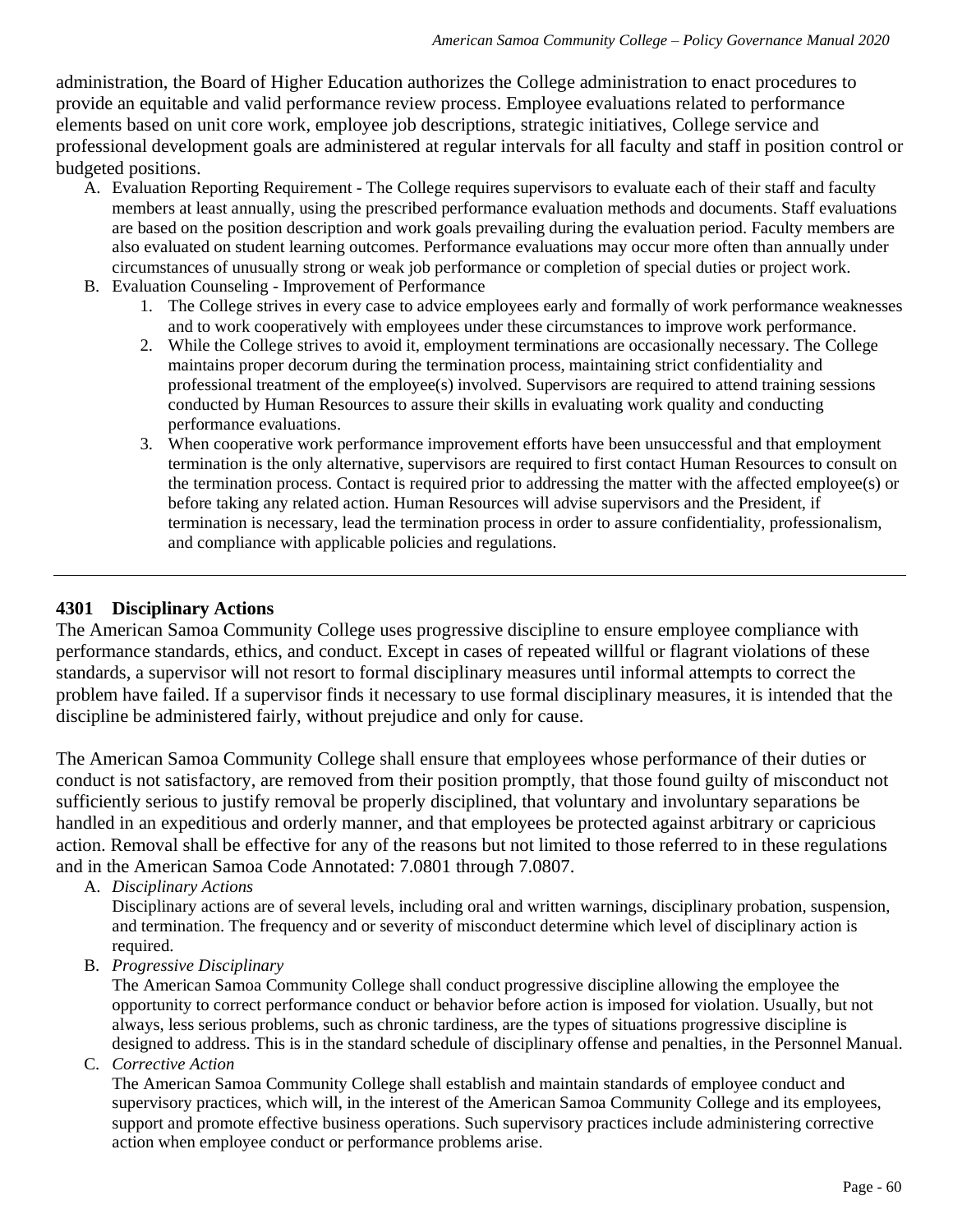Major elements of this policy generally include:

- 1. Constructive effort by the supervisor to help an employee to achieve full satisfactory standards of conduct.
- 2. Correct employee shortcoming or negative behavior to extent required.
- 3. Notice to employees through communicating this policy that termination will result from continued or gross violation of employee standards of conduct or unsatisfactory job performance.
- 4. Written documentation of disciplinary warnings given and corrective measures or actions taken.
- 5. Documentation of corrective action will become part of the employee's personnel record for a period of 12 months if no related disciplinary measures are recorded within that period. Documentation may be retained longer if, in the judgment of the Human Resources Officer, it appears appropriate to do so. When it is finally removed from the file, the employee will be notified.

Progressive discipline is not required for all offenses. The American Samoa Community College reserves the right to terminate staff for commission of serious infractions or crime, regardless of progressive discipline guidelines or counseling.

## **4303 Standard Schedule of Disciplinary Offenses and Penalties**

The Standard Schedule of Disciplinary Offenses and Penalties provides a guide in the administration of discipline. Since the schedule is of the utmost concern to all employees of the American Samoa Community College, it will be conspicuously posted for public view. It provides a uniform code of penalties for a reasonably complete list of offenses. The range of penalties is provided to give flexibility dealing with particular situations in a progressive manner. In general, after consideration of all circumstances, the penalty assessed should be the minimum, which may reasonably be expected to correct the employee and maintain discipline and morale among all employees.

Standard Schedule of Disciplinary Offenses and Penalties – list the nature of offenses, and the range of penalties for each stated offense.

# **4303.1 Disciplinary Action, Suspension and Dismissal**

The President, or authorized designee, has the authority to warn, reprimand, suspend, or dismiss any employee of the American Samoa Community College regardless of occupation, classification, or profession. Disciplinary action may be taken for causes relating to performance of duties or personal conduct. These causes will include offense listed in the Standard Schedule of Disciplinary Offense, but are not limited to:

Performance of Duties

- Non-performance of duties.
- Failure to use proper care in the performance of duties.
- Physical or mental incapability to perform duties when reasonable accommodations are made.
- Failure to maintain satisfactory and harmonious working relationships with the public, employees, and students.
- Improper or fraudulent use of leave privileges.
- Failure to be present for duties at the assigned time and place.
- Failure to obtain or maintain a current license, certificate, or credentials required as a condition of employment.
- Refusal to accept a reasonable and proper assignment from an authorized supervisor.
- Personal Conduct
- Disgraceful or gross misconduct that is prejudicial to the College.
- Conviction of a felony or a criminal act that may be prejudicial to the College or detrimental to the performance or integrity of the position.
- Misuse or theft of College funds.
- Careless, negligent, or improper use of or theft of College property or equipment.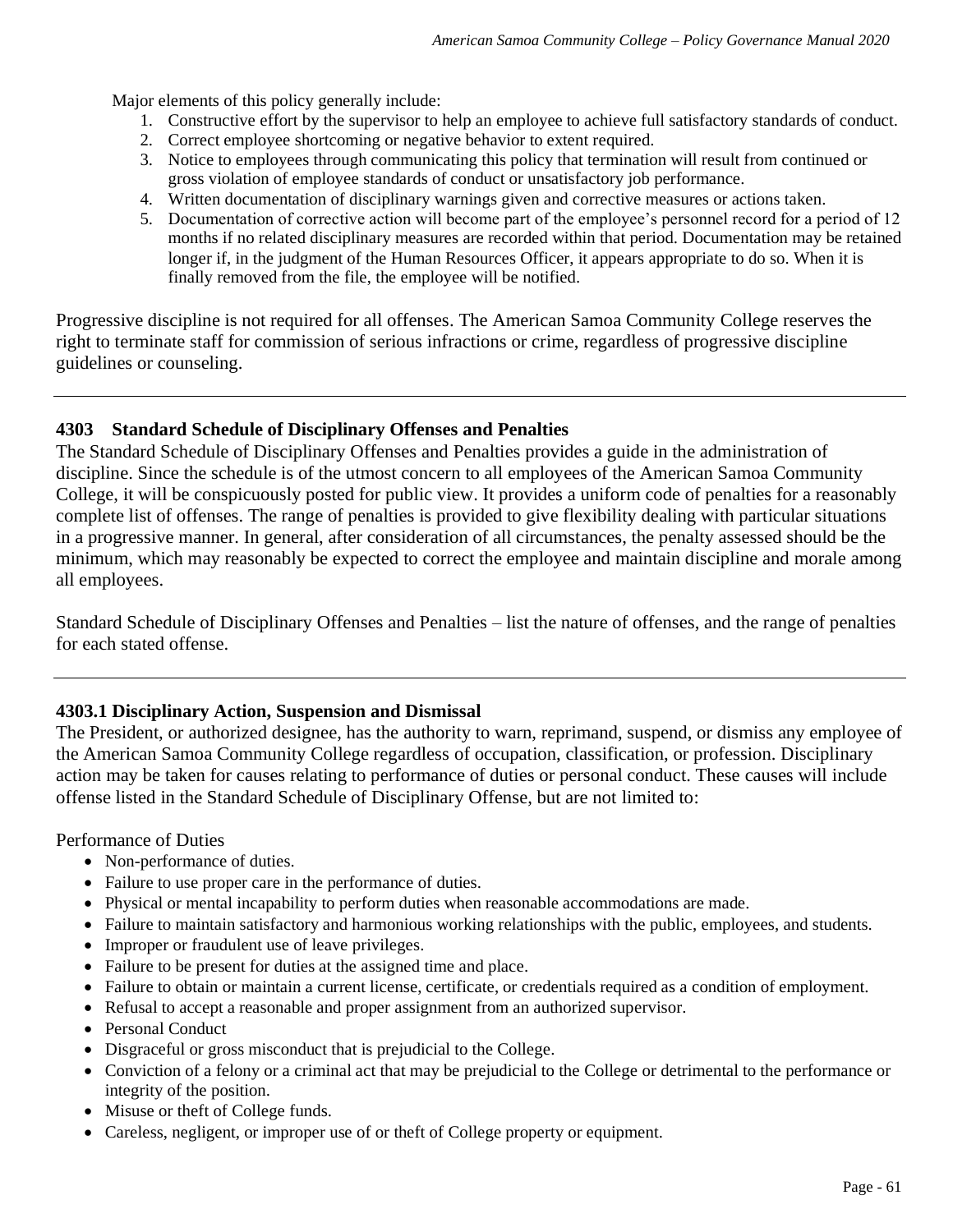- Submission of falsified information or the omission of material information for the purpose of obtaining employment with the College.
- Participation in action that would seriously disrupt the normal operation of the College.
- Willful damage or destruction of College property.
- Willful acts endangering the lives or property of others.
- Possession of unauthorized weapons on College property.
- Reporting to work under the influence of alcohol or a controlled substance or possessing such items while on campus.
- Acceptance of gifts in exchange for favors or influence related to the College.
- Betrayal of confidential information or tampering with official records.
- Taking part in political management or campaigns prohibited by law.
- Engaging in employment or activities that constitute a conflict of interest.
- Engaging in sexual harassment of employees or students.
- Unprofessional or inappropriate conduct, including unwelcome sexual advances, requests for sexual favors, or other offensive verbal or physical conduct of a sexual nature.
- Deliberately or willfully making false or misleading statements in connection with any College business or official records.

#### **4304 Employee Separation**

The American Samoa Community College will separate an employee from employment for reasons as indicated: termination, resignation, absences without leave, layoff due to reduction in force, death, retirement, and discharge. The American Samoa Community College will retain this information for reporting and decision making purposes on former employees.

The following are employee separation actions:

- A. Termination Actions
- B. Resignation Conditions
- C. Absence Without Leave–Abandonment of Position
- D. Layoff Reduction in Force
- E. Exit Interview

# **VI. Training and Development**

#### **4306 Training Programs**

The American Samoa Community College has an obligation to its employees to utilize and develop the talents and abilities of each employee to the maximum extent. It is necessary that all established programs operate to:

- Improve public service.
- Increase efficiency and economy.
- Build and retain a workforce of skilled and efficient employees.
- Install and use the best modern practices and techniques in the conduct of government business. Training is designed to provide employees with the skills, training, and experience necessary for their continued development relevant to their job requirements.

Training is designed to provide employees with the skills, training, and experience necessary for their continue development relevant to their job requirements.

A. *Training Records* 

The American Samoa Community College shall prepare documentation in official personnel records, letters of completion for individuals completing satisfactory any approved employee training.

B. *Employee Training Development*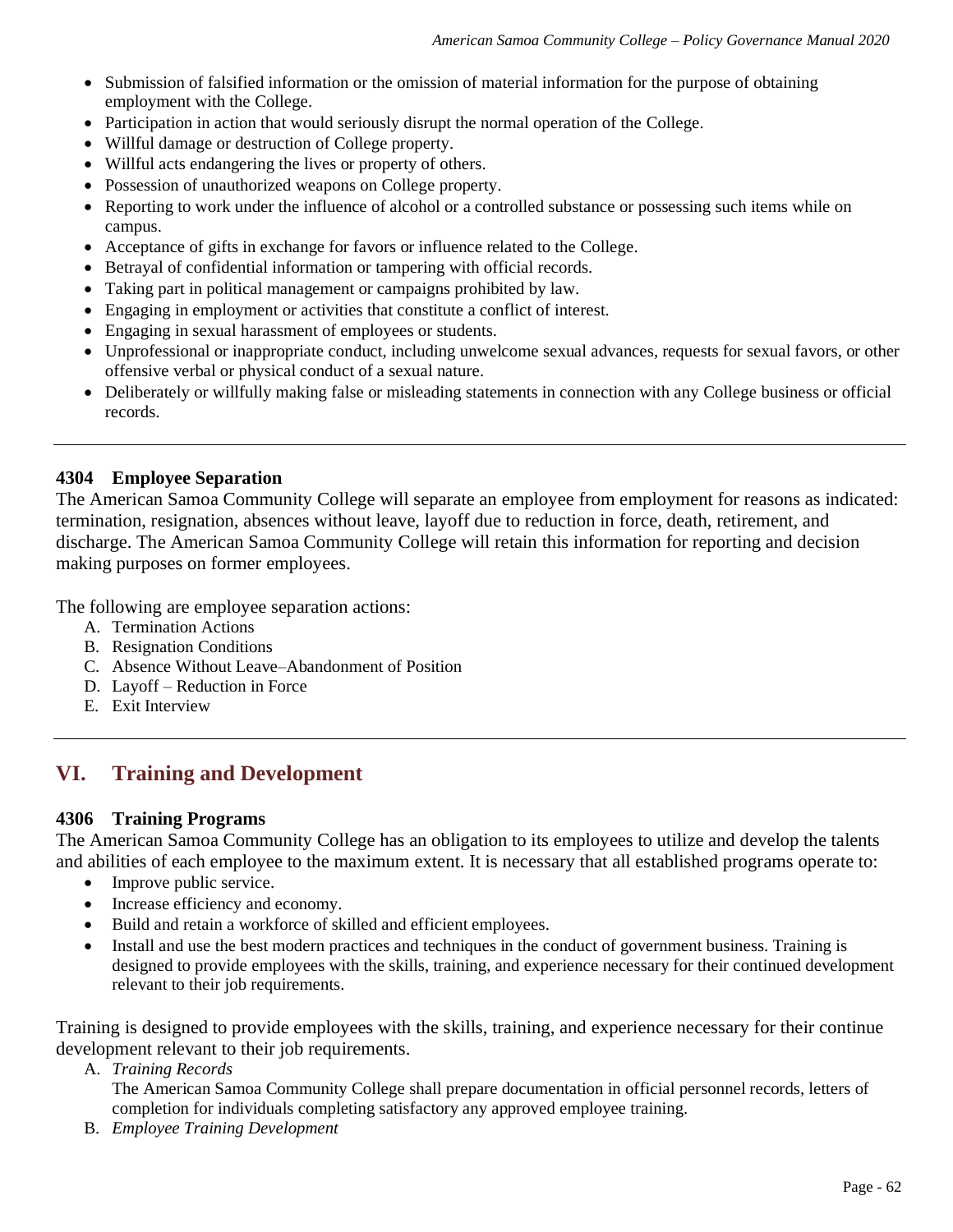The American Samoa Community College is committed to providing quality instructions and services to the American Samoa community. The needs of the College supersede the needs of an employee.

# **VII. Employee Conduct**

## **4400 Attendance and Time Reporting**

The American Samoa Community College employees are expected to attend work regularly as a basic condition of employment and to report attendance established by division or department supervisors.

#### **4408 Political Activity**

The American Samoa Community College encourages its employees to take an active interest in government and to participate in political affairs. All employees have the right to express their opinions on political issues and candidates and are also encouraged to exercise these rights. However, such activity is subjected to these conditions.

- A. Nonpartisan position of the College No action will be allowed by any person that infringes on the right of any employee to decide which candidates or positions to support. The American Samoa Community College shall not endorse or contribute to any political candidate, party, or cause.
- B. Individual Actions No employee is allowed to give the impression that any political action or position represents the College. All political activities are to be done as the actions of individuals, on their own time, away from the American Samoa Community College's facilities.
- C. Contributions No employee is allowed directly or indirectly to coerce, attempt to coerce, command, or advise any other employee's to pay, lend, or contribute anything of value to a party, committee, organization, agency, or person for political purpose.
- D. Employee Seeking Elective Office An employee who wishes to seek elective office should inform their supervisors and the President. Subject to the requirements of law, The American Samoa Community College grants unpaid personal leave to the employee who is seeking elective office, for the purpose of campaigning for and fulfilling the responsibilities of office, if elected. An employee who is granted leave under this policy must comply with the American Samoa Community College's policy for unpaid political leave in its entirety.

# **4411 Acceptable and Safe Use of College Equipment, Property and Services**

Employees of the American Samoa Community College will not directly or indirectly use or allow the use of property, equipment, or supplies belonging to the College or located on the American Samoa Community College premises for any purpose other than College business, unless special permission is obtained from the President. Further, no employee shall willfully alter, mutilate, abuse, or waste any property, equipment, or supplies belonging to the American Samoa Community College or located on College property. The improper, careless, negligent, destructive, or unsafe use or operation of equipment or vehicles can result in disciplinary action, up to and including termination.

A. *Personal Telephone Calls* 

Personal use of the American Samoa Community College telephones for local or long distance calls by an employee is prohibited, except in the case of an emergency.

B. *Personal Mail* 

The American Samoa Community College employees' shall not use the American Samoa Community College as their personal mail address. All mail, including personal mail, delivered to this address will open and routed to the addressee. Personal mail should be delivered to an address other than the College's.

C. *The American Samoa Community College Email and Internet Services* The American Samoa Community College's e-mail system is the property of the College and is intended solely for conducting College business. All messages transmitted via e- mail will be treated as business messages. Any employee who sends a personal message on the system should be aware that it will not be considered a personal, confidential message of the employee.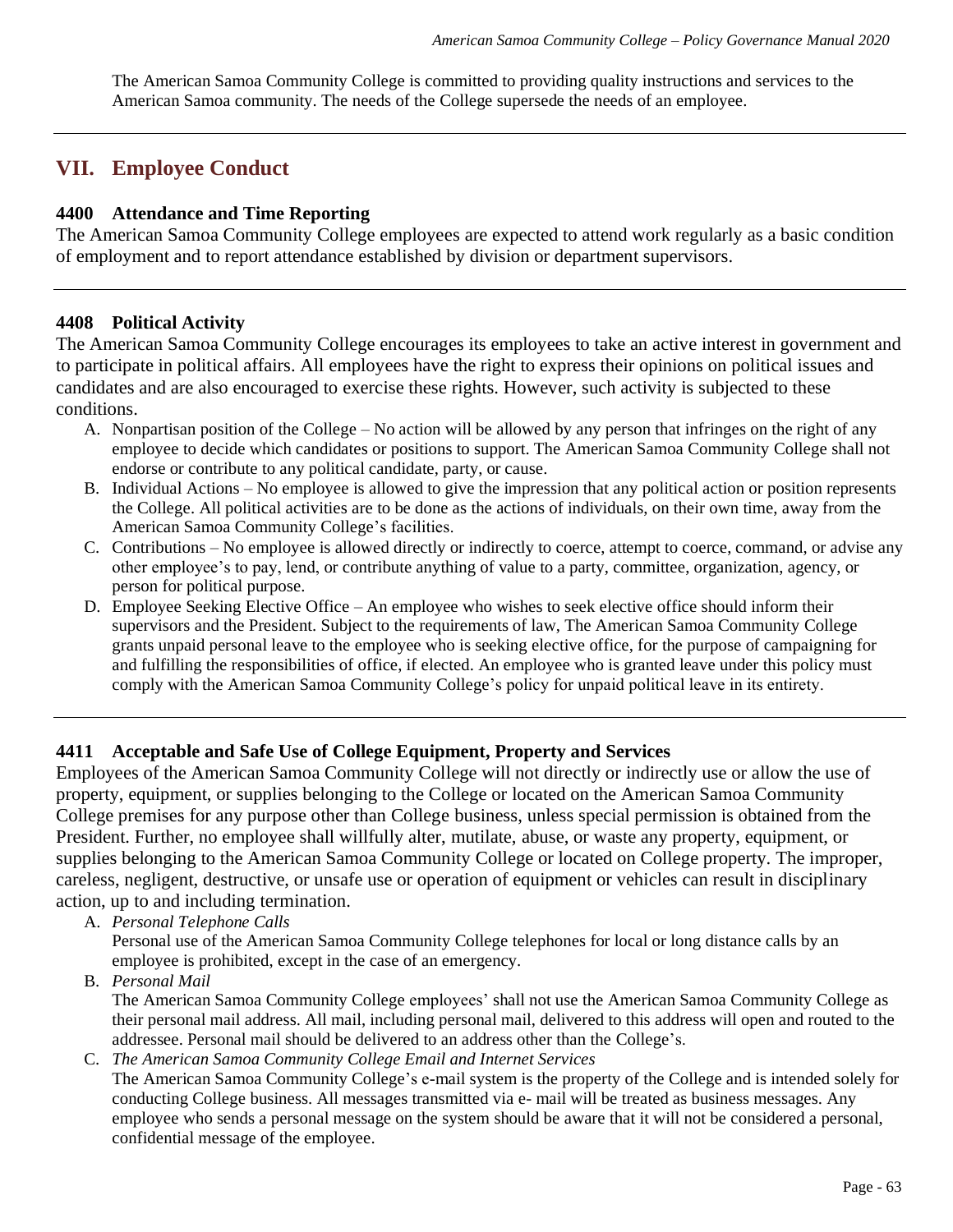Use of the Internet is strictly intended for business purpose and must not be used for personal reason or entertainment. Use of the Internet for personal business may result in the loss of that privilege. The College shall not tolerate individual abuse through the accessing of chat rooms, pornographic, or other inappropriate materials. Employees should be aware that Internet use is not private and may be monitored or retrieved by the College, and employees waive any right to privacy in connection therewith. Any violation shall be subject to disciplinary action.

# **VIII. Employee Benefits and Services**

## **4500 Employee Leave**

The American Samoa Community College recognizes that family or individual circumstances, official judicial or military obligations, and or professional growth opportunities may require absence from the work place. For these reasons, the College offers a variety of leave categories which deal with matters such as vacation, bereavement, military service, illness and disability, a Family and Medical Leave Act events, holidays, faculty and staff development, jury duty and court appearances. All leaves require the appropriate documentation and supervisory authorization, and the College reserves the right to request verification of the purposes for which certain leave is taken. In addition, each procedure defines the particular automatic leave sequence or the order in which leave will be used if not specified in advance by the employee.

## A. *Annual Leave:*

The American Samoa Community College encourages and requires each employee to take annual leave entitlement as paid time off away from work. The American Samoa Community College does not provide vacation pay unless vacation time is actually taken as time off from work, or upon separation. The American Samoa Community College's leave policies are in accordance with ASCA Title 7, Chapter 12.

B. *Sick Leave:*

Sick leave is for use when an employee is physically incapacitated to perform assigned duties or for related reasons as exposure to a contagious disease that would endanger the health of co-workers, presence of contagious disease in an employee's immediate family which requires his or her personal care. Sick leave may also be used by an employee for health care appointments that cannot be scheduled at times other than during regular working hours.

1. *Maternity Leave:*

Maternity Leave is approved for a period due to incapacitation related to pregnancy and confinement chargeable to sick leave or any combination of sick, annual, and leave without pay, in the order given.

C. *Family Medical Leave:*

The Family Medical Leave Act (FMLA) of 1993 was designed to help an employee keep his or her job while taking time off for major medical and family events. An employee of the American Samoa Community College is eligible for FMLA leave if he or she has worked for the College at least one year and at least 1,250 hours during the previous 12- month period or the calendar year. FMLA leave generally considered unpaid leave. However, an employee may use accrued annual leave, sick leave, or earned time while on FMLA leave until it has been exhausted.

- D. *Administrative Leave:*
	- 1. *Professional Development*:

The American Samoa Community College is committed to providing quality instructions and services to the community. To this end, the importance of an on- going professional development program for instructional and administrative personnel is essential.

2. *Bereavement Leave*:

One to five days, at the discretion of the President, may allow for a death in the immediate family of a full-time career service employee of the American Samoa Community College.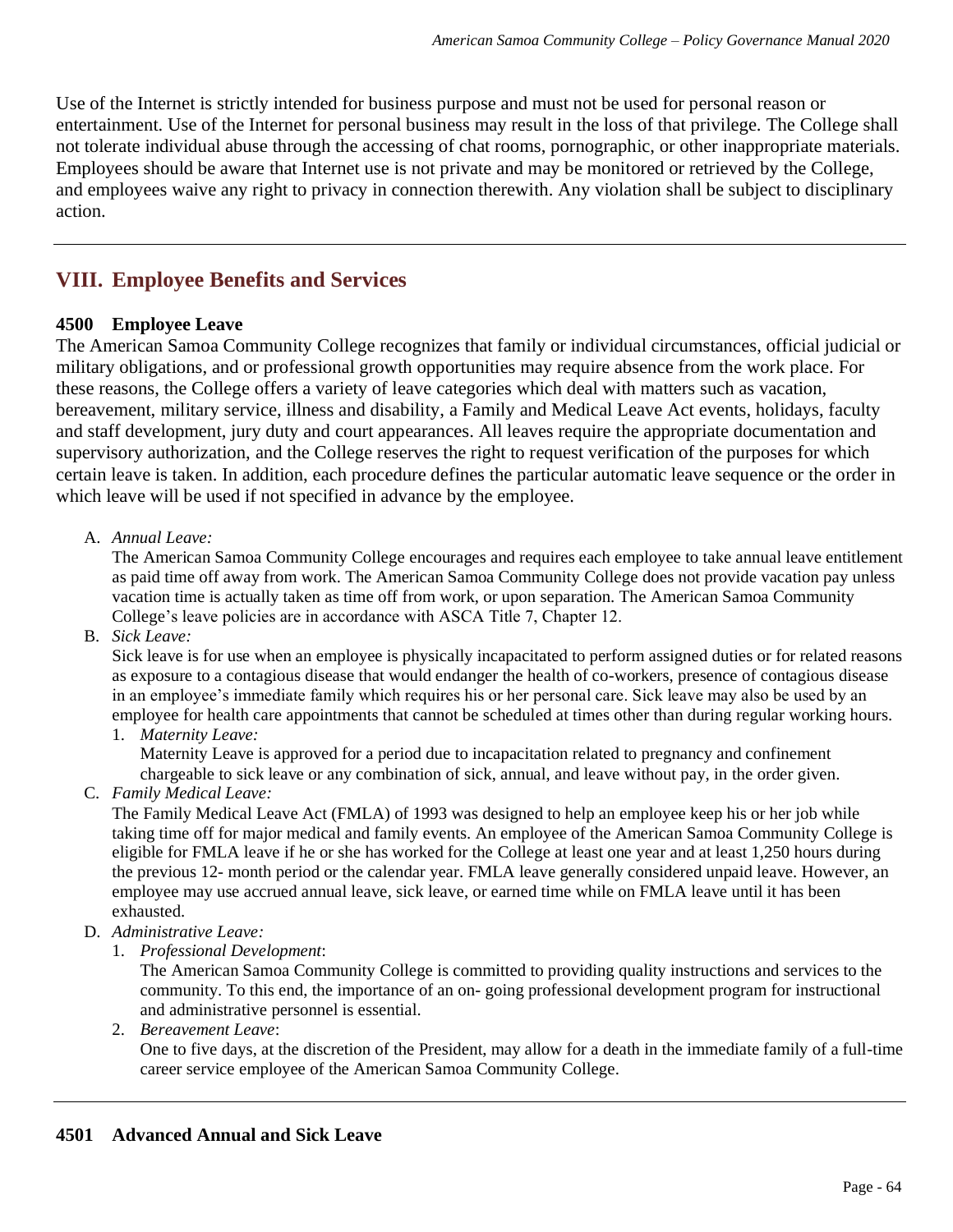An employee may draw upon anticipated annual and sick leave credits if current credits are exhausted. This request shall be made to the President with specific requirements and limitations.

#### **4501.1 Creditable Service Years**

Creditable service years shall include all time spent as a career service employee of the government and all time spent on active duty status with the armed forces of the United States, but for an employee who is a retired member of any of the uniformed services, creditable serviced will be 5 years from the effective date, and must be supported by a DD214 form.

#### **4502 Leave Entitlement**

- A. An employee of the American Samoa Community College shall be entitled to annual leave under this section only after having been employed for a continuous period of 30 days under one or more appointments without break in service. In any case in which an employee completes a period of continuous employment of 30 days, there shall be credited to him or her an amount of annual leave equal to the amount, which, except for this subsection would have accrued, to him or her under Policy 4500 during such period. Leave will also be accounted and accrued during time personnel is on 80 or more hours of approved leave.
- B. An employee who has annual leave to his or her credit and who is separated from employment with the American Samoa Community College is entitled to payment of accumulated, accrued annual leave in a lump sum.

#### **4503 Leave of Absences**

Leave of absence without pay may be granted to employees to maintain continuity of service on instances where unusual and unavoidable circumstances require prolonged absence.

There will be no loss of creditable service time with the American Samoa Community College as a result of the leave of absence, but no benefit credit will be accrued toward annual and sick leave entitlement for the duration of the leave.

It shall be the practice of the American Samoa Community College to grant leave without pay only when it will be of mutual benefit and interest to the College and the employee. Leave without pay shall not be granted for purpose of an employee participating in private employment.

This leave requires the prior approval of the President when properly justified by the department submitting the request. Extended leave without pay will be granted in the following circumstances:

#### A. *Extended Leave Without Pay:*

- 1. Attendance at a recognized institution of higher learning or a technical school, pursuing a course of instruction, which is related to the employee's field of work.
- 2. Travel and or research, which will impart knowledge, skills, and or abilities, required in the employee's work.
- 3. Extended illness with a positive prognosis, or family or personal problems, an end of which can reasonably be predicted.
- 4. To work for another agency of the American Samoa Government or another government on a loan basis, where there is no agreement under the Inter- Governmental Personnel Act. The request for the services of the employee must be made through the Governor's office, in writing.
- 5. To serve a required period of military service beyond the 15 days which are authorized for pay purposes. The military duty must be for a period of time not to exceed one year and must be categorically mandated, as in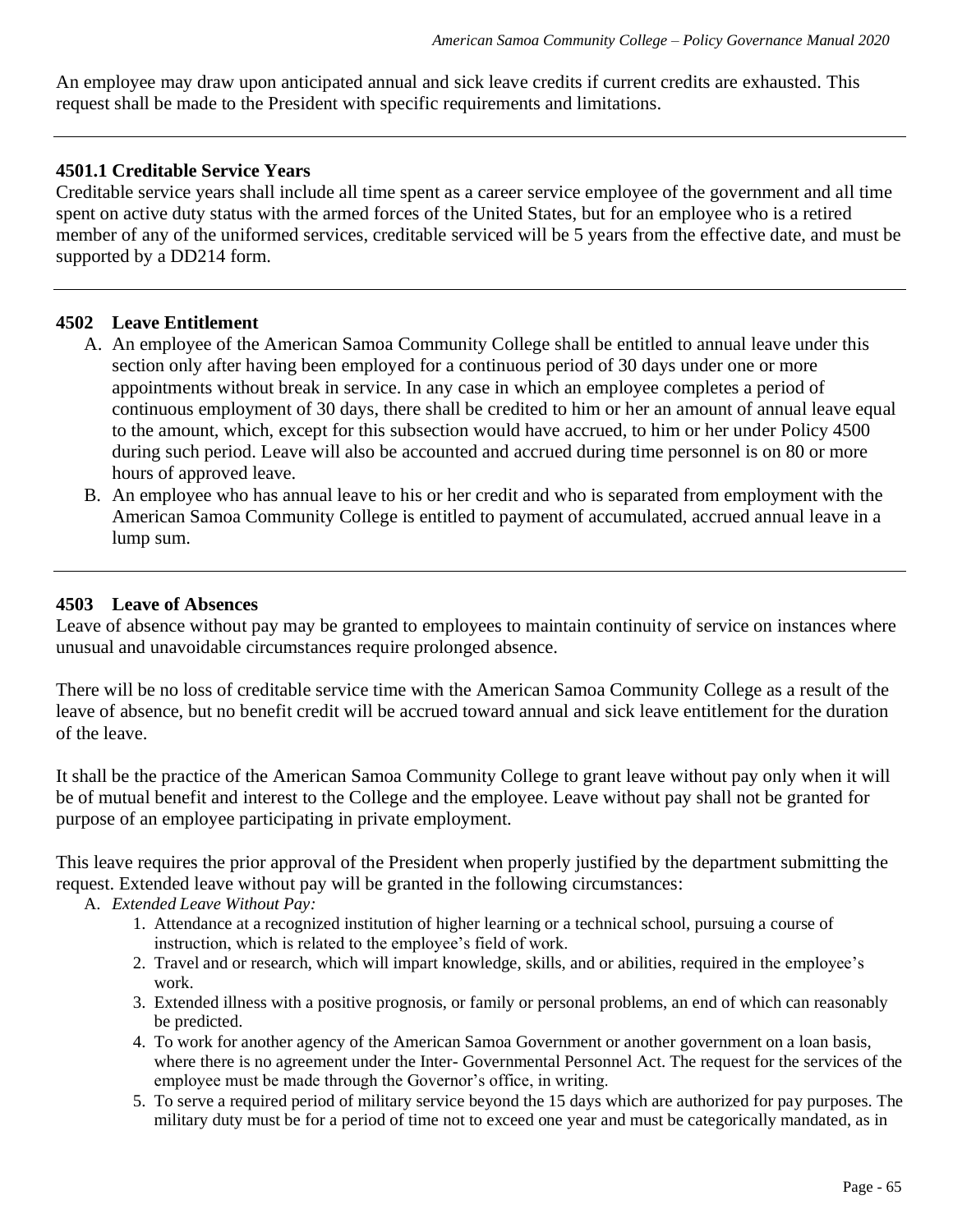the basic training period required for a recruit in the Armed Forces reserves. Leave cannot be granted for voluntary extensions or re-enlistments.

- 6. To protect employee status, benefits when an employee is injured, and his/her case is being adjudicated or he or she is receiving benefits under worker's compensation.
- B. *Political Leave*:

Political leave is leave without pay, and shall be freely granted to any American Samoa Community College employee for the purpose of campaigning as candidate for public office in American Samoa for a period beginning 30 days before and ending 10 days after the established election date.

#### C. *Excused Absences:*

The American Samoa Community College may approve excused absences per the following:

- 1. Employment Examination
- 2. Physical Examination
- 3. Medical Treatment
- 4. Tardy
- 5. Donate Blood
- 6. Emergency Rescue Exercise
- 7. Civil Defense Program
- 8. Register to Vote
- 9. Jury Duty/Witness
- D. *Unauthorized Absences:*

Unauthorized absence shall be treated as absence without pay and may be grounds for disciplinary action.

#### **4505 Workers Compensation**

It is the American Samoa Community College's objective that all employees receive benefits provided under the workers' compensation law against loss of income due to injury or death that occurs during work activities. Employees must report all job-related accidents, injuries, and illness immediately after experiencing symptoms. Employees eligible for sick leave are entitled to benefits.

#### **4505.1 Mishap or Injury Reporting**

- A. Any employee injured on the job must report the injury immediately to his or her supervisor, regardless of whether the injury is minor or of no apparent significance.
- B. An incident report must be completed promptly by the supervisor to ensure documentation and expedite compensation, using the Accident Report Form.
- C. Failure of an employee to document job-related injuries may result in disciplinary action. Reporting jobrelated injuries protects both the College and its employee.

#### **4506 Holidays**

The College shall observe the following public holidays as designated by statute, and any other day off established by a Governor's proclamation. These holidays are considered official paid holidays for the American Samoa Community College employees:

> HOLIDAYS DAY OBSERVED New Year's Martin Luther King Day 3 Presidents' Day American Samoa Flag Day **April 17th** Memorial Day **Last Monday** in May Independence Day July 4th Manu'a Island Cession July 16th

1<sup>st</sup> of January 3<sup>rd</sup> Monday in January 3<sup>rd</sup> Monday in February Good Friday **Friday Friday before Easter Sunday**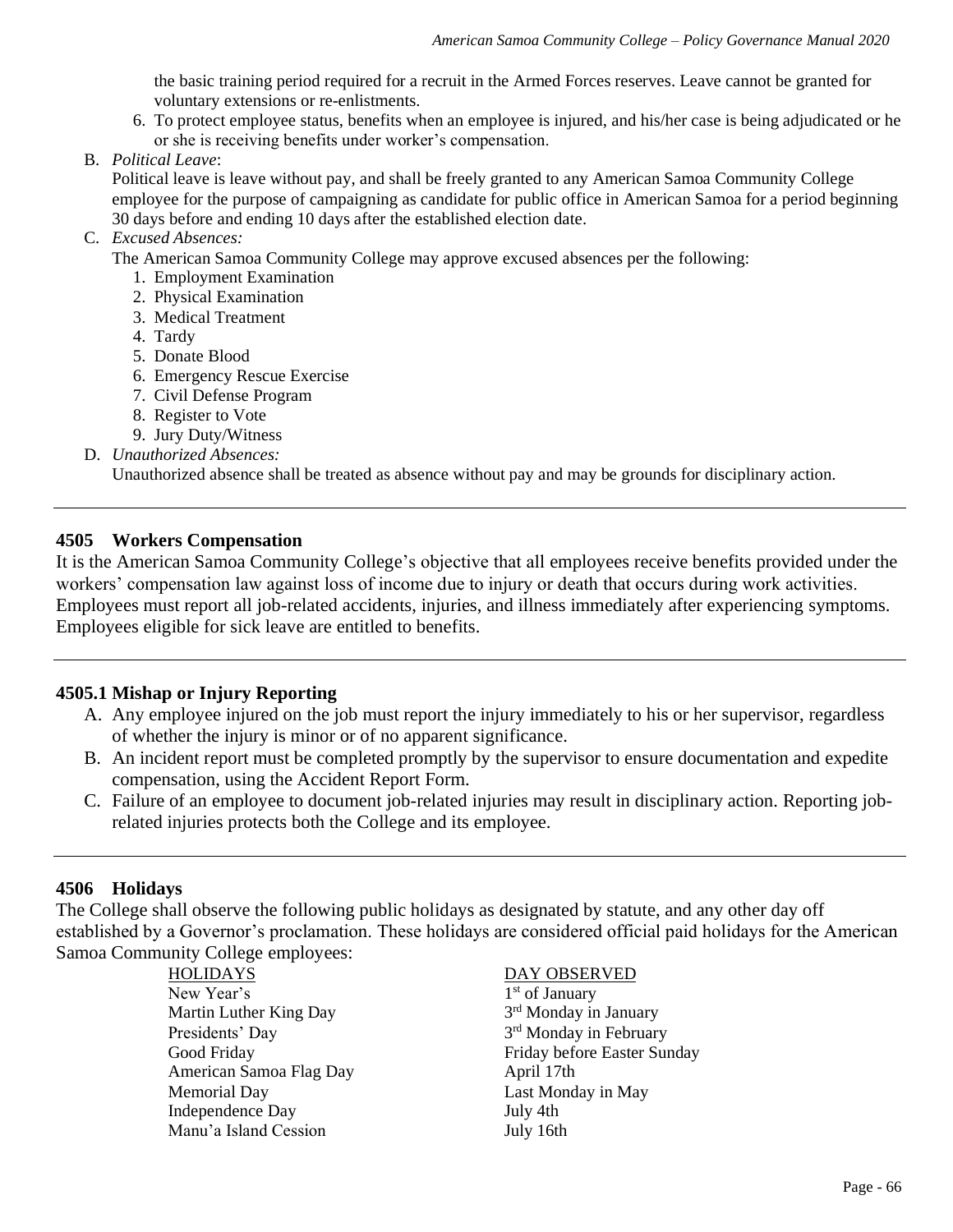Discoverers' Day Thanksgiving 4 Christmas December 25<sup>th</sup>

2<sup>nd</sup> Monday in October Veteran's Day  $11<sup>th</sup>$  of November 4<sup>th</sup> Thursday in November

## **4508 Retirement Benefits**

The American Samoa Community College career service employee is eligible to receive retirement benefits through the American Samoa Government Employee Retirement plan as specified by Title 7, Chapter 14, and ASCA.

# **IX. Classification and Pay Administration**

## **4600 Establishment of Classification and Pay System Policy**

In keeping with the objectives of the American Samoa Code Annotated, Title 7-Chapter 4, the President shall develop and maintain an agency-wide classification and pay system based on objectives consistent, and assignment of positions to pay grades to compensate employees in equitable relationships to each other and to contribute to the attraction and retention of employees. The system so established or any portion thereof may be extended to non-civil service positions as required by law for the good of the College.

#### **4601 Exempt or Non-Exempt Employee Status**

All positions in the American Samoa Community College shall be classified as either exempt or non-exempt in compliance with the Fair Labor Standard Act (FLSA) and local statutes and for pay administration purposes.

- A. Non-exempt employees are hourly wage earners or those who are "on the clock." Federal law requires overtime payment (time and half) when they work more than 40 hours in any one week. The law also says that the employer cannot offer them compensatory time in lieu of overtime.
- B. Exempt employees are usually salaried, and no federal or local law requires the employer to pay them overtime or offer compensatory time. The President will determine in advance which option to grant these employers – overtime, compensatory time, or nothing.

#### **4602 Position Classification System**

The President shall develop and maintain a position classification system, which will provide for the placement of each position into an appropriate class, and Human Resources shall monitor the system per the established guidelines. This includes:

- A. The establishment of written specifications/employment category which describes each of the various classes within the classification plan in terms of the nature, variety, and level of duties and responsibilities, and the minimum qualifications required to perform adequately.
- B. The establishment, revision, or abolition of classes in order to maintain the plan on a current basis.
- C. The establishment of official class titles
- D. The changing of any position from one class to another class whenever warranted by significant change in position duties and responsibilities or class definition, and to correct error.
- E. The auditing of positions in order to ascertain that current positions are correctly classified.

#### **4602.1 Classifications**

All career service employee positions shall be evaluated annually, classified and compensated to insure the concept of "equal pay for equal work" based on the essential functions of each job. Classification or reclassification of vacant or filled positions is subject to availability of funds.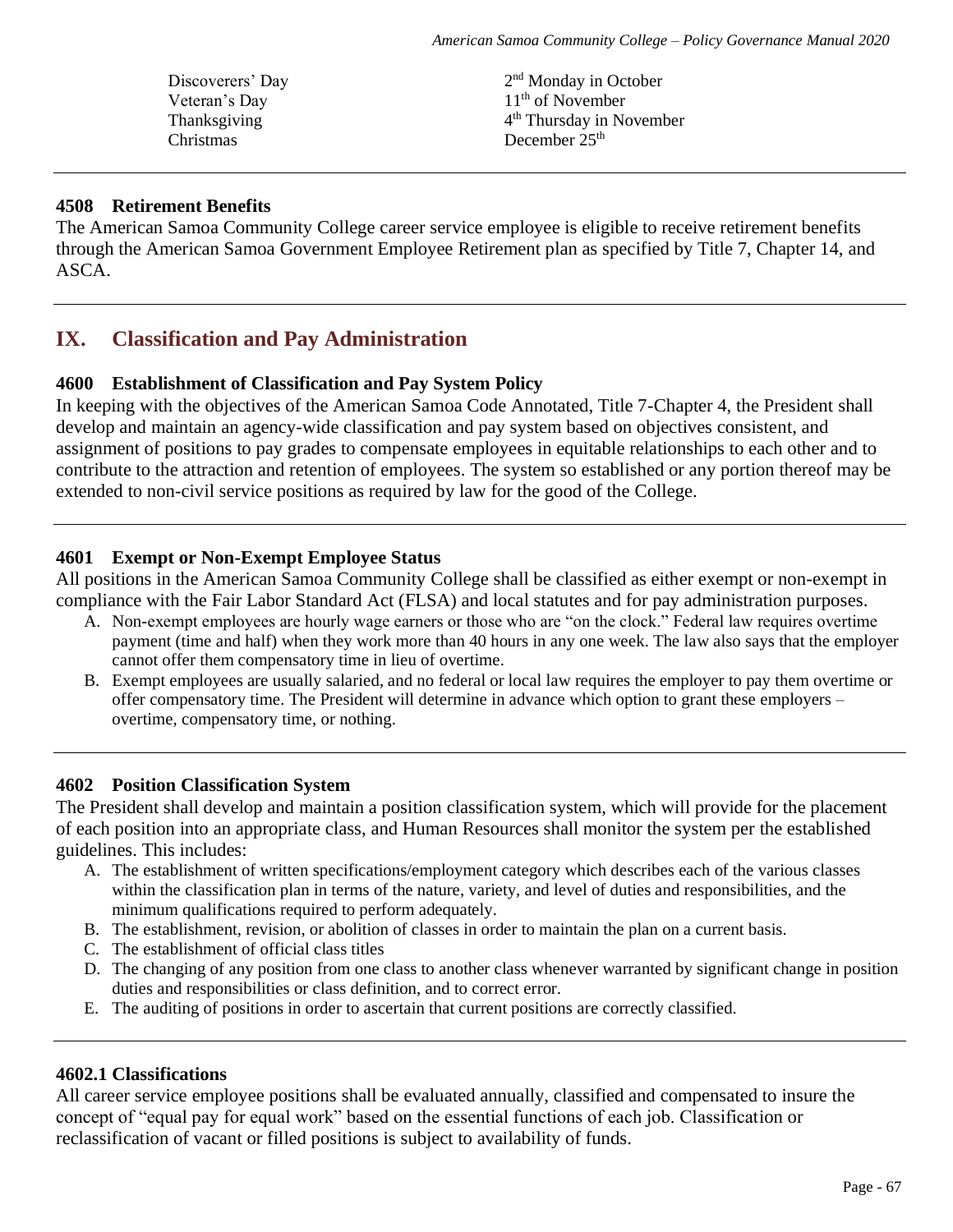#### **4602.2 Job Descriptions**

The American Samoa Community College must maintain current job descriptions covering each position authorized in the College. Position descriptions must be provided for all newly established and revised (reclassified) staff and faculty by each department to Human Resources.

# **X. Salary Administration**

#### **4603 Salary Administration**

The American Samoa Community College will strive to pay wages competitive with those in our community and industry, recognizing individual effort and contribution to the American Samoa Community College's success.

#### **4603.1 ASCC General Pay Schedules**

The Board of Higher Education shall approve changes to the American Samoa Community College Pay Schedules. Human Resources Office retains a copy of the most recent American Samoa Community College General Pay Schedule, and copies are distributed to Administration.

#### **4603.2 Pay Schedule Placement**

- A. Initial Appointment.
	- 1. All initial appointments will be made at the first step of the appropriate pay range of each of the two salary schedule except that, in the event that recruitment of an employee s not practicable at the first step, the President may, after appropriate notice and advertising, recruit at any step within the pay range which will attract qualified candidates.
	- 2. Requests for payment above the minimum may be made by Deans, Directors and Officers prior to or at the time of appointment but in any event must be made no later than 60 days after date of appointment date. Requests received after the date of appointment, if granted, will not be granted retroactively.
- B. Reassignment.
	- 1. An employee who is reassigned will receive the same rate of compensation as he or she presently receives, except that in case of a reassignment from one salary schedule to another salary schedule, the pay rates governing initial appointment will apply.
- C. Reinstatement.
	- 1. When an employee is reinstated within a year of separation from the American Samoa Community College or Government service, he or she may be paid at any rate within the pay range does not exceed his or her highest previous rate of pay, provided that where such rate falls between two steps of the grade to which reinstated, he or she may be paid at the higher step.
	- 2. The rules governing initial appointment will apply only when an employee eligible for reinstatement has been separated for at least one year from the American Samoa Community College or Government service.
	- 3. Returning Veteran. An employee who meets the requirements for reemployment as specified in the Veteran's Preference Act of 1944, as amended, and who is re- employed in his or her former position, will have his or her rate of pay set at the step he or she would have received and his or her service with the American Samoa Community College or the Government continued. If re-employed in a different position, the pay governing initial appointment will apply.

#### **4604 Career Progression**

Supervisors may provide salary increases to career service employee who, by virtue of increased job assignments, motivation, initiative, and abilities, are regularly assigned and held accountable for significantly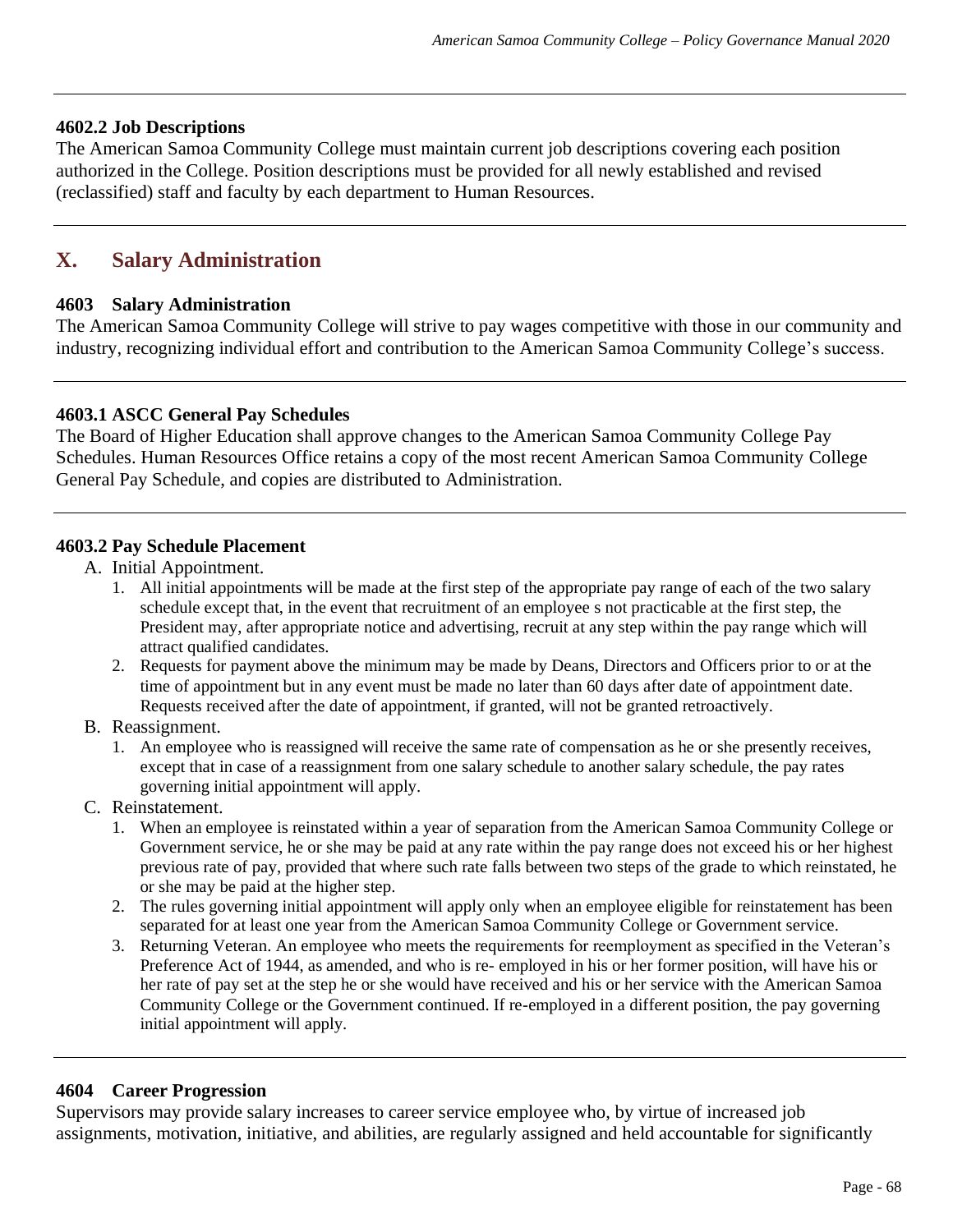more complex projects, assignments, and responsibilities within their current job titles. A career service employee must have performance levels that exceed the requirements of the job to be eligible for step increase for a career progression within classification.

The following principles should be used to guide the implementation of the step increases within classification policy:

- A. Step increases for the "satisfactory" performance can be granted in other types of salary increases not from career progression within classification.
- B. Step increases for those "exceeding job requirements" can be granted in merit increases, career progression within or outside classification, and other types of salary increases.
- C. Factors to consider in determining an individual's salary through career progression include experience in the position (or related experience beyond the minimum required by the position), education beyond that required by the position, mastery of the job elements, performance level over time as documented through performance evaluation, size and complexity of the department, and authority delegated to the position.
- D. Each department can make career progressions within classification for eligible employees one time during the fiscal year as determined by the department.

#### **4604.1 Step Increment Increases for Length of Service**

- A. Every career service employee is entitled to an annual step-increment increase at the beginning of the pay period immediately following his or her service year preceding such increase if the performance of duties is satisfactory unless otherwise mandated.
- B. The compensation for an employee, denied an increment because of substandard performance, may be awarded upon satisfactory performance. The employee's increment anniversary date shall be adjusted accordingly.

#### **4605 Overtime**

The President must establish internal procedures for the review and approval of overtime. Overtime work must be authorized only when absolutely necessary for nonexempt employee. Employees will not be permitted to work more than forty (40) hours during work week (as per Fair Labor Standard Act) unless the additional work is recommended by the respective administrator and pre-approved by the President of the College.

#### **4605.1 Compensatory Time Off**

Compensatory time-off will be granted to a full-time, exempt (GS 12 and above) employee in alignment with the American Samoa Government Administrative Code section 4.0410 and the provisions of the Fair Labor Standards Act (FLSA) as amended in 1986.

#### **4608 Timesheet**

Time sheets are the American Samoa Community College's record of adherence and accountability to Fair Labor Standard Act regulations, and are regarded and accepted as legal document. It is the employee's responsibility to ensure his or her time sheet is completely and accurately fill with proper signatures affixed to it.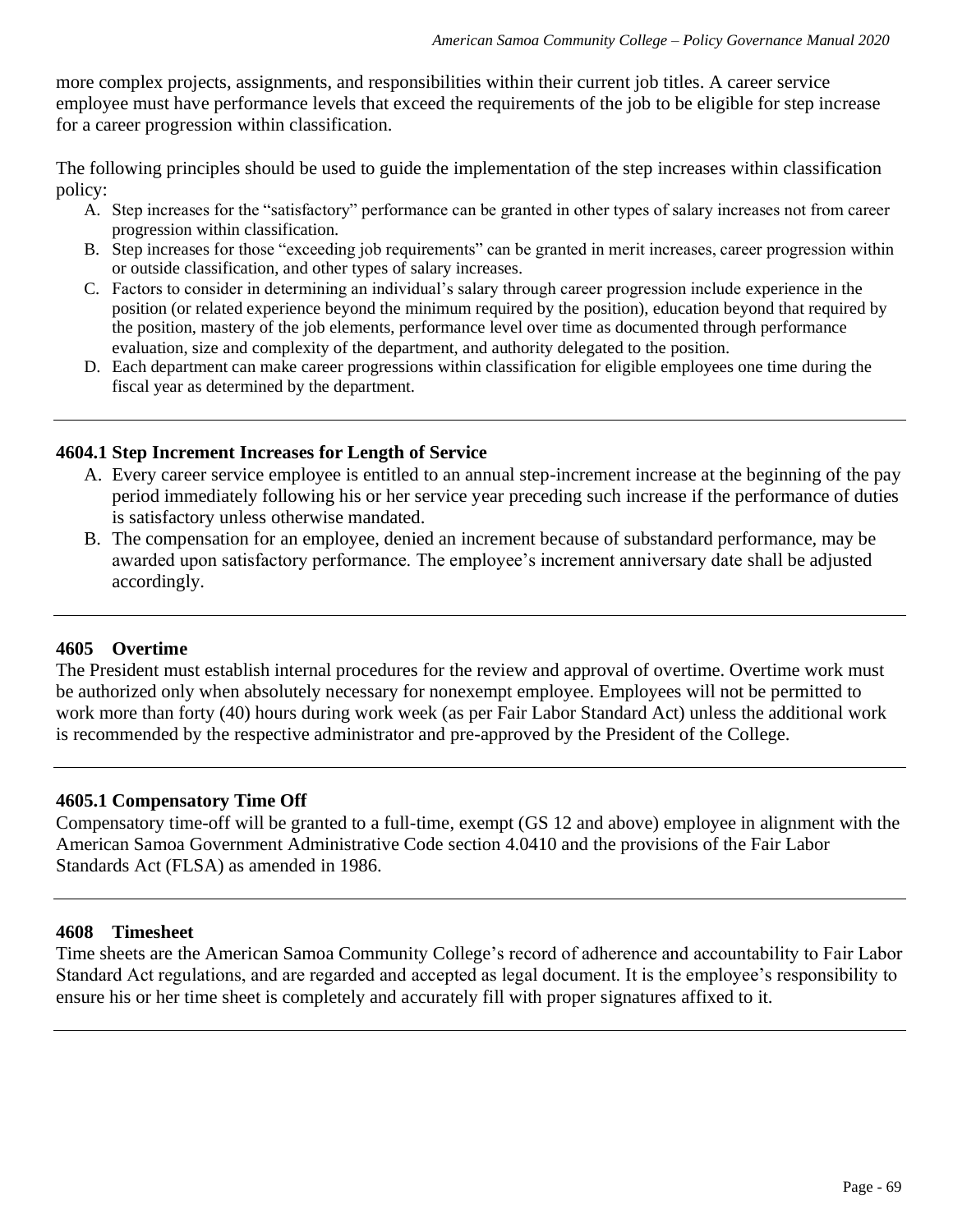# **Chapter V INSTRUCTIONAL AND STUDENT SERVICES GOVERNANCE**

# **I. Instructional**

## **5000 Statement of Instructional Philosophy**

The Board of Higher Education, President of the College, Administrations, Faculty, Staff and Students of the American Samoa Community College are committed to providing the people of American Samoa an institution of high quality educational programs and services.

High quality educational programs and services include:

- Comprehensive general education program,
- Content and Workforce educational programs and skilled training,
- Agricultural, marine, adult education and Samoan or cultural research, extension and outreach experiences and programs,
- Articulating of transferability,
- Community awareness programs.

With this desired outcome, the College:

- Provides comprehensive general education, instructional programs and courses of the highest quality mode of delivery, location or level.
- Promotes academic integrity, scholarship, and empowerment.
- Promotes diversity in education needs of the community and to assist individual students in realizing their maximum potential in a setting of cultural changes.
- Nurtures an environment where students will acquire marketable skills, develop self-confidence, widen their interests, come to value the search for truth, deepen an appreciation for culture diversity, and equipped to cope with their own societal challenges.
- Promotes opportunity, access, and equity.
- Focuses on proactive and innovative initiatives for student success.
- Understands its role as an essential component of the economic growth of American Samoa.

#### **5001 Academic Integrity**

The American Samoa Community College is committed to academic integrity and standards of excellence in all courses and programs. To promote honesty, responsibility, and academic integrity of all faculty, the College shall ensure all instructors implement and adopt the following principles:

- Researched based best practices of teaching and learning through the continuous evaluation of the teaching and learning process.
- Accountability in academic integrity for students and faculty.
- Academic standards to uphold and ensure quality education and achievement of student success.
- A consistent and fair evaluation of student performance.
- A fair process for grade appeals.
- A commitment to maintaining public confidence in the academic integrity of the College.

#### **5002 Academic Freedom**

The American Samoa Community College recognizes the principles of academic freedom, as expressed by the American Association of University Professors. Academic Freedom is essential to these purposes and applies to teaching and research. Freedom in research is fundamental to the advancement of truth. Academic freedom in its teaching aspect is fundamental for the protection of the rights of the American Samoa Community College Instructor in teaching and of the student in learning.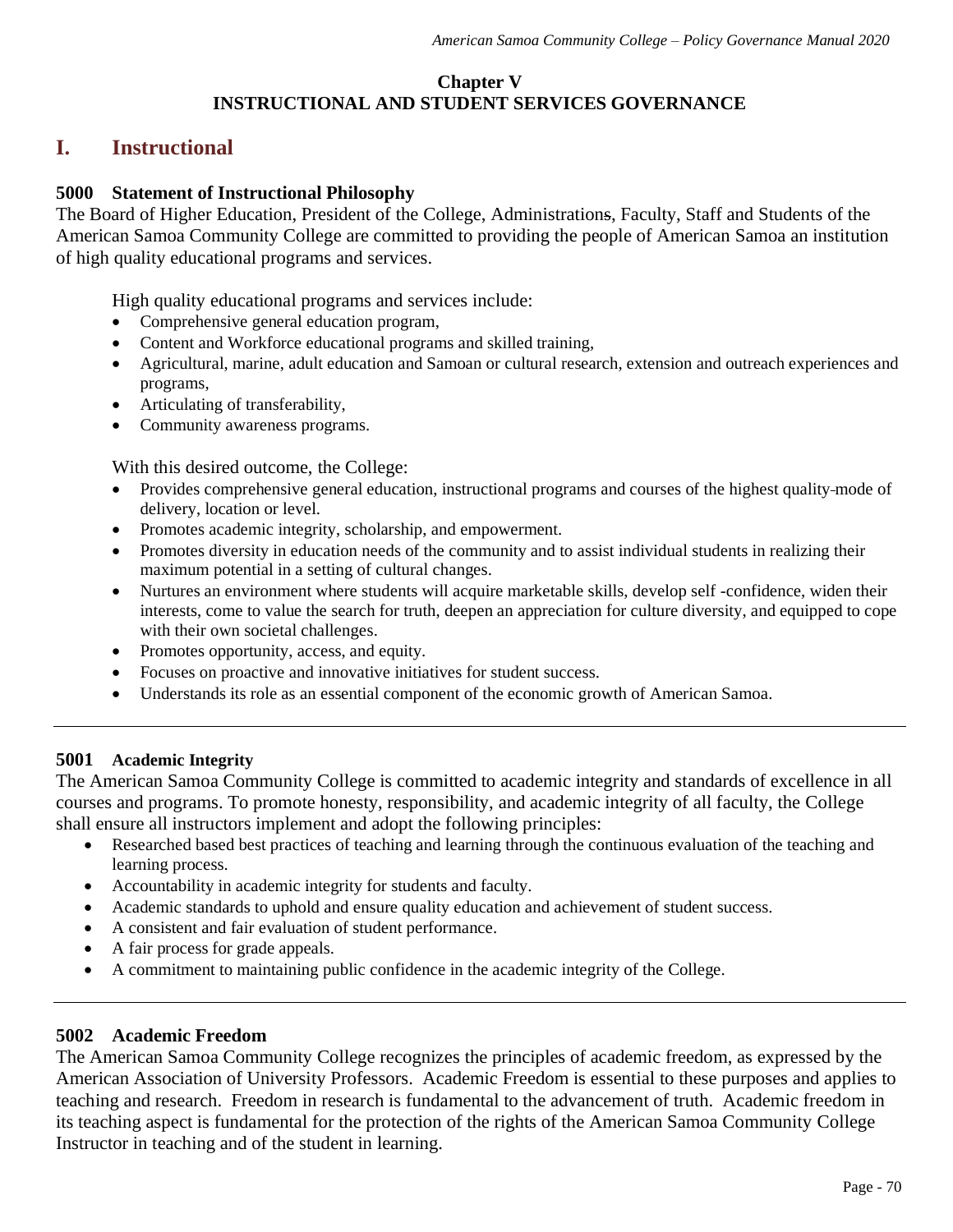The President of the College shall ensure that all faculty, staff and students are aware of their duties, responsibilities and rights pertaining to Academic Freedom. The entire Academic Freedom Policy Statement shall be published in the American Samoa Community College General Catalog, Faculty Handbook, and the Student Handbook.

## **5003 Family Educational Rights Privacy Act (FERPA)**

The American Samoa Community College shall subscribe to the requirements of Section 438 of the General Education Provision Act, Title IV, of the Public Law 90-247, as amended, and to rules and regulations governing the Act, which protect the privacy of students.

The access to student records, as well as the inspection, revision, and handling thereof, shall be governed by applicable laws as well as College regulations.

In maintaining student records with the appropriate degree of privacy, the following information shall be considered "directory information." Directory information as defined by Family Educational Rights Privacy Act (FERPA) as information contained in the education records of a student that would not generally be considered harmful or an invasion of privacy if disclosed.

#### **5004 Access to Instructional Services**

The College shall have in place a system to ensure the availability of Instructional Services to students and the community.

The American Samoa Community College is committed to provide access to educational opportunities to the communities in American Samoa through quality instructional programs that meet the needs of students and community. The commitment includes offering certificate and degree programs and services relevant to the fields of study and academic disciplines and partnerships with public and private schools.

The College is also committed to provide non-credit courses, apprenticeship and professional development programs, workshops, seminars, and conferences for the local community.

#### **5102 Faculty Orientation Mentor and Professional Development**

The College shall provide mentorship and professional development opportunities for all faculty.

All new, career or contract faculty are mandated to attend Faculty Orientation a week before the Fall and Spring Semesters are scheduled to start. Faculty needing guidance and or direction will be assigned a faculty mentor. Professional Development will be conducted at least twice a year locally and off island to be attended by faculty when feasible.

#### **5103 Faculty competencies for Instructional Effectiveness**

The College shall have a system for the evaluation of all faculty to ensure that professional standards are consistent and conducive to instructional effectiveness.

The American Samoa Community College expects faculty members in all disciplines to demonstrate a consistent level of proficiency in facilitating their courses. The criterion for evaluation of faculty performance evaluation includes responsibility to instruction, responsibility to students, responsibility to institution and community, and responsibility to professional development.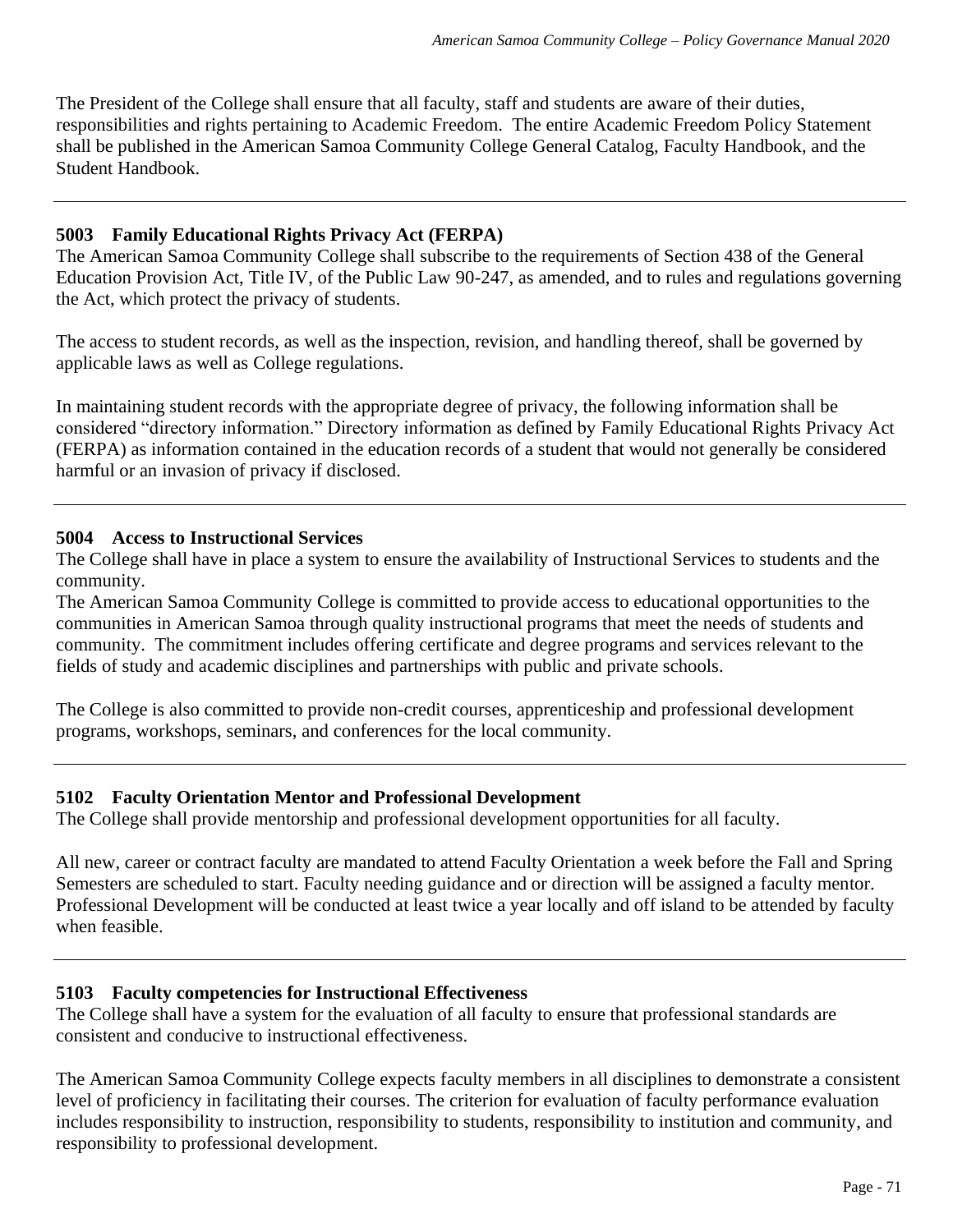#### **5104 Syllabus**

The College shall identify a system for the requirement of course syllabi that include course learning outcomes.

All faculty are required to submit a syllabus for each course using the approved format to the Academic Administrator before instruction begins.

#### **5105 Faculty Use of Copyrighted Materials**

The College shall develop a system for the use of copyrighted materials to ensure compliance with Section 107 - 112 of the Copyright Act of 1976, or as amended.

#### **5108 Faculty Teaching Load**

The College shall define a system for the calculation of credit hours.

#### **5109 Enrollment/Class Size**

The College shall develop a system to determine the process of student enrollment per class based on the need of programs and for the maximization of College resources.

#### **5110 Grading of Students**

The College shall ensure the implementation of approved grading system noted in current catalog.

### **5111 Library Services**

The American Samoa Community College shall allocate resources to support library services and scholarly collections in order to serve the information needs of the College and the community.

### **5112 Articulation**

The College shall have in place rules and regulations for transfer and articulation agreements.

Student transfer is a primary outcome of the American Samoa Community College. The articulation process is designed to help students to advance from one course, program, or educational level to the next and to avoid unnecessary repetition of the same or essentially similar course content. Articulation credit consists of equivalency credit granted between institutions.

### **5113 Grading Policy**

The College shall have in place a grading system for all courses consistent with higher education requirements.

Students receive one grade in each course taken. Grades are indicated by letters, to each of which is assigned a certain value in grade points per semester hour of credit as shown in the table below:

| Letter<br>Grade | <b>Description Quality</b>     | Grade<br><b>Points</b> |
|-----------------|--------------------------------|------------------------|
|                 | <b>Exceptional Achievement</b> | 4.0                    |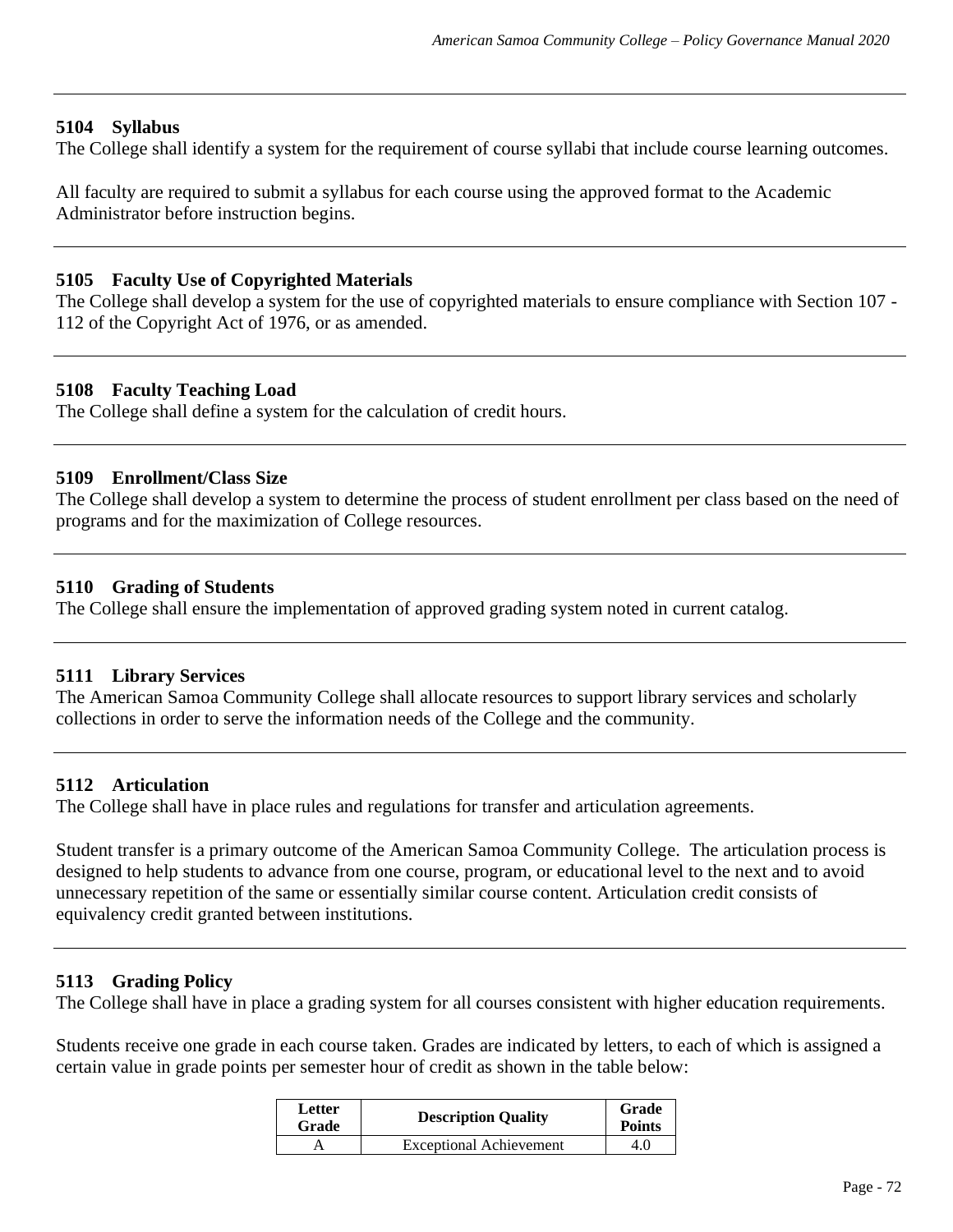| А-        |                             | 3.7 |
|-----------|-----------------------------|-----|
| $B+$      |                             | 3.3 |
| B         | Above Average Quality       | 3.0 |
| <b>B-</b> |                             | 2.7 |
| $C+$      |                             | 2.3 |
| C         | Acceptable Work             | 2.0 |
| $C-$      |                             | 1.7 |
| $D+$      |                             | 1.3 |
| D         | Not Fully Satisfactory      | 1.0 |
| D-        |                             | 0.7 |
| F         | Fail (No Credit)            | 0.0 |
| WF        | Withdrawal Fail (No Credit) | 0.0 |
| UW        | Unofficial Withdraw         | 0.0 |

| Letter<br>Grade | <b>Description Quality</b>   |
|-----------------|------------------------------|
| AR              | Academic Renewal             |
| AU              | Audit                        |
| E               | Institutional Credit by Exam |
|                 | Incomplete                   |
| <b>NP</b>       | No Pass                      |
| P               | Pass                         |
| R               | Repeat                       |
| W               | Withdraw                     |
| W/NP            | Withdraw/No Pass             |
| X               | No Show                      |

## **5114 Grading and Academic Records Symbols: Credit Courses**

The College shall establish a procedure which details the grading system and academic record symbols. The grading system shall be published in the College Catalog and made available to students.

## **5115 Academic Honors**

The College shall have in place a system in recognition and acknowledgment of students with Academic Honors consistent with standards of higher education."

Student academic achievement shall be recognized each semester via a Dean's List, and at the time of graduation via Graduation with Honors.

Only students who earned at least 30 credits at the American Samoa Community College, of which at least 27 credits were taken for a letter grade, are eligible for graduation with Honors.

## **5116 Graduation Requirement**

The College shall have in place procedures to ensure student adherence to the graduation requirements.

A student must satisfy the graduation requirements of the catalog year a student is prescribed and the catalog year selected is not prior to initial enrollment at the American Samoa Community College. Students who complete all program requirements should apply for graduation before their final semester.

A student must have a Cumulative Grade Point Average of 2.00 or higher for all coursework towards a degree or a certificate.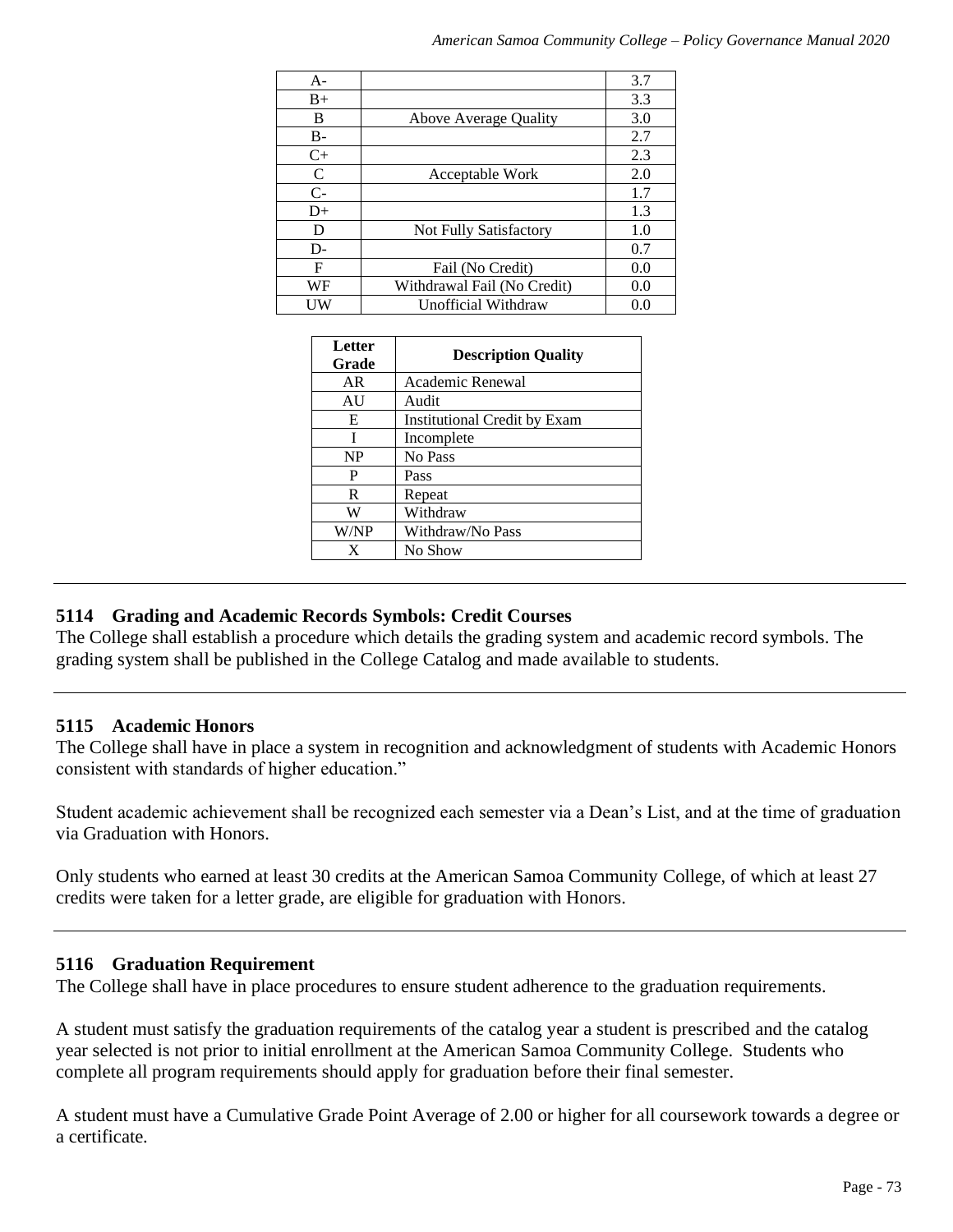## **5117 Degrees and Awards**

The College shall in place a system to ensure conferment of degrees and awards.

The College confers a Bachelor Degree(s), Associate Degrees and Certificates of Proficiency to students who have completed the prescribed requirements for graduation. Only courses that meet the standards for a Bachelor Degree, Associate Degree, and Certificate of Proficiency may be offered for Bachelor Degree, Associate Degree and Certificate credit. The College grants non-conferrable awards and certificates in accordance with requirements set forth by the American Samoa Community College in collaboration with appropriate federal, state or local certification boards.

### **5118 Faculty Committees**

The College shall define a system that ensures the participation of faculty in planning committees for institutional effectiveness.

## **II. Student Services**

## **5200 Sexual Harassment (Students)**

The College shall have in place a system to ensure compliance to federal and local laws on sexual harassment.

ASCC does not condone sexual harassment by any student, instructor, supervisor, or employee. The College shall establish clear procedures in adherence and violations to local and federal regulations on sexual harassment.

## **5200.1 Student Consensual Relations**

The College shall have in place a system to ensure awareness of Student Consensual Relations in compliance with federal and local regulations.

The College discourages consenting romantic or sexual relationship between student and employee where one of the individuals has a professional responsibility for the other. Professional responsibility includes supervision or evaluation of another in carrying out the duties of a position at ASCC. Efforts by members of the faculty or staff to a student in initiating such relationships also violate this policy.

Where there is a power differential between the persons involved in the consensual romantic or sexual relationship there is the potential for sexual harassment. Students in leadership roles need to be cognizant that consenting romantic and sexual relationships between students, professional peers, and subordinates are discouraged.

## **5201 Student Right to Know Disclosures**

The College shall establish a system in compliance with the federal Clery Act, also known as the Student-Right-To-Know and Campus Security Act (Federal Public Law 101-542) for a safe and welcoming campus environment for students and employees.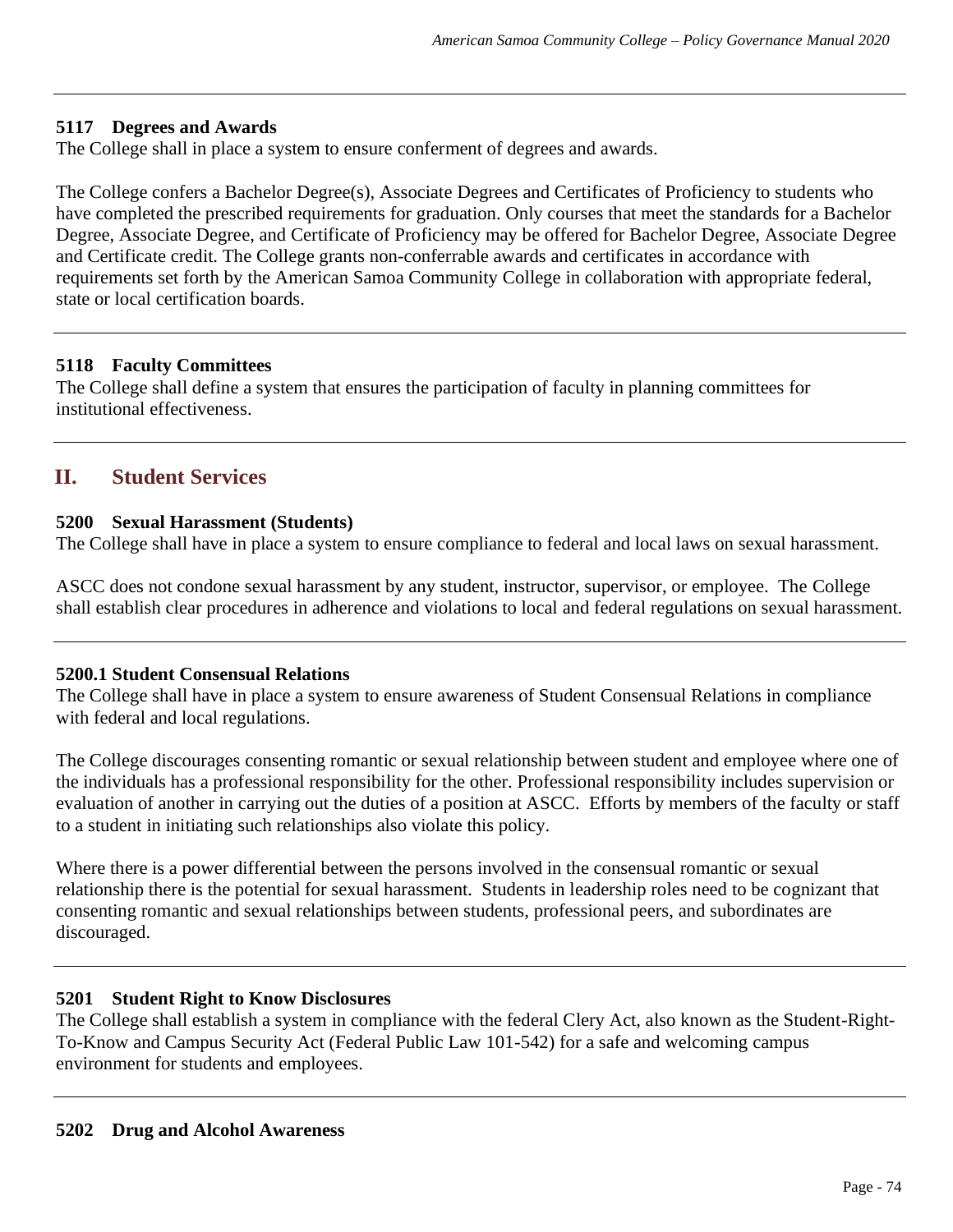The College shall have in place a system for Drug and Alcohol Awareness.

Alcohol and illicit drug use are prohibited on the ASCC campus. Any student caught under the influence of drugs or alcohol on campus shall be subject to disciplinary action.

The use, manufacture, possession, distribution and sale of alcohol and controlled and or illicit substances are prohibited on the ASCC campus (College-owned property, and at College sponsored or supervised events or activities).

#### **5210 Student Open Admission**

The College shall have in place Open Admission rules and regulations congruent to the needs of the community as emphasized in the Mission and Vision of the American Samoa Community College.

The College as an open admission institution ensures access to bachelor and associate degrees and certificate programs of study. These programs prepare students, including those who are educationally underserved, challenged, or non-traditional, for successful entry into the workforce, transfer to institutions of higher learning, awareness of the Samoan Culture and the Pacific, and research and extension in human and natural resources.

- A. General admissions to the College require all applicable requirements for admittance.
- B. Special admissions to a selected program of interest require program admittance requirements.

The College assures that no person shall be excluded from participation in, denied the benefits of, or be subject to discrimination under any program or activity sponsored or conducted by ASCC on the basis of race, color, national origin, religion, sex, age, veteran status, or disability.

#### **5210.1 Placement Tests**

The College shall have in place a system of rules and regulations for the accurateness, appropriateness, and equivalency of the Placement Test in comparison to other accredited institutions of higher learning.

All new students are required to take placement tests in Math and English. Current SAT or ACT examination scores may be used for placement. It is the responsibility of the student to either sit the ASCC placement test or provide alternate test scores prior to registering for classes.

Students who have transferred from an accredited College or university and have provided their transcripts may have the placement test waived by the Admissions Office.

The Placement Test may be waived for students seeking professional program certification based on work experience in the field within the specialized area. (Programs specificity of equivalence is included in Rules and Regulations)

The College is also committed to provide non-credit courses, apprenticeship and professional development programs, workshops, seminars, and conferences for the communities the College serves in the local community. The College also offers instructional services for the general community.

#### **5211 Early Admission**

The College shall have in place Early Admission rules and regulations.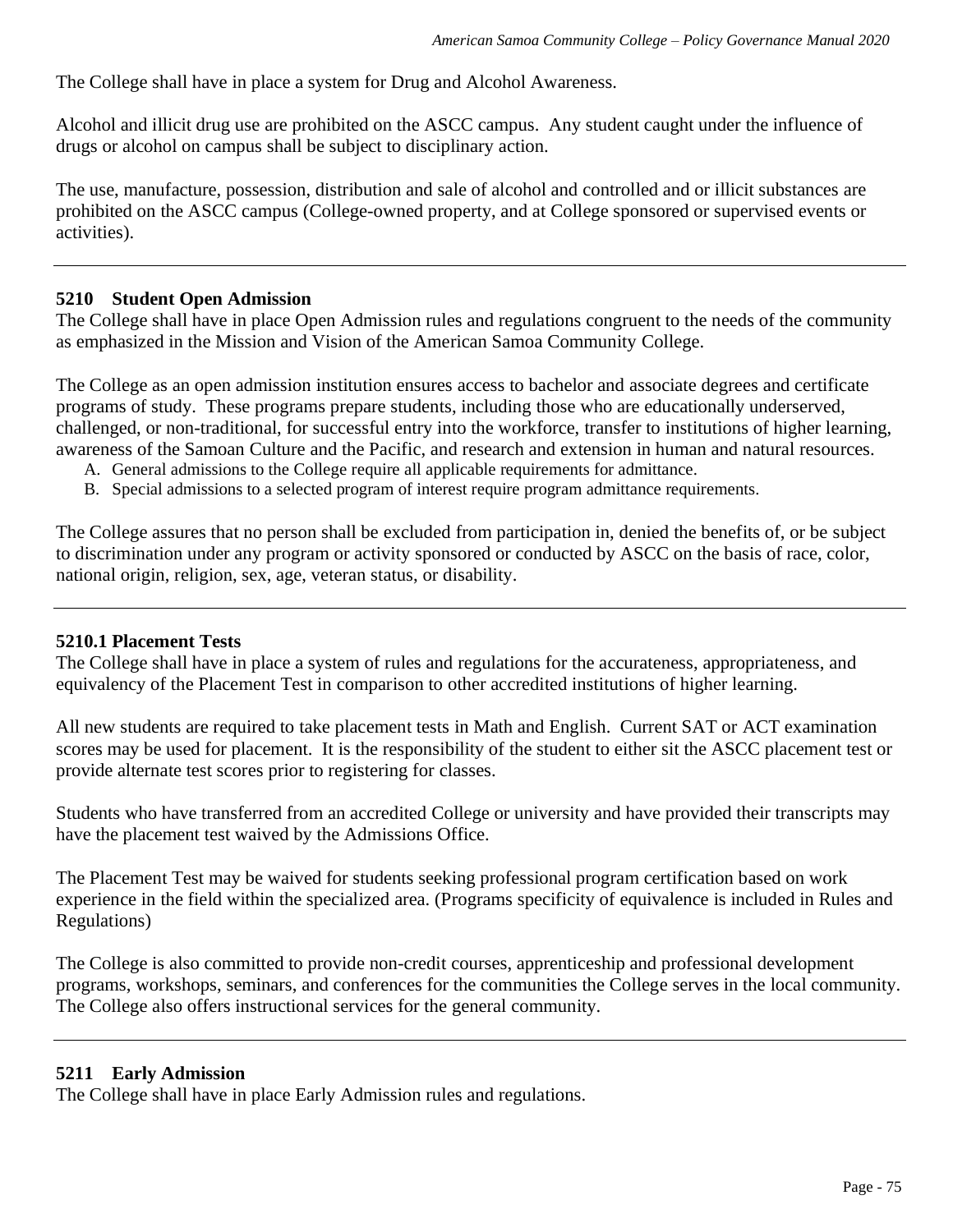Students entering their junior or senior year of high school will be allowed admission during the summer session. These students are limited to two courses providing they meet all Admission requirements. Only high school students entering their senior year will be allowed admission during the fall and spring semesters. These students will be limited to one class per semester.

## **5212 Student Development Course Work**

The College shall have in place Student Development Course Work rules and regulations.

Students who do not meet test score requirements from the ASCC Placement or Scholastic tests (ACT or SAT) for College freshman level courses, will be limited to enrollment in developmental courses until their academic proficiency in Math and English is raised to an acceptable level. Students failing to enroll in the requirement developmental courses as assigned will be denied enrollment in ASCC regular College level courses. Students that fail to follow the proper course prerequisites will be subject to the Administrative Drop Policy.

### **5215 Admissions Residency Requirements**

The College shall have in place rules and regulations for Admission Residency Requirements for all students.

## **5216 Textbook**

The College shall have Textbook rules and regulations.

Students are required to purchase textbooks, workbooks, and other instructional materials designed for course(s) they are enrolled. The student must have the required materials identified in the current syllabus of courses in which they are officially enrolled in by the end of the first week of instruction. Students' failure to provide their instructors proof of this requirement will result in an immediate recommendation by the instructor to drop the course(s). If the student does not drop the course or purchase the required materials, then the instructor may initiate an administrative drop.

### **5217 Tuition and Fees**

The American Samoa Community College shall determine tuition and fees as approved by the Board. Tuition rates are charged per credit hour for resident and non-resident students.

The College shall establish procedures for the collection, deposit, waiver, refund and accounting of fees as required by ASCA 16.2001 law.

## **5300 Student Academic Conduct and Governance**

The College requires certain standards of conduct of all its students. The College shall adopt rules and regulations governing student behavior along with appropriate penalties for student misconduct consistent with applicable law.

The College shall establish procedures, guidelines, and regulations governing the conduct and rights of students and student organizations that are consistent with the function of an institution providing public higher education and with applicable laws.

### **5301 Academic Standards**

The College shall have in place Academic Standard rules and regulations.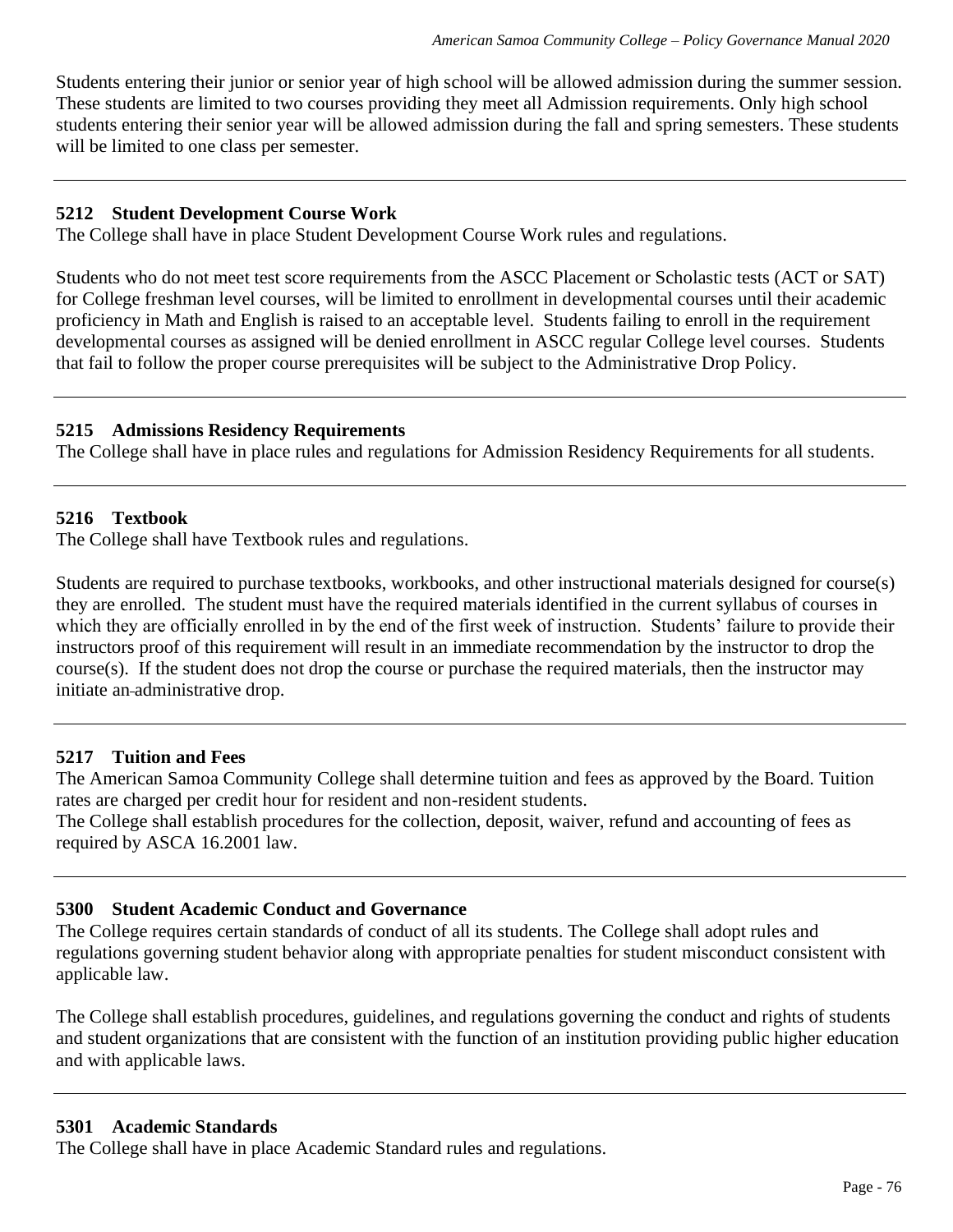The American Samoa Community College is committed to student academic success, by identifying and alerting students who have not met academic standards in order to provide students resources and the opportunity to improve their academic performance.

Academic standing is based upon the students' Cumulative Grade Point Average (CGPA). The academic standing designations are Good Standing, Academic Probation, 1st Suspension, and 2nd Suspension.

#### **5302 Student Attendance**

The College shall have in place Student Attendance rules and regulations.

Students must attend all scheduled class meetings and laboratories on time. The number of allowable absences and tardiness is in accordance with the Attendance Rules and Regulations as stated in the course syllabus.

#### **5304 Dean's List**

The College shall have in place rules and regulations that acknowledge student merits and academic statuses.

Full time students who attain a GPA of 3.5 in courses numbered 100 or above in any given semester, with no Failing grades (F), Withdrawal (W), Withdrawal Fail (WF), Incomplete (I), and Repeated (R) grades during a semester will be placed on the Dean's List.

### **5305 Grade Reports**

The College shall have in place an academic grading system that shall include grade reports, change of grades, and incomplete grades.

## **5306 Programs, Policy, and Fee Changes**

The College shall reserve the right to change policies, programs, or fees, as approved by the Board of Higher Education.

#### **5307 Academic Renewal**

The College shall have in place procedures that provide for academic renewal. Under certain circumstances students may petition to have previously completed courses at the American Samoa Community College be considered in the computation of grade point averages.

### **5308 Administrative Drop**

The College shall have in place administrative drop procedures to address areas that may include a student's lack of attendance, acquiring of textbooks and course materials, declared major, and prerequisite not met.

An administrative drop will not reflect in the student transcript to protect student's academic records from unintended consequences.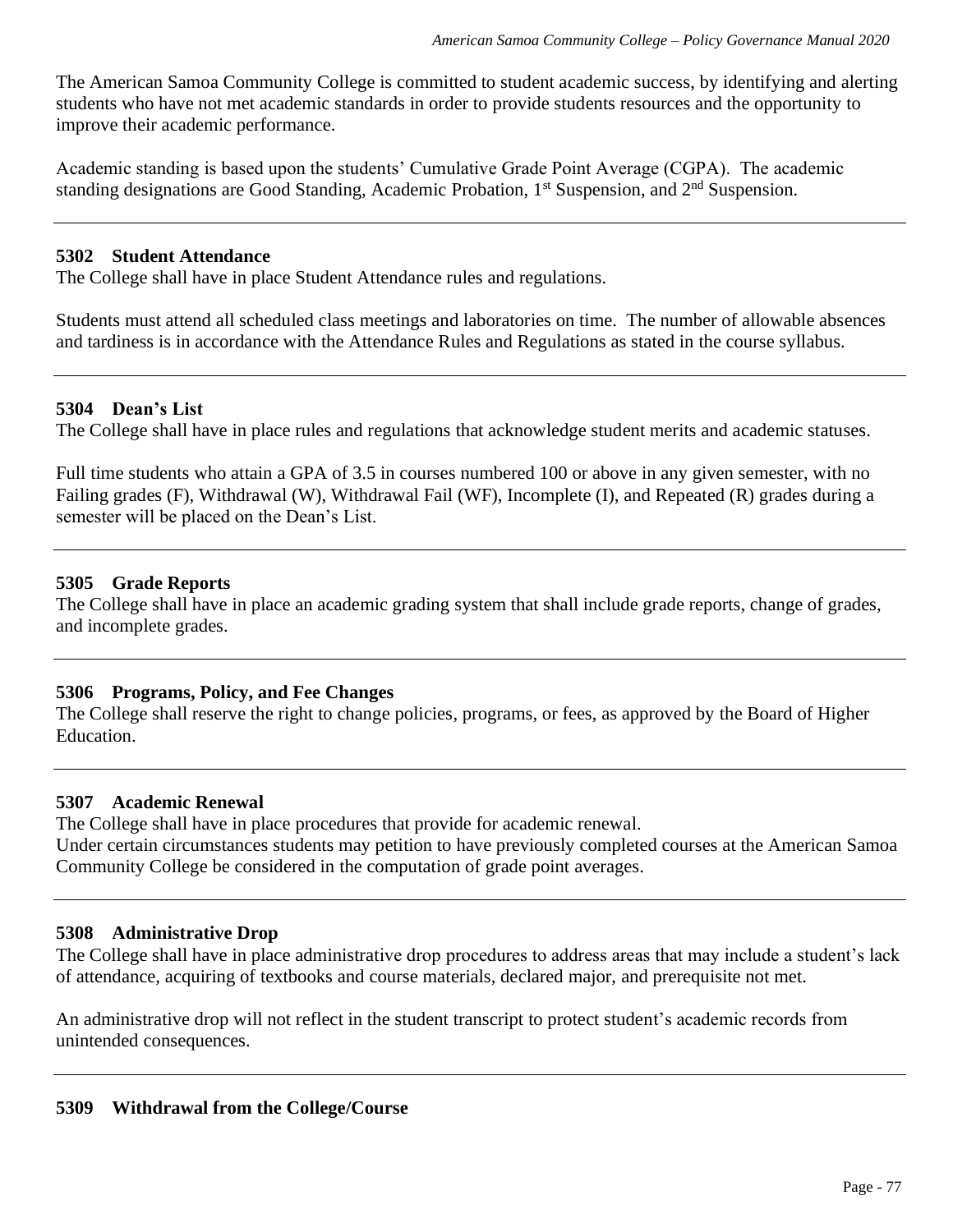The College shall have in place rules and regulations to address the different types of student withdrawal requests that include:

- Official/Complete withdrawal
- Course withdrawal
- Unofficial withdrawal

## **5311 Course Standard Requisites, Credit, Grading, and Independent Study**

The College shall have in place rules and regulations for the following:

- Course prerequisite, audit, substitution, repetition;
- Credit for transfer courses, credit by examination;
- Grading (incomplete and change);
- Independent study.

## **5320 Academic Student Complaint/Grievance**

The College will ensure a system in which students can address academic complaint or grievances without fear of reprisal. Complaint/grievance procedures shall be an integral part of the student orientation and be publicly posted.

### **5321 Student Appeals**

The College shall ensure that ASCC students have fair process regarding decisions that affect them. ASCC recognizes students' rights to raise concerns and appeals without fear of a negative outcome or reprisal.

ASCC will operate with a clear process for academic appeals, disciplinary appeals and handling of student complaints in a timely and fair manner that is consistent with the college's rules and regulations.

### **5322 Health Services for Students**

The College shall have in place health services to promote a healthy campus environment and safety of its students.

### **5325 Student Government Association (SGA)**

The College shall ensure that an official organization of the student body shall be established to be known as the Student Government Association.

### **5327 Institutional Financial Aid**

The College shall have in place a system of procedures to ensure compliance with local funded and federal funded financial aid requirements.

## **5330 Withholding of Student Records/Grades, Transcripts, Degrees, Certificates, Registration Privileges** The College shall have in place rules and regulations that reserve the right to withhold access to student records, grades, transcripts, degrees, certificates, and registration privileges.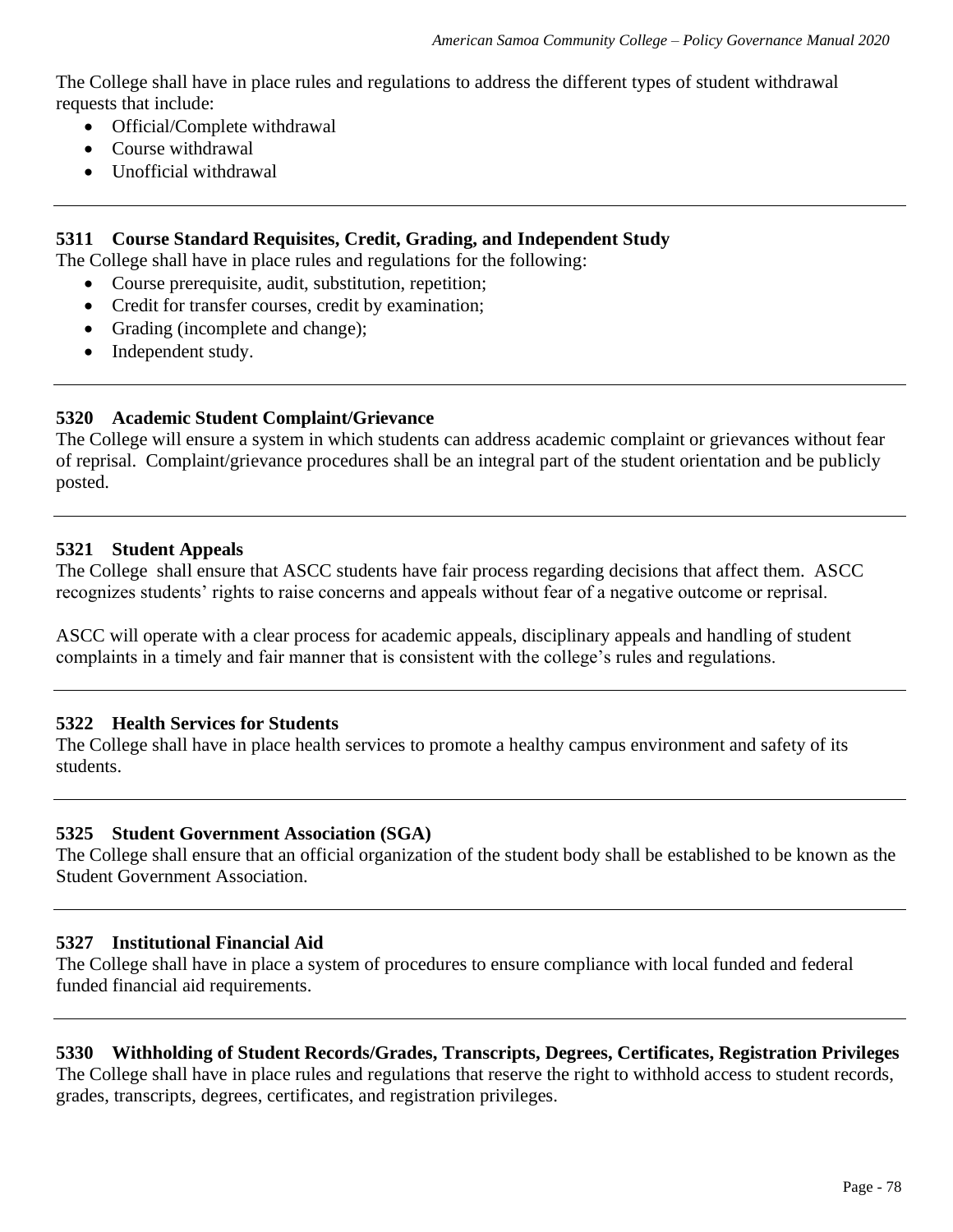Current or former students, who have been provided with written notice that they have failed to pay a proper financial obligation to the College, may have grades, transcripts, diplomas, awards, certificates of proficiency, certificates of completion, and registration privileges withheld.

Any services withheld in accordance to this policy shall be released when the student satisfactorily meets the financial obligation to the College.

## **5332 Non-Discrimination Declaration**

The College shall have in place procedures that prohibit discrimination in all programs, activities, and work environments. The College will abide by all applicable requirements of local and federal law prohibiting discrimination.

## **5400 Clearances to Graduate**

The College shall ensure that all prospective graduates of ASCC must clear all obligations that are outstanding to ensure receipt of degree or to participate in the commencement exercises.

## **5401 Graduate with Honors**

The College shall have in place rules and regulations that acknowledge students that graduate with honors.

Students who have earned a Cumulative Grade Point Average (CPGA) of 3.5 or above, and with no "F" or "W/F" grades, or grades for courses repeated will graduate with honors.

## **5402 American Samoa Community College Commencement**

The American Samoa Community College shall hold graduate commencement after the spring and fall semesters. Students successfully completing all academic program requirements and clearances for graduation will be permitted to participate.

### **5403 Campus Security**

The College shall have in place procedures to promote campus safety and security in compliance to local and federal laws. The American Samoa Community College is committed to students, faculty, staff and campus visitors' safety and security from campus crime.

### **5404 Reasonable Accommodation (Student(s) with Disabilities)**

The College shall comply with section 504 of the Rehabilitation Act of 1973, the Americans with Disabilities Act of 1990 (ADA) and other applicable federal and local regulations that allow the College to make reasonable accommodations for qualified individuals with disabilities as required by law.

This policy is intended to guide the student disability accommodation process once a request for reasonable accommodation has been made.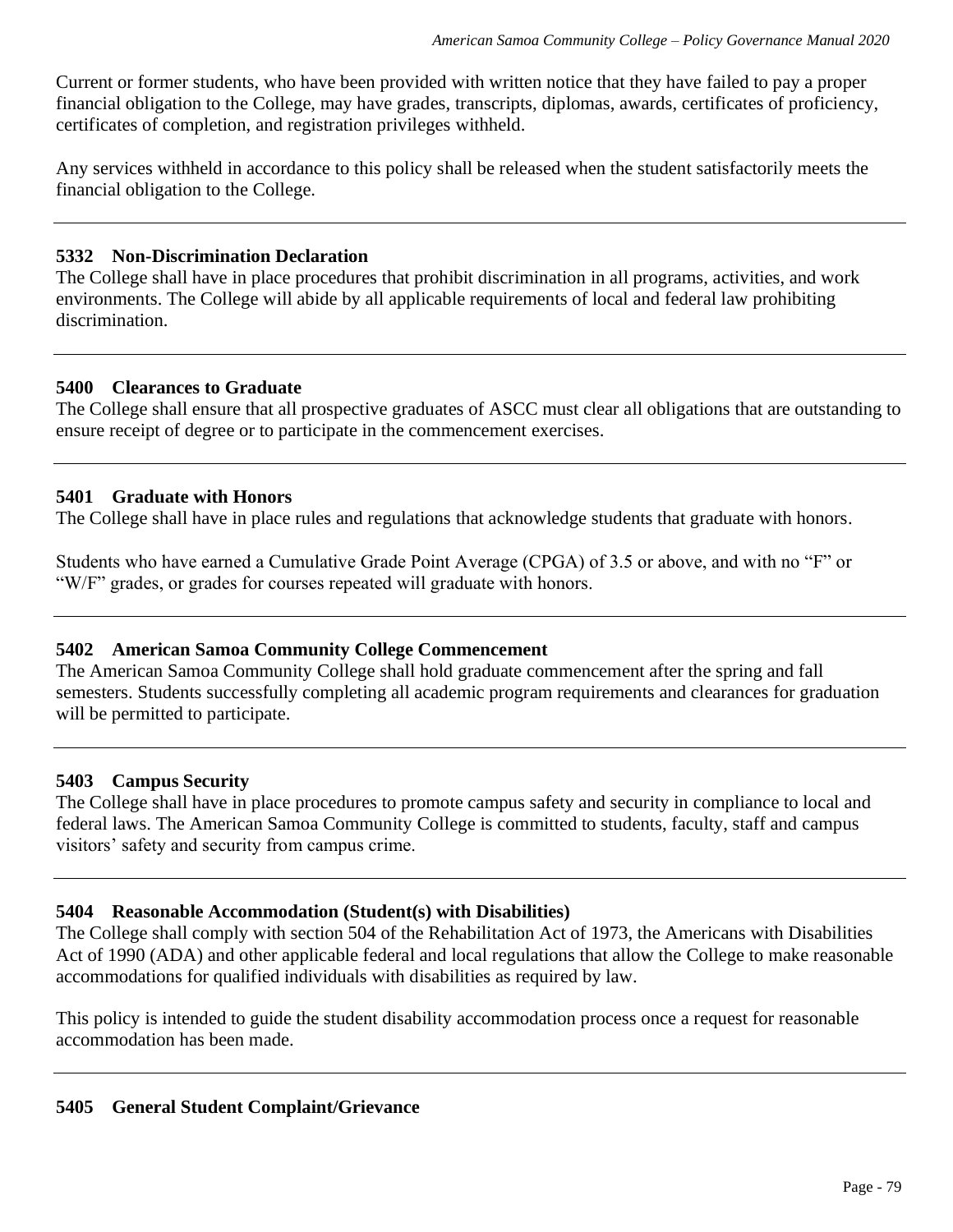The College shall ensure a system with which disagreements are expressed, explored, and resolved by the student(s) promptly and confidentially. Student complaint / grievance procedures shall apply but not limited to the following: activities, facilities, student programs, services and student relations.

This policy shall not apply to claims relating to academic grading, academic discipline or academic standing; such matters are within the jurisdiction of the Academic Grievance procedure. The policy also does not apply to claims relating to discrimination, sexual harassment and retaliation which is subject to the College policy against Discrimination and Sexual Harassment.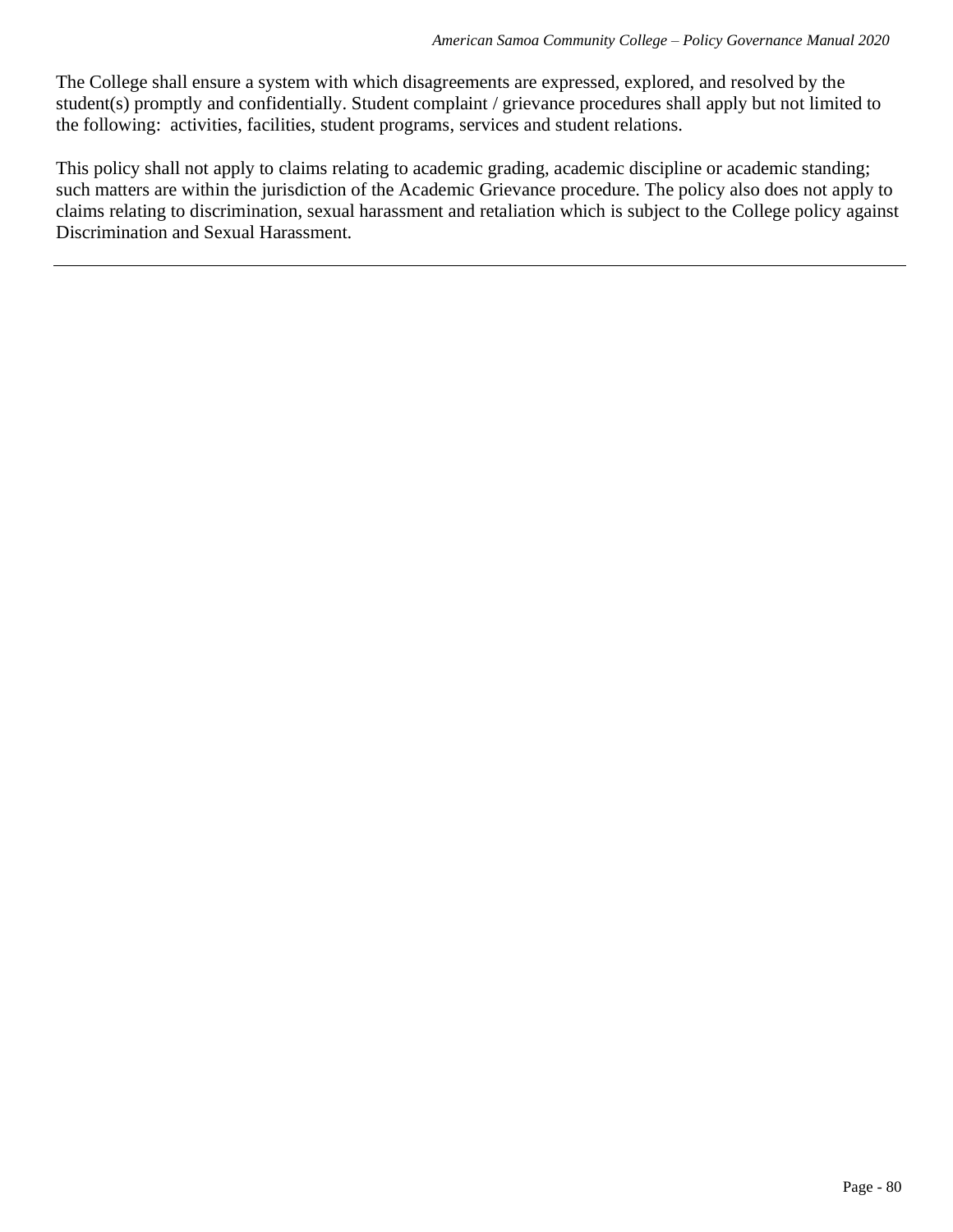## **Chapter VI SITE FACILITIES GOVERNANCE**

## **I. College Facilities and Property**

## **6000 Display of Flags**

American Samoa Community College shall display daily the flags of the Territory of American Samoa, the College, and the United States when weather permits on the designated flagstaff located at the front of the College.

## **6001 Naming of College Facilities and Grounds**

- A. This policy covers the naming of buildings and facilities, such as areas or rooms within buildings, recreational fields, and the gymnasium, located on Campus.
- B. Nominations may be received by the College President or any member of the Board. The authority to name buildings, rooms, special areas is reserved solely for the Board of Higher Education and shall conform to one of the following criteria:
	- Name must indicate the function of the building/facility.
	- Name may honor an employee or former employee of the College who has served the College and has made exceptional contributions to the College. The individual must have won the respect of fellow staff/faculty members for outstanding performance beyond ordinary duties.
	- Name may honor a substantial benefactor of the College recommended by the administration.
	- Name may honor any member or members of the community who the Board recognizes as having provided exceptional, financial or non-financial support for the advancement of the College.
	- Name may honor any member or former member of the Board who has served a minimum of ten years.
- C. It should be recognized that building and other facilities may undergo significant renovation or even demolition over the course of time. It is the American Samoa Community College policy that even though the physical space may no longer exist, recognition for the individual recognized in that space will continue in perpetuity.
- D. The President will maintain a log of all named spaces and plaques to ensure that plaques that must be removed because of renovation will be displayed in another appropriate place of honor as recommended by the Administration and approved by the Board.

## **6100 Use of College Facilities**

The American Samoa Community College facilities shall provide for the support and operations of College programs. Upon availability, facilities are open for rent to outside organizations and or Government agencies whose proposed activities are consistent with the College Mission.

The President shall review and have final approval of the use of facility requests from external organizations.

The President shall establish a process for the rental of all American Samoa Community College facilities.

## **6101 Use of College Property / Removal of College Property from College Premises**

The President is responsible to establish regulations for the appropriate use of its properties. In substantiated cases of misuse of College properties, it is the policy of the College to obtain full restitution, impose administrative sanctions, and refer violations of criminal statutes for prosecution.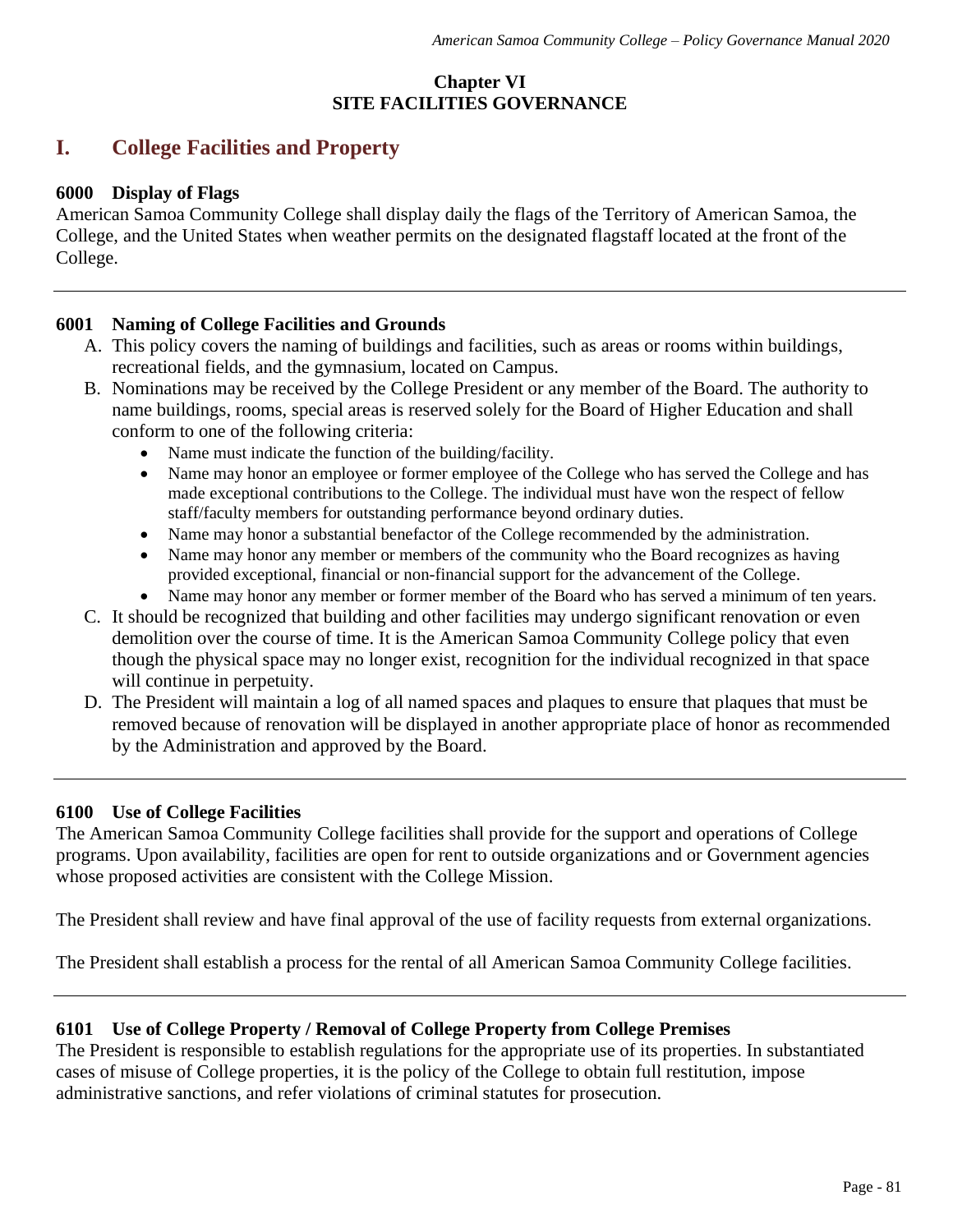To avoid misuse or misapplication of the property, equipment or the American Samoa Community College employees, the administration, faculty, staff and students shall be prohibited from:

- 1. Making personal use of any College owned or leased vehicles, equipment, materials, or services.
- 2. Rendering services other than for or on behalf of the College during regular working hours.
- 3. Using College facilities for any work or business that may directly or indirectly lead to personal gain.

#### **6102 Use of College-Owned Vehicles**

The President is authorized to establish procedures for the use and maintenance of College owned and or leased vehicles. The President shall establish a system to ensure that all College vehicles are accounted for and licensed.

### **6110 Physical Facilities Planning and Educational Specifications**

The President shall report to the Board the planning for the use of College facilities.

The President shall present to the Board for approval all new College construction projects.

The President shall report to the Board facility improvements such as remodeling and or renovations.

## **6111 Arrangements for Providing Education Services and Facilities**

The President of the American Samoa Community College is authorized to enter into agreements and contracts to provide educational services and facilities on behalf of the College with local agencies, federal government agencies and institutions as well as with businesses, industries and associations, provided that all such contracts and agreements are per applicable statutes.

### **6112 Physical Plan Services**

The President shall establish regulations and procedures for the efficient operation and use of all College physical resources to serve the needs of the College in relation to its stated purpose, programs, and activities.

### **6130 Campus Utilities**

The President ensures the stability of utility services provided to the College. The President ensures energy conservation plans, maintenance, and applications are based on life cycle costing.

### **6140 Custodial and Maintenance Program**

American Samoa Community College facilities shall be constructed, equipped, and maintained in an effort to provide a pleasant, healthful environment that will aid in maintaining a high level of health, comfort, and general well-being of the occupants.

### **6150 Emergency Closing of the College Campus**

The President or designee shall have the authority to cancel classes and close the College because of extreme weather or other emergency conditions, after the Board of Higher Education has been notified.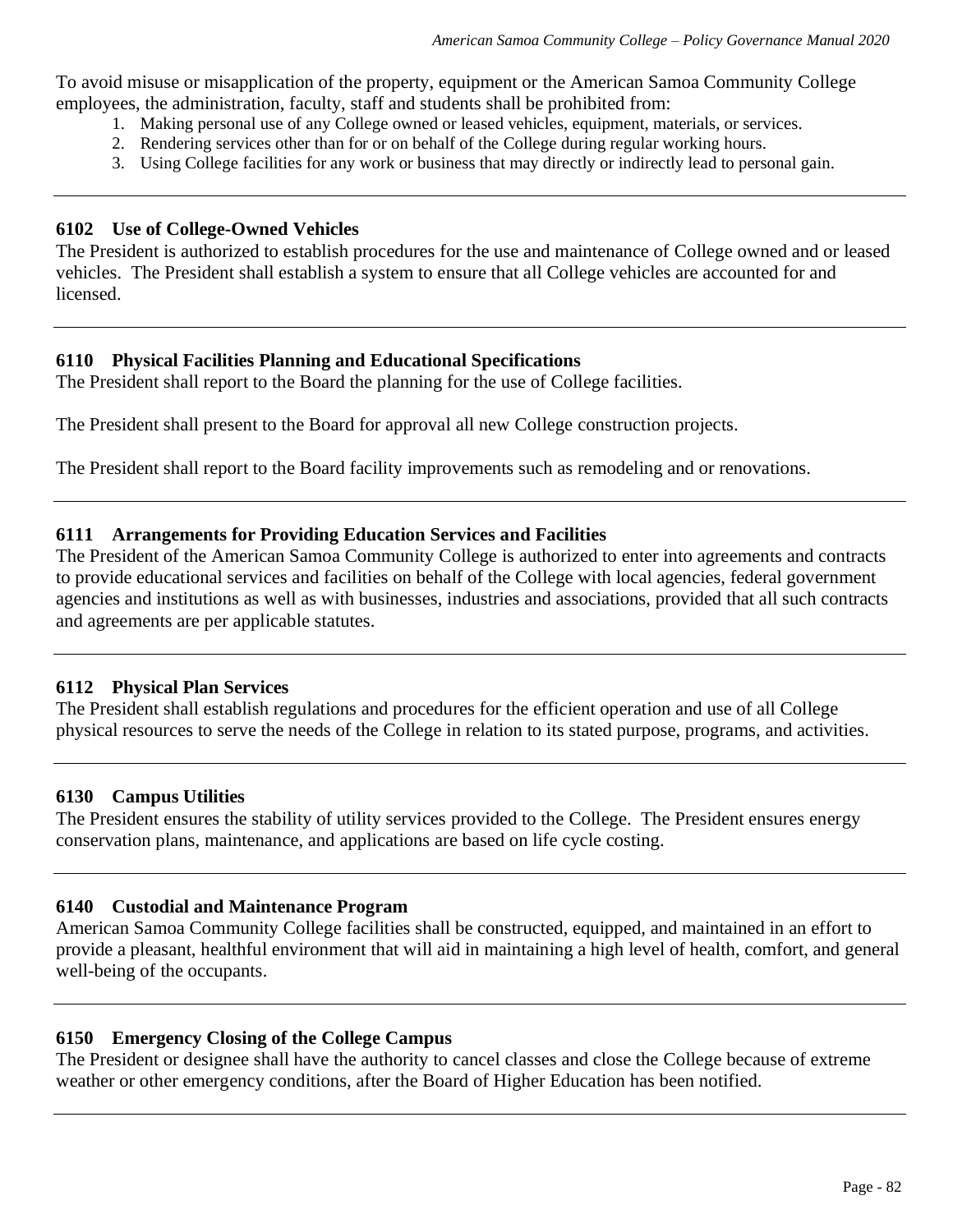# **II. College Campus Safety and Security**

## **6200 Campus Safety**

The American Samoa Community College endeavors to provide and maintain safe and healthful working conditions and to follow operating practices, which provide safe working conditions and efficient operations. All levels of management have a primary responsibility for the safety and well-being of all employees and/or students participating in their program. Safe practices on the part of all employees must be part of all operations. No job shall be considered efficiently completed unless the worker has followed every precaution and safety rule to protect the worker, fellow workers, and the public.

The President shall designate a person(s) responsible for College campus safety procedures.

### **6201 Food Service**

The President shall establish procedures and regulations for food service in compliance with the local laws and regulations (federal statutes if applicable).

The President reserves the right to terminate food service contracts for violation of local laws and regulations. Compliance of these regulations shall be the responsibility of the contracted food service vendor.

## **6210 Campus Security**

The President will outsource or hire security guards for the provision of security services on any property owned or leased by the College. Security personnel are designated representatives of the President in the enforcement of all rules and regulations relating to campus access and safety procedures. Security personnel will ensure their certification under the requirements as set forth by local law and standards.

### A. *Authority of Security Personnel*

Security Personnel have the authority delegated by the President to:

- Request identification from any person on College premises.
- Issue citations for, or cause the removal of, any vehicle on any College premise that is in violation of College parking regulations.
- Cause any person disrupting normal campus activities to be removed from College premises.
- Cause the removal from College premises of any person possessing or using any narcotic drug or alcoholic beverages.
- Cause removal from College premises any person possessing a firearm in violation of policies and law.
- B. *Authority to Inspect*

The American Samoa Community College wishes to maintain a work environment that is free of illegal drugs, alcohol, firearms, explosives, and other improper materials. The American Samoa Community College prohibits the possession, transfer, sale, or use of such materials on its premises. The American Samoa Community College reserves the right to inspect all properties and such materials on College premises with or without prior notice.

### **6211 Prohibition**

The President is authorized and directed to have appropriate notices posted on all College premises to alert all who enter the premises of the prohibitions stated but are not limited to those in policy.

A. *Drugs and Alcohol* 

The American Samoa Community College prohibits alcoholic beverages and narcotic drugs within all owned or leased College buildings, grounds and vehicles. Violation of this policy results in automatic disciplinary actions including immediate termination to personnel or activities sponsored by the College.

B. *Smoking and Tobacco*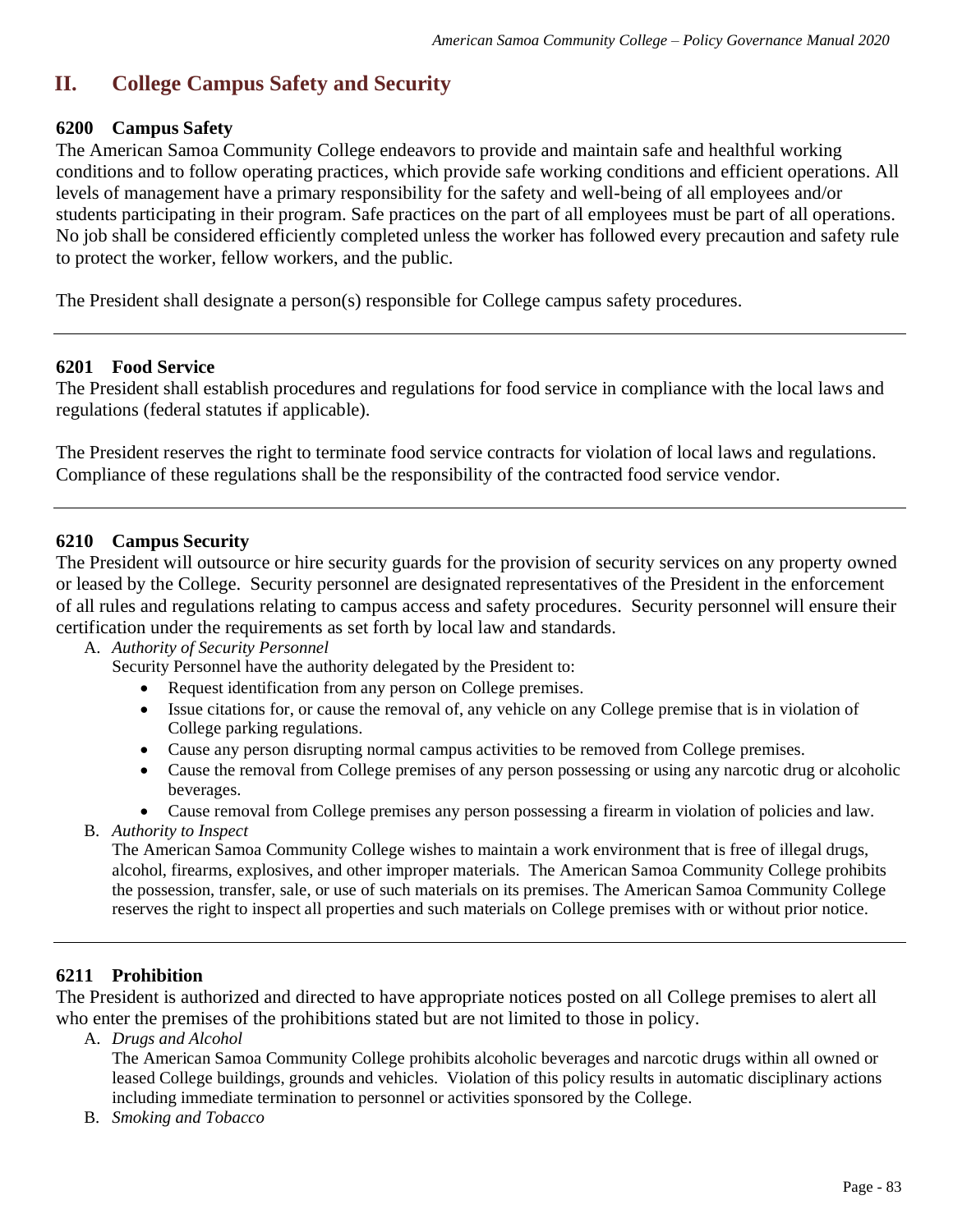Smoking and use of tobacco products will only be allowed in designated smoking areas. The President will designate smoking areas. Persons violating this policy will be subject to appropriate disciplinary action.

C. *Fire-Arm or Deadly Weapon* The Board of Higher Education deems it in the best interest of the College to prohibit the carrying of concealed weapons on all College premises. The exception to this rule will be for all licensed law enforcement in the performance of their duties. Violations of this policy may result in immediate removal and termination of employee or expulsion of student from the College.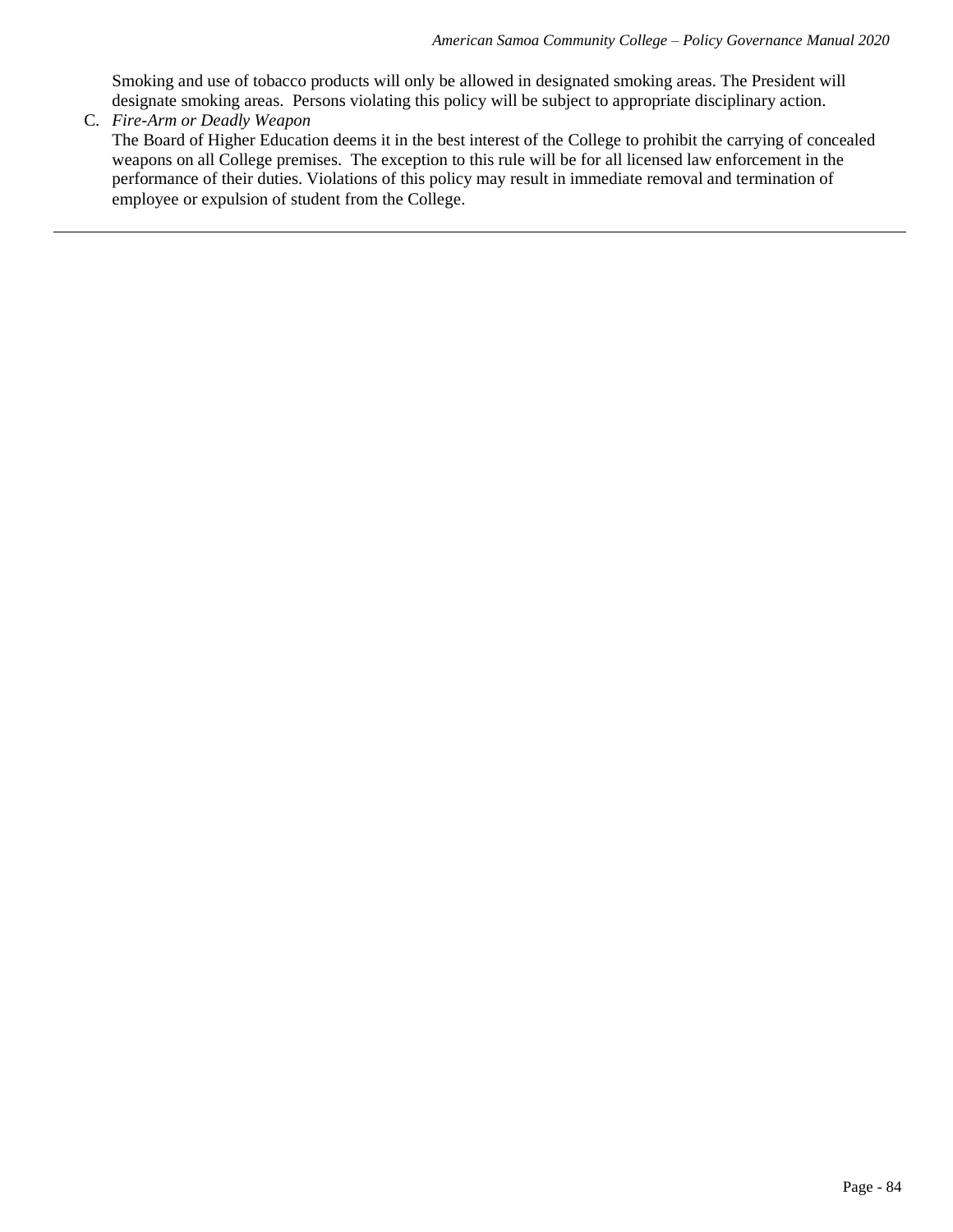## **Chapter VII FINANCIAL AND PROCUREMENT GOVERNANCE POLICY STATEMENTS**

## **I. Accounting**

## **7000 General Accounting**

The President must ensure that accounting practices for the American Samoa Community College (ASCC) financial activity in accordance with Generally Accepted Accounting Principles (GAAP) as promulgated in the Audit Guide for Colleges and Universities and per Board of Higher Education policies and guidelines.

The President must maintain a system of internal financial and procurement controls that will adequately safeguard all College assets.

### **7000.1 Accounting Systems**

The President must establish, implement and maintain an accounting system in accordance with Generally Accepted Accounting Principles (GAAP).

The President must employ a Certified Public Accountant or an individual with equivalent qualifications.

The President with approval of the Board of Higher Education must designate bank depositories of all College funds. Requests for new banking accounts must have proper documentation and approved by the Board of Higher Education.

Changes made to College account purposes and other specific account information must be reported and approved by the President.

## **7000.2 Financial Statements**

Monthly Budget and Expenditure reports must be submitted to the Board no later than the 15<sup>th</sup> business day following the end of the business quarter.

The Quarterly Performance Report must be reviewed by the President and submitted to the Board for review prior to submission to the American Samoa Government (ASG) Office of Budget and Management. A copy must be provided to the Board.

## **7000.3 Facsimile Signatures**

The use of facsimile signatures is restricted to the College payroll and general operating accounts. The control and use of signature stamps rest solely with the President.

### **7000.4 Check Cashing**

Check cashing is prohibited at the American Samoa Community College.

### **7000.5 Financial Emergency Plan**

The President and the Vice Presidents of the College shall, after approval from the Board, be authorized to implement the American Samoa Community College Financial Emergency Plan, which shall be used to sustain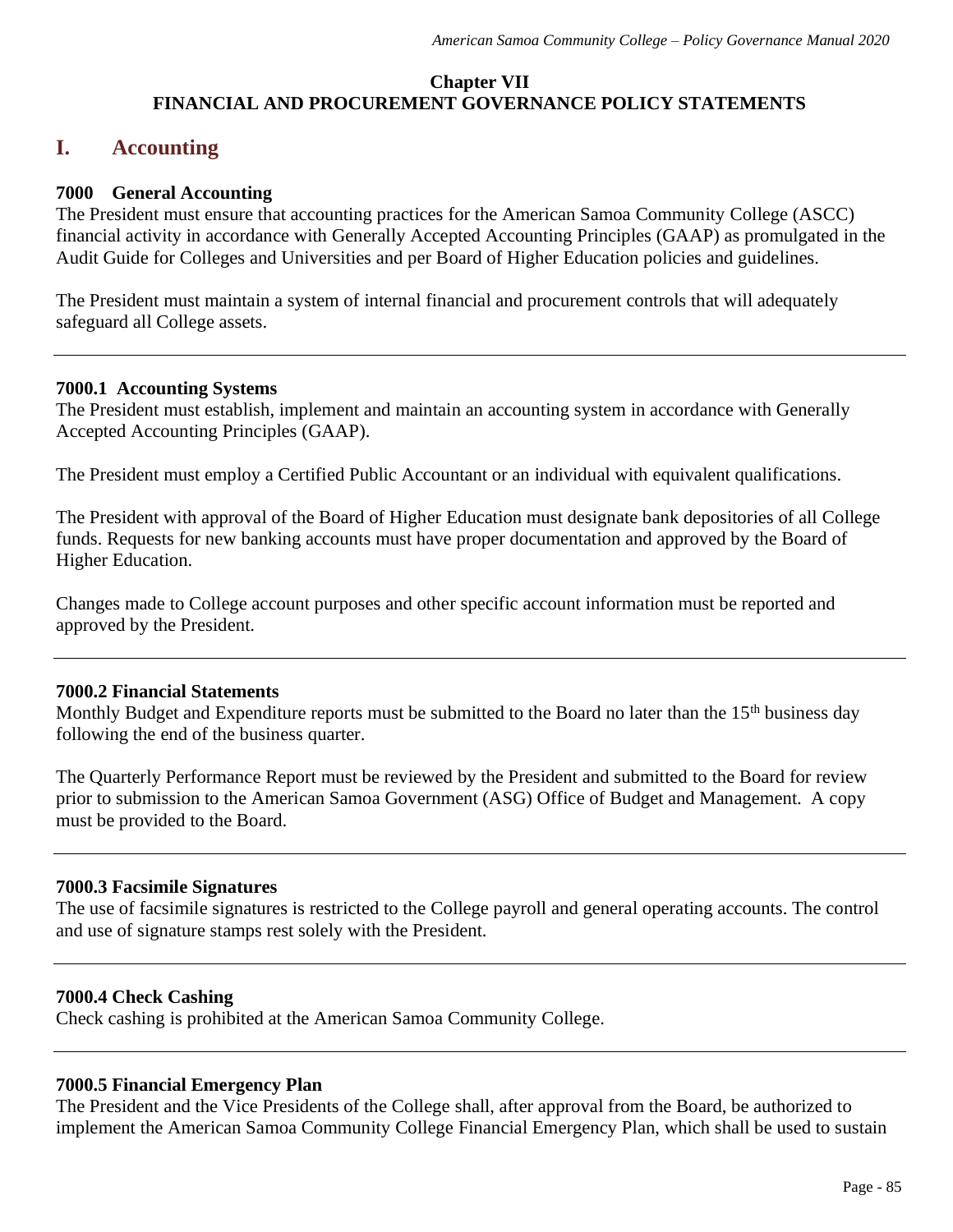institutional effectiveness in meeting its Mission. The Financial Emergency Plan shall provide the American Samoa Community College with guidance on how to proceed during a financial crisis whenever it becomes necessary that such a state be declared at the American Samoa Community College.

## **II. Audit**

## **7001 Audit Authorizations**

In the absence of the President, the "Acting President", or an authorized designee is approved to act on matters related to the audit.

## **7001.1 Annual Audit**

The American Samoa Community College must hire an independent, recognized, and reputable auditing agency to conduct and annual finance audit of all American Samoa Community College financial internal controls and activities.

## **7001.2 Audit Reports**

The final auditor's annual report shall be distributed to Board members during the Annual Board of Higher Education meeting for review. Final copies of the Auditor's report must be given to the Governor's Office.

Audited Financial Statements for each fiscal year must be submitted to the Board of Higher Education and all applicable American Samoa Government (ASG), and Federal agencies, no later than December 31<sup>st</sup>, or within the three months after the close of the fiscal year.

## **III. Fiscal Performance**

## **7002 Fiscal Year**

The American Samoa Community College fiscal year is October 1 to September 30. All expenses and transactions must be closed by September 30 of each fiscal year.

Federal and Special Funds are to be closed on dates established by the funding agencies.

## **IV. Investments**

### **7004 Investments**

The American Samoa Community College and the Board of Higher Education shall invest in the established College Endowment in order to maintain the real (inflation-adjusted) value of principle over time, and to maintain a constant stream of real income for on-going operations.

The Board of Higher Education may commit some 45% of the total market value of the Endowment Fund to equity investments. Though equity returns may fluctuate in any given period, the Board has a long-term orientation and the potential principal appreciation and yield from equities are more beneficial than available from fixed-income instruments.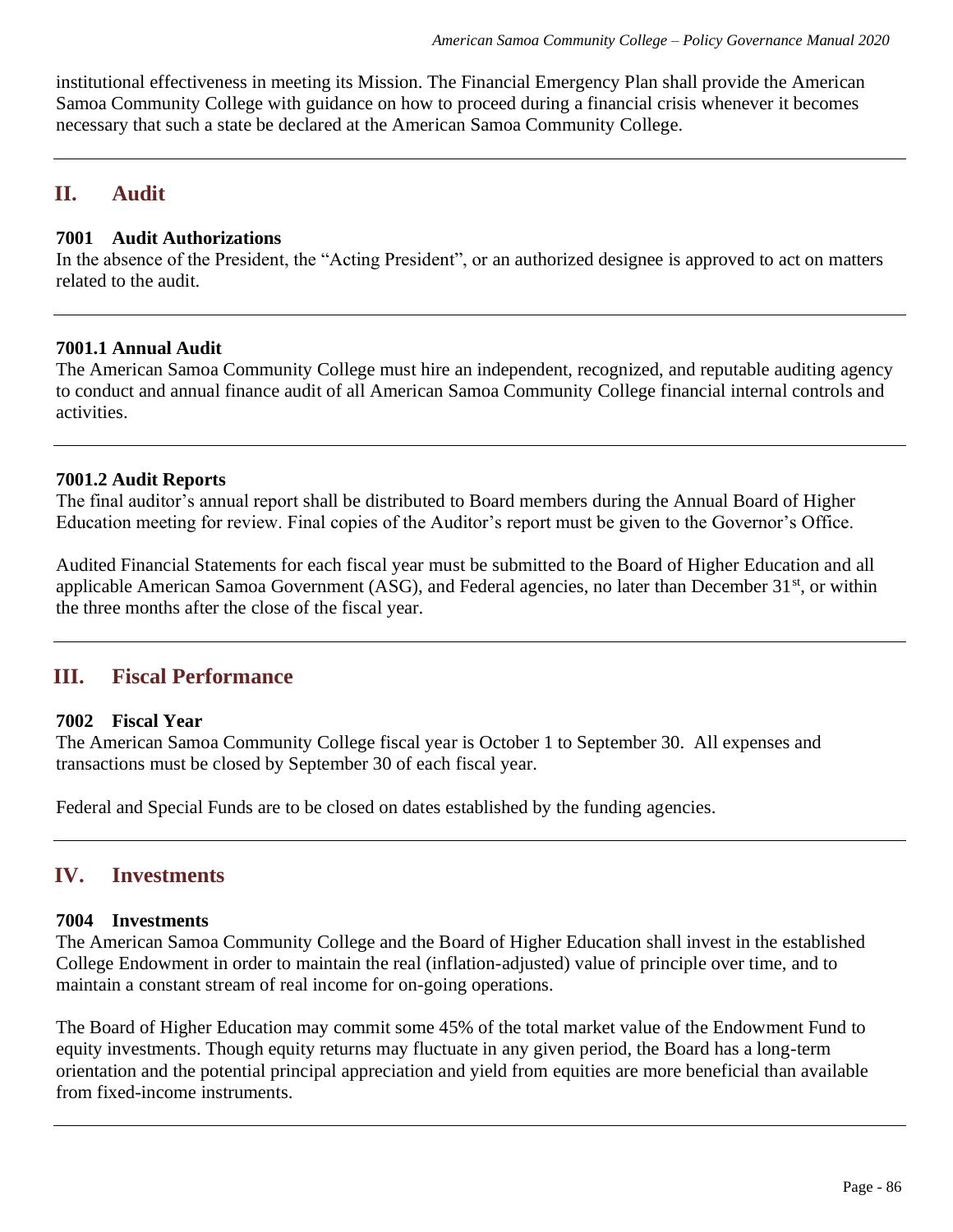# **V. Internal Controls**

## **7005 Financial Internal Controls**

The President has the fiduciary responsibility for the accounting records of the American Samoa Community College and ultimate responsibility for the adequacy and effectiveness of the overall system of financial internal controls.

## **7005.1 Internal Control Systems**

The President must establish a functioning internal control system to improve the efficiency and effectiveness of operations and safeguard all College assets. The following, but not limited to, must be followed for internal controls:

- A. Documentation of Internal Controls
- B. Administration of Internal Control
- C. Review and Evaluation of Internal Controls

The President must ensure that the administration shall design, develop, implement, document, and maintain a system of internal controls within each division or department under their supervision.

The President will appoint an Internal Control Audit Committee (ICAC) to provide administration with an impartial, independent analysis, appraisals, recommendations and appropriate comments to the individual responsible for the entity under review. The ICAC will summarize their findings through a written report to be given to the President and the individual responsible for the division or department under review.

The purpose of the Internal Control Audit Committee is to:

- 1. Determine the reliability and integrity of all operating systems used for College operations;
- 2. Confirm that operating systems comply with American Samoa Community College policies, objectives, standards of procedures, and with federal and local laws and regulations;
- 3. Appraise computer-based systems in production, in development and or undergoing change;
- 4. Evaluate systems development process and computer operations;
- 5. Appraise the adequacy of procedures used to safeguard all College assets

## **7005.3 Reserve Funds**

In an effort to assure effective management of fiscal resources, the institution shall establish and maintain a minimum of five percent (5%) reserve of local funds from the current fiscal year to ensure financial stability.

The American Samoa Community College Cash Reserve is to ensure long-term financial stability for the institution, and may be called upon in cases where other reasonable methods of revenues are insufficient to maintain a balanced budget. Reserves are not funds set aside for specific expenditures or commitments, but serve as an operating contingency.

Generally, there are three primary uses for the reserves:

- 1. To protect the American Samoa Community College in cases of sudden shortfalls in revenue (e.g. unforeseen shortfall in enrollment or reduction in American Samoa Government appropriation).
- 2. To cover unanticipated expenses (e.g. one time legal feels, major disasters, unanticipated increases in utility costs).
- 3. To provide for extraordinary one time investments.

This reserve is funded on an ongoing basis by the General Fund and is based on the American Samoa Community College monthly cash flow. The different funding sources that make up the General Funds include the following: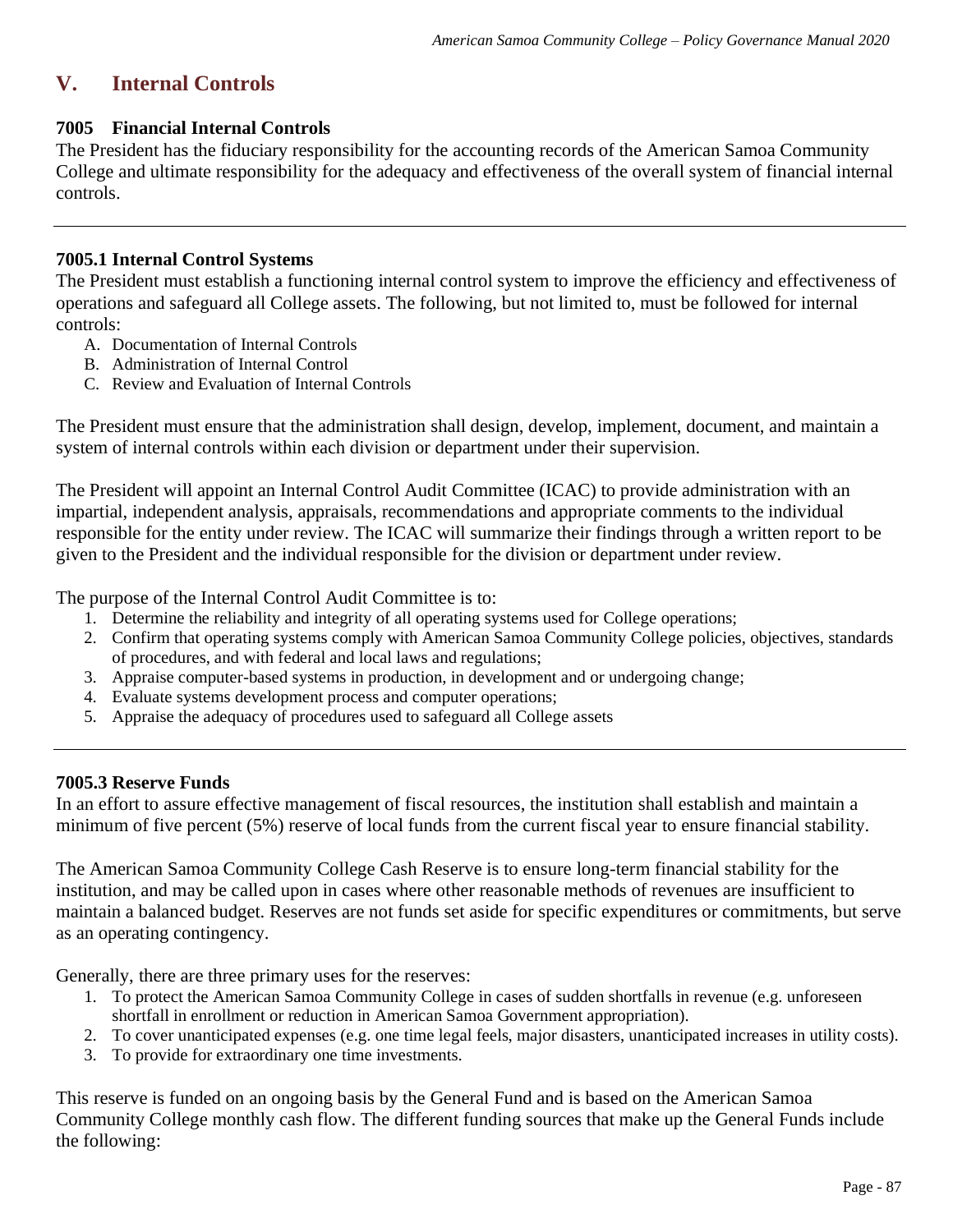- American Samoa Government appropriations
- Tuition and Fees
- College Foundation
- Other Fees (e.g. Facility rentals, cafeteria rentals, and other program fees)

#### *Authority and Conditions of Use*

Prior to the unanimous agreement on the usage of the institution's cash reserve funds, the American Samoa Community College leadership must have a repayment plan to accompany the request or approval letter of usage of these funds.

The President must obtain the approval of the Board of Higher Education of the usage and repayment plan regarding the financial state of the College and the planned usage of the Cash Reserve funds. The American Samoa Community College Cash Reserve funds may be accessed only after approval from the Board of Higher Education.

#### *Restoring Funds*

Funding sources for repayment of cash reserve funds will be drawn from:

- 1. College Foundation
- 2. Procurement Auction
- 3. Property Rental Fees
- 4. Others

The American Samoa Community College must replenish the borrowed amount of cash reserve funds within 90 days of receipt of the funds.

A monthly payment must be made by the American Samoa Community College into the institution's Cash Reserve Funds. Incremental repayment amount must be the dividend of the amount borrowed by three, or may be more than the dividend amount if possible.

## **VI. College Assets**

#### **7006 Inventories of Materials and Equipment**

The President must establish a system of maintaining detailed inventory records of all College assets.

The following College assets are defined as:

- A. Plant Assets
- B. Land
- C. Land Improvements
- D. Buildings
- E. Building Improvements
- F. Equipment

### **7006.1 Sale or Disposal of Property or Equipment**

College property and or equipment shall be properly surveyed prior to disposal through auction, sale or other means as determined by the President.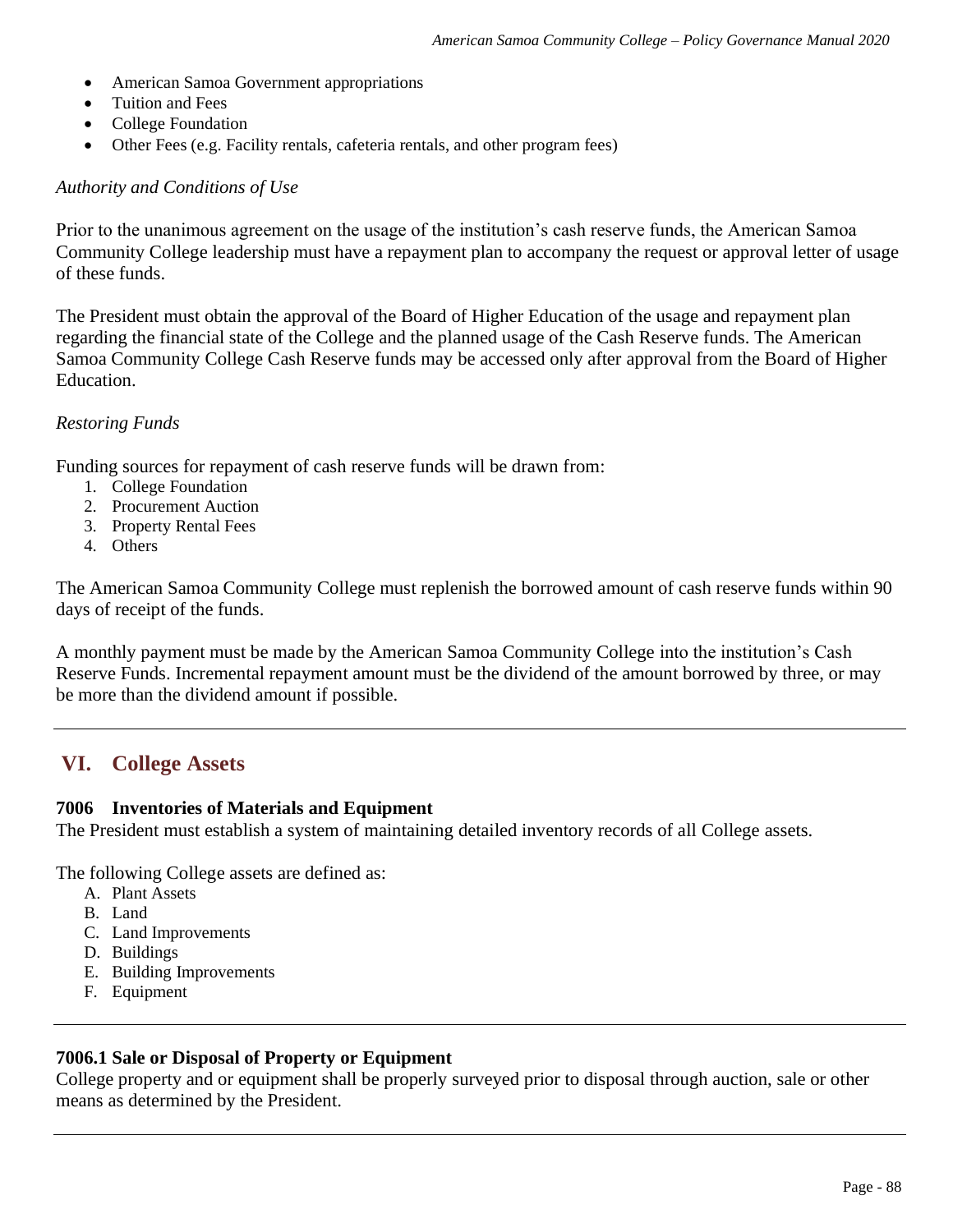# **VII. Budget**

## **7007 Budget**

The President shall adopt a budget for the upcoming fiscal year and shall forward it to the Board for approval no later than June 15<sup>th</sup>.

- A. The College budget functions shall be approved by the Board of Higher Education; these functions are divided into – Executive, Administrative, Student Services, Instructional, and Research.
- B. Each department is allotted a portion of the College budget in accordance with its needs established annually. The budget is divided into six major cost centers or categories – Personnel Service (5100); Material & Supplies (5200); Contractual Services (5300); Travel (5400); all others (5500); and Equipment (5600).
- C. Budgeted expenses within each cost center are classified further by line item (i.e. Office, Supplies, Photocopy Supplies, and Postage are line items within in the Material & Supplies (5200) cost center). Departments are responsible for spending within the limits of each major cost center.
- D. Disbursements will not exceed the revenue raised or the expenses budgeted, except by ¾ votes by the Board.

# **VIII. Payroll**

## **7008 General Payroll**

The President is responsible for all matters related to academic and staff compensation and is the sole official authorized to approve or disapprove of academic and staff payments. Such payments include, but are not limited to:

- A. Compensation Salary
- B. Compensation Extra and Overtime

## **7008.1 Wage Attachments and Levies**

The American Samoa Community College is required, by law, to execute, with or without the employee's consent, all legal wage assignments such as tax levies, garnishments, notice of child support or other court ordered wage attachments, subject to the terms described in each individual instrument. All wage attachment and levies will be treated with strict confidentiality, and will be handled per the American Samoa Community College policies of confidentiality of records.

## **IX. General Travel**

## **7009 Travel**

The President must develop and establish travel guidelines and procedures for employee, students and others who undertake travel for College purposes. Travel costs are to be allocated and expended within established budgetary limitations and, as funds to support travel are limited, travelers are not to make commitments to travel or to incur travel expenses without first obtaining the appropriate approvals.

# **X. Grant Programs and Sponsored Projects**

## **7010 Administration of Grants or Sponsored Projects**

The President must establish a system that ensures that all grants, sponsored projects and, Memorandums of Understanding with both government and private entities, are in alignment with American Samoa Community College Policies and College Regulations.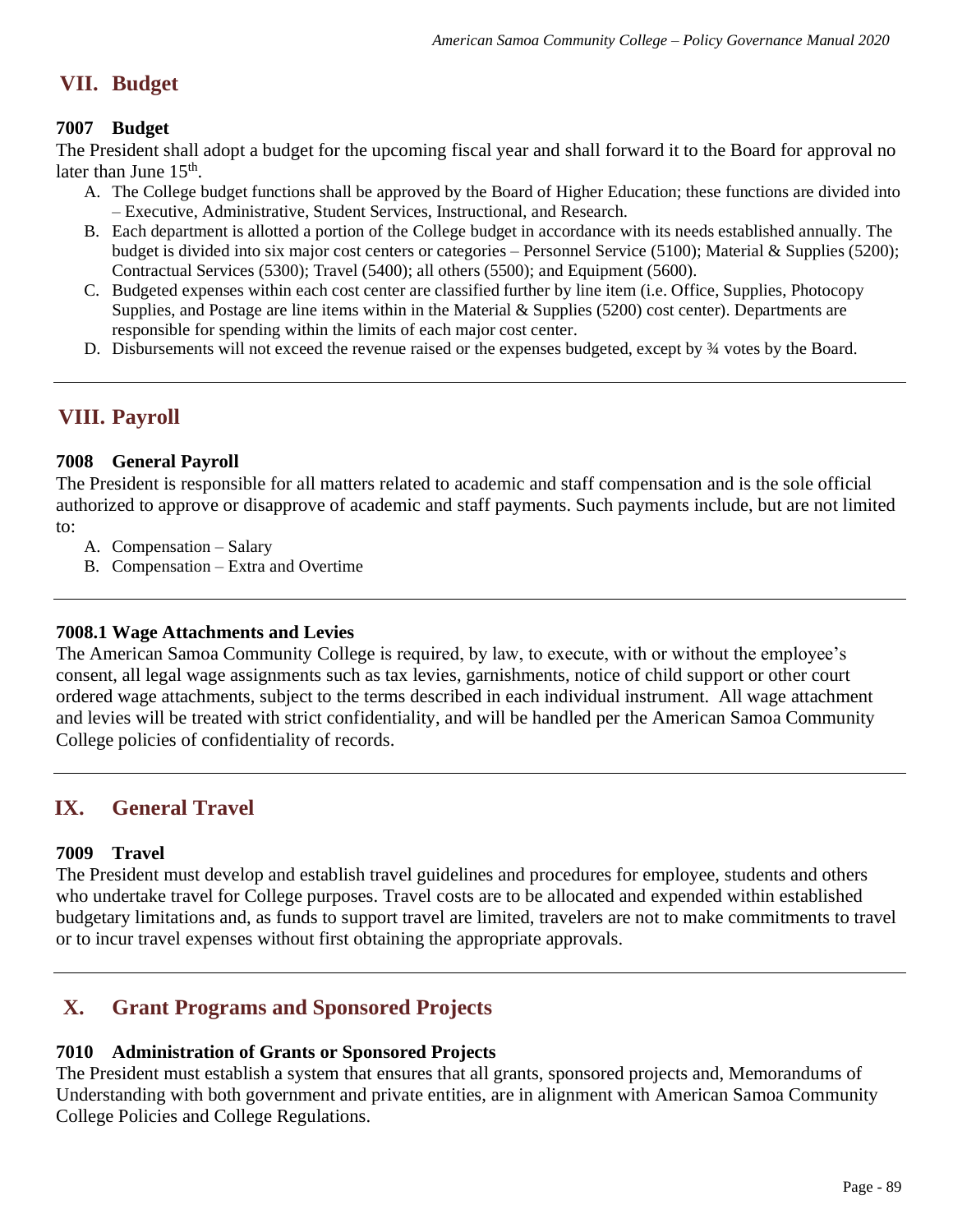The President is responsible to review and approve all grants, sponsored projects, and Memorandums of Understanding from both government and private entities.

## **XI. Procurement**

## **7011 Procurement**

The President shall oversee and ensure that all procurement services and all procurement of goods and services are in compliance with local and federal regulations. The President may delegate the authority to a designee to execute the duties and responsibilities of procurement.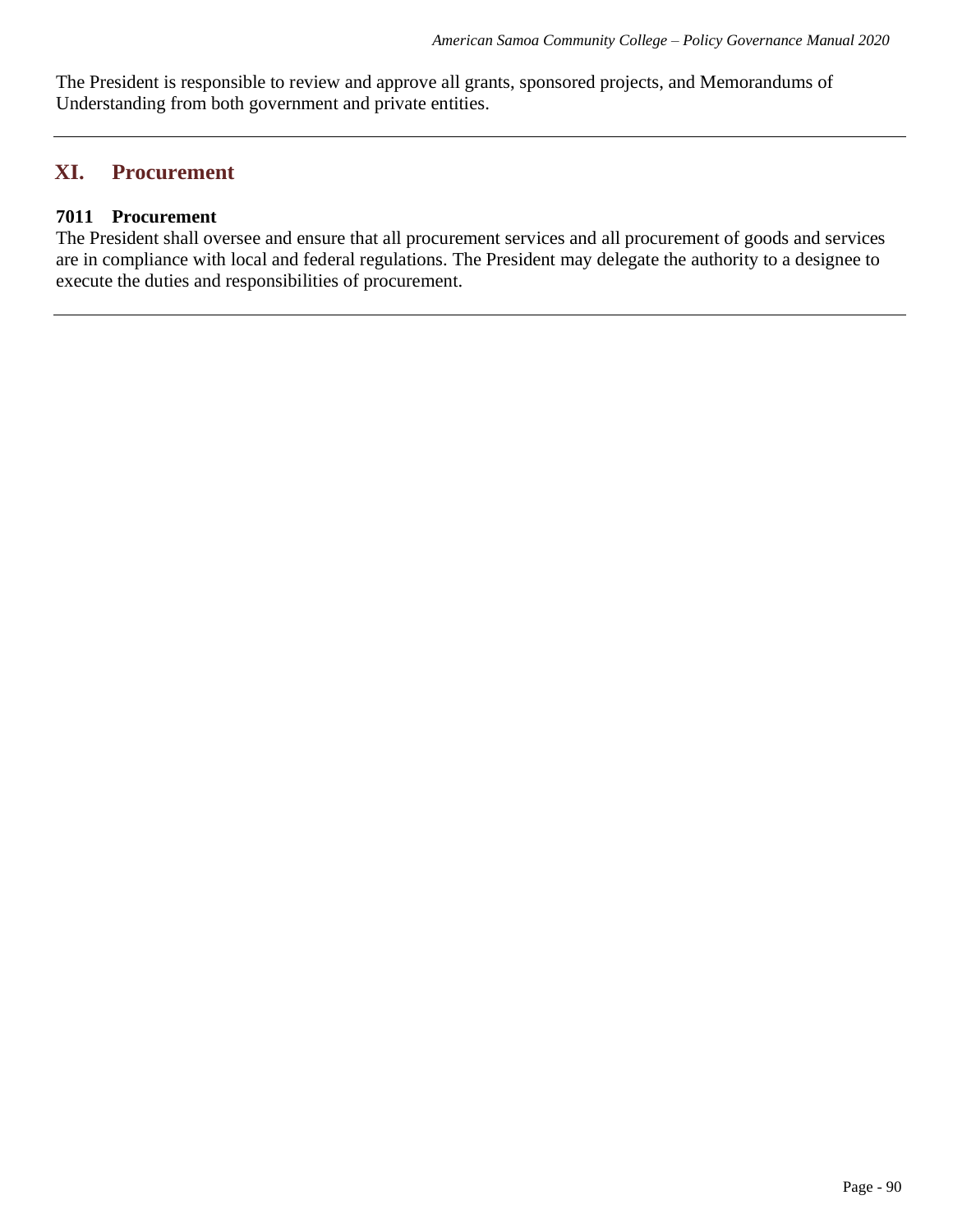## **Chapter VIII WORKFORCE, ECONOMIC, AND COMMUNITY DEVELOPMENT GOVERNANCE**

## **I. Workforce**

## **8000 Workforce Development**

The American Samoa Community College shall develop initiatives and programs in support of American Samoa workforce's development effort through partnership with private and public sectors to provided current, relevant and applicable training in building occupational skills and technical capacities of both traditional and nontraditional students; and incumbent workers leading to national certification and/or professional licensure.

## **II. Economic**

### **8100 Economic Development**

The American Samoa Community College shall be an economic change agent to foster the development of innovative programs and training opportunities to help stabilize and/or increase employment opportunities within the community.

## **III. Community Development**

## **8200 Community Development**

The American Samoa Community College shall play an integral part in promoting programs and activities that protect preserve and perpetuate the community's social and cultural well-being.

### **8300 Sustainable Development**

The American Samoa Community College shall teach, demonstrate and use sustainable development technologies and research based best practices that promote the economic, environmental and social health of the College and the communities it serves.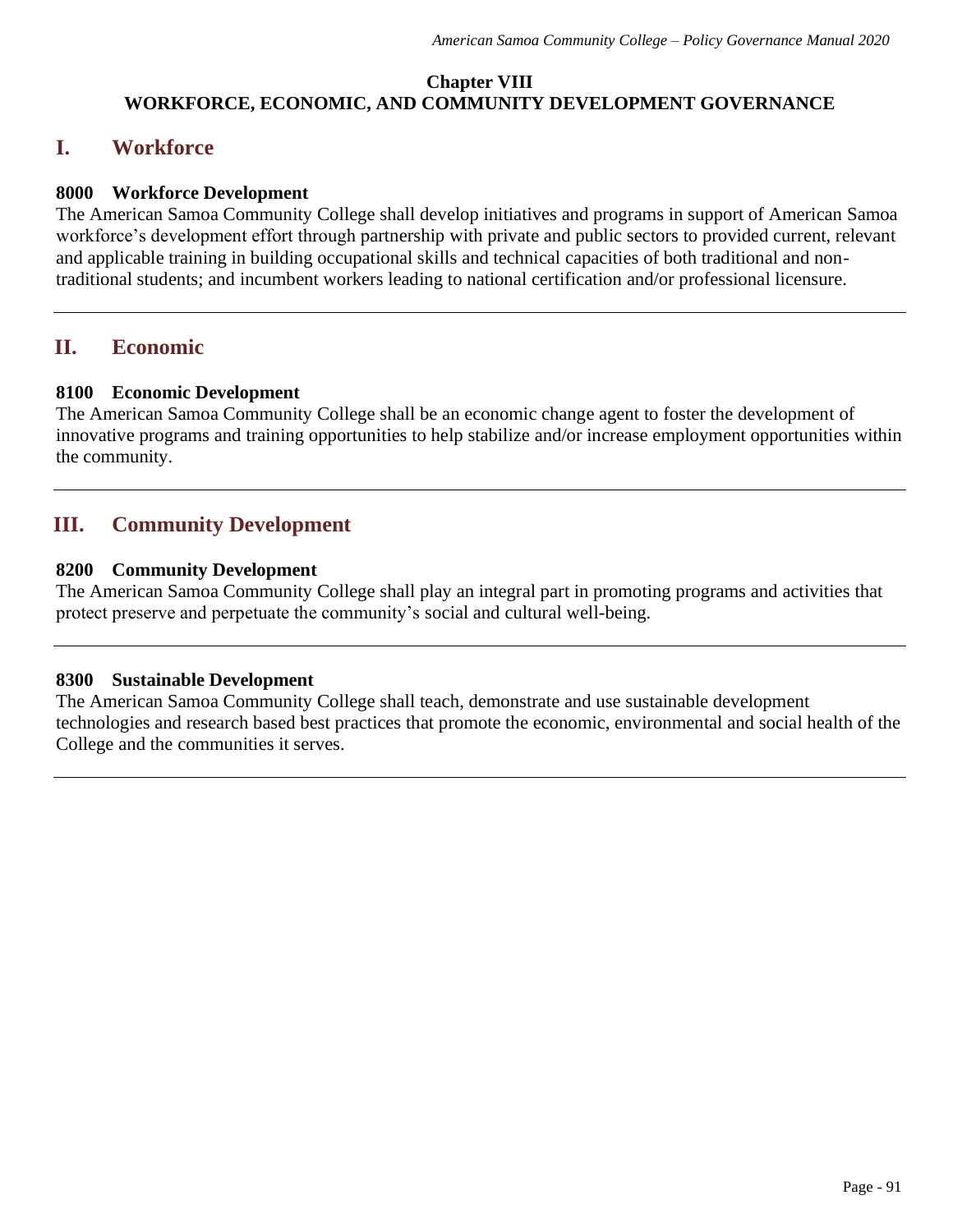## **Chapter IX MANAGEMENT INFORMATION SYSTEMS POLICY STATEMENTS**

## **I. Information Technology**

### **9000 Information Technology Purpose**

The American Samoa Community College (ASCC) provides Information Technology (IT) resources for use by its student, faculty, and staff. Management Information Systems (MIS) includes, but not limited to, all College computing equipment, software, systems, networks, electronic mail, and internet access. Information Technology resources are the property of the American Samoa Community College and are provided for the campus community to support the College's Mission, Vision, Purpose, and Institutional goals and objectives.

## **II. Computer Usage**

### **9001 Rights and Responsibilities**

The American Samoa Community College Web Site, Server, and all other related computer equipment and services shall be used only for academic, educational, or professional purposes which are directly related to official College business and in support of the College's Mission.

Computer accounts and access are privileges, and require the individual user to act responsibly. By using the American Samoa Community accounts, users have agreed to respect the rights of other users and accounts, to use the account only for College-related purposes, and to safeguard the integrity of the system and its related physical resources. Users shall agree to observe all relevant laws, regulations, policies and contractual obligations of the College.

## **9002 Confidentiality**

The American Samoa Community College does not guarantee or warranty the confidentiality of user files, including e-mail, except where legally or contractually protected. It is the practice of the College to respect the confidential nature of user files, but the Management Information Systems (MIS) division reserves the right to view or alter user files when it is necessary.

User files may also be subject to search under court order if such files are suspected of containing information that could be used as evidence in a Court of law. Student files as kept on College facilities are considered educational records as covered by the Family Educational Rights and Privacy Act of 1974 (Title 20, Section  $1232(g)$  of the United States Code).

A system administrator may access or examine user files or accounts as required to protect the integrity of the computer system in include files or accounts that are suspected of unauthorized use or misuse, or that have been corrupted or damaged.

## **9003 Existing Legal Context**

All existing Federal and Territorial laws and College regulations apply, including not only those laws and regulations that are specific to computers and networks, but also those that may apply generally to personal conduct.

Misuse of computing, networking or information resources may result in the loss of computing and or network privileges without notice. This includes both those that the College administers, and those that may exist in other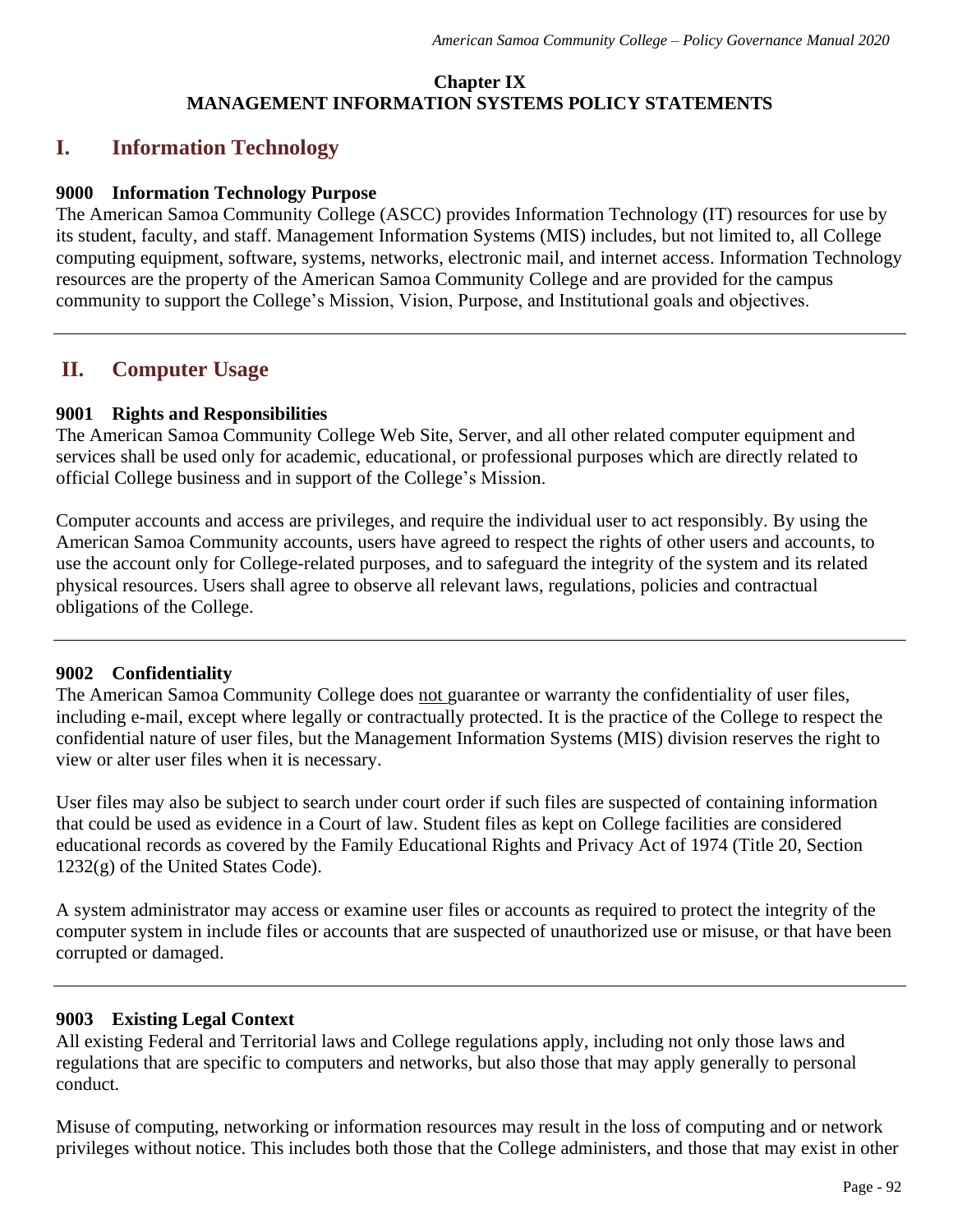departments associated with the American Samoa Community College (ASCC) and connected to its network. Deliberate violations of these policies shall be dealt with in the same manner as violations of other College policies and may result in disciplinary sanctions including, but not limited to, loss of computer use privileges, dismissal from the College, and or appropriate legal action.

Additionally, misuse can be prosecuted under applicable statues. Users may be held accountable for their conduct under any applicable College or campus policies, procedures, or collective bargaining agreements. Complaints alleging misuse of the College's computing resources will be directed to those responsible for taking appropriate disciplinary action as specified under Enforcement below. Illegal reproduction of software protected by U.S. Copyright Law is subject to civil damages and criminal penalties including fines and imprisonment. *[\(https://www.copyright.gov/title17/\)](https://www.copyright.gov/title17/)*

## **9004 Copyright**

All users must follow all relevant copyright laws governing printing, scanning, reproduction, and distribution of software and other material in print or online, including text, fonts, graphics, sound, video and others. The End User License Agreement (EULA) for a product specifies the conditions under which a user may copy or install the product. The End User License Agreement also specifies the number of simultaneous users licensed to use the product.

### **9005 Nondiscrimination**

All computer users must follow the Non-Discrimination and Harassment or Sexual Harassment policies.

Any user who files a complaint or otherwise protests against discrimination has the right to be free from any retaliatory action because of the complaint or protest.

### **9006 Obscene Materials**

It is an unacceptable use of the College's Computer Network to view, download, store or transmit pornographic or obscene materials.

### **9007 Game Playing**

Recreational game playing is an unacceptable use of the American Samoa Community College Computer Network.

### **9008 Downloading**

No on-line information may be downloaded and installed on the American Samoa Community College Computer Systems without the authorization of or supervision by the Management Information Systems Division.

### **9009 User's Credentials**

No person authorized to utilize the American Samoa Community College Computer Network and all related services may disclose his or her User Credentials to any other person.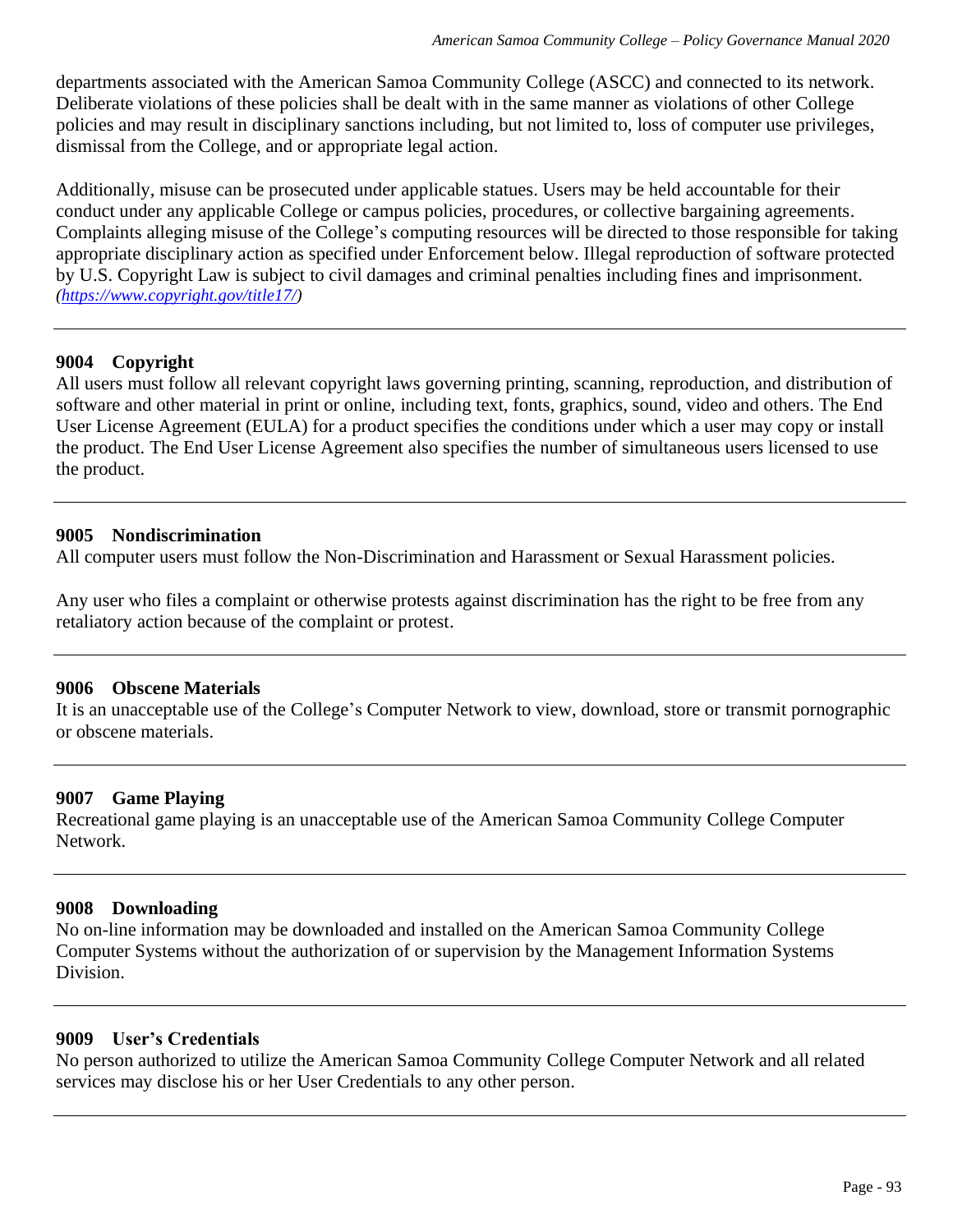## **9010 Transmission of Personal Information**

Use of the American Samoa Community College's network for transmission or receipt of credit card information, including the Primary Account Number (PAN), Personal Identification Number (PIN), expiration date or any other identifying information on a personal or business credit card is forbidden. No such data may be transmitted across the network by the use of email, chat, instant messaging service, or any other form.

## **9011 Decoding**

A user is prohibited from decoding or attempting to decode passwords of access control information. This includes using the campus network to gain unauthorized access to any computer systems and attempting to circumvent data protection schemes to uncover security loopholes. Decoding further includes creating running and or distributing programs that are designed to identify security loopholes and or decrypt intentionally secured data.

## **9012 Disruptive Use**

It is an unacceptable use to engage in activity that might be harmful to systems or to any information stored thereon, including creating or propagating viruses, disrupting services, or damaging files. Knowingly or carelessly performing an act that shall interfere with the normal operation of computer systems, including running, or installing, or giving to another user a program intended to damage or to place excessive load on a computer system or network is prohibited.

## **9013 Copyrighted Software**

A user is prohibited from violating terms of applicable software licensing agreements or copyright laws. This includes making or using illegal copies of copyrighted software, storing such copies on the American Samoa Community College Computer System, or transmitting said copies over the American Samoa Community College Computer Network.

All users must follow all relevant copyright laws governing printing, scanning, reproduction, and distribution of software and other material in print or online, including text, fonts, graphics, sound, video and others. The End User License Agreement (EULA) for a product specifies the conditions under which a user may copy or install the product. The End User License Agreement also specifies the number of simultaneous users licensed to use the product.

## **9014 Systems Misuse**

A user is prohibited from wasting or overloading system resources, such as:

- A. Printing resources This includes, but is not limited to, printing multiple copies of a document or printing out large documents that may be available on-line, or that might impact significantly on other users' printing services.
- B. System file space Storing or transferring of large files or using a large amount of file space in temporary file system area which degrades overall system performance or preclude other users right to access to disk storage also constitute misuse of resources. The Management Information Systems staff may remove or compress disk files that are consuming large amounts of disk space, with or without prior notification.

### **9015 General Prohibition**

A computer user is prohibited from performing any illegal act, including violations of Territorial and Federal, Civil or criminal laws and regulations.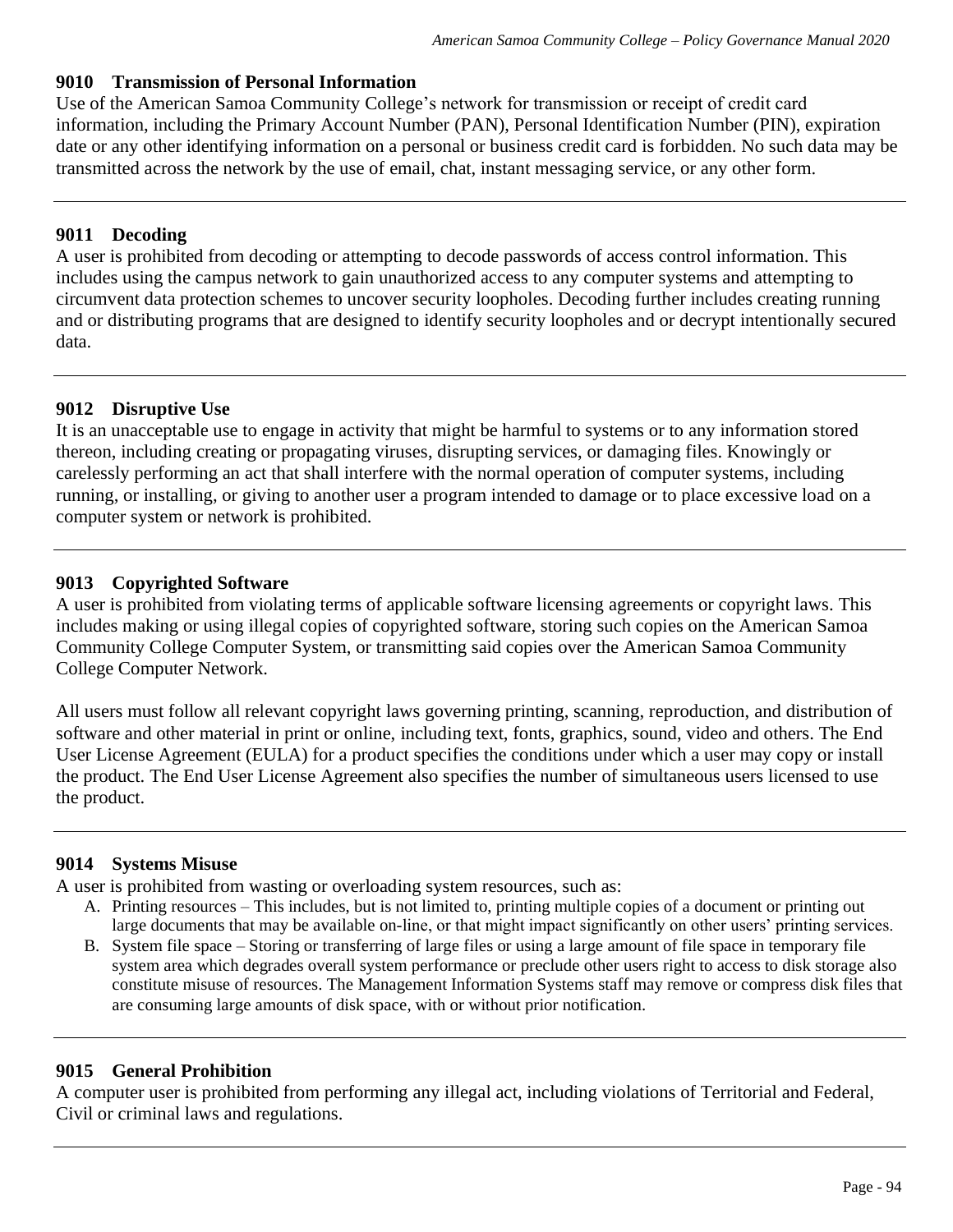## **9016 Commercial Use**

Using your account for any activity that is commercial in nature resulting in personal income or profit is prohibited. Commercial activities include, but are not limited to, consulting, typing services, and developing software for sale. Account use to purchase textbooks and course materials, etc. is permitted.

## **III. Information Technology Communication**

## **9017 Privacy**

A user is prohibited from intercepting, decoding, blocking, or interfering with any communication intended for other persons.

To the greatest extent possible in a public setting, the College is committed to preserving an individual's privacy. Electronic and other technological methods must not infringe upon privacy. Users must recognize that the College's computer systems and networks are public resources *(See Confidentiality Policy 9002).* Users utilize such systems at their own risk. Users of the College's computer network system should have no exception of privacy over any communications, transmissions, or work performed thereon. The College reserves the right to interrupt a user's use of the College's computer network, or access a user's communications or transmissions for routine system maintenance, technical problems or criminal investigations.

### **9018 Electronic Mail**

Users of the American Samoa Community College computer network system for electronic mail purposes should have no expectation of privacy over any e-mail communications or transmissions sent or received. The American Samoa Community College reserves the right to access or interrupt e-mail communications or transmissions for routine system maintenance, technical problems or criminal investigations. Each faculty, staff and student that receives an e-mail user account, which is used for all email communications at the College. Such accounts should be checked as often as may be necessary to ensure that any information is timely received. Faculty and staff usage of the email distribution group is for College business only.

### **9019 Internet Access**

Access to the Internet has been provided to faculty, staff and students for the benefit of the College and students. It allows access to information resources and database around the world and everyone using the Internet from the College represents the College while on the Internet.

### A. **Acceptable Uses of the Internet**

The College's Web Site, Server, and all other related computer equipment and services may be used only for academic, educational, or professional purposes which are directly related to official College business and in support of the College's mission. Students may use the Internet to research information or download files to be used in reports or presentations for class work. Staff may use the Internet in the course of their daily activities to access resources or research information to be used in the performance of their position.

#### B. **Unacceptable Use of the Internet**

The Internet will not be used for personal gain or advancement of individual views. This includes advertising for a personal non-College related business or sending e-mail to people to convince them of your opinion of a particular topic. In this case, the user should obtain an account from an Internet Service Provider (ISP) at their expense. The Internet must not be used to prevent others from being productive or disrupt the operation of the College networks. This encompasses e-mail spamming, sending harassing or threatening e-mail, or sending messages under an assumed name. Harassment of any kind is prohibited.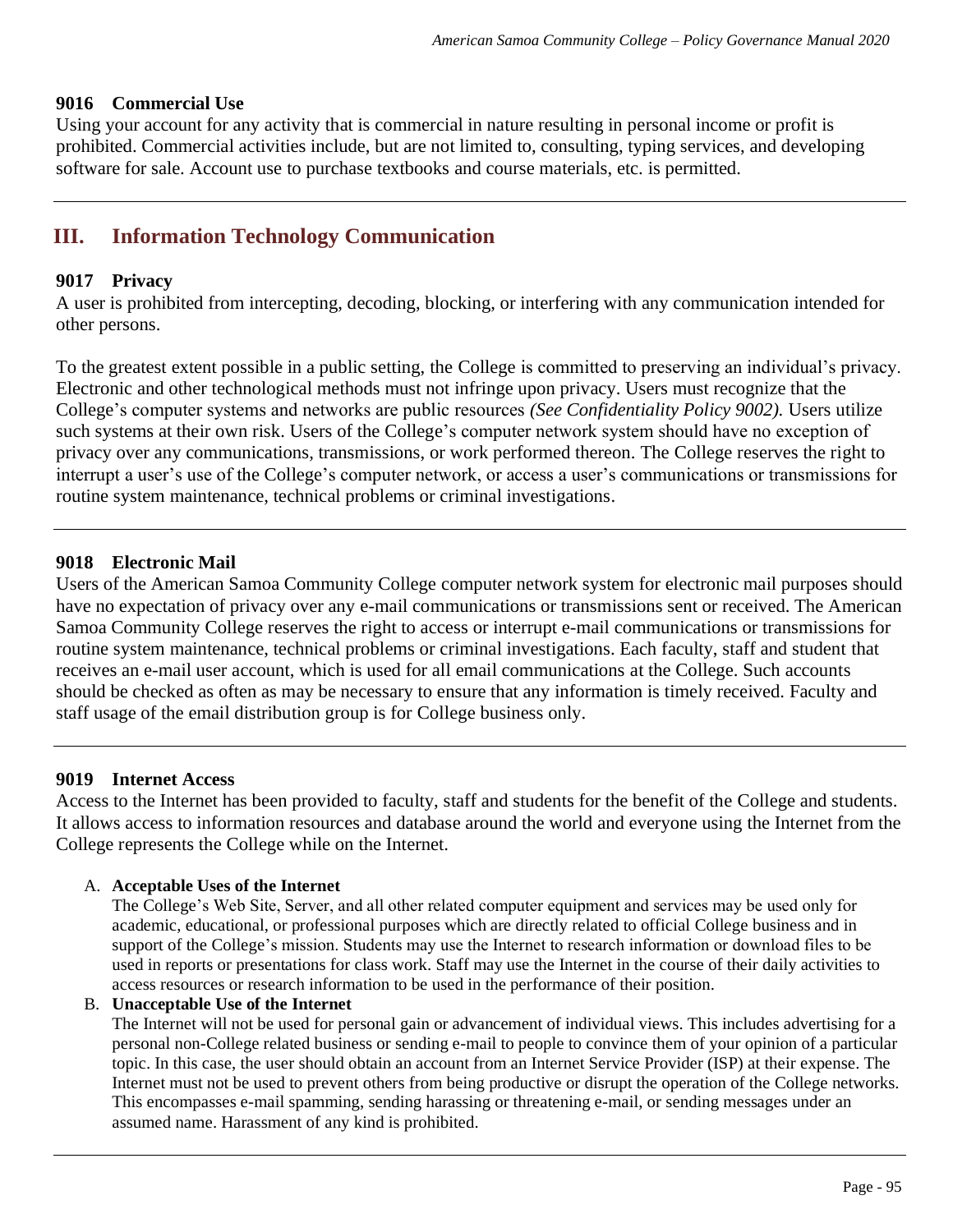## **9020 Social Networking**

Information technology resources provided by the College are the property of the College. Users will have no expectation of privacy when using such resources. The use of all College information technology resources for social media activities, including but not limited to, Facebook, Instagram, SnapChat, You Tube, Twitter, blogs or other form of social media, will be limited to academic, educational or professional purposes, which are directly related to official College business and in support of the College's mission. All such uses must comply with the College's computer use policies. Use of the College's information technology resources for personal social media activities is prohibited.

### **9021 Harassment**

No member of the community, under any circumstances, may use the College's computers or network to libel, slander, or harass any other person. The following constitutes computer harassment:

- A. Using the e-mail to harass others.
- B. Using the computer to annoy, harass, terrify, intimidate, threaten, offend, or bother another person by conveying obscene language, pictures, or other materials, or threats of bodily harm to the recipient or the recipient's immediate family.
- C. Posting on internal services information that may be slanderous or defamatory in nature.
- D. Displaying sexually explicit, graphically disturbing, or sexually harassing images or text in a public computer facility, or location that can potentially be in view of other individuals, except when directly related to American Samoa Community College (ASCC) coursework.
- E. Using the computer to disrupt or damage the academic research, administrative, or related pursuits of another.
- F. Using the computer to invade the privacy, academic or otherwise, of another or the threatened invasion of privacy of another.

### **9022 Intellectual Property**

A user is prohibited from infringing on any intellectual property, copyright or trademark rights. Users are responsible for recognizing (attributing) and honoring the intellectual property rights of others.

### **9023 Academic Dishonesty**

Users must always employ computing resources in accordance with the highest ethical standards. Academic dishonesty (plagiarism, cheating) is a violation of such standards.

### **9024 Security**

Users are solely responsible for all materials viewed, stored, or transmitted by way of the College's computer system. The American Samoa Community College expects that users will comply with all College rules and territorial and federal laws related to Internet use. Failure to do so may result in the supervision or revocation of a user's access privileges. Users should have no expectation of privacy over e-mail transmissions, and the College reserves the right to access e-mail accounts for routine system maintenance, technical problems or criminal investigations.

### **9025 Violations**

Violations of technology policies may result in disciplinary action, up to and including dismissal, as well as civil and criminal liability, and or a violation of the Electronic Communications Privacy Act of 1986, the Family Educational Rights and Privacy Act, infringement laws and Territorial or Federal sexual harassment or discrimination laws.